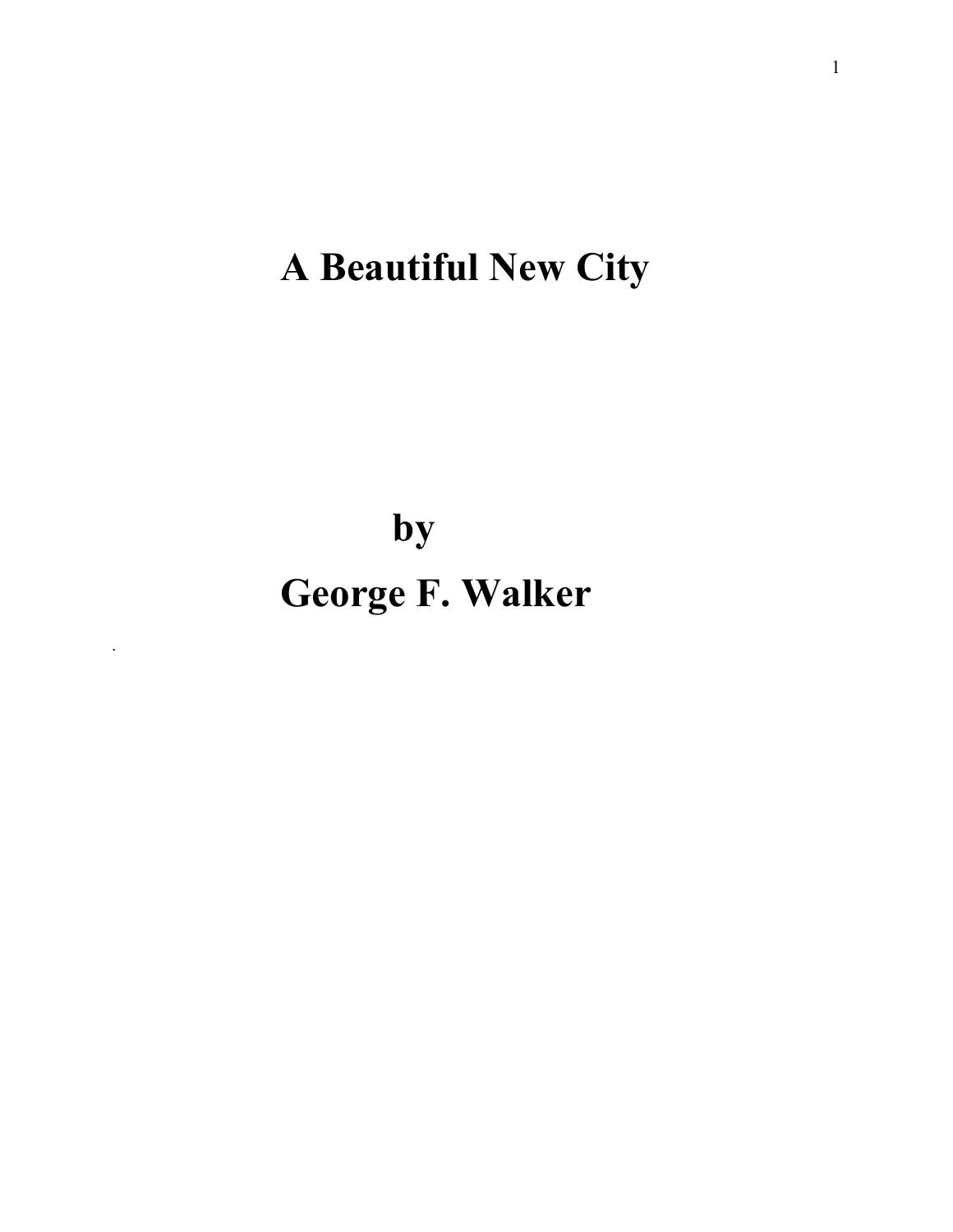# **People**

TONY Raft *EARLY 40s*

PAUL Gallagher *40*

MARY Raft *early 60s*

JANE Sabatini *18*

MICHAEL Gallagher *37*

STEVIE Moore *25*

GINA MAE Sabatini *38*

DIAN Black *35*

ROLLY Moore *50*

Place

*Urban landscape. In the distance mostly glass. The rest is worn concrete, bare—and filled with a minimum of set pieces as required.*

Note

*Intermission* 

*should be placed between Scenes Six and Seven.*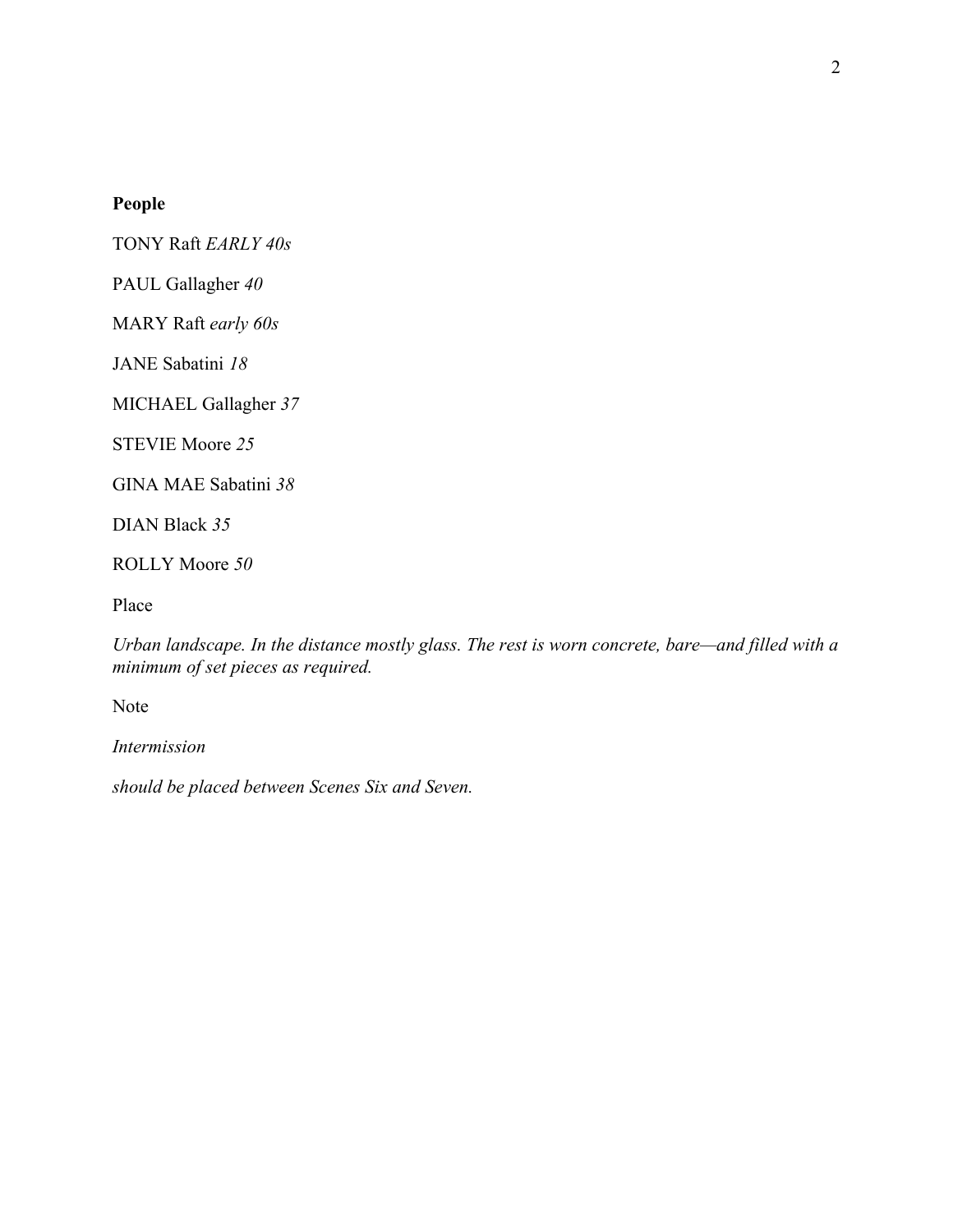# **Scene One**

*Late evening.*

This is the future.

Shit.

What?

*Highrise office. A desk. A working chair. A lounging chair. A model of an apartment on the desk.*

PAUL *Gallagher and* TONY *Raft* are staring at the model. Both are wearing suits. TONY *is immaculate and drinking heavily.* PAUL *is coming undone, sweating swaying, and not drinking anything.* 

**TONY PAUL TONY PAUL** I think my ulcer is acting up. **TONY** Since when do you have an ulcer? **PAUL** Since the last time I worked for you. **TONY** I guess you think that's funny. **PAUL** Not really. I've gotta go lie down somewhere. **TONY** Stay put. I wanna show you the specs here.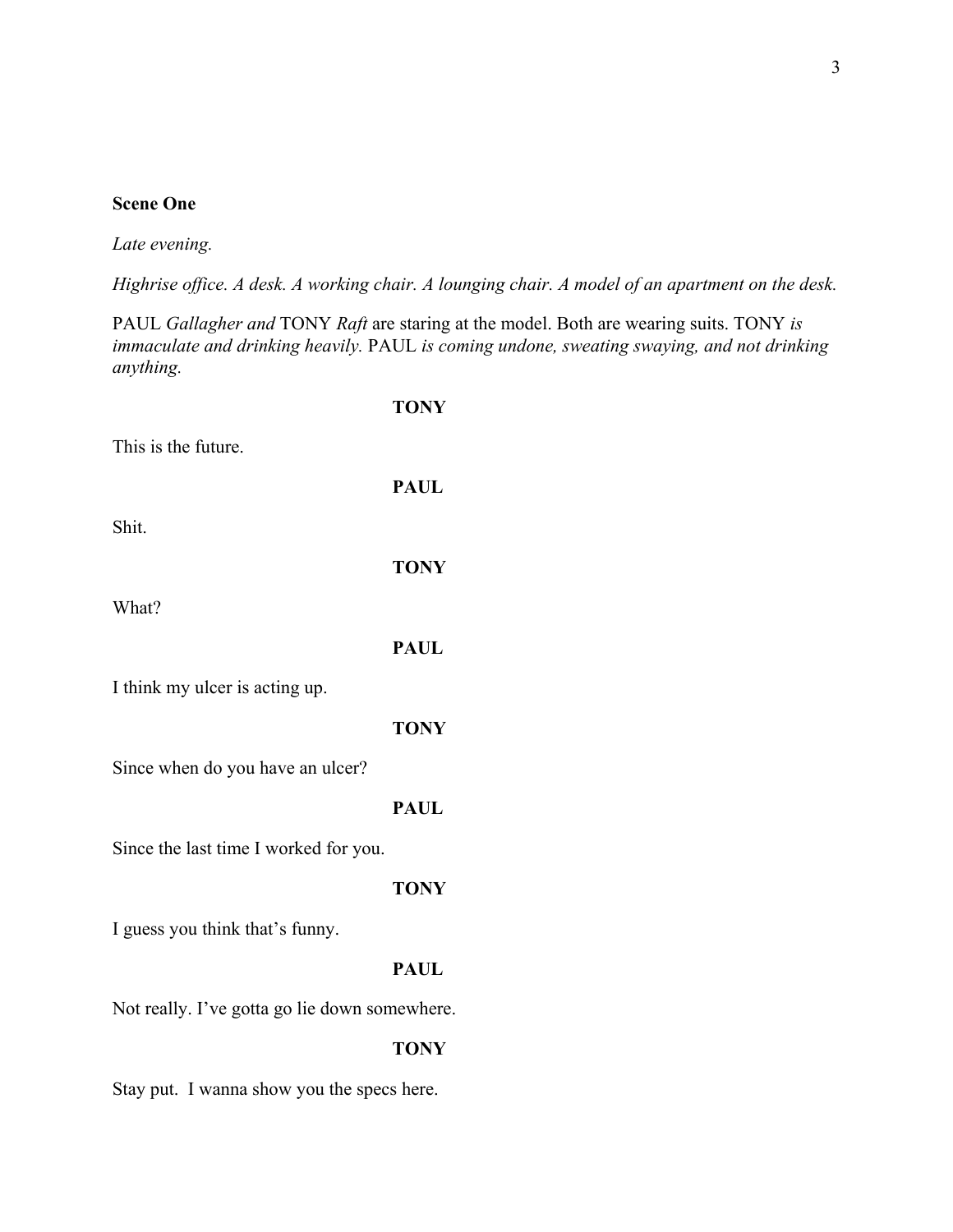# **PAUL**

It'll have to wait.

# **TONY**

No that's no good. This is time sensitive. Just try to focus. It's important. Please. Don't make me beg.

### **PAUL**

Don't make you what?

**TONY**

It was just an expression.

(Paul thinks)

# **PAUL**

Okay. But make it fast.

# **TONY**

Right. Okay, first the big picture. 4000 square feet.

# **PAUL**

It looks smaller.

# **TONY**

It is smaller. Notice the alcove outside the entrance. Four units share the alcove, right?

# **PAUL**

But you add the size of the alcove to the total size of each unit.

# **TONY**

Right.

**PAUL**

That's pathetic, Tony.

**TONY**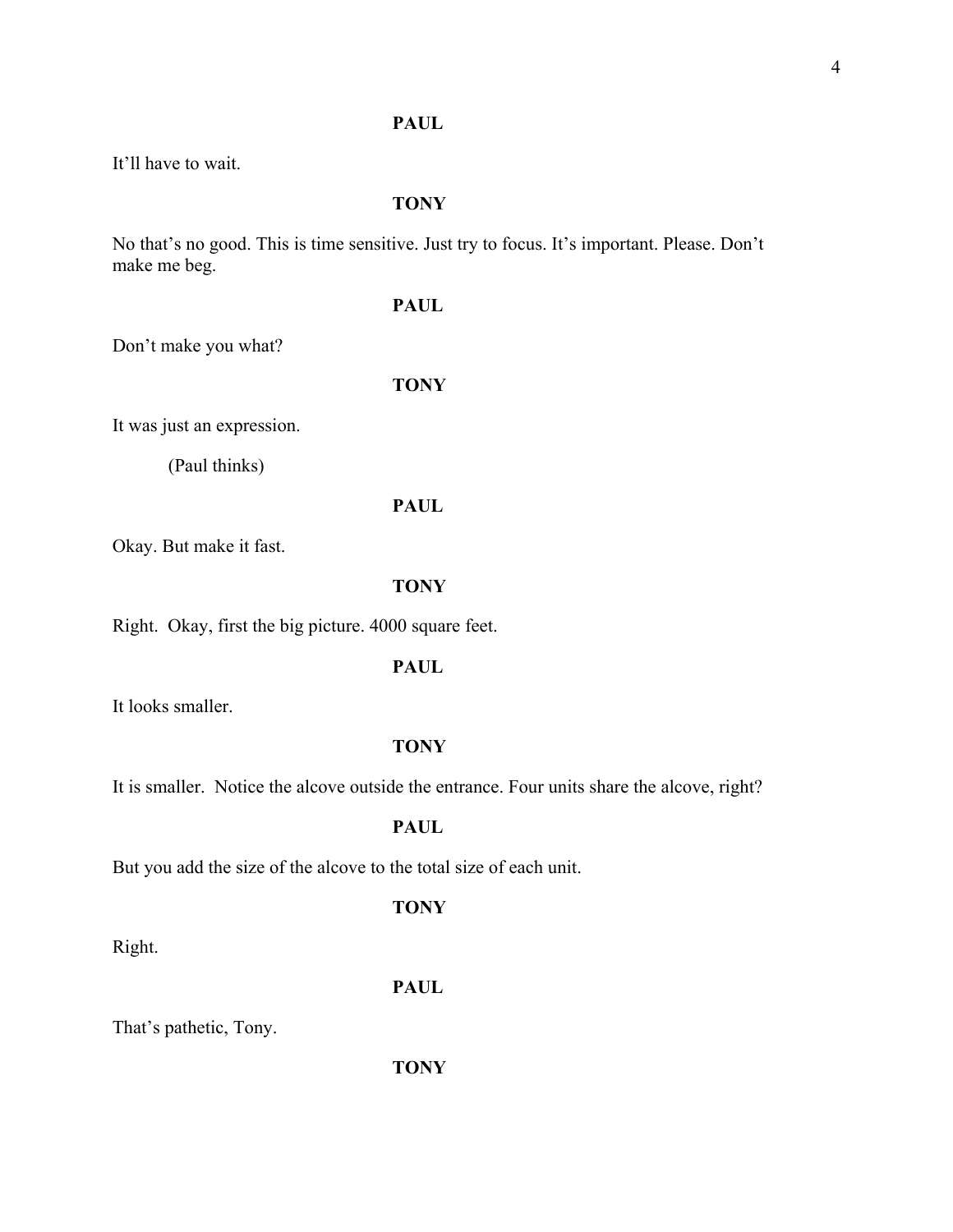It's an essential lie. 4000 square feet is the essential minimum. Okay it's touchy. We'll talk about it later. Could say it's 3500 plus. We'll see. Anyway look at the layout. Look at the kitchen. It's part of the international series. This one is Japanese. We call it the Samurai. Look at the layout. It screams cold hearted efficiency. This is a kitchen for people who are deadly serious about their food.

#### **PAUL**

Hurry up. I'm think I'm going to vomit.

#### **TONY**

It's the primary living space we're not sure about. It's big enough, right?

### **PAUL**

Yeah, I guess so.

#### **TONY**

Bright enough too. Remember this is all southern exposure here. So what's the problem. Look at it. Come on get it there with your brain. Feel it. Throw it around. This is important.

#### **PAUL**

Maybe it's all right. It looks all right.

### **TONY**

Forget the model. Just put yourself inside the model suite. You're sitting in the primary living space. Maybe you're a man, maybe you're a woman. Who gives a shit.

### **PAUL**

I've got to sit down.

#### **PAUL** *sits*

### **TONY**

Good. That's good. Now close your eyes... You're sitting in the primary living space, and the sales guys have left you alone. You've got a coffee. You've got the brochures. You've done that stuff, the reading, the talking… now you're alone... And it comes up into the front part of your brain. Two million bucks. Is this place worth that much money. Forget the southern exposure, the state of the art security system, the pools, the sauna, the weight room, the diet room, the committee room, the convenience store, the liquor store, the personalized parking space. Forget the Italian tiles in the bathrooms. Forget the fucking bathrooms altogether. All three of them. Forget the Samurai kitchen, the generationally conceived bedrooms, the solarium, the atrium. Forget everything except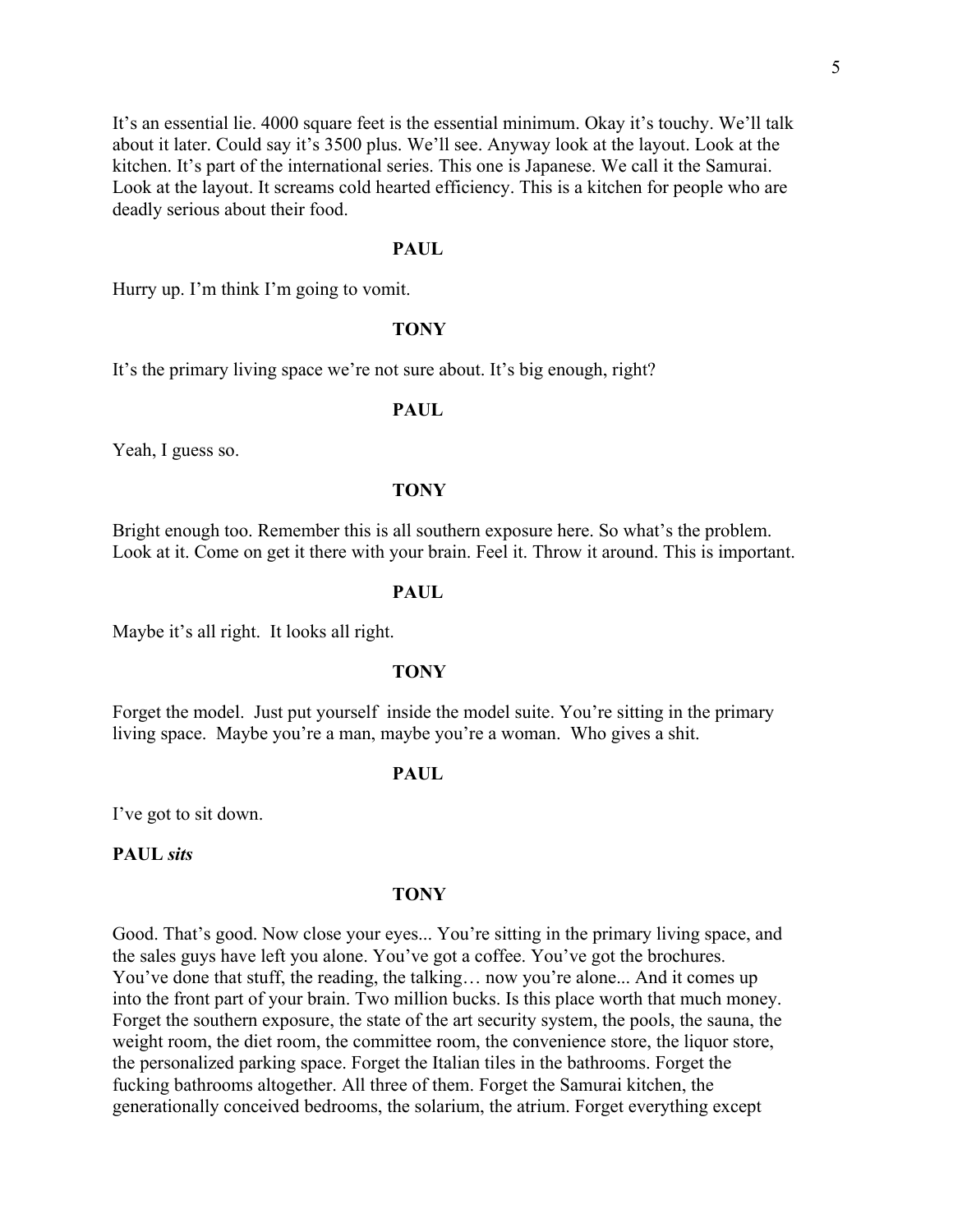the primary living space. Because that's the ticket, that's where it happens, that's where you...live. So ask yourself, are you going to be pleased, are you going to feel good about spending two million dollars on what is essentially four bare eggshell-surfaced goddamned walls?!

PAUL *groans. Clutches his stomach. Pulls up his knees. Rocks. Falls over on to the floor.*

### **PAUL**

I think it ruptured! You gotta...get me to a hospital.

### **TONY**

For a ruptured ulcer. Does that even happen?

### **PAUL**

Please!

#### **TONY**

Okay. But first answer my question. Come on. This is important. (*kneels in front of* PAUL) I've got a dream for this city. It's a beautiful dream. But it's expensive. People have to pay for it. All you have to do is answer my question and I'll get you some help.

#### **PAUL**

No.

# **TONY**

No what?

#### **PAUL**

No...wouldn't pay two million.

### **TONY**

Really? Shit. No. Okay that's honest. Yeah I knew that anyway. So you'll fix it. Right?

### **PAUL**

Yeah. But first I need you to--

#### **TONY**

Right. The hospital. Okay. (*goes to desk; picks up phone*) So what was it-two months agoyou said you'd never work for me again. I knew you didn't mean it. *(pushes a buzzer)*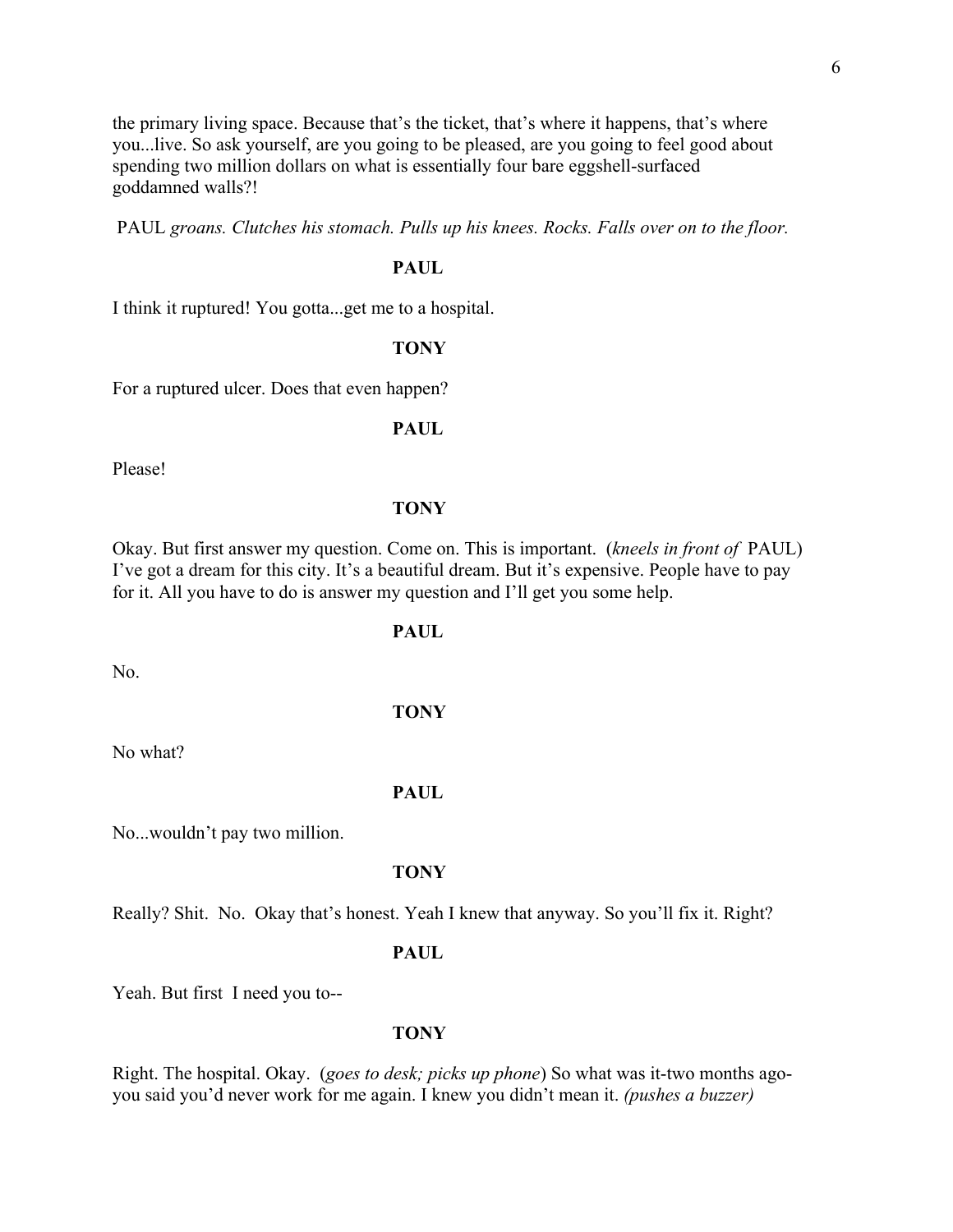Who's this. Oh hi Mom. Where's Joanna. *(looks at his watch*) So soon? Well could you do me a favour, Mom. Dial 911. Tell them we need an ambulance. No I'm fine. It's Paul. Well I think it's just gas. But he thinks it's his heart.

### **PAUL**

Ulcer... I think it exploded.

### **TONY**

That's just ridiculous *(to phone)* Tell them he's been poisoned... No that's ridiculous too. Tell them it's an anxiety attack.

### **PAUL**

Jesus. It's not anxiety. If you tell them that they won't come.

#### **TONY**

*(to phone)* Tell them it's his heart. *(hangs up)* I wanted to say heart right at the beginning. We could have saved a lot of time. Truth is I know it's an anxiety attack. I know anxiety when I see it. In fact, if I don't see it I get a little anxious myself. You look better. How do you feel. I think you look better. You know, when I first came here one of the first things I noticed was a lot of anxiety.

### **PAUL**

Yeah you have that effect on a lot of people.

#### **TONY**

What? No...I'm talking about something that was already here. There's an anxiety in this city that's almost like a natural resource. Actually I guess it's in most cities. You know what I think it comes from? A fear of poor people. A deep fear that eventually there's going to be… well, you know….

#### **PAUL**

What, a revolution?

#### **TONY**

A revoluion? Come on. Don't be ridiculous. But there might be… unrest. Enough unrest to make people even more anxous than they already are. And that will be the time for a major entrepreneurial move. That day is close at hand, guy. And we need to be ready.

MARY RAFT *comes in. she is a striking fashionably dressed woman. Calm forceful expression.*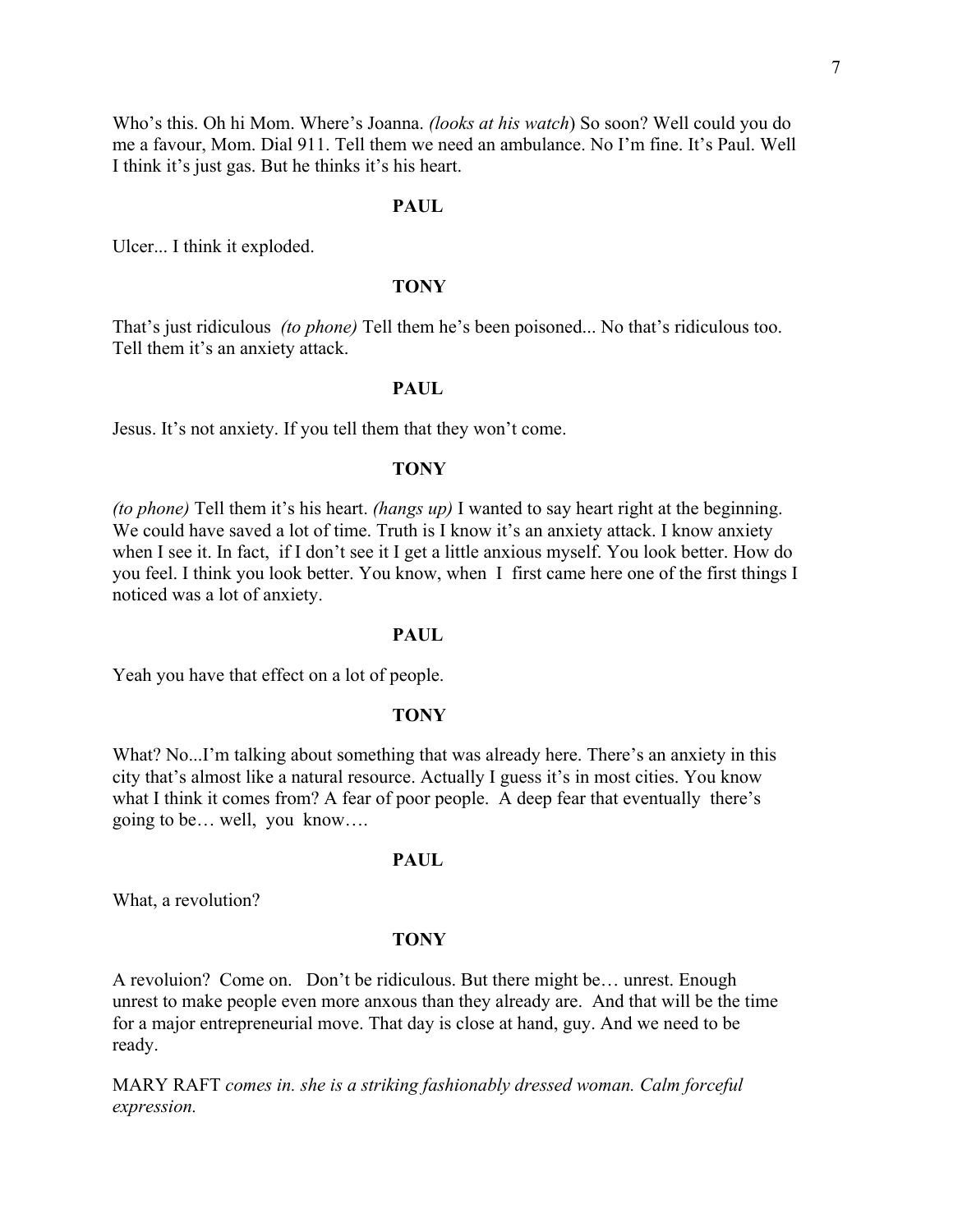# **MARY**

The ambulance is on the way. How is he doing.

# **TONY**

Great. Aren't you, Paul.

# **PAUL**

No.

### **MARY**

He seems to be in genuine pain.

#### **TONY**

I never said he wasn't in pain. But pain's not necessarily a serious thing. Other than the pain, he's great. Aren't you, Paul.

### **PAUL**

No, you asshole. No!

# **TONY**

Calm down, guy. Don't talk like that in front of my mother. She'll think we don't get along.

#### **MARY**

Shut up for a moment, Tony. Is there something I can do for you Mr. Gallagher until the ambulance gets here.

# **PAUL**

No.

#### **TONY**

By the way Paul, have you met my mother.

# **MARY**

Think before you talk, Tony. I just arrived last night. And I've never been here before.

### **TONY**

Oh yeah, that's right. Tell him what you think of the city, Mom. It's beautiful isn't it.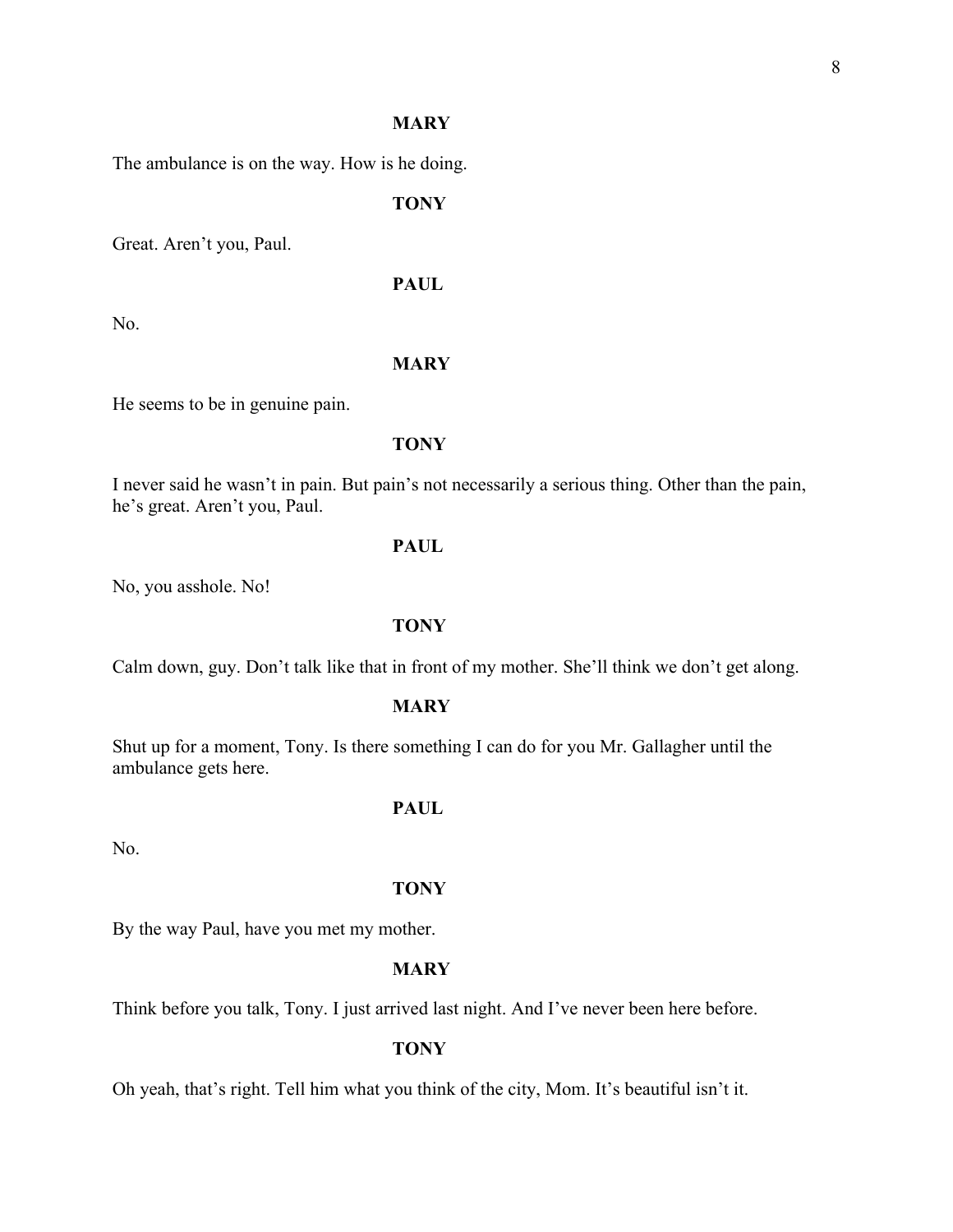### **MARY**

I don't believe this is the proper-

# **TONY**

Paul designed a lot of the buildings here. Some of the most dazzling structures in this place came right out of his brain.

### **MARY**

I have to go now. I'm late. I have a meeting. A meeting about something you should have taken care of a long time ago, Tony. I'm sorry, Mr. Gallagher. I hope it's nothing serious.

# **TONY**

He'll be fine.

**MARY leaves**

**TONY**

So whatya think?

**PAUL**

About what?

### **TONY**

I bet you never pictured me with a mother.

### **PAUL**

No I did. But she had scales.

# **TONY**

Good for you. You're talking like a real prick. You'll be fine. You know why she's here? She wants to watch me in action. Get closer to my dream. She never thought I'd amount to much. But everything I am I owe to her.

### **PAUL**

Have you told her that.

**TONY**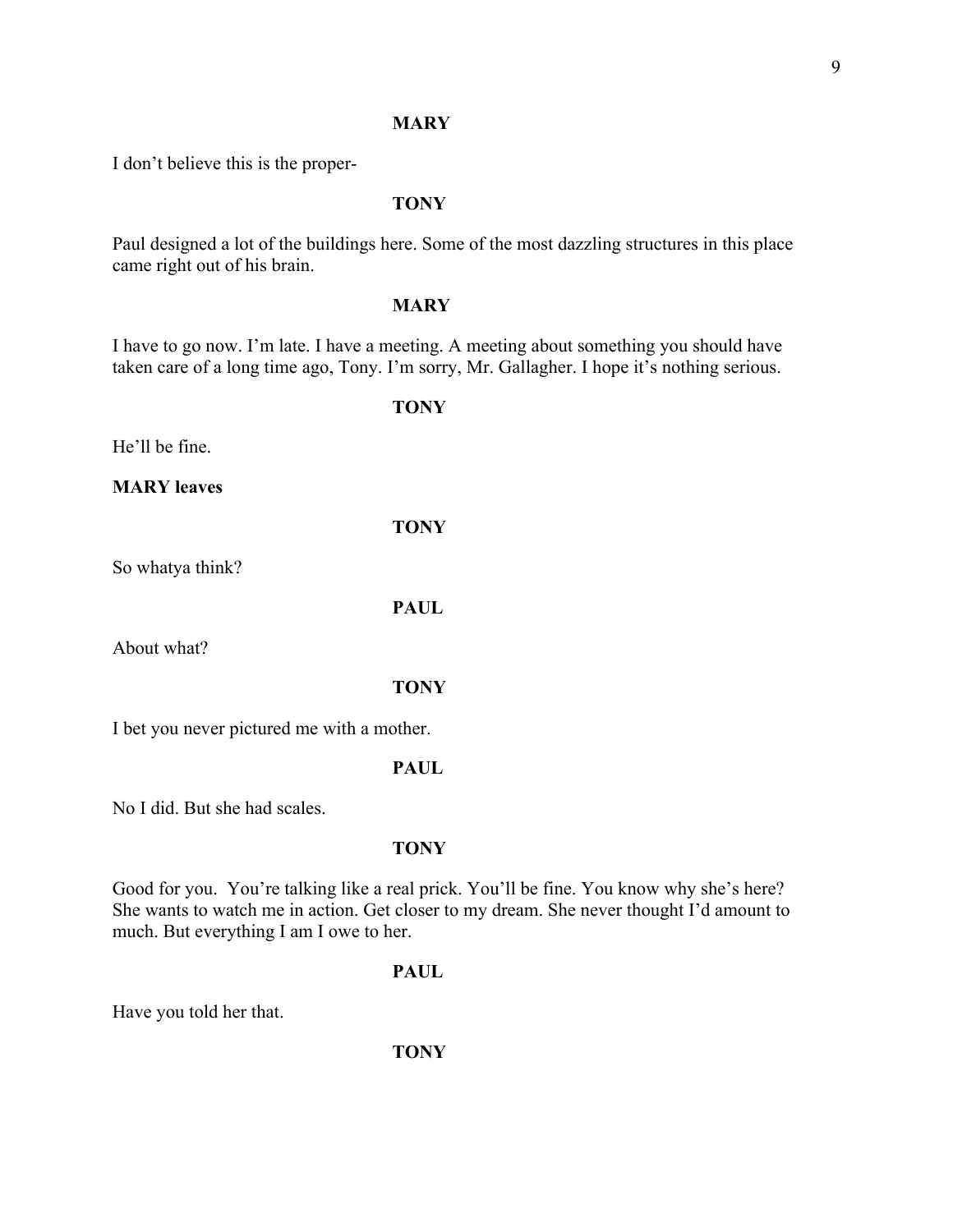My mother was born in a police state. It formed her personality in a lot of ways. I got my dream for this city from the part of my mother that's still under siege. It's based on family. Family and safety. Everything indoors. My motto is "No more strangers in your life." What do you think of it.

# PAUL *has passed out.*

Paul. Paul? Hey Paul. Come on. Come on, Paul. Paul. Hey hey Paul (*sings)* Hey hey Paul. (*smiles)*. Come on. Wake up. Come on, Paul. Hey come on. Really. Come on, Paul.

*Blackout.*

*Siren.*

# **Scene Two**

*Early evening*

*A hospital room. One bed.*

JANE SABATINI *is changing the bed. She wears the uniform of a hospital volunteer. She is slim, angular.*

*After a moment,* PAUL GALLAGHER *comes on in a wheelchair. He is wearing a bathrobe over pajamas.* 

### **JANE**

There you are. I thought you got lost.

# **PAUL**

I did.

# **JANE**

You should have wanted for an orderly. This is one of the biggest hospitals in the world.

**PAUL**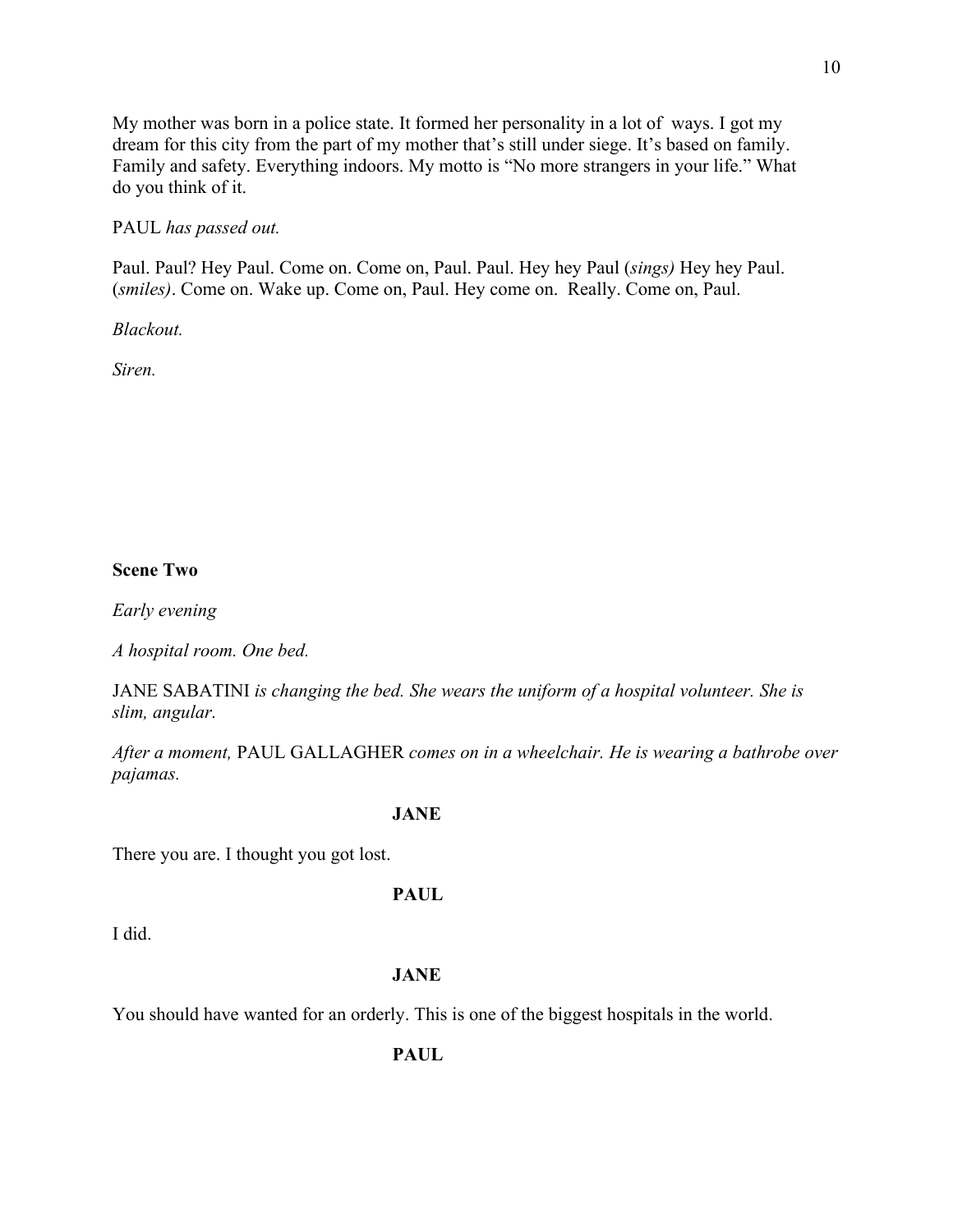It's also one of the worst designed. Nothing seems connected except for those dreadful underground tunnels. And they all seem to lead to the morgue. Half the people down there look like they're been discharged and they just can't find their way out.

### **JANE**

Finished. So you want me to help you up.

### **PAUL**

I can manage. (*gets into bed slowly)*

*She is putting the dirty linen in a canvas bag. When she finishes that she begins to arrange his pillows and blankets.*

### **JANE**

Did the x-rays show anything.

# **PAUL**

Why should they tell me. They're my intestines. But the x-rays belong to the doctor.

### **JANE**

Ulcers. That's what everyone says. The nurses, I mean. No one thinks it's cancer… Oh, I'm sorry. I'm not supposed to say cancer. Oh, said it again. Sorry.

### **PAUL**

That's all right.

#### **JANE**

No it's on your mind now isn't it. How can it not be. I said it twice. My mother would kill me.

# **PAUL**

Your mother works here?

### **JANE**

No my mother works at Bargain Harold's. But her real job is witchcraft.

# **PAUL**

I'm sorry?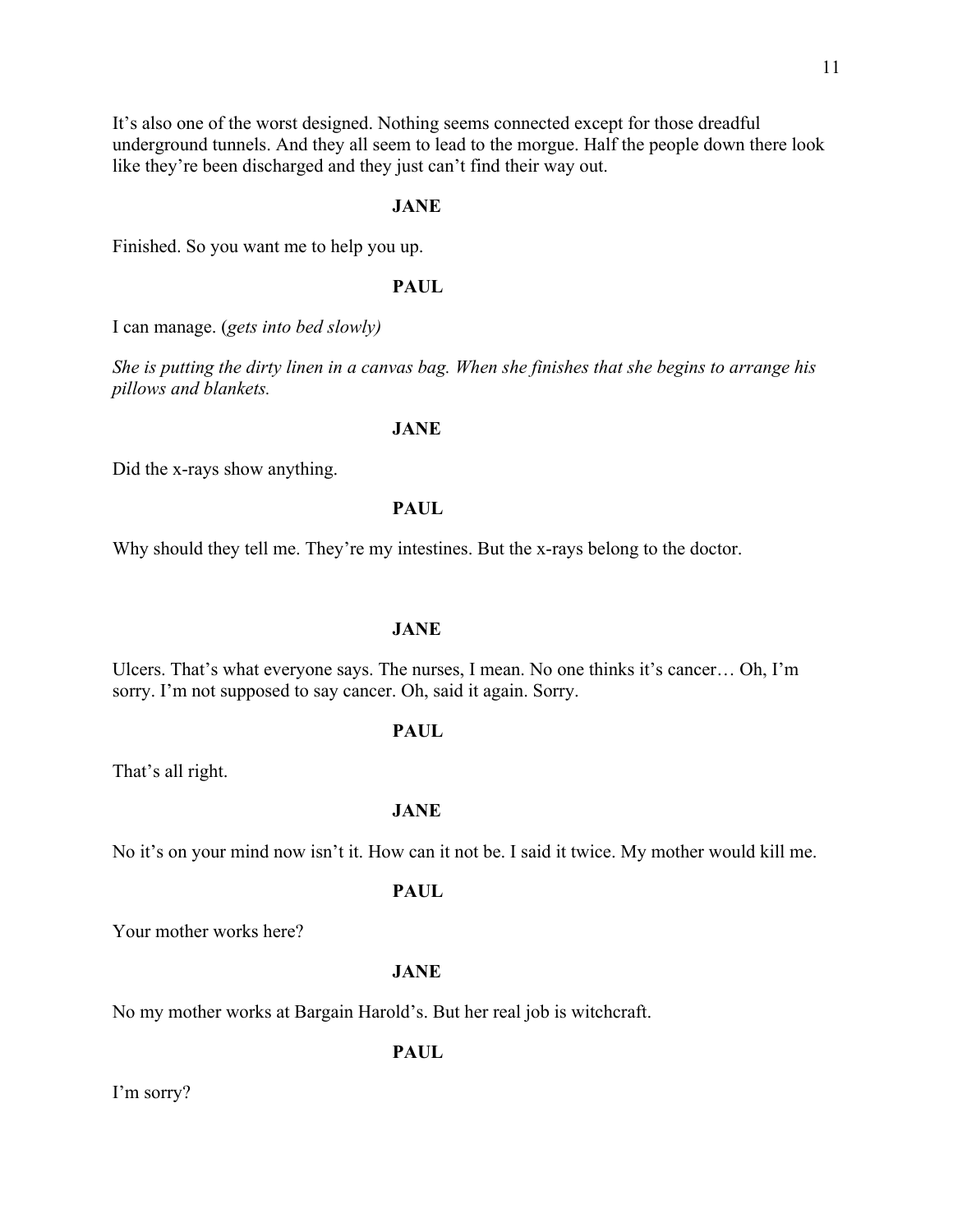# **JANE**

She's descended from generations of witches. I was one too, but my father made her take my powers away at birth. I'm kinda glad. The power is awesome but it kinda removes you from the rest of the world. Puts you in opposition. Like when I told my mother I was doing this work here, she was totally against it. She thinks everyone who works in a hospital does more harm than good.

# **PAUL**

Maybe she's right.

**JANE**

I try to help.

### **PAUL**

Oh. Yes, I'm sorry. You do.

### **JANE**

You look weird. What's wrong. You in pain?

**PAUL**

Yes!**!**

### **JANE**

That was a bit hostile. I don't blame you. You're sick. You're entitled. My mother is hostile and she's healthy as a horse. Witches never get sick. Oh they die. But it's like someone just pulls a plug on them. They're immune to every virus known to science.

#### **PAUL**

Listen…are you being serious?

### **JANE**

About my mothert? Oh yeah. I know it sounds crazy. But I've seen her in action. She once turned a cat into a raccoon.

# **PAUL**

You saw that.

**JANE**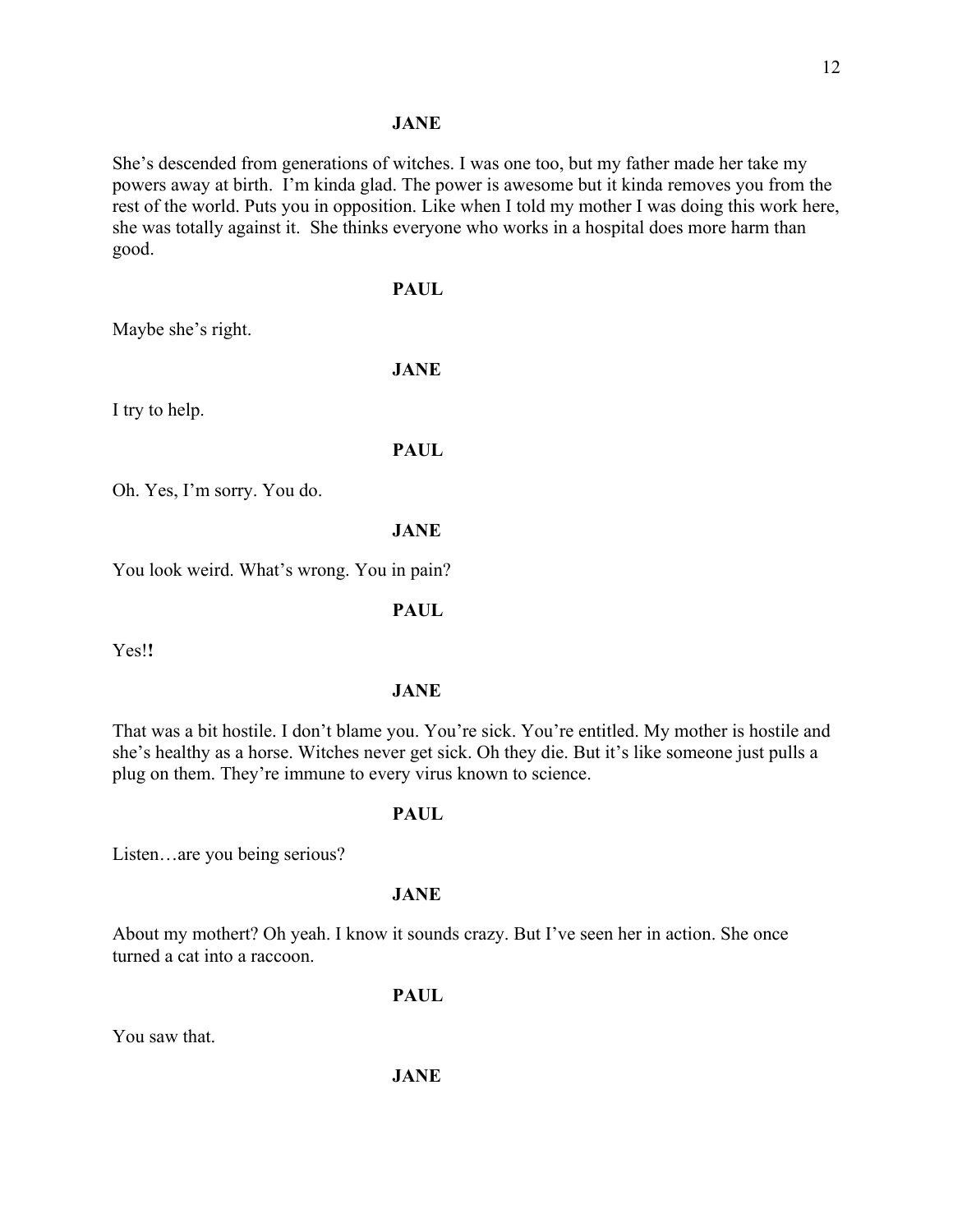No, but she wouldn't lie about it. She never lies**.** When I'm telling people about her I just ask them to keep an open mind. There are people in this world who turn things into other things all the time. Not many people see them at work, that's all! Listen maybe I shouldn't be telling you this. I mean this is a hospital for God's sake. But if they can't find out what's wrong with you here, maybe you could go see my mother.

# **PAUL**

So that she can turn me into a raccoon.

### **JANE**

Nah. She just did that because she was in a snit. She usually confines herself "keeping the power lofty."

# **PAUL**

So what's that mean exactly. She's some kind of faith-healer?

### **JANE**

Actually it has nothing to do with faith. You don't have to believe in anything. What my mother does is teach peole how the world really works. The "simple ugly truth," she calls it. She says when they understand what that is, they get better.

### **PAUL**

Couldn't you just tell me the simply ugly truth and save me a trip.

# **JANE**

It's different for each person.

#### **PAUL**

What's yours.

### **JANE**

I'm not supposed to tell. If you press me I will. I'll do just about anything to keep people happy. Oh well there it is, I've just told you.

### **PAUL**

Told me what.

### **JANE**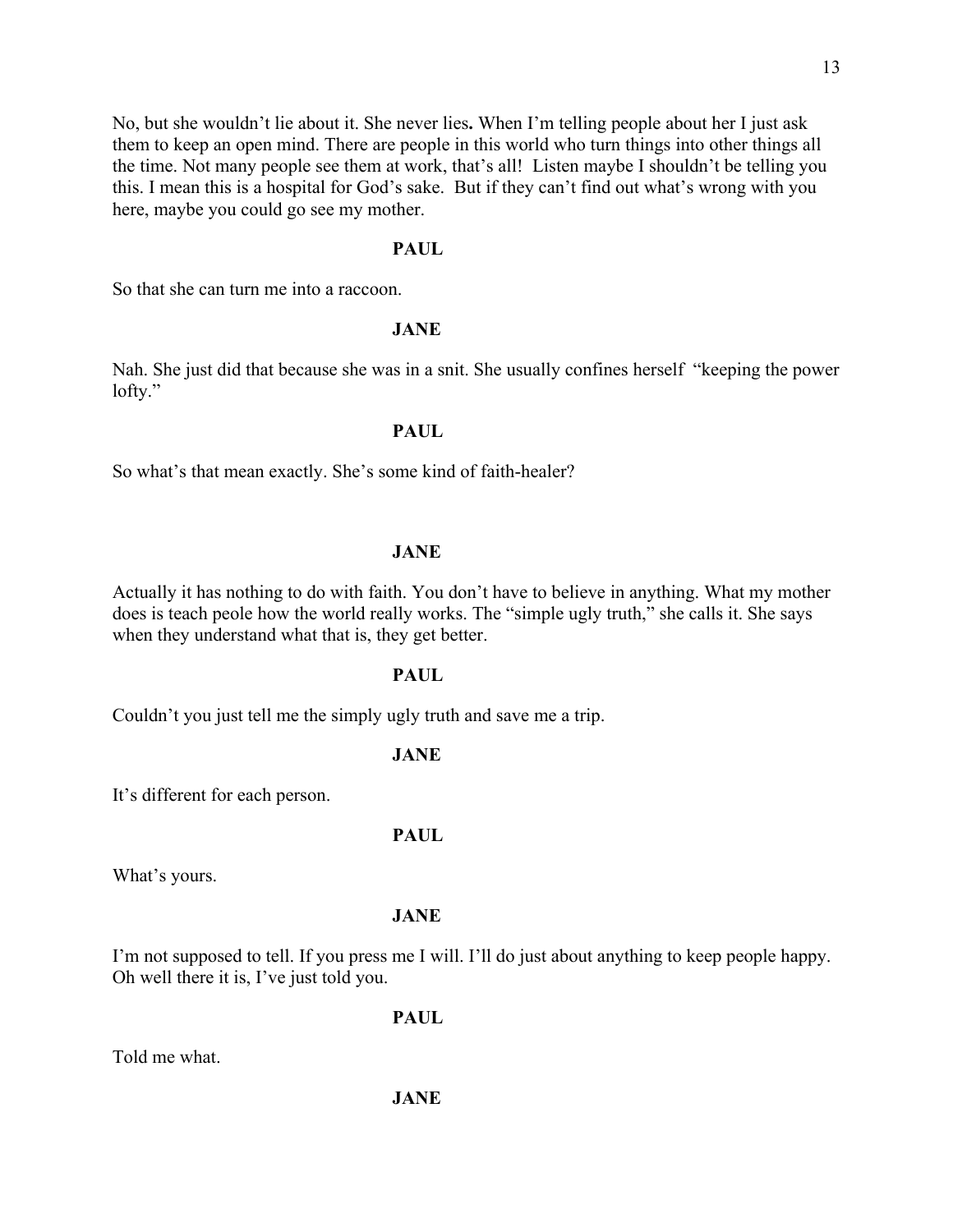My simple ugly truth. Now if you want to know what yours is, I'll tell you how to get in touch with my mother.

MICHAEL *Gallagher comes in. He is wearing work clothes. Carrying several large rolls of papers.*

# **MICHAEL**

Oh. You look all right. I was scared, boy. I was scared you'd look like death.

**PAUL**

Hi…

**MICHAEL**

What?

**PAUL**

I said hi.

**MICHAEL** 

Yeah, hi.

**PAUL**

What's wrong with you ?

# **JANE**

He doesn't like hospitals. They scare him.

**PAUL**

Just about everything scares him these days... Jane. This is my brother, Michael.

**JANE** 

Hi.

# **MICHAEL**

Is he all right, really?

**JANE**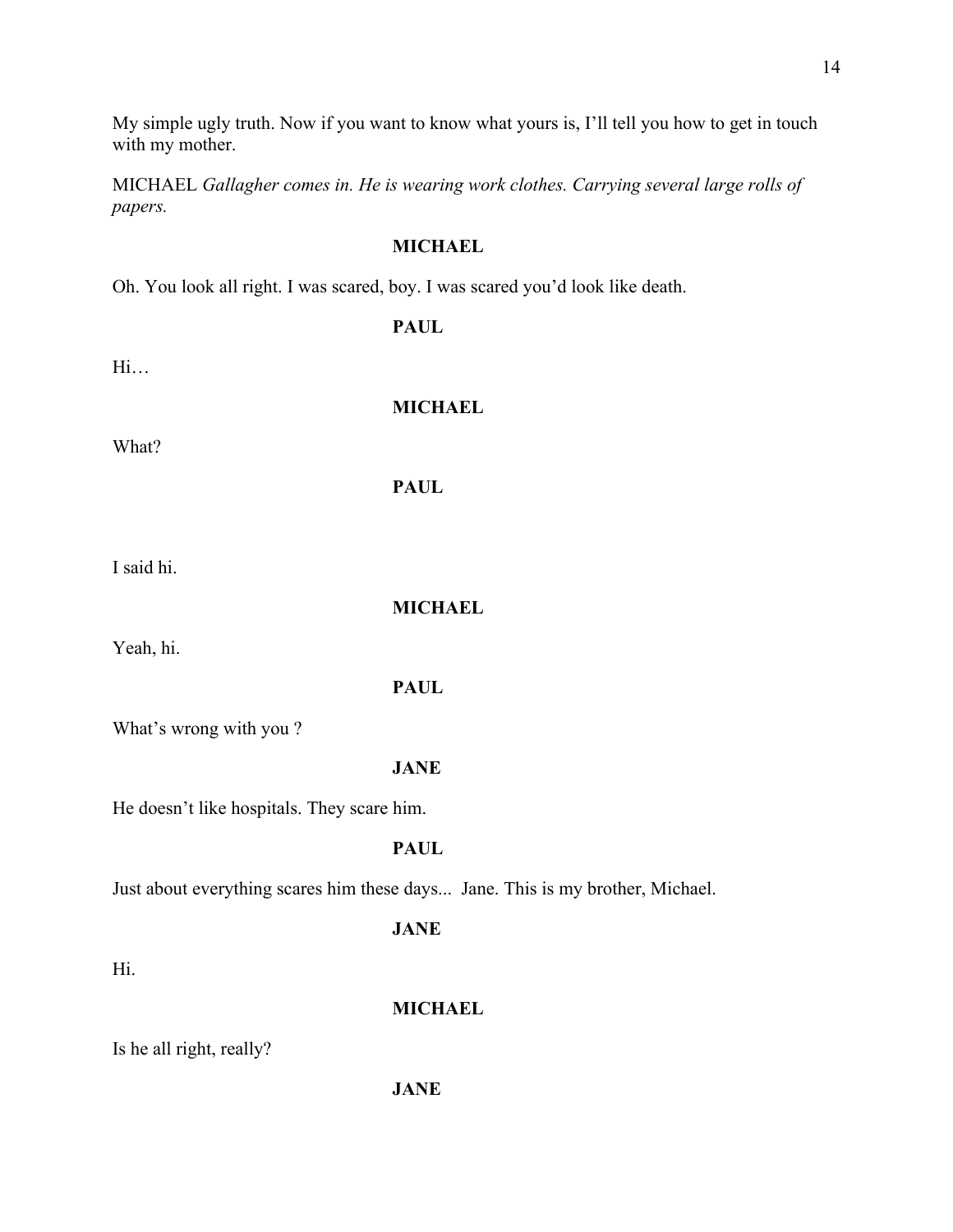I don't know. (*to* PAUL) I'll be back in awhile. (*leaves)*

# **MICHAEL**

Why doesn't she know if you're all right.

# **PAUL**

She's a volunteer. She's not a nurse.

#### **MICHAEL**

So should I go ask a nurse.

**PAUL** 

Or you could ask me.

# **MICHAEL**

Oh, yeah. Well how---

# **PAUL**

I don't know either.

# **MICHAEL**

That sounds serious. If they're keeping something from you it could be serious. I don't want you to worry. But maybe you should get prepared for the worst.

# **PAUL**

Okay.

### **MICHAEL**

I'll come back later.

# **PAUL**

You just got here.

### **MICHAEL**

Yeah but you look tired.

### **PAUL**

I thought you said I looked all right.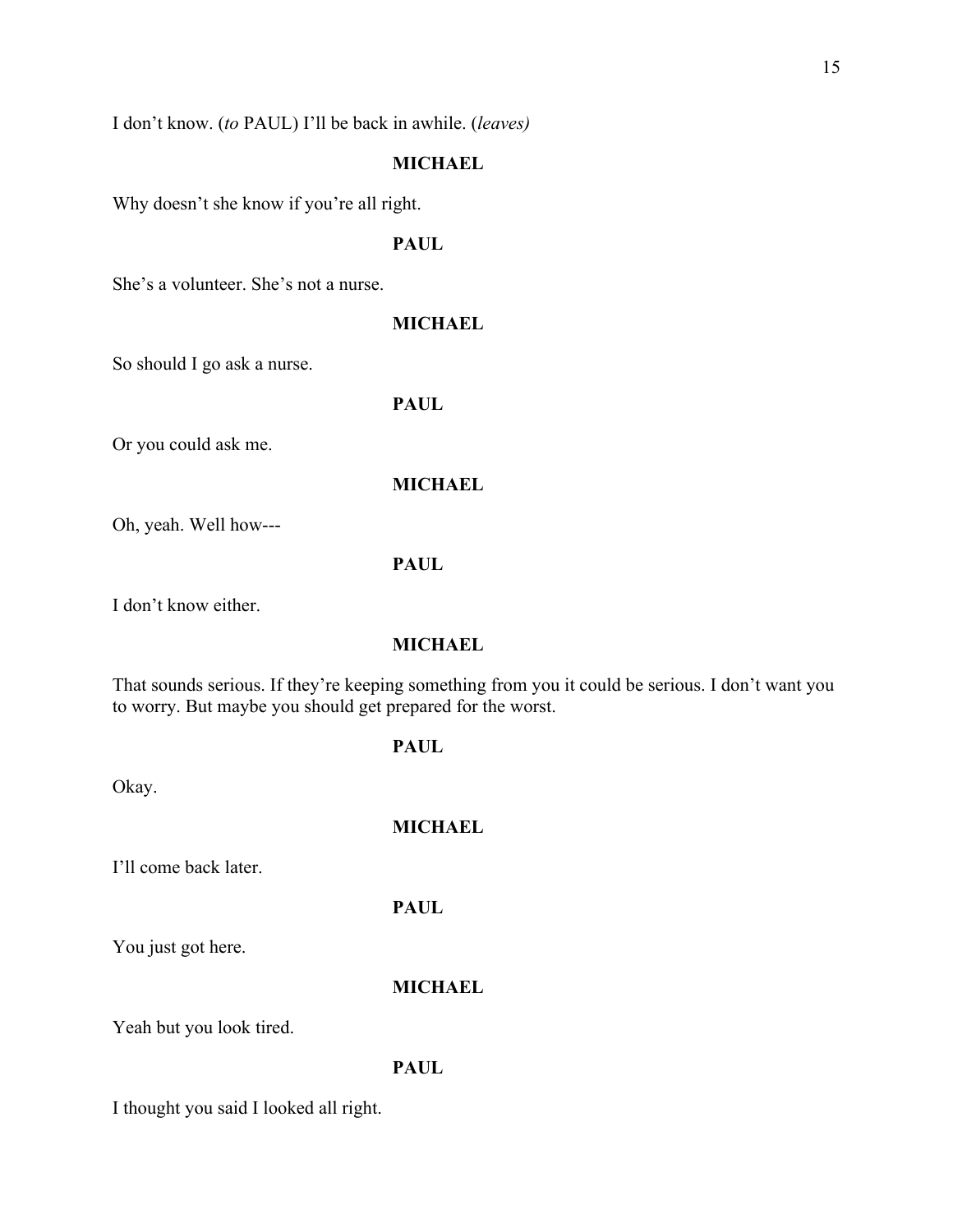I was lying. You look really bad. What's wrong with you. Oh that's right, you don't know.

# **PAUL**

What are those drawings?

# **MICHAEL**

Look. This is business. I shouldn't have brought them. You don't really want to look at them, I know. But…

# **PAUL**

Is it stuff from Tony Raft.

# **MICHAEL**

Yeah.

# **PAUL**

He put me in here you know.

# **MICHAEL**

Really?

# **PAUL**

Well that's what I think. The stress from all his bullshit. I don't think we should work for him anymore. He's a crook.

# **MICHAEL**

Not technically. Technically he's okay.

### **PAUL**

All right, he's a good crook. He's the best in his field.

# **MICHAEL**

You think all developers are crooks.

# **PAUL**

No. I think they're all sharks. Raft is a crook.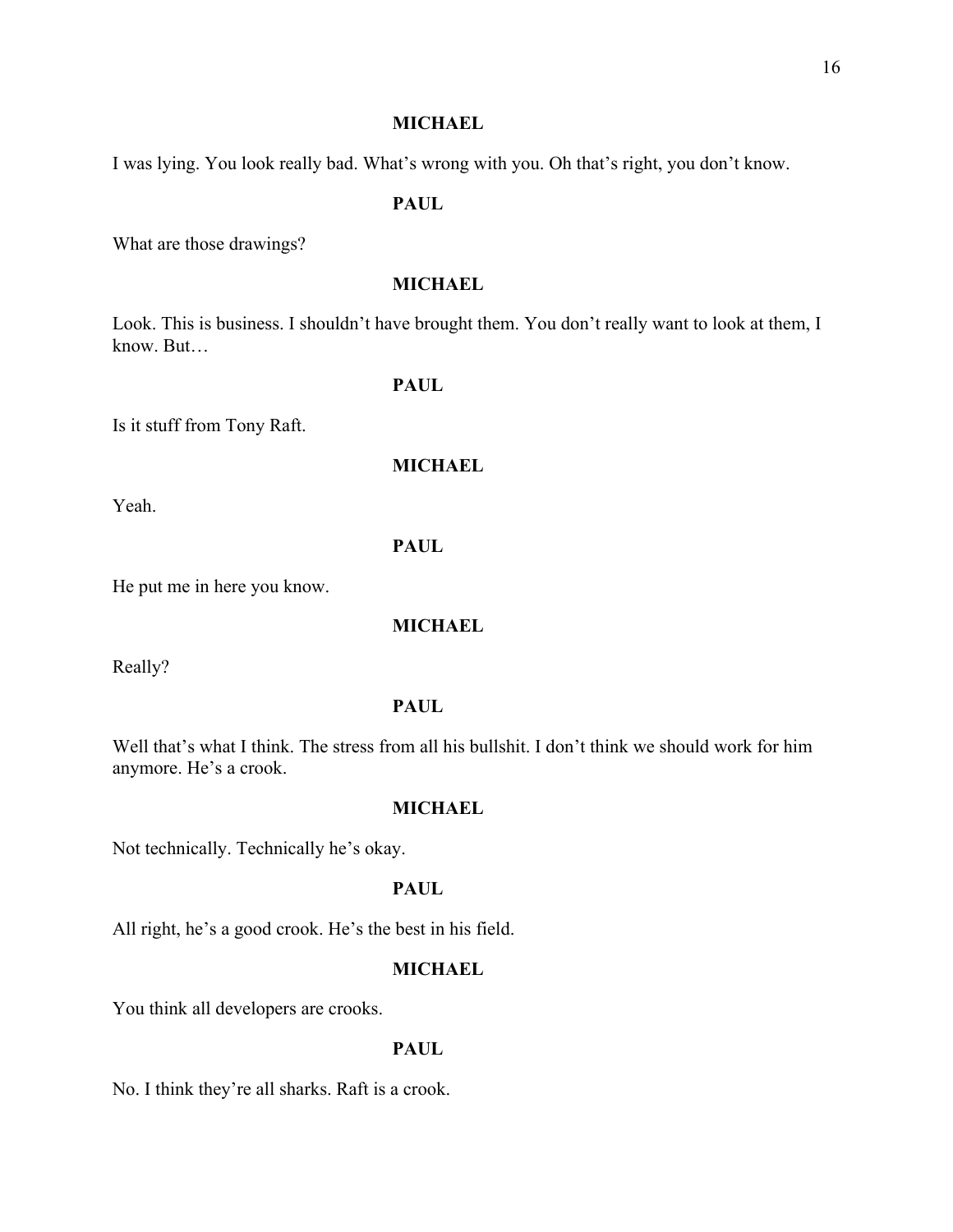But not technically all right. Let's keep that straight. We need his business.

### **PAUL**

Do we? Do we still need him.

# **MICHAEL**

Oh yeah. No doubt. He's kept us so busy the last 10 years we never got a chance to develop new clients.

# **PAUL**

You were supposed to work on that.

# **MICHAEL**

Well I tried. But I was too busy.

### **PAUL**

We could try again.

# **MICHAEL**

Too risky. He's our ticket. I've got a mortgage. I've got kids to educate.

### **PAUL**

I don't.

### **MICHAEL**

Yeah. You've got nothing. You're lucky in a pathetic kind of way. Listen I'm sorry. But maybe you really should look at these drawings.

### **PAUL**

The condo.

### **MICHAEL**

What?

### **PAUL**

The primary living space needs re-doing. That's what he was killing me with last night.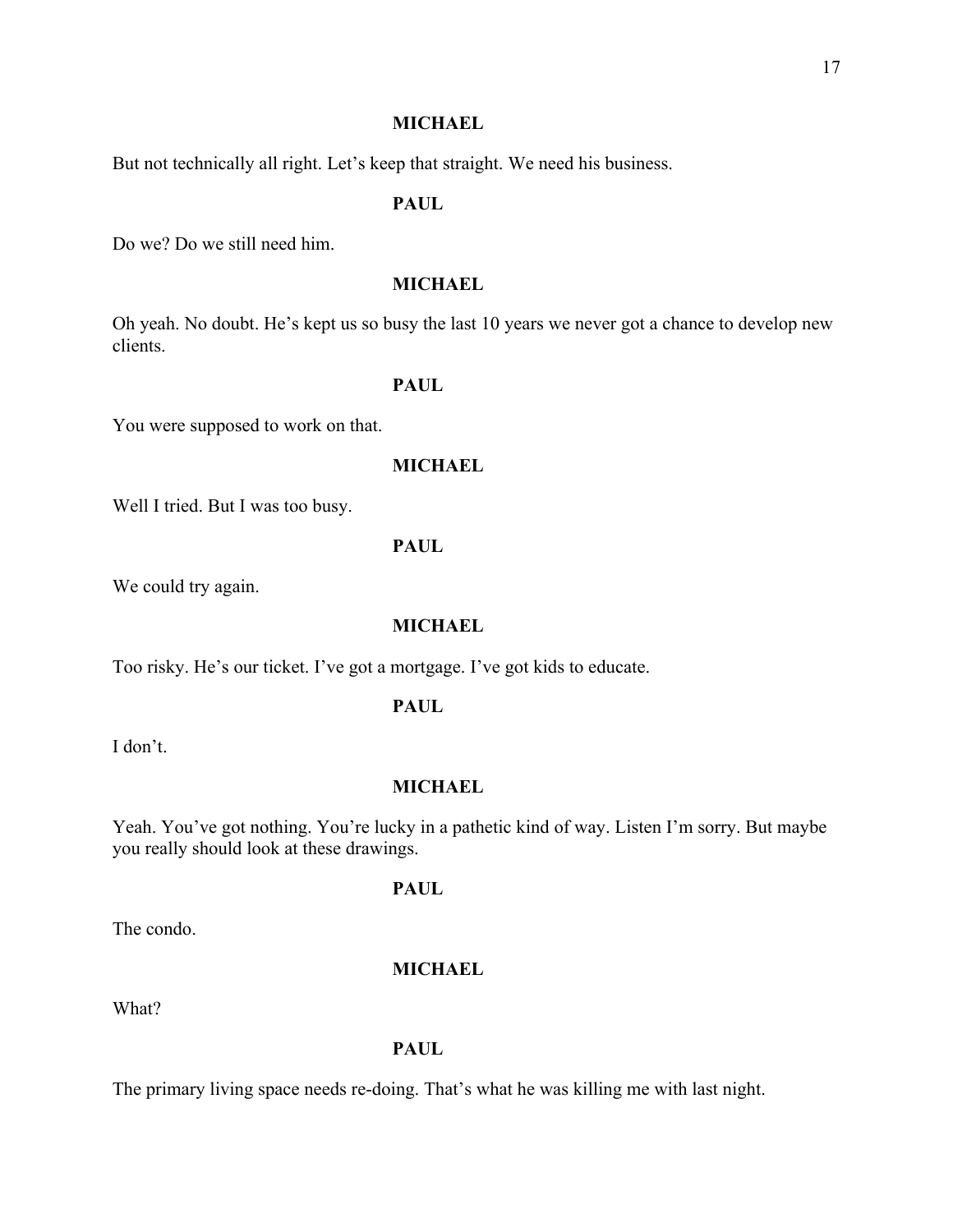No. That was a just a tease. I fixed that for him this morning first thing. He was just screwing you around.

# **PAUL**

I don't get it.

### **MICHAEL**

Well at your last meeting you told him to die and go to hell forever. The condo thing was just his way to get the two of you communicating again.

# **PAUL**

Communicating? You should have heard him. I think he's finally gone over the edge.

# **MICHAEL**

That could be true, but the important thing is he's giving us this. (*holds up the drawings)* The big project. The mall.

### **PAUL**

What mall?

# **MICHAEL**

You know, *his* mall.

# **PAUL**

Oh Jesus. Not again.

### **MICHAEL**

This time for real. He's got an opening at city hall. He smells a possible go ahead.

### **PAUL**

No way. No way are they going to let him build that ridicuous thing down there. Do they know it's going to be underwater?

# **MICHAEL**

That's what they like about it. It'll be a first.

### **PAUL**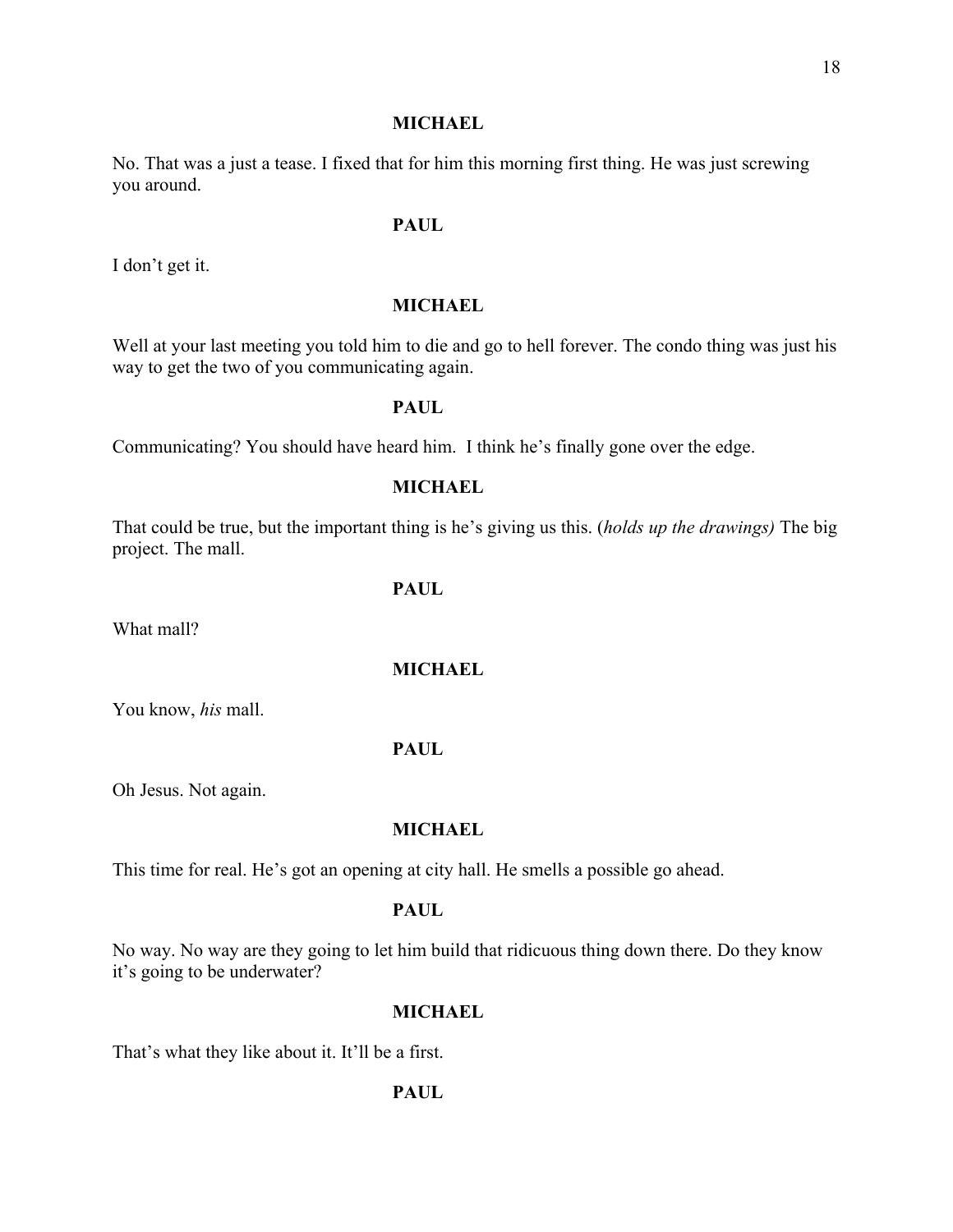And when it doesn't work, a last.

# **MICHAEL**

Not if we design it. (*unrolling the plans on the bed)*

# **PAUL**

He's already designed it. I've seen it.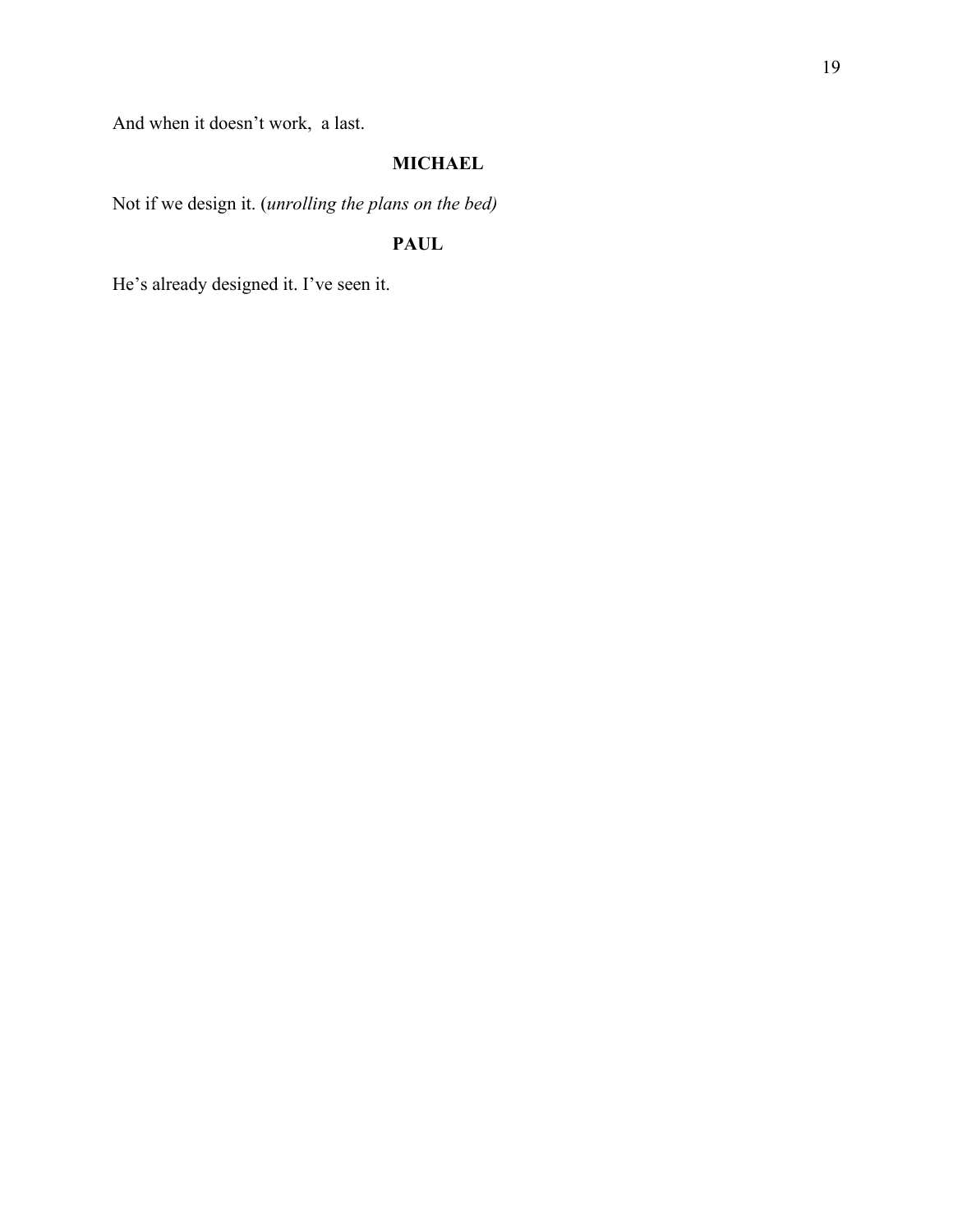No. It's changed. He's brought in srtuctual engineers. They made improvements.

### **PAUL**

You mean they've made it safe?

# **MICHAEL**

So he says. He wants us to take his basic notions. And do our own design. All these are here are primitive renderings. We've got carte blanche to make changers. I figure the job is worth 3,000,000 to us.

# **PAUL**

There's a pan under my bed.

# **MICHAEL**

A what.

**PAUL** 

A pan. I'm going to vomit.

# **MICHAEL**

No. Are you serious.

# **PAUL**

Get it.

# **MICHAEL**

I think you're getting carried away here. What's that on your mouth. My God. It's blood.

### **PAUL**

(*feels his mouth; looks at his hand)* Jesus. I'm hemorrhaging.

### **MICHAEL**

Paul. What's wrong with you. Can't you stop that.

# **PAUL**

I'm going to throw up.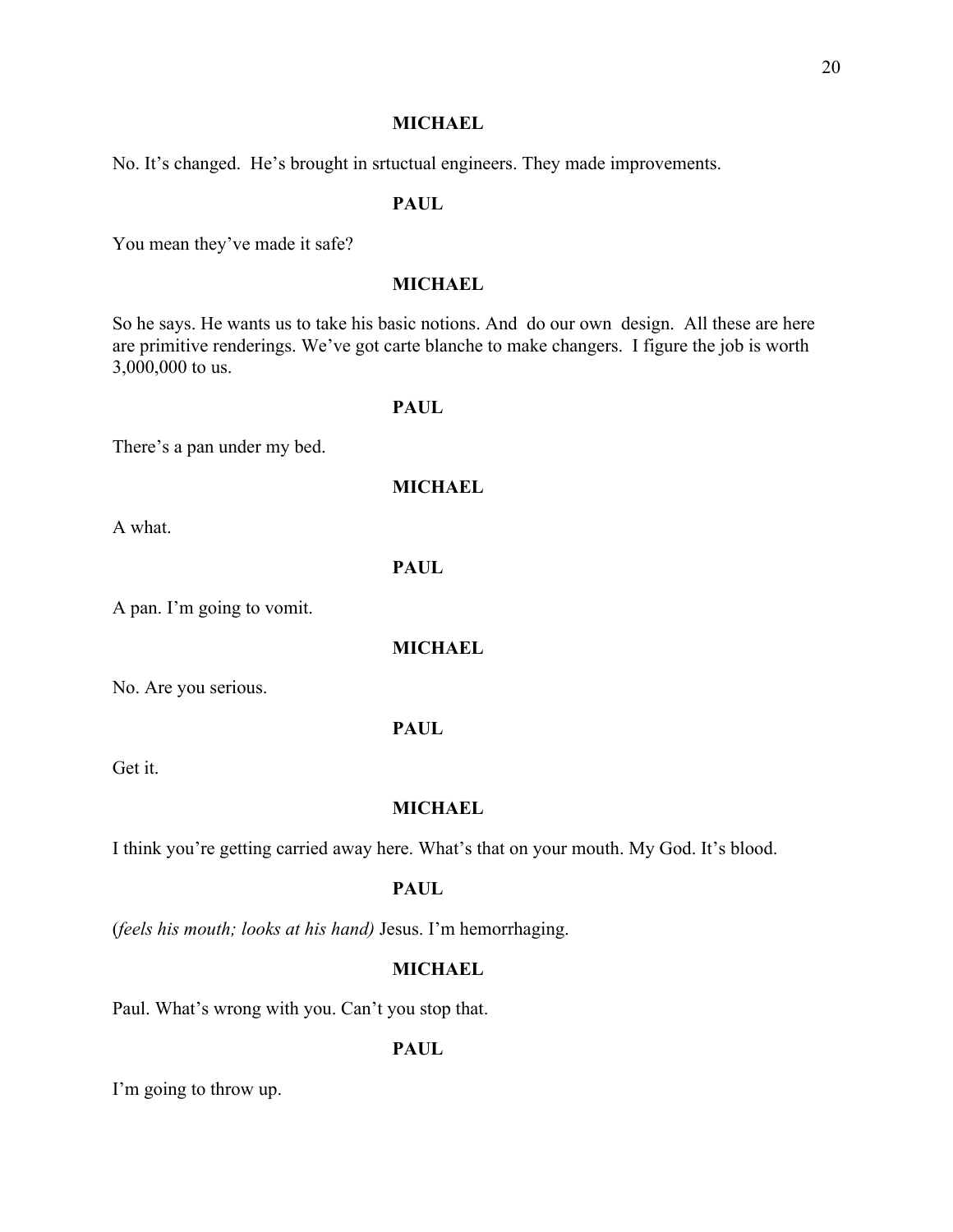This is serious isn't it. This really is serious. Okay, should I get someone. Yeah. I'll get someone. A doctor, or someone like that. Hold on. (*runs off*)

# **PAUL**

You forgot the pan. (*groans)* Oh, Shit. I'm dying here. (*leans over the bed; wretches)*

*Blackout*

# **Scene Three**

*Near midnight.* TONY's *office.*

MARY *is sitting at the desk. Going through a set of account books.*

TONY *is pacing*.

# **TONY**

He's got some kind of mysterious disease. They've got him quarantined. It sounds spooky. Maybe we should check ourselves into a private clinic. I can't afford to get sick now. I'm about to succeed beyond anyone's wildest imagination.

### **MARY**

Tony. There's something I've been meaning to ask you… Are you on drugs.

# **TONY**

Mom., come on. I've got a dream. A vision. I'm hopped-up sure but--

#### **MARY**

Just asking.

# **TONY**

If I look worried a little its because I need Paul Gallagher. He's my point man. He's an awardwinning architect. Did I tell you that.

**MARY**

No.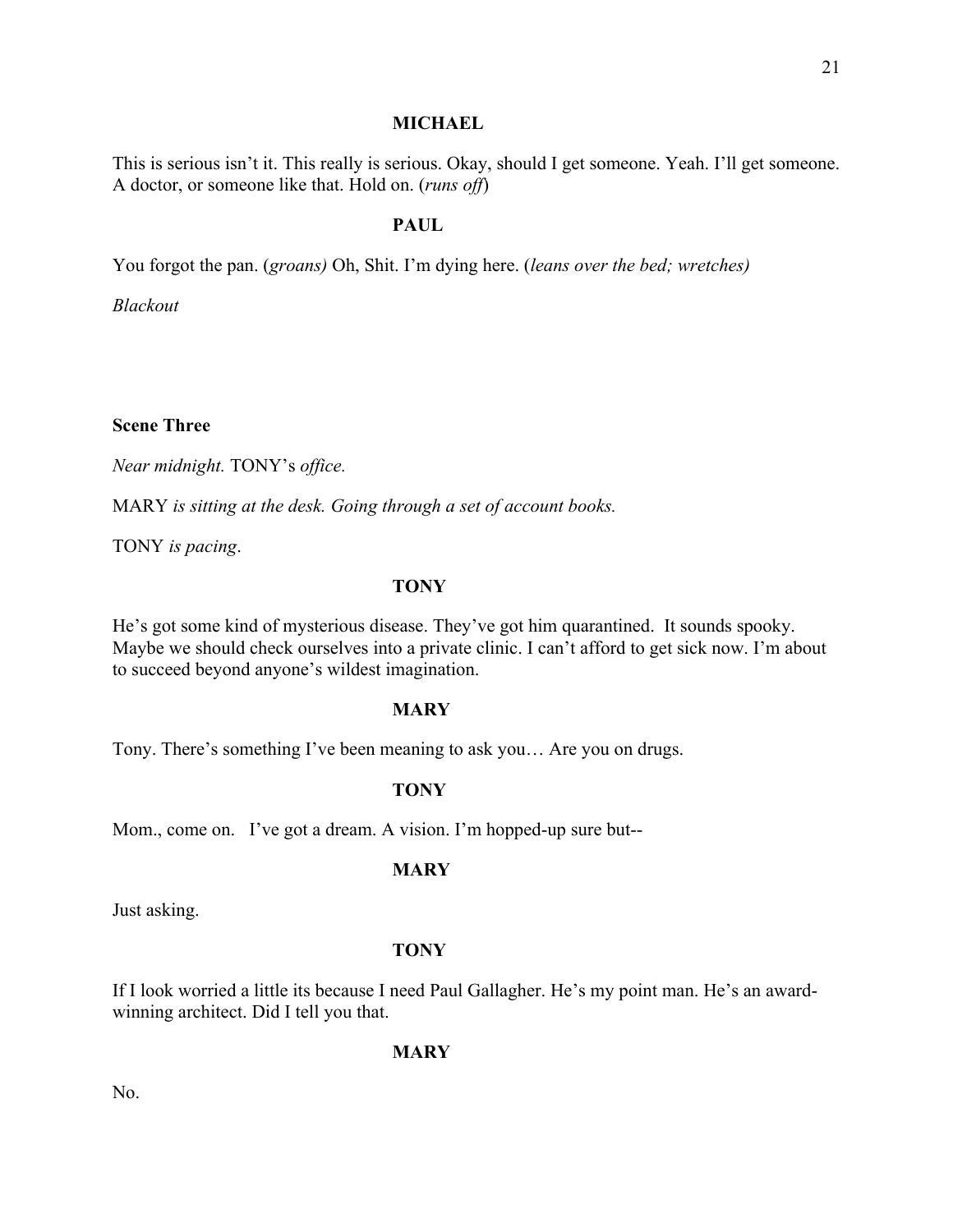### **TONY**

Well it's true. City Hall loves him. If he's involved with my mall it's a definite go.

### **MARY**

What about his brother.

# **TONY**

Michael? Michael's good. But he's never won an award. I tell you the people in this city love awards. Now if Paul dies maybe we could arrange to have Michael win an award—but all that takes time—

### **MARY**

Tony. These books won't do. (*closes them)*

# **TONY**

No, they're good books, Mom. They're set up right. Just like Dad taught me.

# **MARY**

Times have changed. Audits have changed. These books are primitive. The categories are too wide. The time frame—

# **TONY**

Don't make me paranoid about the books, Mom. I don't need that right now.

# **MARY**

I'm tell you. If you're smart you'll listen.

# **TONY**

Okay. I'll bring someone in. Someone new. That's it! We'll get Paul a new doctor. A genius. He needs a genius.

#### **MARY**

Tony. Sit down. We have to talk.

**TONY** 

We're taking.

**MARY**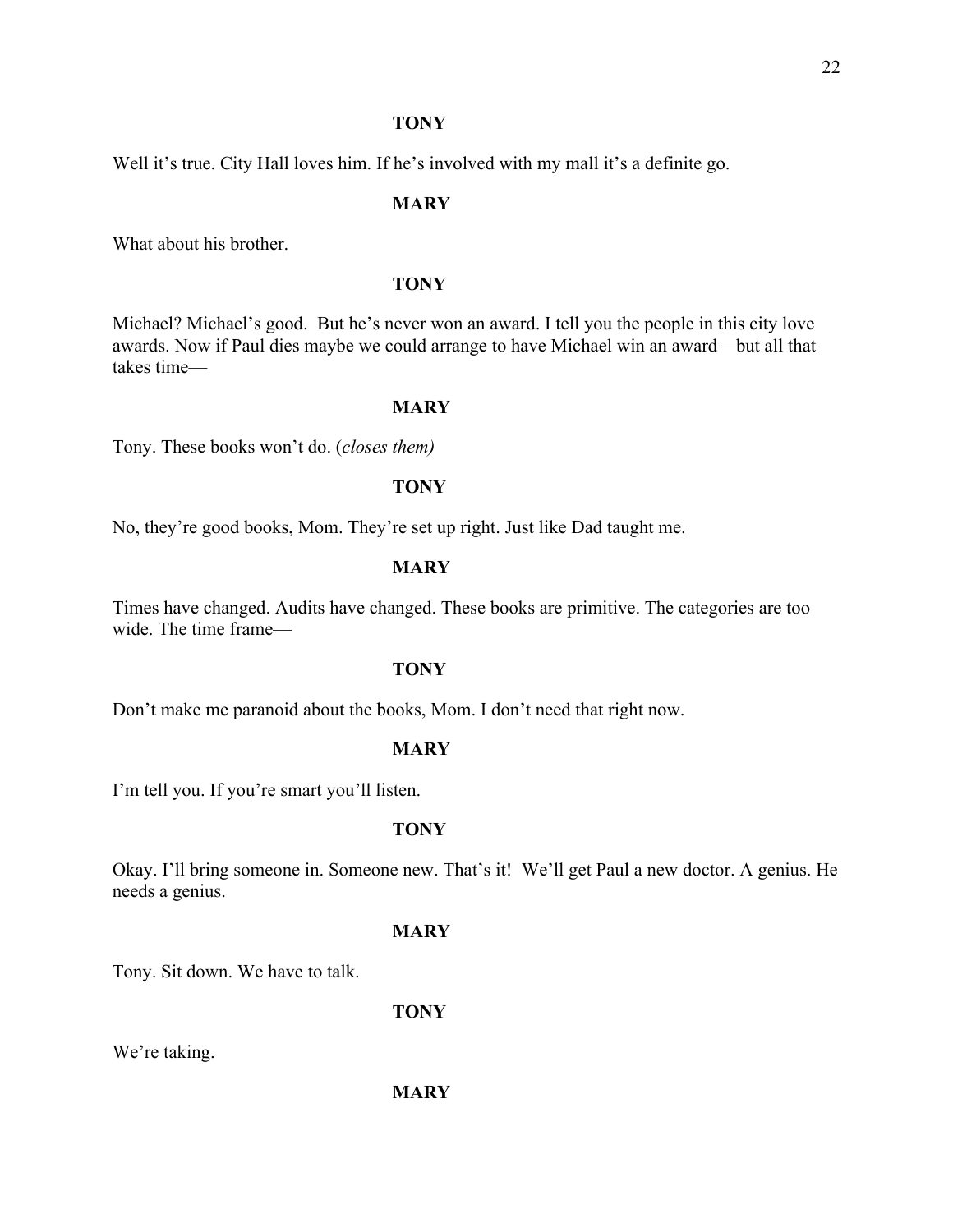Sit down!

TONY *sits,* MARY *stands*.

I have to tell you something, Tony. We're unhappy. We…that is, the family is concerned about your operation here. We feel…that you've lost focus.

### **TONY**

Oh no I-

### **MARY**

You seem to have forgotten the basic intention of our family in this area of our endeavours. That is…to make lots of money. Very fast with very little grief. Your underwater harbourfront mall is an example, perhaps the example of something we do not want.

### **TONY**

But Mom, the mall is mine. I invented it. It's unheard of.

# **MARY**

It's fanciful and and maybe even stupid.

No, no. it's just ahead of it's time. It'll make history.

### **MARY**

We don't care to make history, Tony. We only care to make money. Quietly. The mall is a dead project!

#### **TONY**

(stands) Oh no please don't-

# **MARY**

Sit!

TONY *sits.*

Now on to other business. The real purpose of my visit. (goes to desk; picks up hone; buzzes) Get in here. (walks to TONY) Being… obsessed with certain things like you are, you have failed to notice a problem which has arisen for us here. A low-level mismanagement of our resources. It, of course, must be stopped.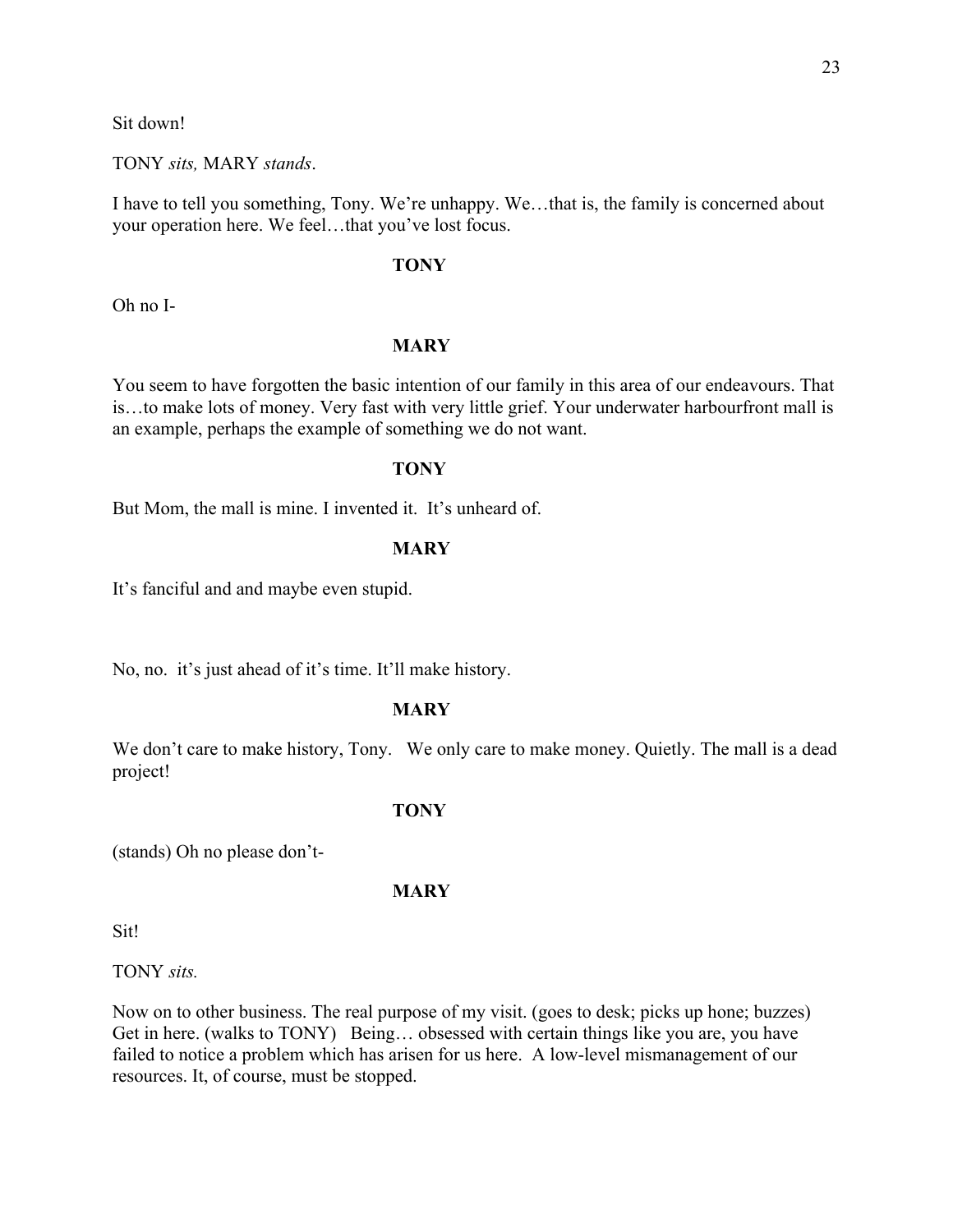Stevie Moore *comes in. He is a young, wiry, nervous man. Leather jacket. Jeans.*

This is Mr. Moore. You can call him Stevie. Mr. Moore this is my son Tony. Tell him what you told me last night.

### **STEVIE**

How much. I mean I told you a lot.

### **MARY**

Tell him about the taxi business.

# **STEVIE**

Sure. Well there's a—He doesn't seem to be listening.

# **MARY**

Tony. Pay attention.

### **TONY**

Sorry Mom. (lifts his head)

#### **STEVIE**

There's a man in the east end who's supposed to be working for you people. He was hired on as a shipper in one of your import export shops. The trade there is drugs

### **MARY**

Pharmaceuticals, Mr. Moore.

### **STEVIE**

Yeah, whatever. The thing is, he's in business for himself now. He's doing this incredible curbside business out of taxis. He's got a dozen drivers and a few dispatchers working for him and he's moving a lot of merchandise.

### **MARY**

Our merchandise.

### **TONY**

He's stealing the stuff from our warehouse?

### **STEVIE**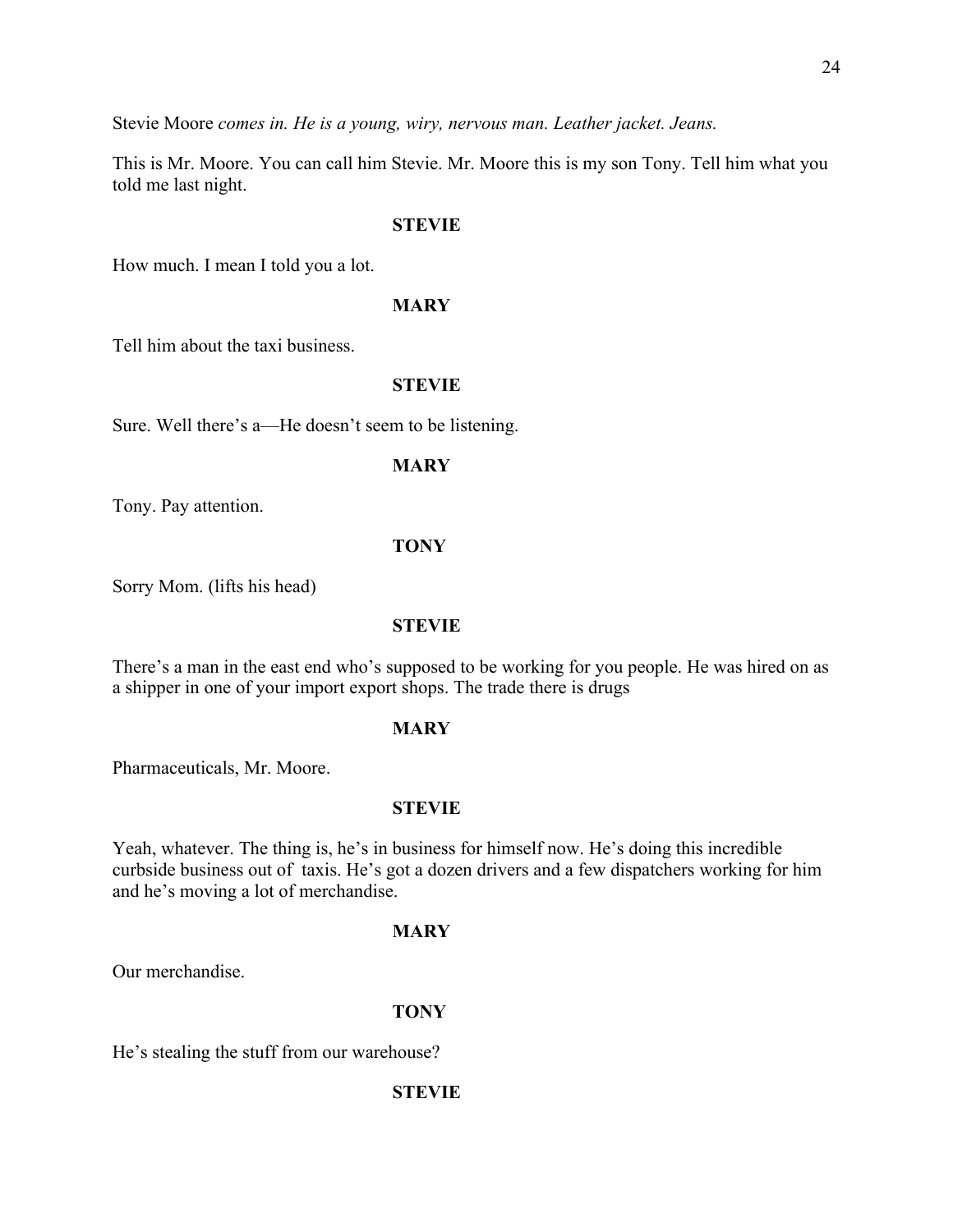Nah. He's better than that. He's diverted the pipe line. Somehow he's getting his own supply under your name. He's getting big too.

# **TONY**

You know him?

# **STEVIE**

Yeah. I know him. He's my dad.

# **MARY**

Mr. Moore has, with great personal sacrifice, offered to help us put an end to this activity. You, Tony, will give this matter your full attention. Starting now. You will work with Mr. Moore and come up with a plan to solve this problem expeditiously. Quietly, I'm going to my hotel now. Keep me informed. Goodbye, Mr. Moore. Thank you.

### **STEVIE**

You didn't tell him about the money.

### **MARY**

He doesn't pay you. I do. When it's done. (leaves)

*Pause*

### **STEVIE**

Okay. I gotta tell you one thing. I can't waste him. He's my dad, right. I can arrange a few things for you, but it's gotta stop before death. Okay?

# **TONY**

Have you ever wanted a place where you could do all your shopping indoors. Then when you finished shopping have dinner, or even a picnic or a roller coaster ride or a free ceramics' lesson…and never get rained on.

*Blackout*

### **Scene Four**

*Bargain Harold's. The checkout area. A few bins of merchandise behind the cashier's desk.*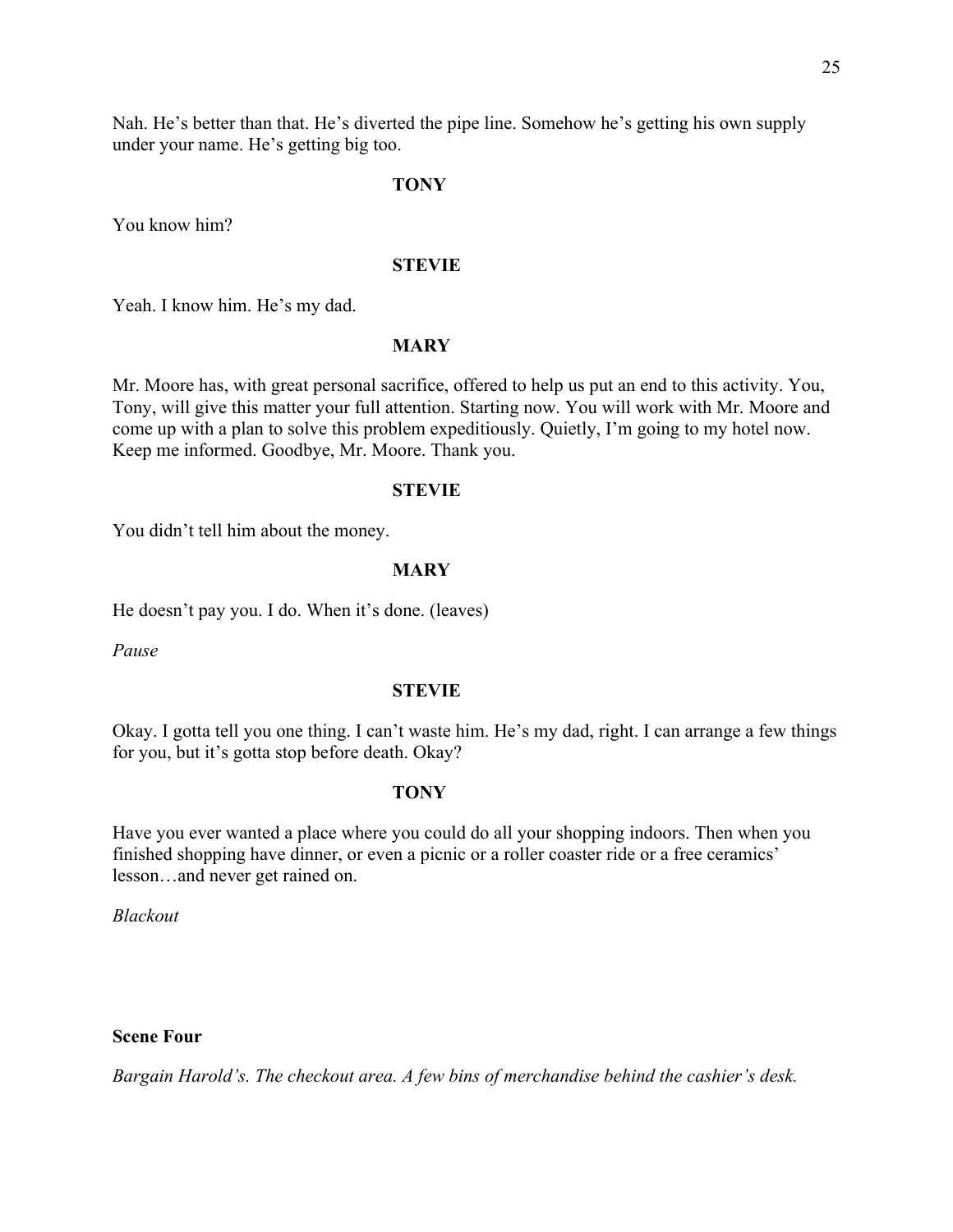*Paul is looking through the bins. Picking at things. Looking closely at others.*

*He is wearing an overcoat buttoned to the collar. He looks awful.*

GINA MAE *Sabatini is standing by the cash register. Looking at* PAUL *suspiciously. She is a robust-looking woman in her late 30s. She is wearing a smock and corduroy trousers. Reading glasses on a chain around her neck. No jewelry. Nothing remotely strange in her appearance.*

DIAN BLACK *comes on. She is a police detective. She is wearing fashionable cloth suit. Carrying a light-weight top coat over her arm.*

#### **DIAN**

Hi there.

# **GINA MAE**

Hello.

### **DIAN**

I'm looking for Mrs. Sabatini.

### **GINA MAE**

That's me.

# **DIAN**

My name is Dian Black. I'm with the police department.

((takes out her ID holds it up.)

# **GINA MAE**

Is this about the robbery last week?

### **DIAN**

No… No I'm looking for someone. Rolly Moore. He's your brother-in-law, right?

# **GINA MAE**

Well my husband is dead. I thought that would sever the connection. But I guess not..

# **DIAN**

Can you tell me where I can find Rolly.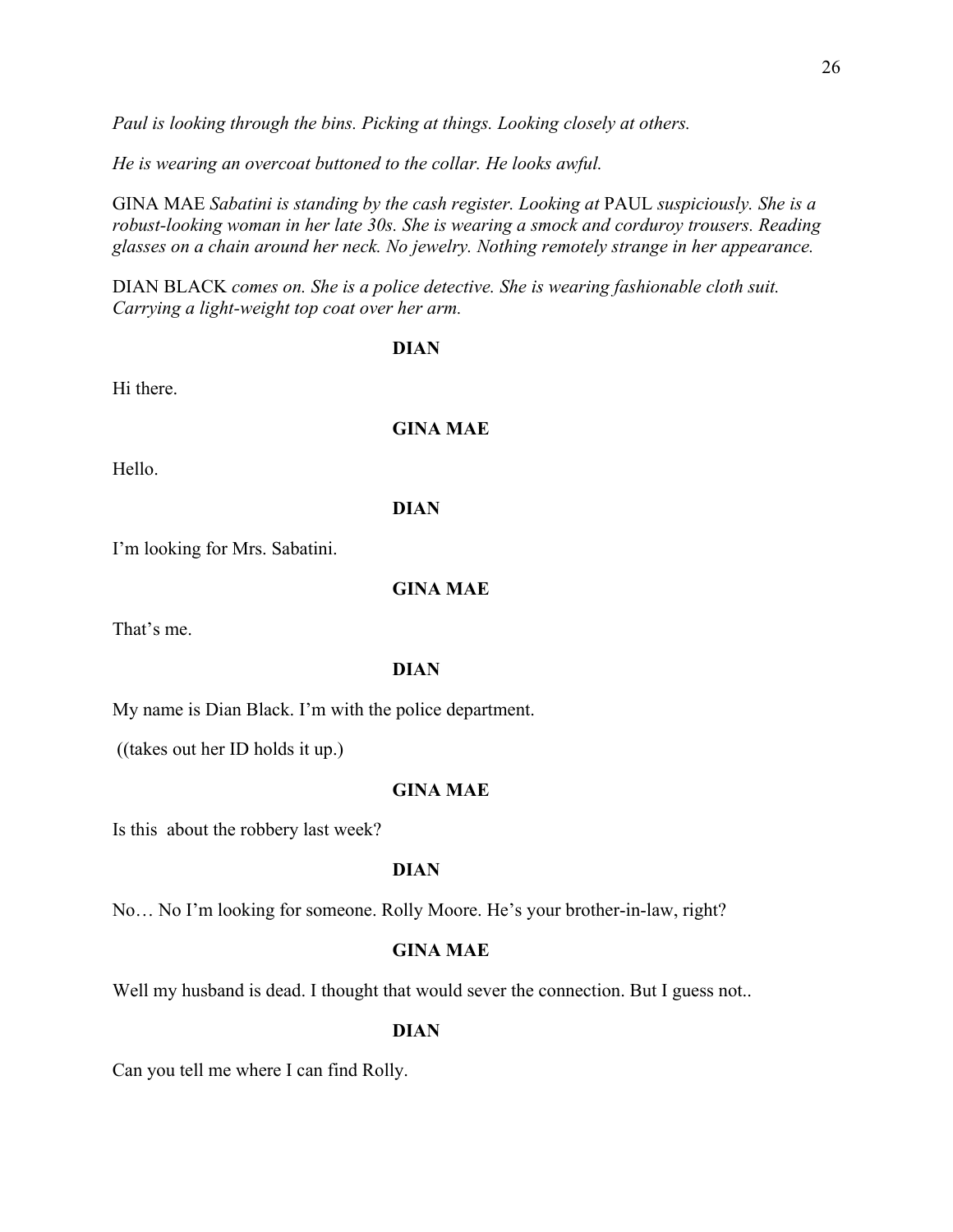# **GINA MAE**

I'm going to be honest with you, Dian. I can. But I won't.

# **DIAN**

This is important, Mrs. Sabatini.

# **GINA MAE**

My brother-in-law is a crook. He keeps company with other crooks. Some of them have very little regard for human life. If I assist you, one of them might come after me with malicious intent and I would be forced to alter his genetic construction.

PAUL *drops a can of cut-rate salmon on the floor. They both look at him.*

# **PAUL**

I didn't hear anything. I wasn't listening. It just slipped.

# **GINA MAE**

I hope you didn't dent that can. That's good salmon. Priced to give poor people a good taste of the stuff. Limited supply. Check. See if it's dented, will ya.

### **DIAN**

Your brother-in-law is wanted by the police, Mrs. Sabatini?

GINA MAE *is still staring at Paul.*

# **GINA MAE**

You, Sir. Have you tried simple aspirin for your condition. I don't believe in much. But simple aspirin is a genuine miracle drug.

PAUL *smiles. Turns around.*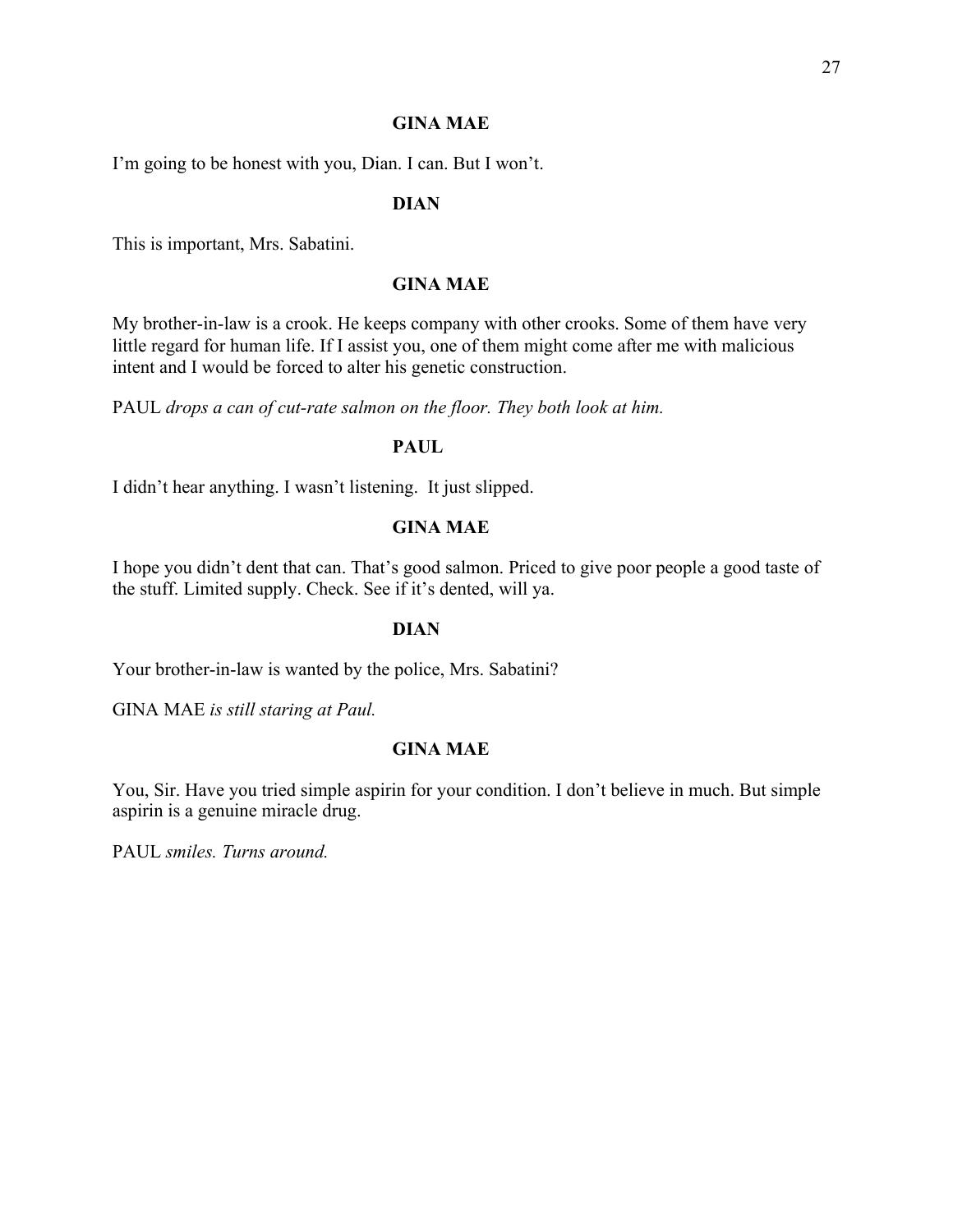# **DIAN**

Mrs. Sabatini?

# **GINA MAE**

Yes, Dian?

# **DIAN**

I was saying that Rolly Moore, your brother-in-law, is wanted by the police. You could be in trouble if you impede us.

# **GINA MAE**

Well I'm certainly not going to impede you,. I'm just not going to help you. You're very well dressed for a policewoman, Dian. What part of the force are you with?

# **DIAN**

The part that's looking for your brother-in-law. Tell you what, how about I give you some time to reconsider co-opersating with us. Trust me, it would be in your best interest.

### **GINA MAE**

You could visit me at my home next time. Come early and have breakfast. Do you have the address.

### **DIAN**

Yeah.

# **GINA MAE**

Any morning except Wednesday. That's when I volunteer at the food bank.

### **DIAN**

Yeah okay. (*smiles oddly*) Goodbye

### **GINA MAE**

Goodbye, Dian.

DIAN *leaves. Shaking her head. Pause/*

Can I help you, sir.

### **PAUL**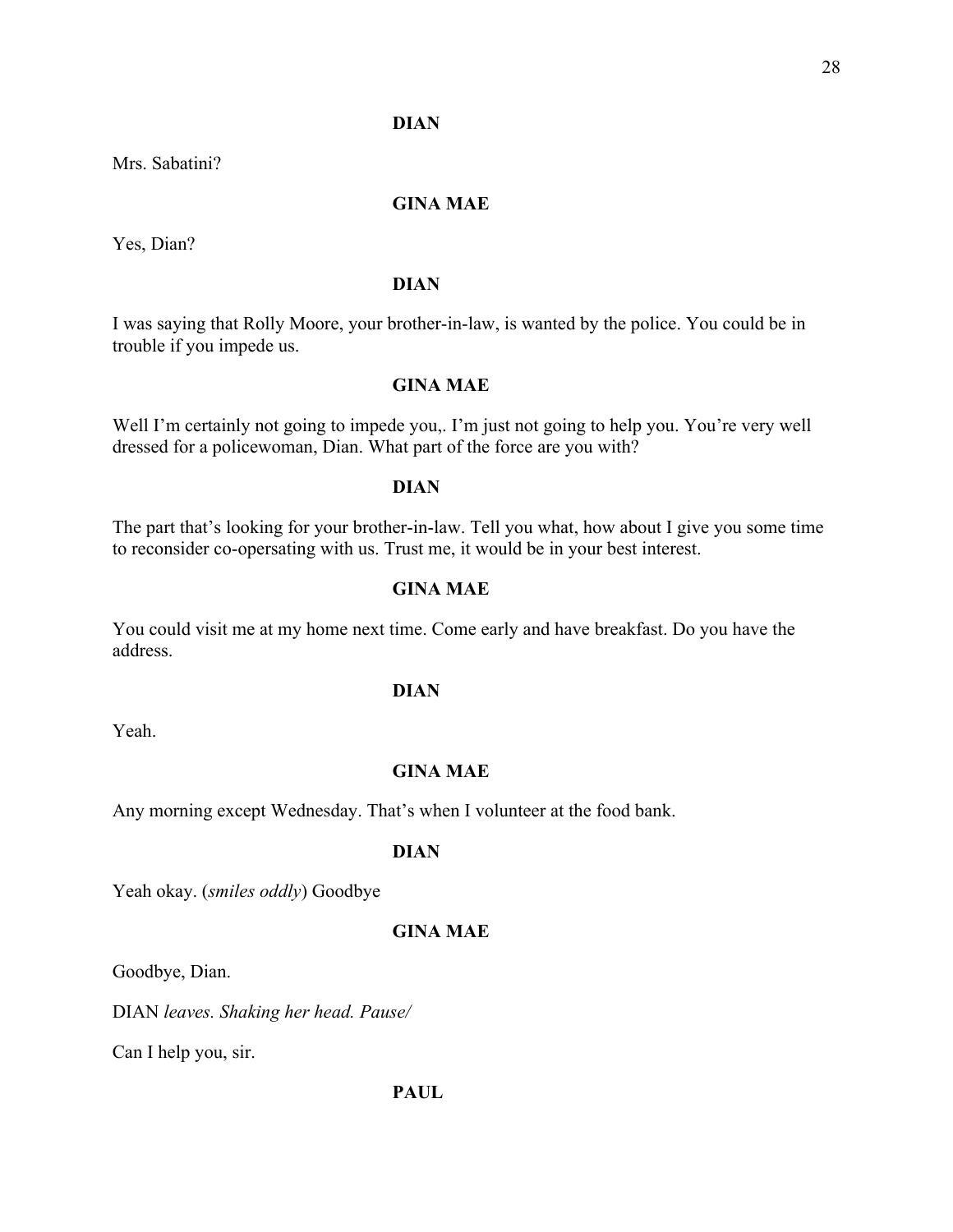Are these work socks really three pairs for two sixty-nine.

# **GINA MAE**

You bet.

# **PAUL**

That's amazing. (*brings them to the cash)*

### **GINA MAE**

That's all?

# **PAUL**

Yes. Oh I'll take one of these pens. (picks one out of a container on her counter)

# **GINA MAE**

Bic pens. The original Bic pen. Not one of those copies. Best buy for your money on the market. All this month you get three for the price of two.

### **PAUL**

Oh. Great. (takes two more)

# **GIN MAE**

So have you tried aspirin?

# **PAUL**

What? No I… haven't. But--

# **GINA MAE**

Actually now that I see you up close I can tell you're beyond the powers of aspirin.

# **PAUL**

Really?

# **GINA MAE**

Oh yes. You're very sick. I have to tell you this. It's my duty in a way. You're probably dying.

### **PAUL**

Can you help me.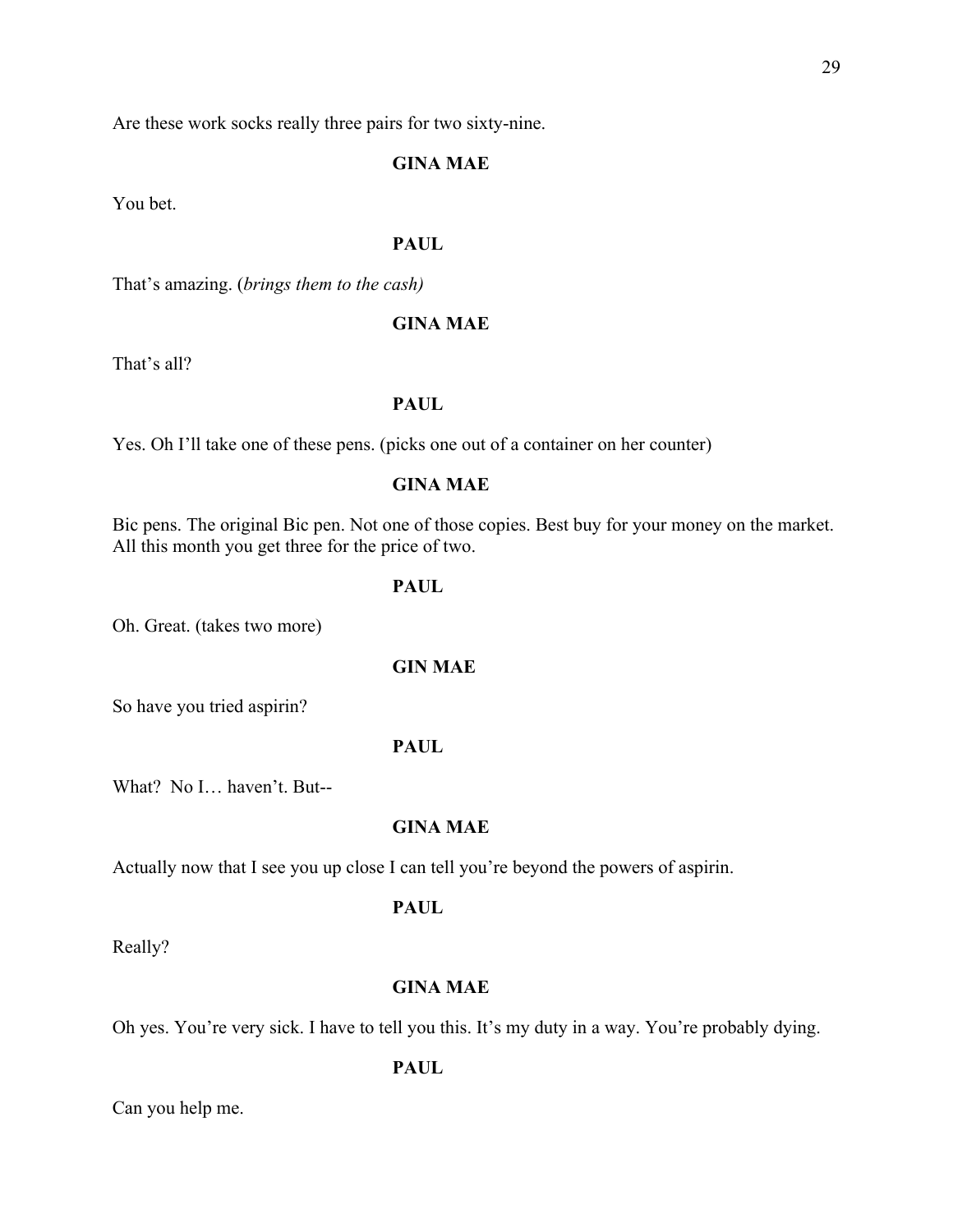# **GINA MAE**

Why would you ask me that?

# **PAUL**

Your daughter sent me.

# **GINA MAE**

Which one. I've got five of them.

# **PAUL**

Jane.

### **GINA MAE**

Jane's the best. The others all left home. I never see them. And they're really young. They all got away from me as soon as they hit puberty. If Jane sent you I'll try to help. But it might be hard on you.

# **PAUL**

The simple ugly truth.

# **GINA MAE**

We'll have to talk. Get to know each other. I'll have to pose some questions. Set up experimental situations. See how you respond. Time's the thing. I take my work very seriously.

### **PAUL**

Of course. Matters of the spirit… I understand.

### **GINA MAE**

No I wasn't talking about that. My work here. I love this place. You know there are some real and true bargains in this store. People who don't have much money can get by real fine if they shop here.

# **PAUL**

The socks are a terrific bargain. Good work socks are important. You can wear them all year round. You can wear them at home instead of slippers.

# **GINE MAE**

We'll get along fine.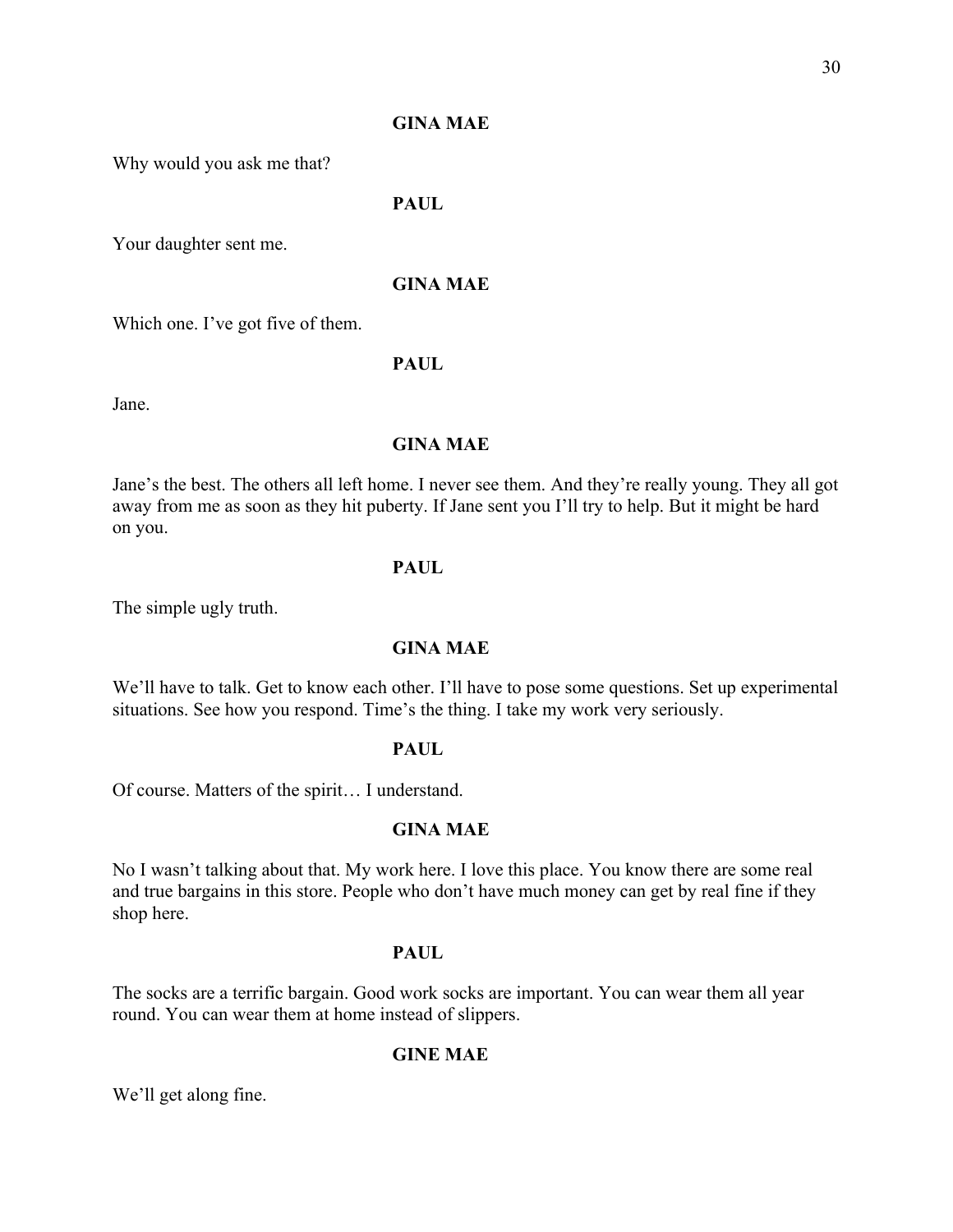# **PAUL**

I hope so.

# **GINA MAE**

I mean if I can keep you alive.

*(punches the cash register)*

# **PAUL**

Yeah...I'm feeling pretty weak. I've got this pain. It starts over here and then it moves to-

# **GINA MAE**

That'll be three dollars and forty-nine cents… Do you want a bag?

*Blackout*

# **Scene Five**

An alley. A large mount of green garbage bags.

GINA MAE *and* PAUL. GINA MAE *is wearing an old battered fur coat. And a toque.* PAUL has a similar toque on his head. PAUL is leaning against a wall. GINA MAE is nudging the garbage bags with one of her feet.

# **GINA MAE**

I'd sure like to know what these people are throwing out. One person's garbage is another person's meal.

# **PAUL**

This isn't much of a restaurant. I took a look when we passed the window. I'm not sure I'd eat their stuff from a plate let alone a garbage bag.

# **GINA MAE**

You'd eat it all right. If you were hungry enough. The way you're going you might find that out pretty soon.

**PAUL**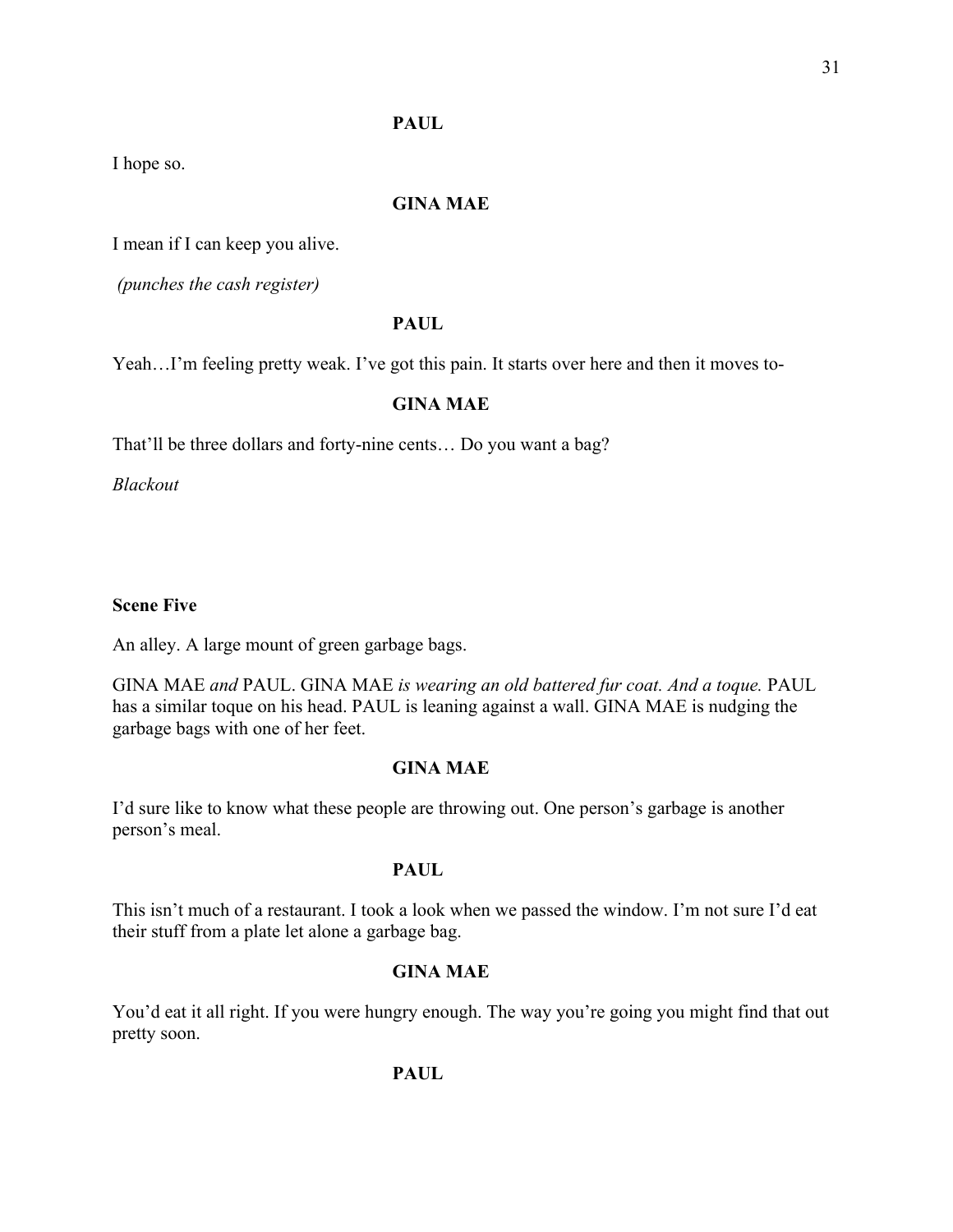What makes you say that.

# **GINA MAE**

Listen you're an educated man, a professional, with a lot of money, good connections, a strong support system. But don't you believe any of those things will stop the slide into living hell once you're seriously started. All I'm saying is you could have started.

# **PAUL**

I'm sick. I'm not sliding into hell.

# **GINA MAE**

Maybe it's the sliding that's making you sick. We'll see. How are you feeling now.

# **PAUL**

Fine.

# **GINA MAE**

Don't lie. Lying won't help.

# **PAUL**

Okay. Lousy. I feel lousy.

# **GINA MAE**

But at least your head is warm. You need all the heat you can get.

# **PAUL**

Then why are you making me wait around this alley.

# **GINA MAE**

First things first. A bit of life is going to unfold here in a while. Besides I never said you shouldn't get fresh air. Just keep the head covered. Pull it down over the ears.

*He does.*

Do you like that toque. It looks good on you.

# **PAUL**

Yes. Thanks. How much do I owe you.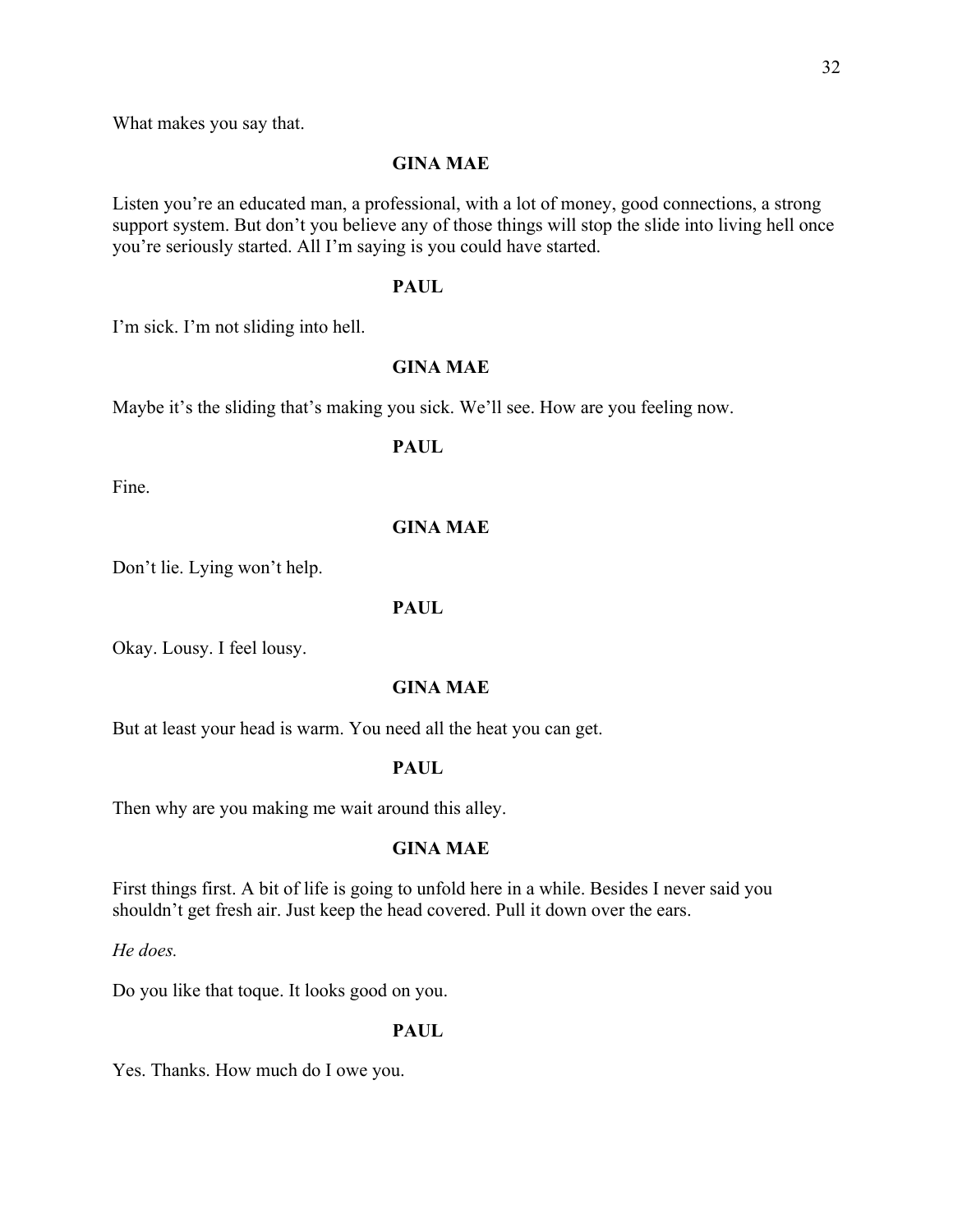### **GINA MAE**

Three fifty-nine. You can pay me later. 20% wool. First wash, in cold water please. Expect a bit of the dye to run. After that, clear sailing. It's from Taiwan. I love the place. Taiwan clothes are the best in the world for practical people with low incomes. Help me sort through this garbage.

### **PAUL**

Why.

### **GINA MAE**

Just curious. Just like to see what they're throwing out. Truth is, I'd love to go through all the garbage in this city. But you hardly ever get the chance. People see you and they jump to conclusions. Call you names. Make you appointments with social workers. Come on.

### **PAUL**

I'd rather not.

### **GINA MAE**

Okay. I'll do it alone. (*rips open a bag*) Sure. Look at that. I hope they die without the assistance of painkillers. Bread. It's all bread. Probably just a bit stale. Good God, some of it's even whole wheat. (*holding a couple of slices*) Want a bite?

### **PAUL**

Ah, no thanks.

#### **GINA MAE**

Okay, but if you don't taste it you don't get the purest kind of outrage. (*takes a bite*) This is edible! I'm mad as hell!!

#### **PAUL**

I thought no one is supposed to know we're here.

### **GINA MAE**

Okay. But these people get paid a visit. Put them on the list…I've got it in my pocket.

### **PAUL**

What?

*She produces a small pad and pen.*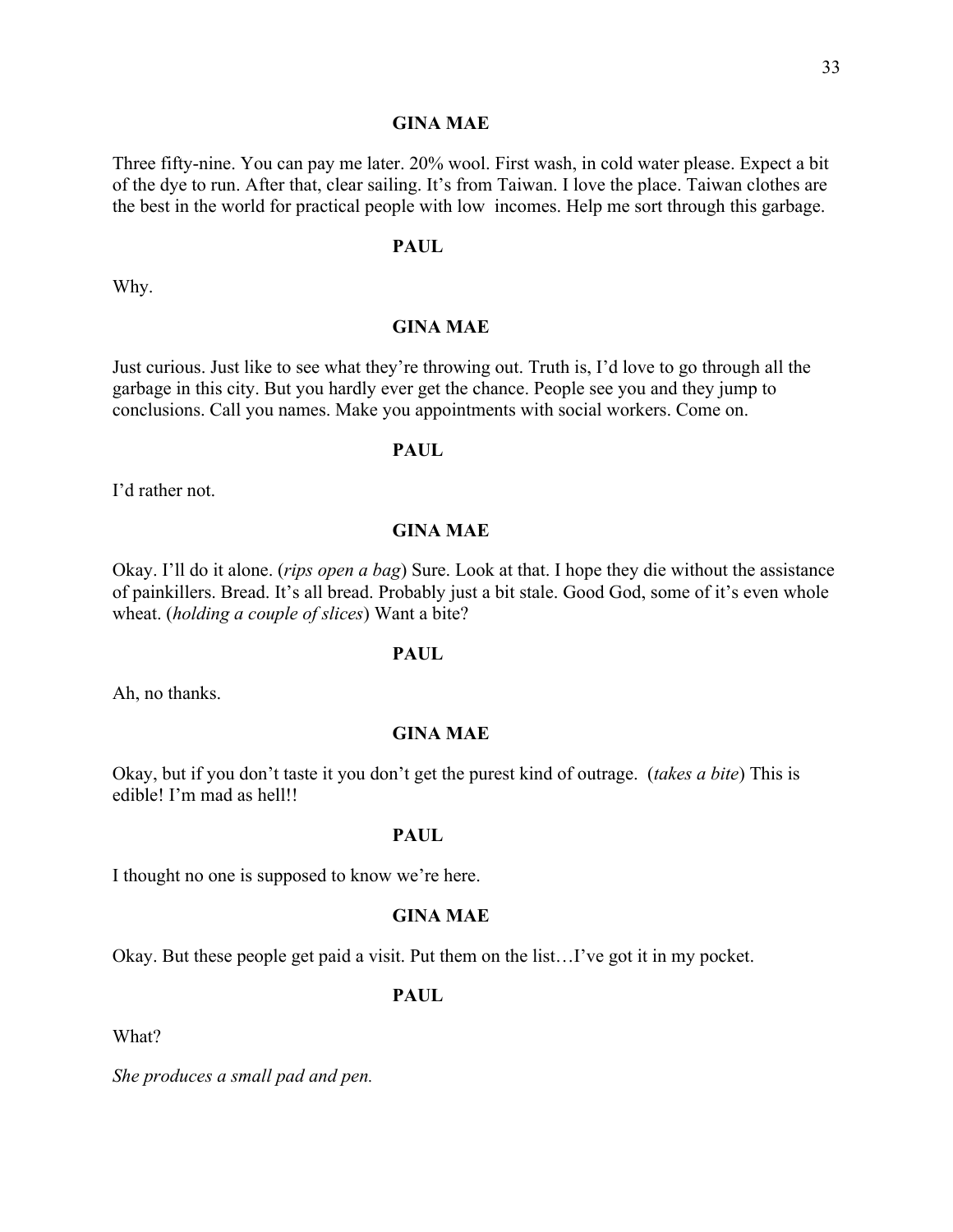# **GINA MAE**

The list… Here. (*hands pad and pen to him*) Put their name and address down. I'll continue the search.

Paul *is writing*. GINA MAE *is going through another garbage bag*.

No surprise. No surprise. Oh here's something I didn't expect.

### **PAUL**

What are you?

# **GINA MAE**

What kind of question is that?

# **PAUL**

I'm not sure. Are you…a witch. Jane says you turned a cat into a raccoon.

### **GINA MAE**

Maybe the cat did most of the work though. That was joke. The cat story is just family lore,

*Suddenly a car's headlights turn into the alley. Above the headlights the glow of a taxi's light.*

# **PAUL**

Jesus. What's that.

### **GINA MAE**

They're here. Okay, just listen to what gets said. Make a note of anything that strikes you as important. If things get nasty run like hell

*Car door opens. Closes. Three figures in front of the headlights.*

### **PAUL**

Excuse me, are we in a dangerous situation here.

# **GINA MAE**

Probably

*The three figures are advancing.*

# **PAUL**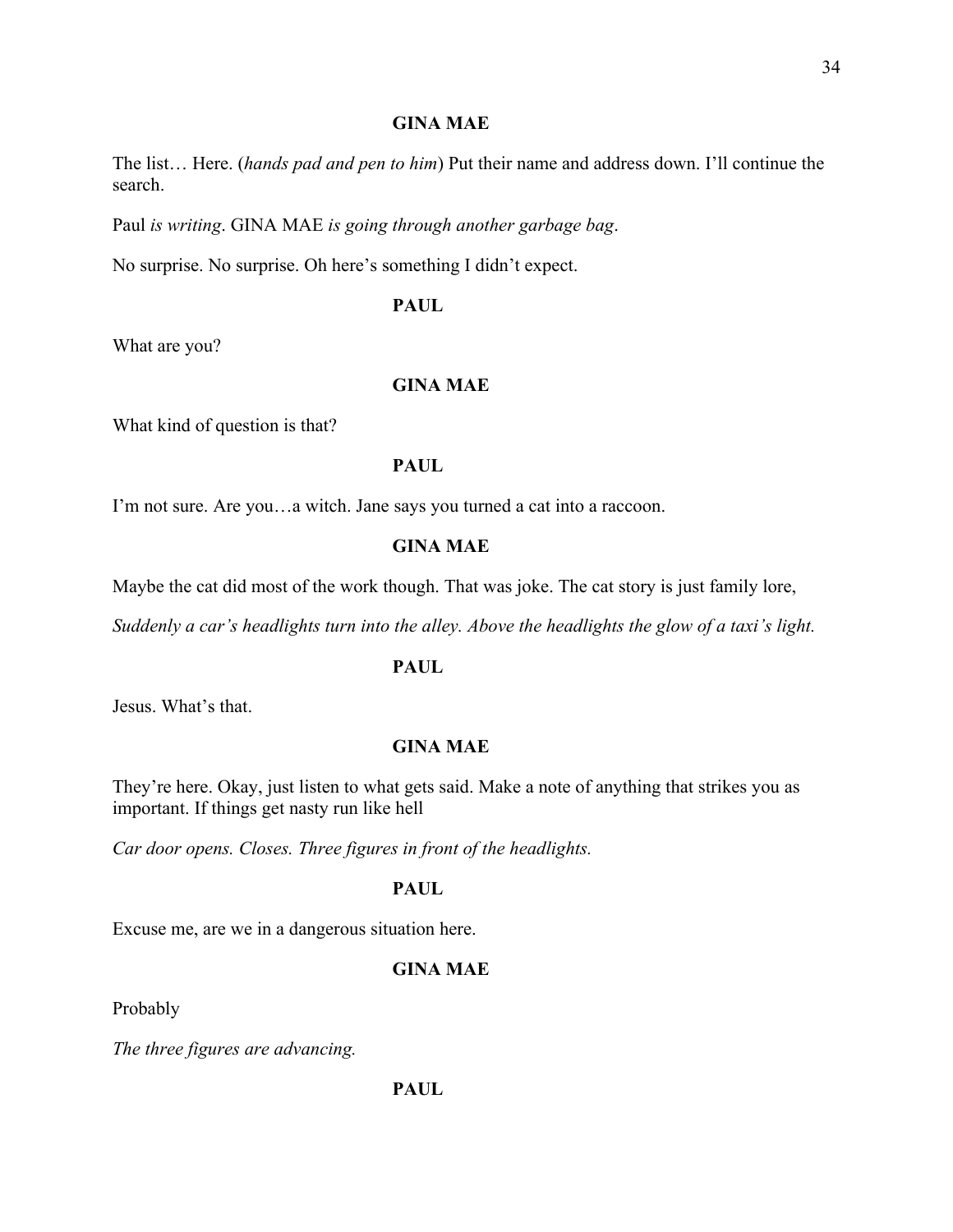They're coming this way.

# **GINA MAE**

That's the general idea. How are you feeling.

### **PAUL**

What?… Ah. Nothing. I'm feeling nothing.

### **GINA MAE**

No pain?

# **PAUL**

No.

# **GINA MAE**

That's good. That's real good.

*We can make out the three figures.* JANE, STEVIE *and* ROLLY *Moore*. ROLLY *is a seedylooking man around 50. Wearing jeans, a baseball jacket, and old cowboy hat. Carrying a cardboard box.* 

Stop, right there. Are you all right,Jane.

# **JANE**

I'm fine. Mom.

### **GINA MAE**

Come to me, dear. You two goofballs stay where you are.

JANE *walks toward* GINA MAE.

#### **STEVIE**

Hey, who are you calling goofballs?

# **GINA MAE**

Well there's just the two of you so....

# **JANE**

(*close* to GINA MAE) Ah, Mom. Have you been going through this garbage.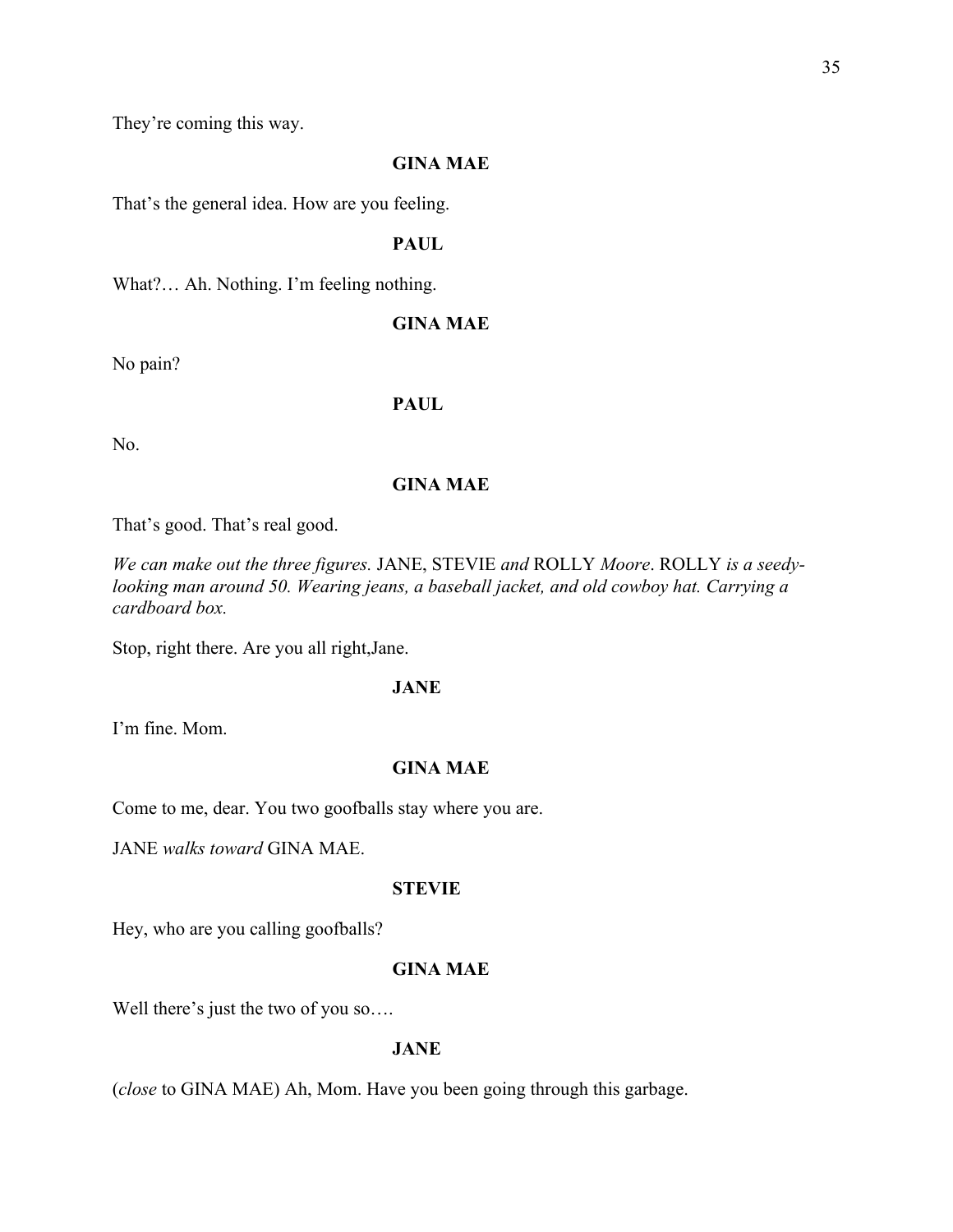# **GINA MAE**

Never mind that. Did they give you a hard time.

### **JANE**

Stevie tried to get tough. I deaqlt with it. Hi. Mr. Gallagher. How are you feeling?

# **GINA MAE**

He's a new man. Now you go stand next to him, honey. If things get perverse he'll protect you. (*to* PAUL) Won't you.

# **PAUL**

I'll try my best.

JANE *goes over next to* PAUL.

What's she mean if things get perverse.

### **JANE**

It's just an expression, I think.

# **GINA MAE**

We're dealing here with pure slime here. I'm just saying stat alert. Okay, goofballs. Your turn.

*The two men advance quickly*.

# **` STEVIE**

Now listen you crazy bitch. You keep calling us names and I'll get ugly.

# **GINA MAE**

You get any uglier and your face will fall off.

# **ROLLY**

Why you always insulting the boy, Gina Mae. He never did a thing to you.

# **GINA MAE**

He breathes, Rolly. Tell him to stop breathing and we'll get along fine.

### **ROLLY**

You wanted us here. We're here.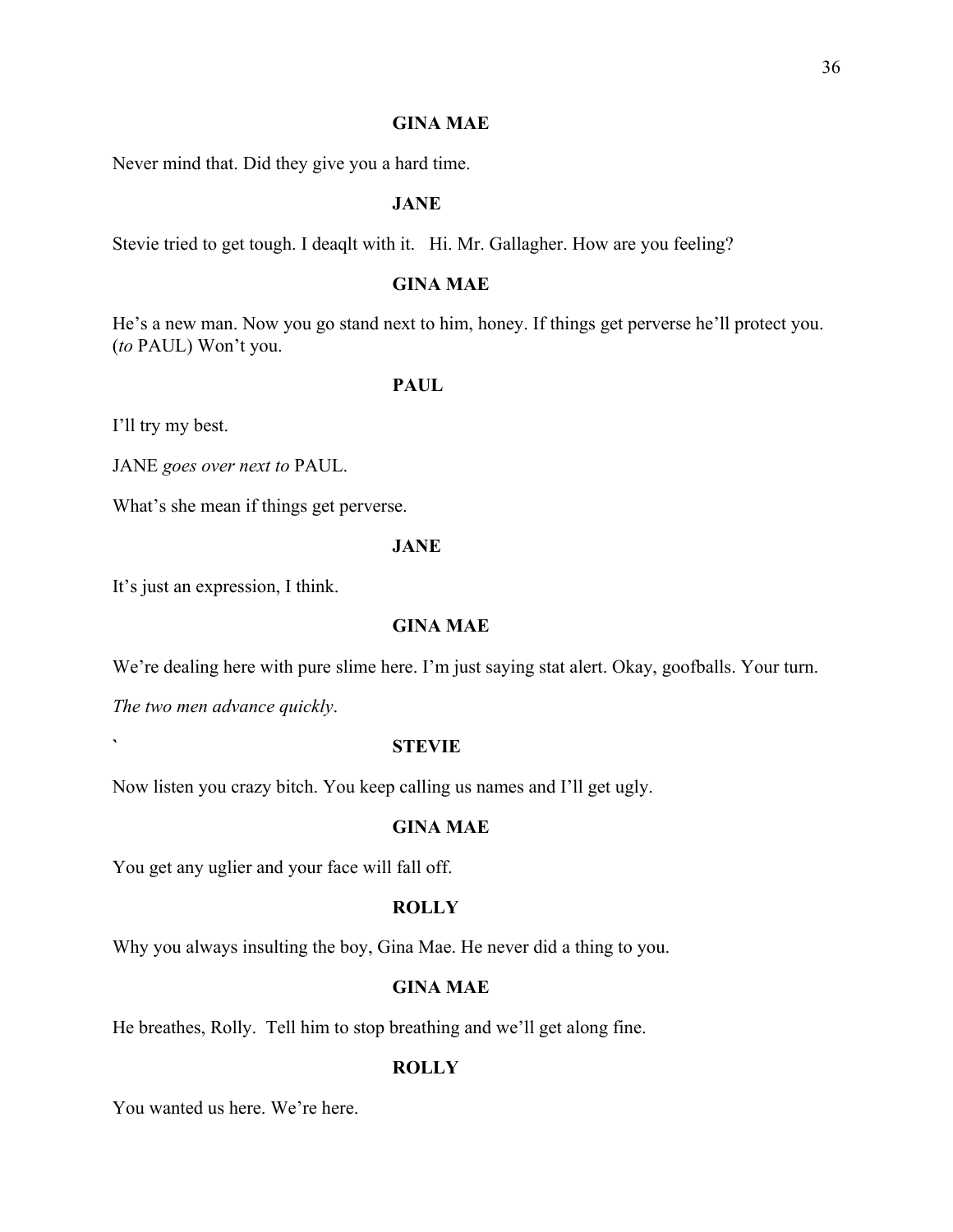#### **STEVIE**

But do we know why. We don't know shit. The slut wouldn't tell us. We're here on good faith.

## **GINA MAE**

If you call my daughter a slut again I promise you'll wake up tomorrow in a tree eating chestnuts. And it'll seem real natural, if you know what I mean.

## **ROLLY**

She can do it, Stevie. Keep quiet.

# **STEVIE**

Ah bullshit.

# **ROLLY**

You want to be a squirrel? She's talking about turning you into a goddamn squirrel. So be quiet.

#### **STEVIE**

Total bullshit.

# **ROLLY**

Jesus boy I'll hit you. (*hits him*) I'll hit you again. (*hits him*) I'll kick you too. (*kicks him*)

#### **STEVIE**

Ah shit Dad, when you say "I'll hit you" you're not supposed to hit me eh. It's supposed to be like a warning.

## **ROLLY**

I was nervous. I'm very nervous in this situation. You can understand that can't you Gina Mae.

# **GINA MAE**

Hand over that box.

*He does.*

Here, doll.

JANE *takes it. Opens it.*

Is this your merchandise, Rolly.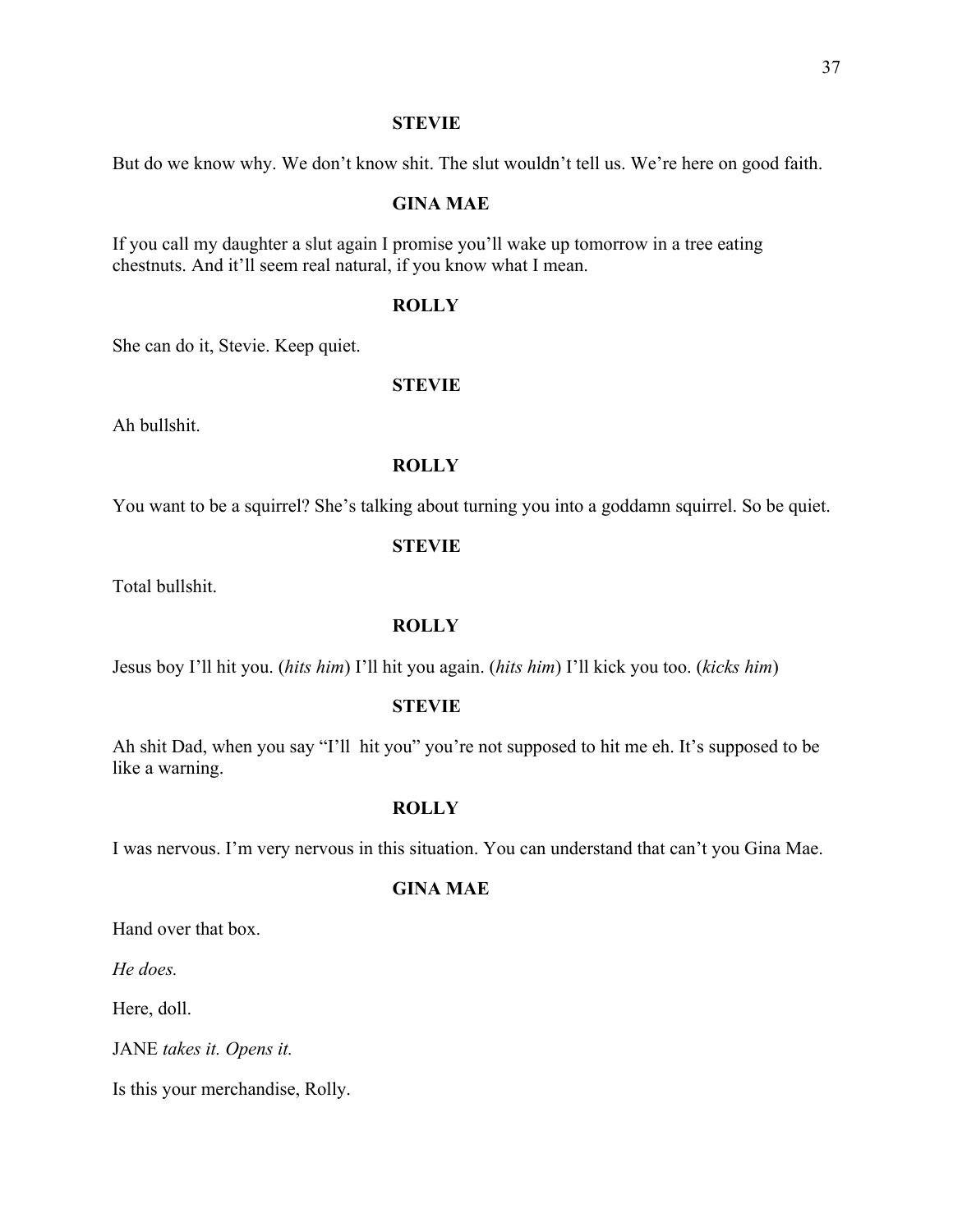#### **ROLLY**

Yeah. I put in a good sampling, just like Janie told me to.

# **GINA MAE**

Well, honey?

# **JANE**

Lots of pills. Different colours. Some meth I think.

# **ROLLY**

Take it. It's all yours. All you had to do was ask for chrissake.

#### **JANE**

She doesn't want it, fool. She was just making sure that's what you're up to.

# **GINA MAE**

Rolly. You're taking my dead husband's family name and dragging it through puke. If you brother was alive he'd break your neck.

## **ROLLY**

I'm just doin' business, Gina Mae.

#### **GINA MAE**

There's plenty of other business you can do. You can always go back to stealing cars.

# **JANE**

Mom, don't tell him that.

# **GINA MAE**

Whatya expect me to do. Tell him to be a brain surgeon? Car theft is just a major annoyance. Everyone's insured. It's the next best thing to a victimless crime.

#### **ROLLY**

That's a young man's game. I haven't got the legs anymore.

#### **GINA MAE**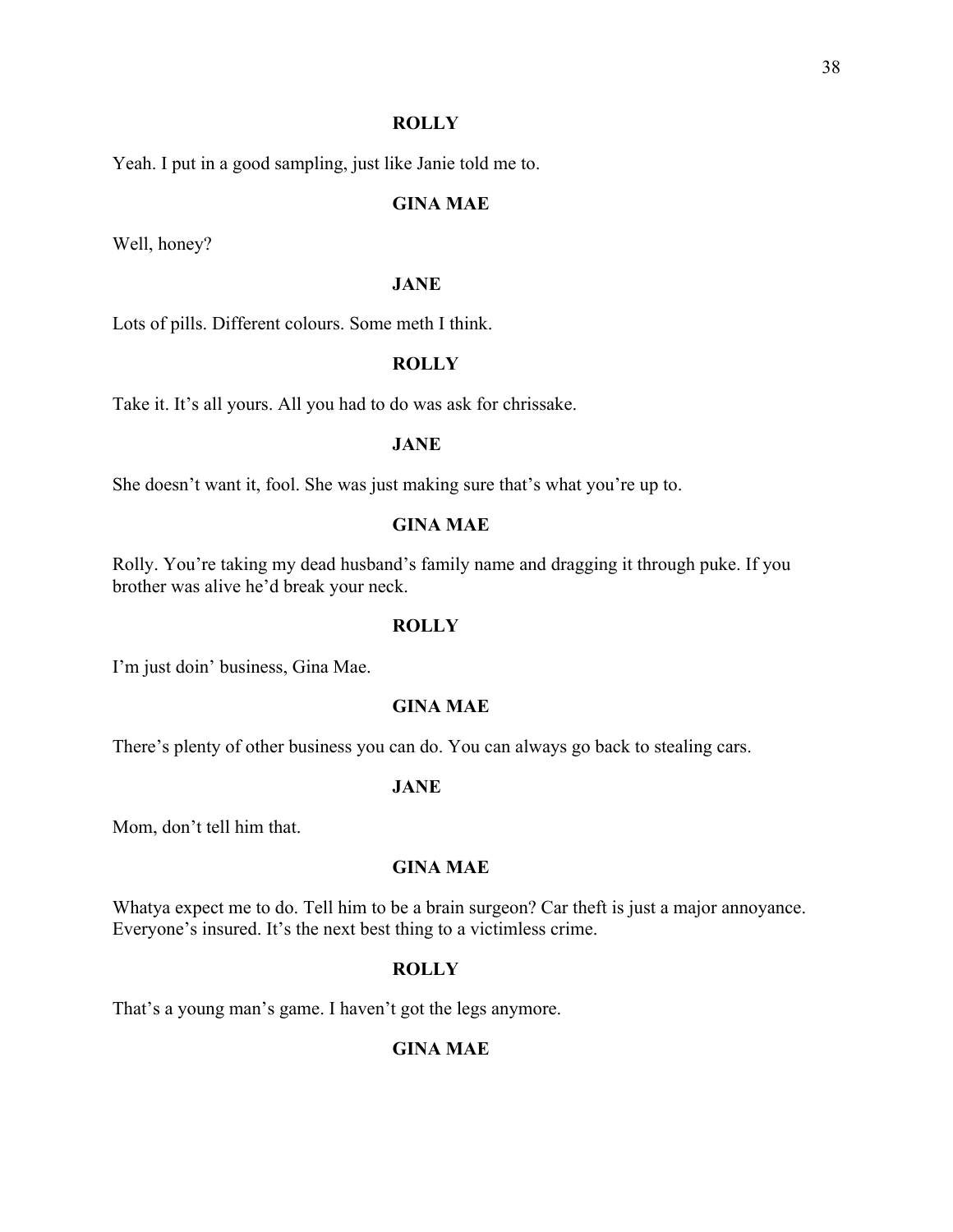You're touching me with your poison, Rolly. I've warned you before. Keep your poison really close to you and your kid. Don't let it spread into the human race. Do you remember that warning.

## **ROLLY**

I do Gina Mae. It's just that I saw an opening and I felt I had to take it.

## **GINA MAE**

Drugs are out, Rolly. Got it?

#### **ROLLY**

If you say so.

#### **STEVIE**

Hey. Come on. Get serious. She says no and you nod like a dog. If we wanna sell this stuff we'll sell it.

## **GINA MAE**

He doesn't learn, does he Rolly. He was a mean stupid little boy, and he hasn't learned a precious thing.

## **ROLLY**

I try to teach him, Gina Mae. (*whacks* STEVIE *a few times, really fast)*

#### **GINA MAE**

You should have been sterilized.

#### **ROLLY**

Maybe you're right.

#### **STEVIE**

Okay. That's enough. Here's a warning from me. Butt out. We came here outta family courtesy. You had your say. It doesn't mean shit to us. So keep your nose out of our business or I'll have some people burn your house down. I…awh…awk…awh…awk… (*very bird-like now*) awh! awk! awk!

#### **GINA MAE**

I changed my mind. I thought he'd make a better crow than a squirrel… Look on the bright side, Stevie. The change takes time, but by tomorrow morning you'll be able to fly.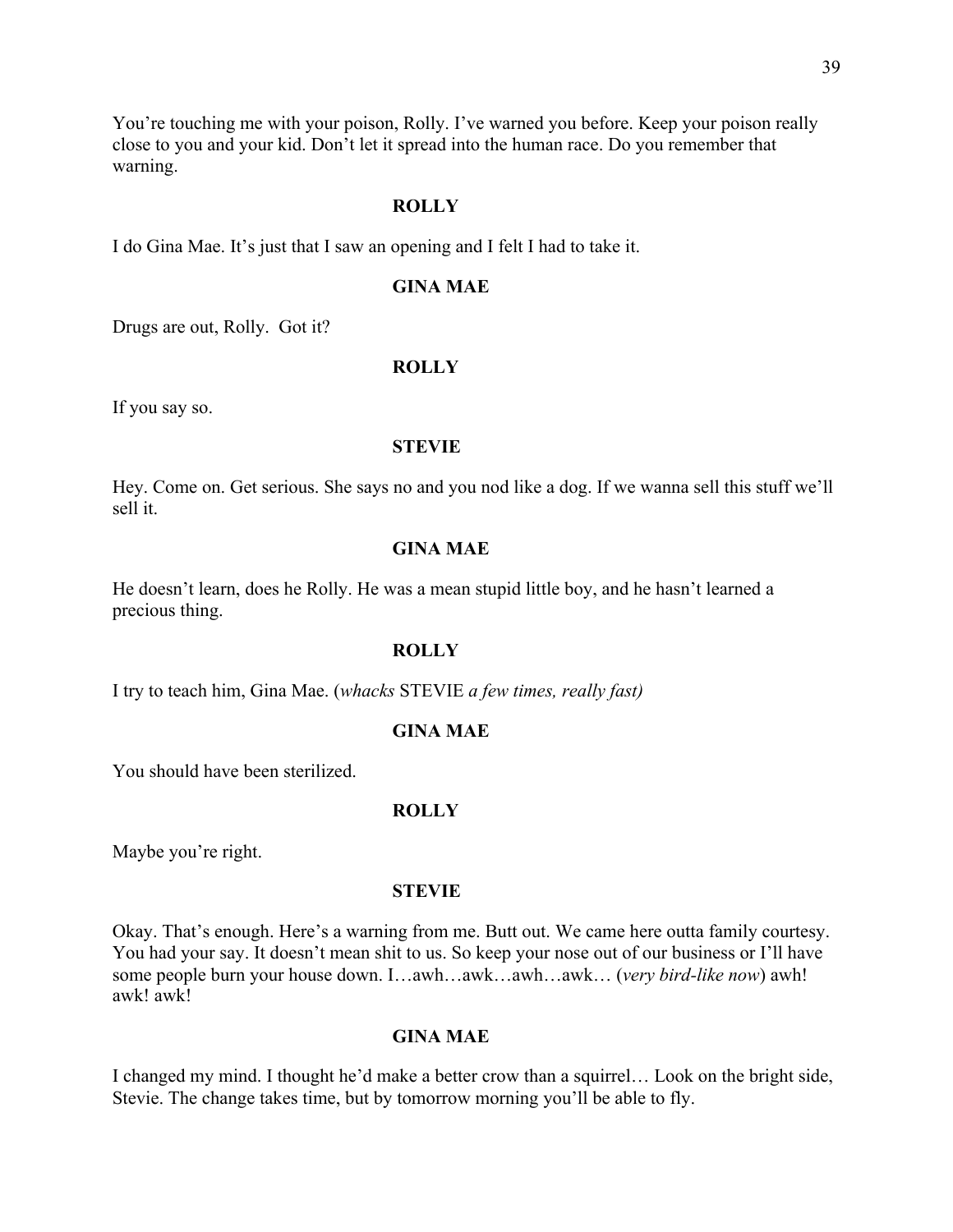STEVIE *pulls a gun. Aims it at* GINA MAE. *Then the gun hand turns until the gun against his own temple.*

# **ROLLY**

Please, Gina Mae. He's my old kid. The only one I've got to look out for me in my old age. Don't do it. We'll stop. I promise.

# **GINA MAE**

That's all I ask. *(takes the gun from* STEVIE'S *hand)* Say thank you.

# **STEVIE**

Awk!

# **GINA MAE**

Come on , now. Use your words,

# **STEVIE**

Aww…th… anks…

# **GINA MAE**

You're welcome... Now get out of my sight.

STEVIE *backs away in horror. Then turns and runs off.*

# **ROLLY**

Thank you Gina Mae…

*He starts off*

# **GINA MAE**

Rolly?

*He stops*

# **ROLLY**

Yes Gina Mae.

**GINA MAE**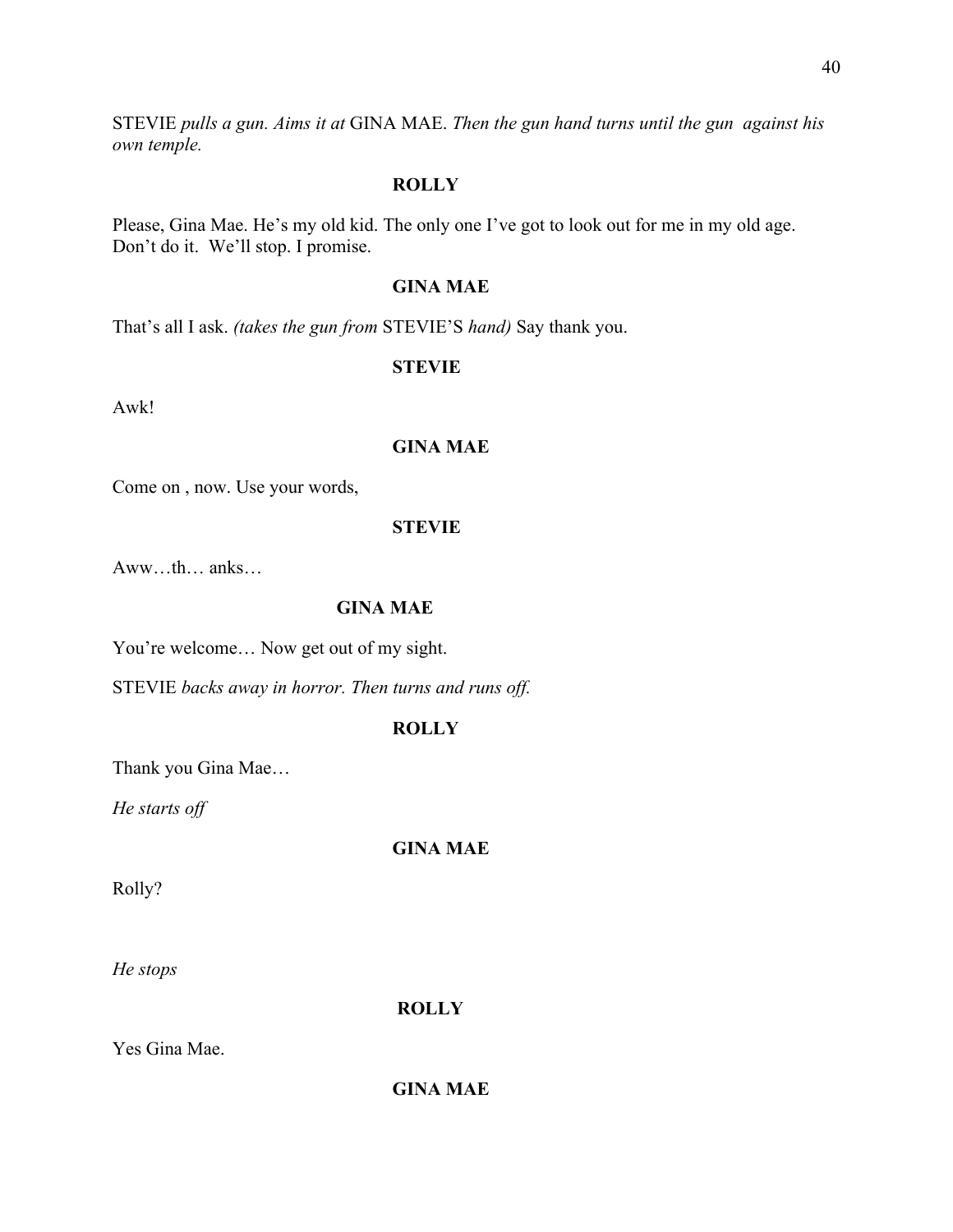I've decided to help you change your life. I've failed to do it before because you repulsed me so much I couldn't stand to be with you. But your slide is out of control. Make the necessary arrangements. You're moving in with me and Jane.

# **ROLLY**

I'm sorry, Gina Mae. I don't think I understand what you're talking about.

# **GINA MAE**

It's simple. I'm going to reconstruct you. I'm going to turn you into a decent useful human being.

# **ROLLY**

Really? Can you do that.

#### **GINA MAE**

It'd be easier to turn you into a squirrel, but I've got to try.

# **ROLLY**

What about Stevie.

#### **GINA MAE**

Stevie's beyond help. Stevie lives in the dark hole. Now go make your arrangements, Rolly.. Okay?

# **ROLLY**

Yes Gina Mae. I will. I'll just go tell Stevie he's on his own. Okay?

ROLLY *runs off.*

## **GINA MAE**

I might have bitten off more than I can chew.

*Door slams. Lights back up. Turn. Are gone.*

Are you all right, doll?

# **JANE**

I'm fine, Mom.

# **GINA MAE**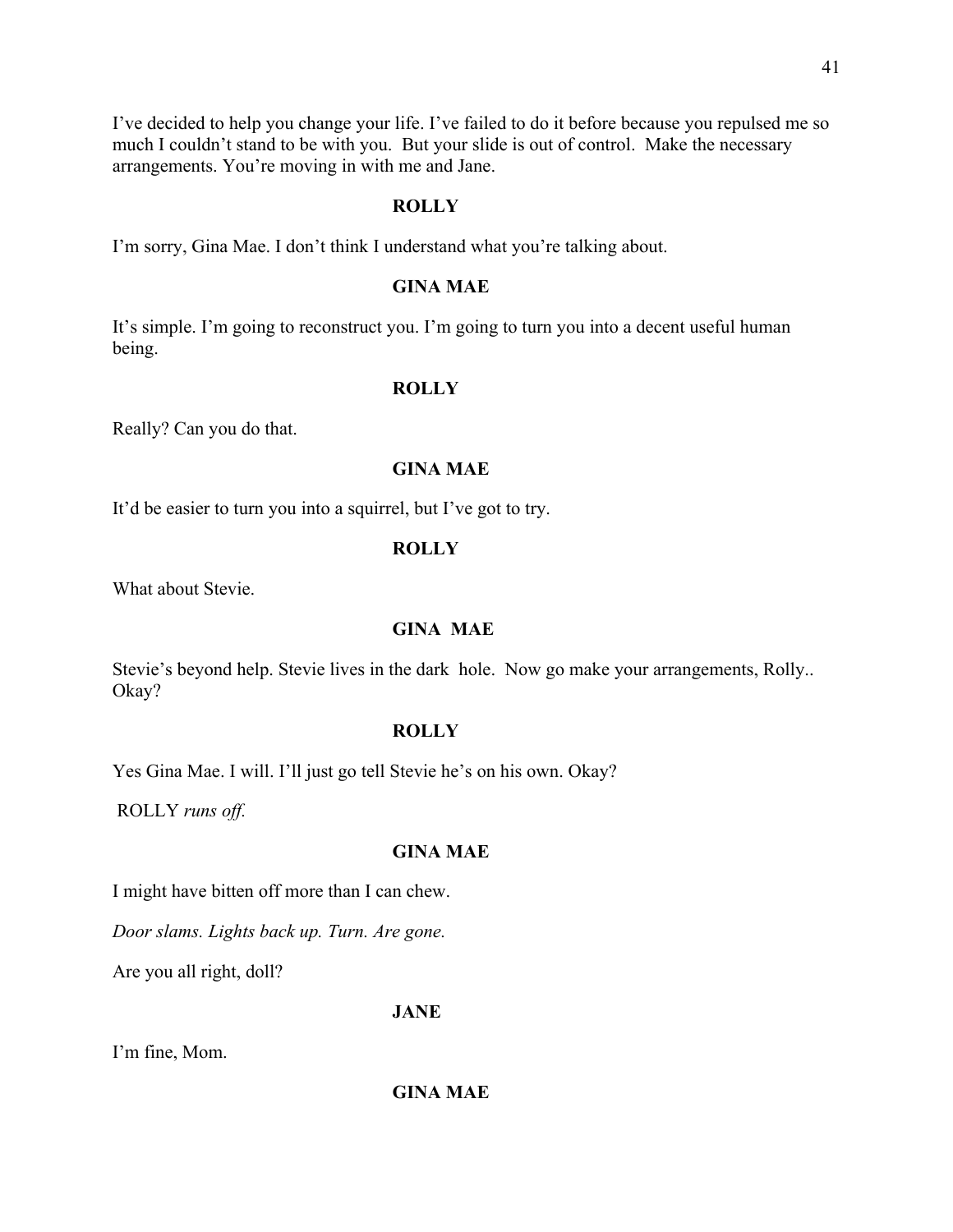How about you, Paul.

# **PAUL**

I… I…

# **GINA MAE**

Pain back?

# **PAUL**

You…you said I was going to see some life going on. Drug dealers with guns.Talking like crow. That's real life?

# **GINA MAE**

Well forgetting trhe crow thinfg for the moment… The rest is what gors on out here. Get used to it.

# **PAUL**

I don't want to get used to it.

# **GINA MAE**

You've got no choice. It's either that or you die.

# **PAUL**

How is all this connected to my illness.

# **GINA MAE**

Tell him honey.

# **JANE**

You tell him, Mom.

# **GINA MAE**

Nah. He thinks I'm weird. He'll believe it, coming from you.

**JANE**

Paul?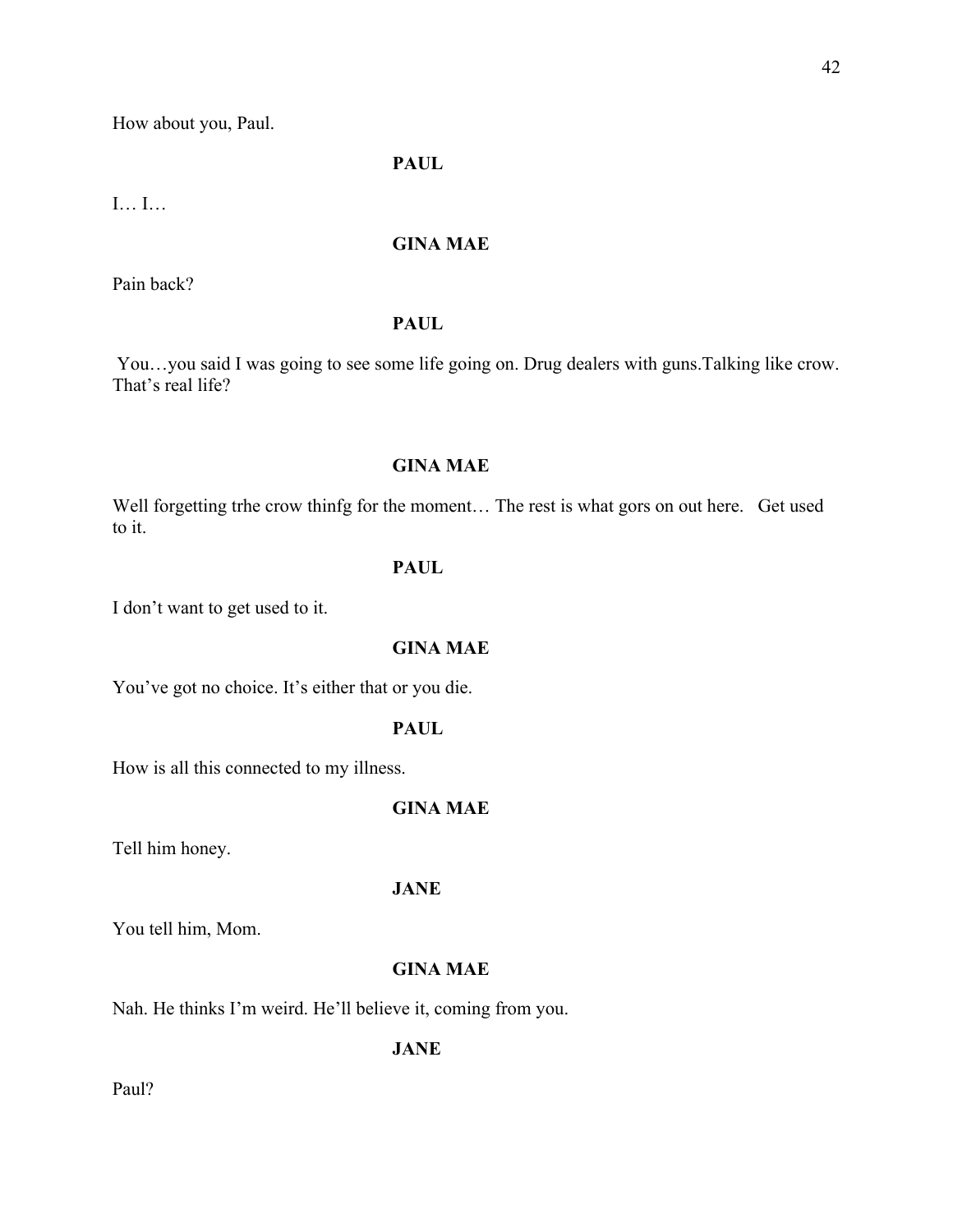# **PAUL**

Yes.

## **JANE**

You've been living like a fool… You've lost touch with the genuinely complex nature of reality. All your friends think alike, talk alike, want the same things…

## **GINA MAE**

It's true.

## **PAUL**

Well ... it might be true. It's never occurred to me. But-

## **JANE**

We both knew this about you as soon as we saw you. You're dying from a false simplicity. You've you've denied the power of the complex life force and it's killing you

#### **PAUL**

Okay. Yes. That almost makes sense… But the pain is real. And the blood. It comes out of my nose, mouth. It's in my urine. I'd see a specialist but what part of the body are we talking about here. I mean suppose I go see a urologist and the stuff starts dripping out of my ears.

#### **GINA MAE**

Oh good God, man. Stop resisting it. It's as plain as the nose on your face… It's staring you in the eyes. It's here. Take it. Use it.

## **PAUL**

What?

# **GINA MAE**

The simple…ugly…truth… There's life right here on earth and you're not part of it. Listen to me. If you don't get better you wont be able to work, you won't have any money, soon you won't have any friends. You'll be on welfare. They'll cut you off welfare. You won't be able to eat properly. You won't have a place to live. No clothes. You'll sleep in doorways… In the winter you'll freeze.

#### **PAUL**

Jesus… that's awful. That's terrifying.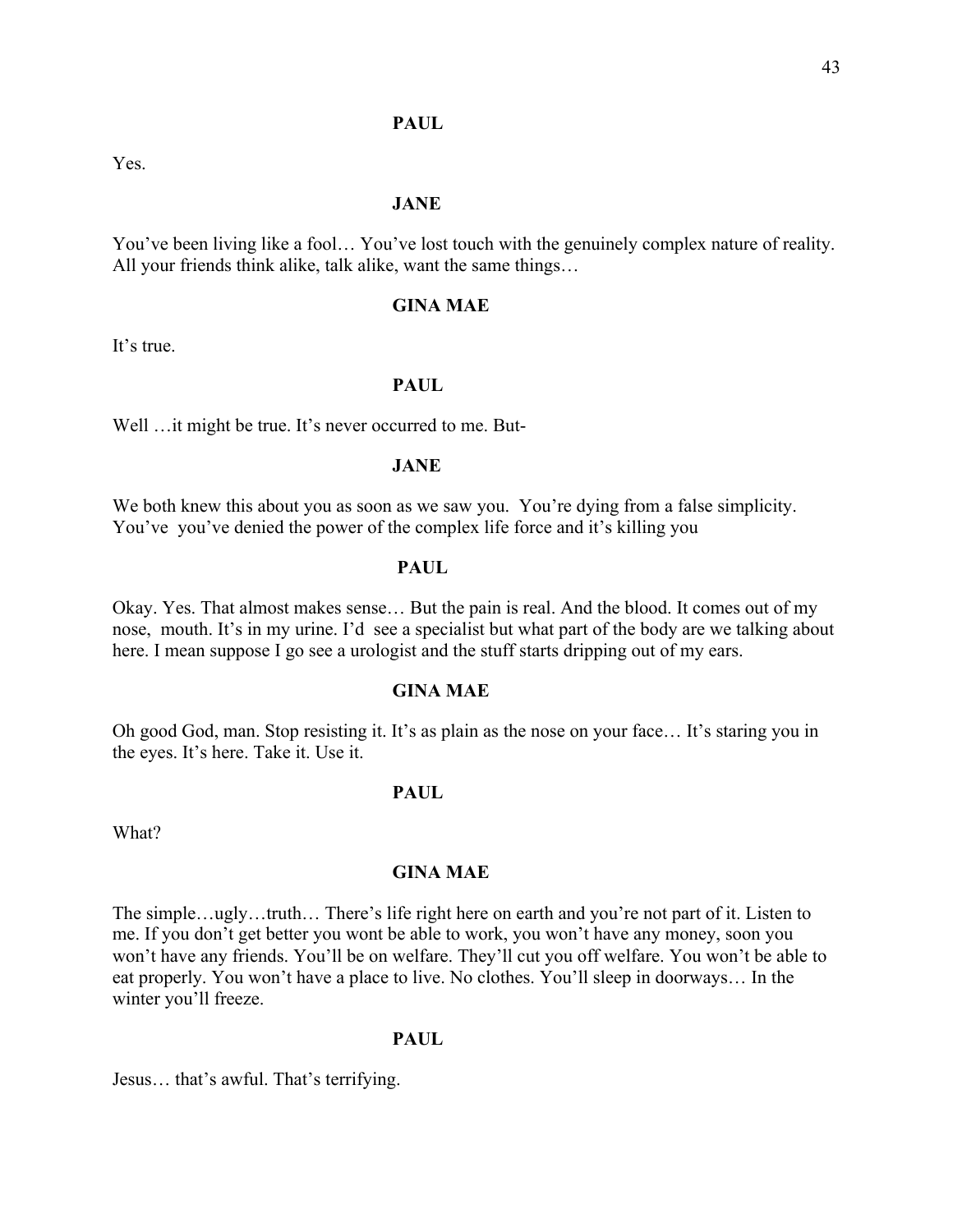# **GINA MAE**

Good boy. Jane, how do you like our new hats?

# **JANE**

I like them a lot, Mom.

# **GINA MAE**

Would you like one. They come in black, blue, and maroon.

# **JANE**

Get me a blue one.

# **GINA MAE**

I'll get you a blue one. And a maroon one. I get a discount, remember.

# **JANE**

Thanks.

# **GINA MAE**

No problem I love you, doll.

**JANE**

I love you too Mom.

*Blackout*

# **Scene Six**

*Early Evening*. TONY's *office*. TONY *and* MICHAEL.

TONY *is standing, leaning forward, hands behind his back. Staring at a large plexiglass covered model. . The roof is sort of like a green glass turtle shell. Inside are very brightly coloured little constructions. A roller coaster. A waterfall. Etc. Etc.*

MICHAEL *is pacing. Gesturing. Talking as much to himself as to* TONY.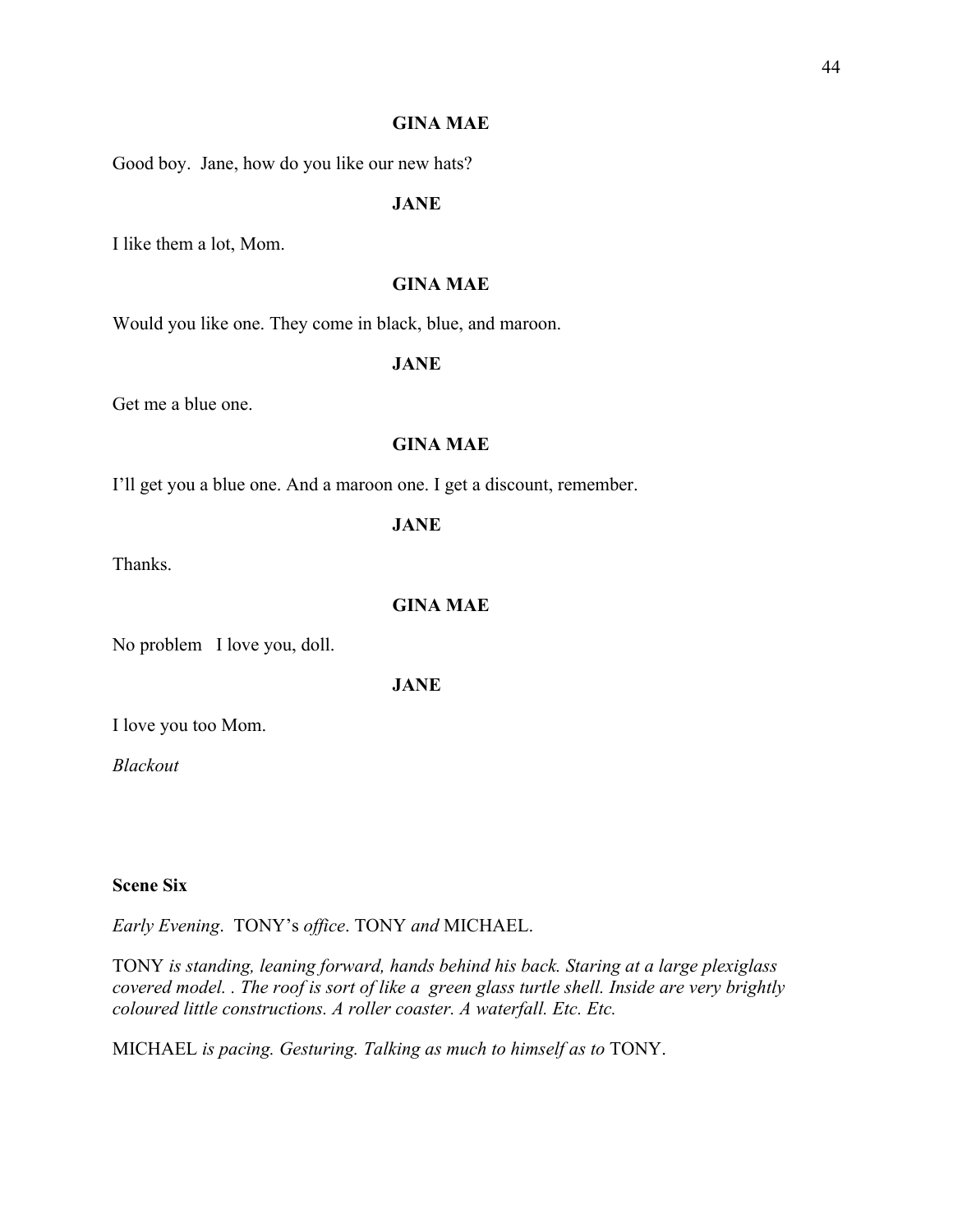#### **MICHAEL**

So he's disappeared. Sucked into the vortex. No one's seen him. None of his friends…not that he has many. And of course he lives alone, so who's to check up on him anyway. But he used to make the odd contact with humanity. A restaurant owner. His doorman. His chess partner. So he's disappeared. But it wasn't that hard to do. I'm worried. He could be really sick. Depressed. Maybe dead. Do you have police contacts?

#### **TONY**

None that I'll use for something like this. It's trivial.

## **MICHAEL**

Come on. He's my brother.

#### **TONY**

I had a brother once. He disappeared under mysterious circumstances too. I was advised to forget him. I'm giving to you that same advice.

## **MICHAEL**

I'll be honest… I need him. Financially, I mean. He's the star. I'm worried I can't make it without him.

# **TONY**

You're probably right. You know the last time I saw my brother alive, he and my Mom were having a vicious argument… I really don't want to dwell on this subject.

## **MICHAEL**

Do you know how many cars there are in my family. Five. Five cars. And they all have to be replaced every two years. The wife, the kids, they've come to expect it. I'll be honest. I'm terrified of my wife and my kids. They're monsters of consumption. You have to keep their desires well fed.

## **TONY**

(*looks at* Michael *for the first time*) Are you heavily insured. I've heard plenty of stories about guys like you getting into money trouble, then getting offed by their families for the insurance. First thing to do is cancel all your policies.

## **MICHAEL**

I'll keep that in mind. I mean I'm not going down without a fight, you know. I've still got my talent.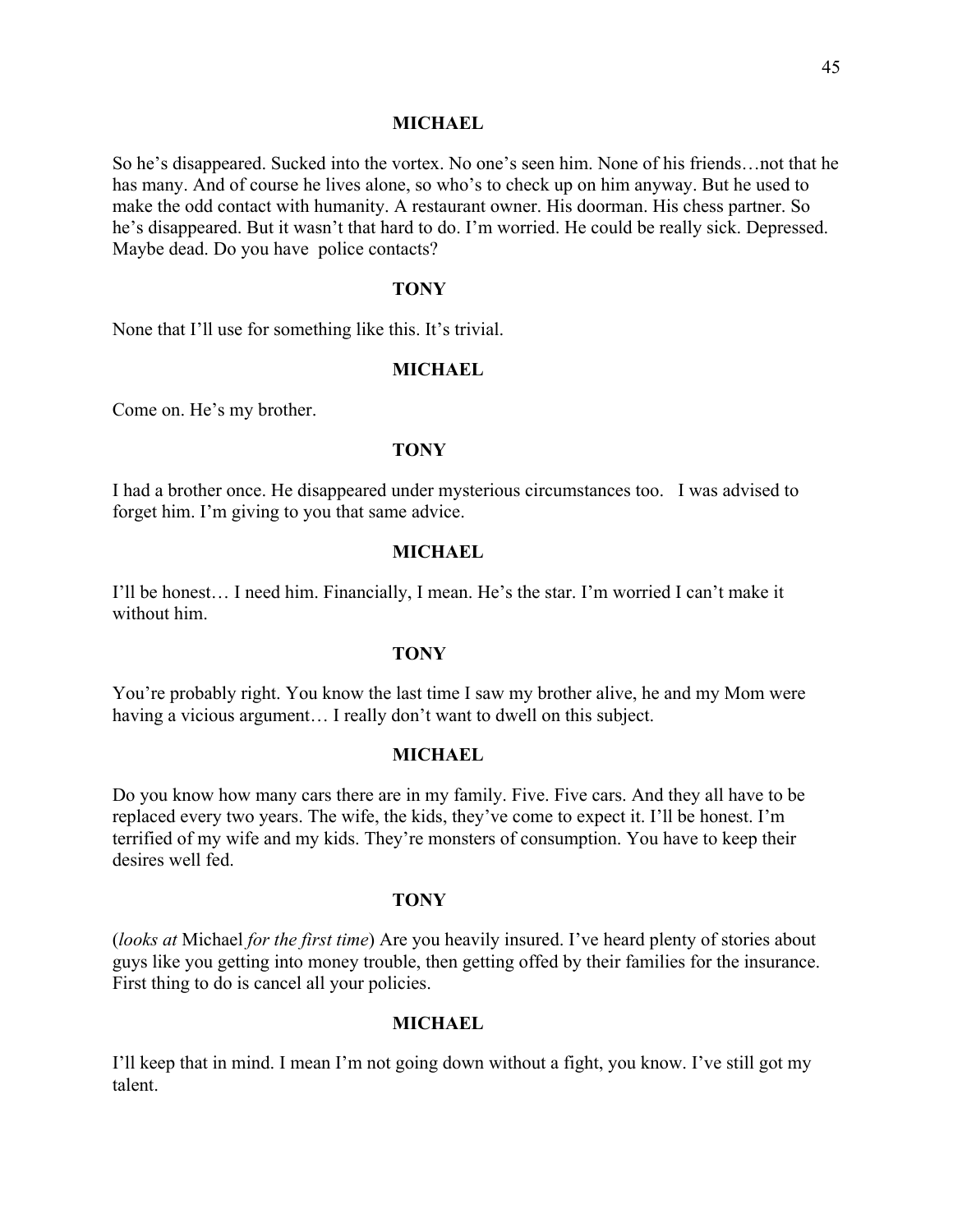## **TONY**

Talent isn't enough. You don't have a reputation.

# **MICHAEL**

Can you get me work.

#### **TONY**

Why should I. What have you done for me lately. Did you help me redesign my mall.

# **MICHAEL**

I'll be honest. It can't be redesigned. It's poorly conceived. You have to start from scratch… I'm sorry… I'm being honest.

# **TONY**

Why? Why all of a sudden are you being honest. Your future is on the line here. This is the time you should be licking boots.

## **MICHAEL**

I thought you'd admire me for it. I figured you were the kind of man who really respects a man for being honest when the chips are down.

# **TONY**

Well you're wrong. I think you're being stupid. The stupidity thing outweighs the honest thing here. You're stepping on my dream. I'll be honest with you now. I want to smack you in the face. I want to pick up that phone and arrange to have you killed… I'm not sure I won't do it, either.

## **MICHAEL**

Maybe I wasn't really being honest. Maybe I was just being unimaginative. I mean maybe you're ahead of your time. Maybe I just have to forget all my training, open up my head…look at the design again.

## **TONY**

Look at it now.

## **MICHAEL**

Okay… Okay now is good. Yeah. Okay.

*He walks over. Looks at it.*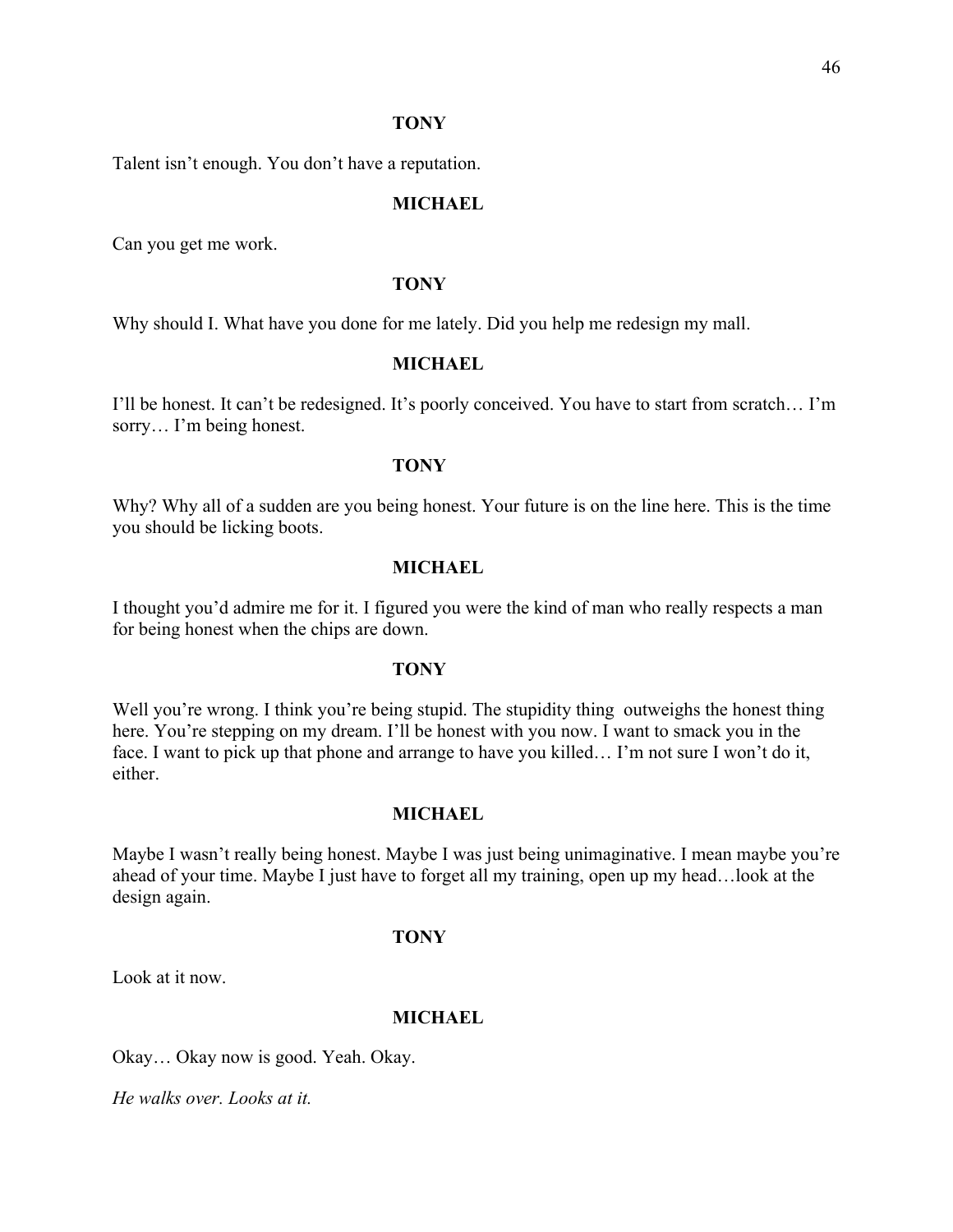## **TONY**

Well?

# **MICHAEL**

It works. On some basic level it works. It has…

# **TONY**

Audacity.

# **MICHAEL**

Yes. And something else…

#### **TONY**

A spirit of adventure.

# **MICHAEL**

Look…I'm sorry. I have to be honest. I won't be really honest. Just enough to clear the air. And then we can move on… It's…it's almost impossibel to pull off. But wait! Almost impossible is a starting point. Let's think of it that way. Let's build on it… I can do it. Leave it with me. Give me a month.

# **TONY**

24 hours. I have to move fast.

# **MICHAEL**

Pressure. No, that's okay. Pressure can be a good thing. I'll think of it as a test.

MARY *comes on*.

## **MARY**

Oh my God. What's that. (*pointing at the model*)

# **TONY**

Garbage. It's yesterday's news. I'm tossing it out. Michael and I were just talking about how stupid it is. Right?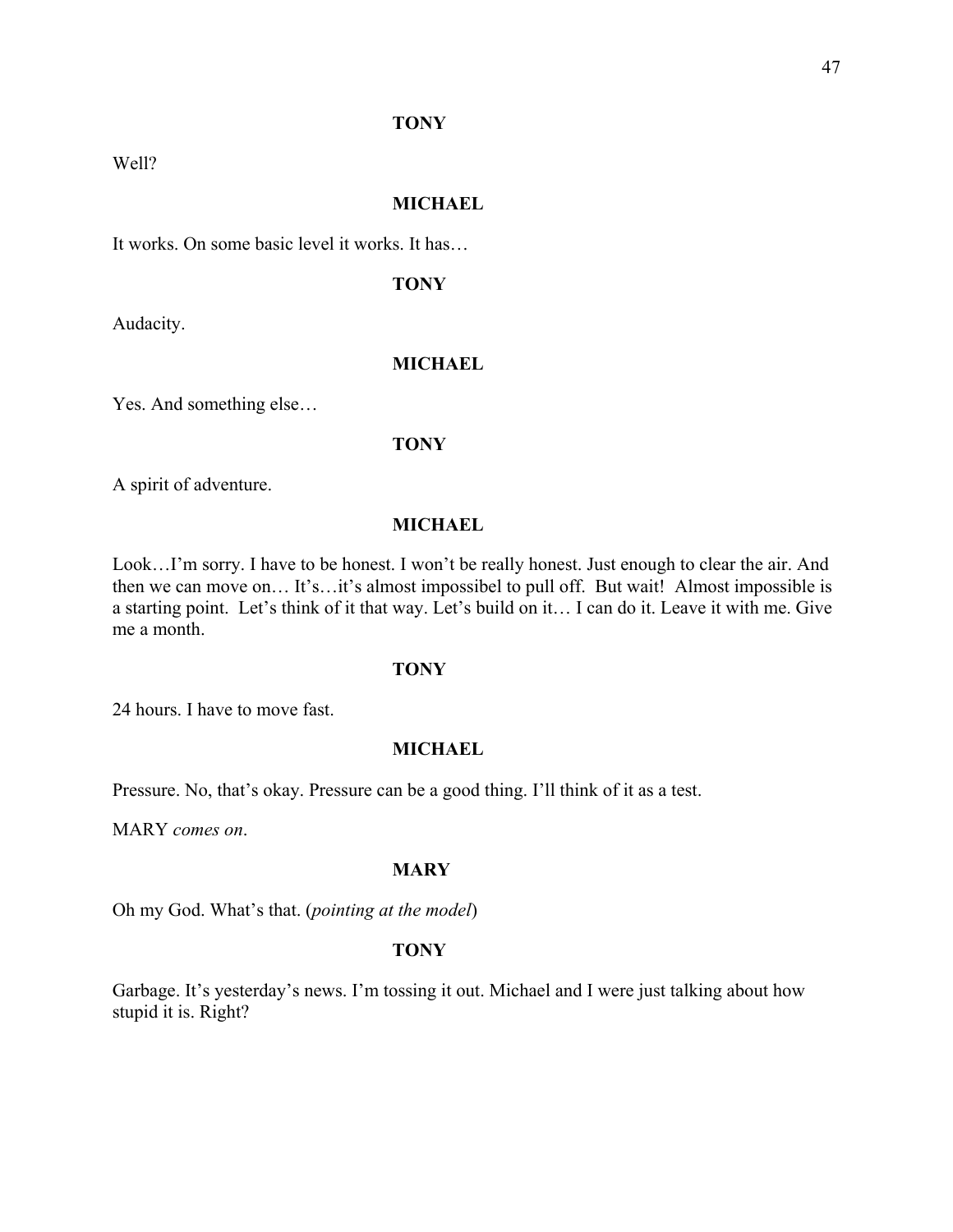#### **MICHAEL**

Oh… Yes. It's one of the stupidest things I've seen in my entire-

# **TONY**

Yes. So it's garbage. It's on its way to the incinerator. Michael's taking it. Take it now, Michael.

## **MARY**

Leave it where it is for now… You're Michael Gallagher aren't you.

# **MICHAEL**

Yes. And you're?

#### **TONY**

My mother.

## **MARY**

I have some news about your brother,Mr. Gallagher.

#### **MICHAEL**

Is he all right.

## **MARY**

No. No he's not. He's in deep trouble. (*picks up the phone: buzzes*) Get in here. (*puts the phone down*) That photograph of your brother you gave to Tony…I had it copied and distributed to some of our employees…I was worried, you see. I was behaving like a concerned citizen. Nothing more. Some of our employees cover a lot of ground in their work for us. Your brother was seen.

STEVIE *comes in*.

#### **STEVIE**

Okay. I'm in. What do I do now.

#### **MARY**

Shut up. Sit down. In a moment I'll ask you to talk. When you've finished talking you'll shut up and sit down again.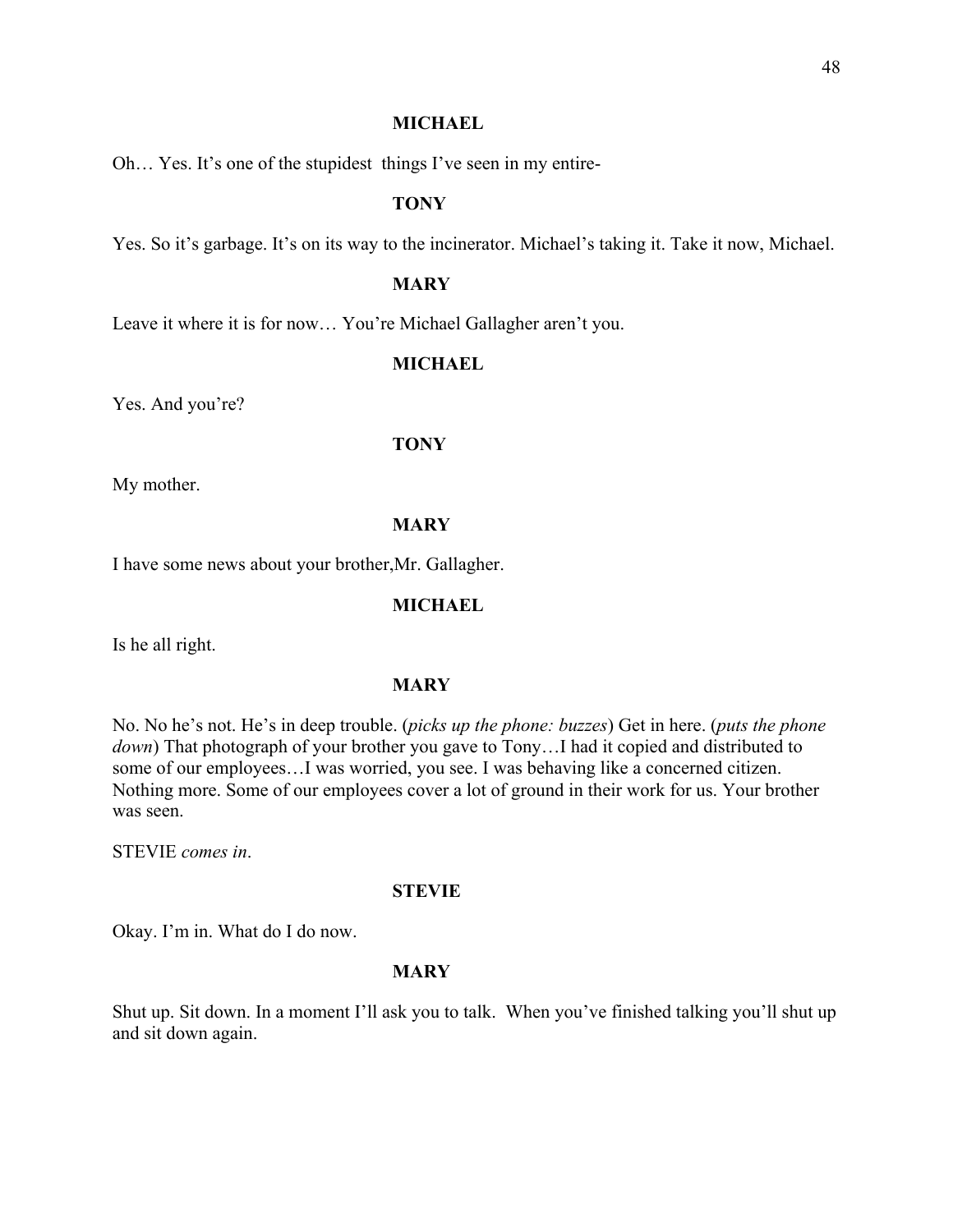#### **STEVIE**

I like you. You make things clear. I like that.

*She points to a chair.* STEVIE *sits.*

## **MARY**

First things first. Michael…may I call you Michael.

#### **MICHAEL**

Yes.

# **MARY**

I apologize in advance. I'm about to be brutally frank. I made enquiries. I know all about you. You're in debt up to your earlobes. (*to* TONY) He owes to a bank, to his father-in-law, to a finance company, to a loan-shark-

#### **TONY**

A loan shark? Michael that's stupid.

#### **MICHAEL**

It's the monsters of consumption. They drove me to it.

# **MARY**

He owes hundreds of thousands. He can be bought. Buy him. Do it now. I need him to help me with his brother.

# **TONY**

Michael. I'm going to outline a contract for you now. A contract which will seal your employment to my family. We the employer will secure all your indebtedness and give you a very generous salary. You the employee will swear an oath of secrecy and do whatever we ask. Failure to comply with your obligations in this contract will result in you immediate death.

#### **MICHAEL**

Really? Oh…well, I…don't think I'm ready for this. This sounds like pretty heavy stuff. I need some time. What do you mean…I mean what would you be asking me to do.

#### **TONY**

Details like that are forthcoming only after the swearing of the oath.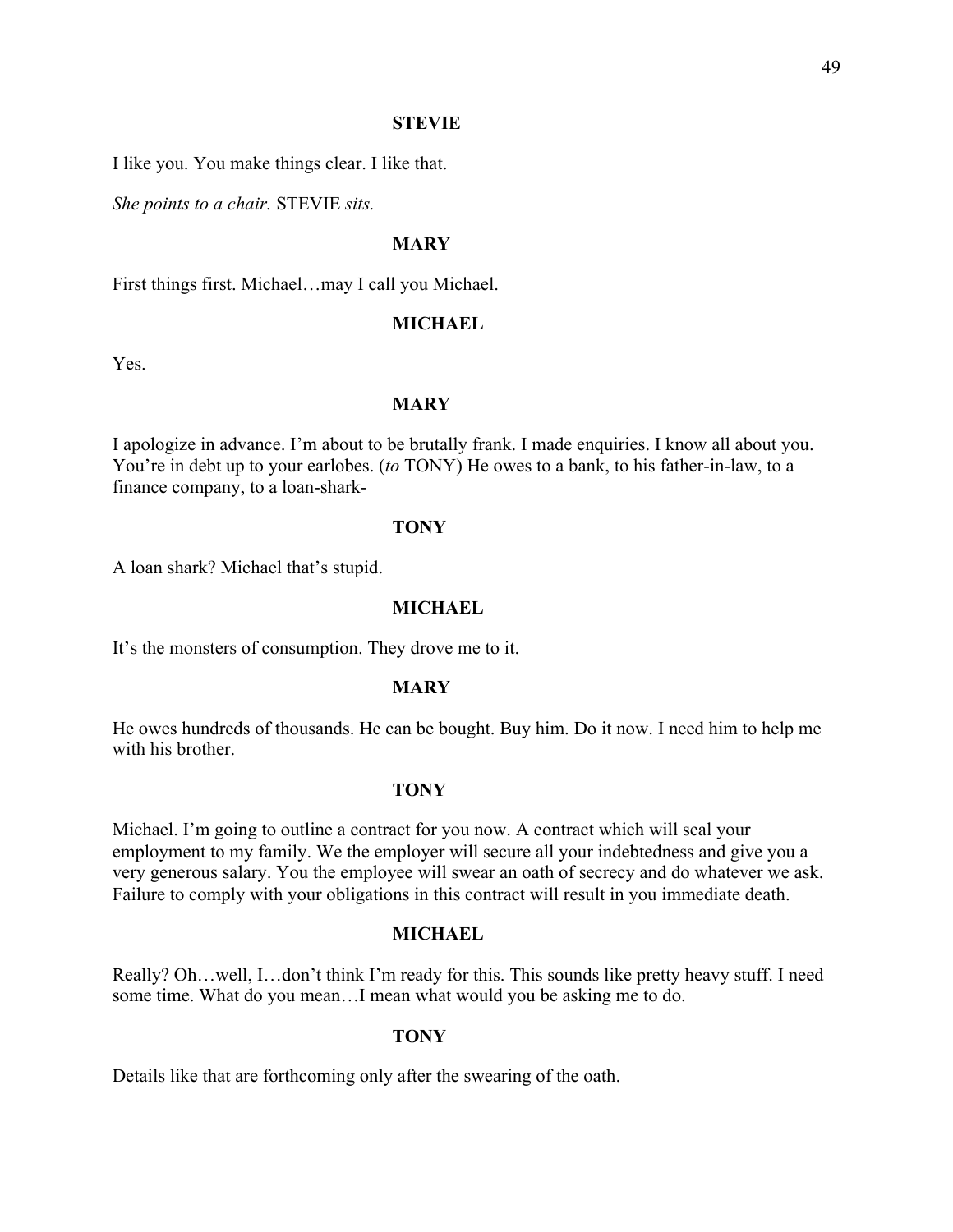## **MICHAEL**

I see. Well I just don't think I'm the kind of-

# **MARY**

(*to* TONY) Sweeten the offer.

## **TONY**

Michael. Look at me. Come here. Closer. That's it.

*They're eye to eye*.

I man what I'm about to say. Look at my eyes. You'll see for yourself. Ready? Good… Take my offer or you'll never have another gainful day of employment as long as you live. I'll make sure of it.

# **MICHAEL**

I thought she told you to "sweeten" the offer.

## **TONY**

Michael. Just agree to it, okay.

# **MICHAEL**

Yeah, Okay. I'll sign

# **TONY**

No signatures. A handshake is good enough.

*They shake*.

Now shake my mother's hand.

*He does*.

# **MARY**

Welcome to the family business, Michael.

# **STEVIE**

What about the oath.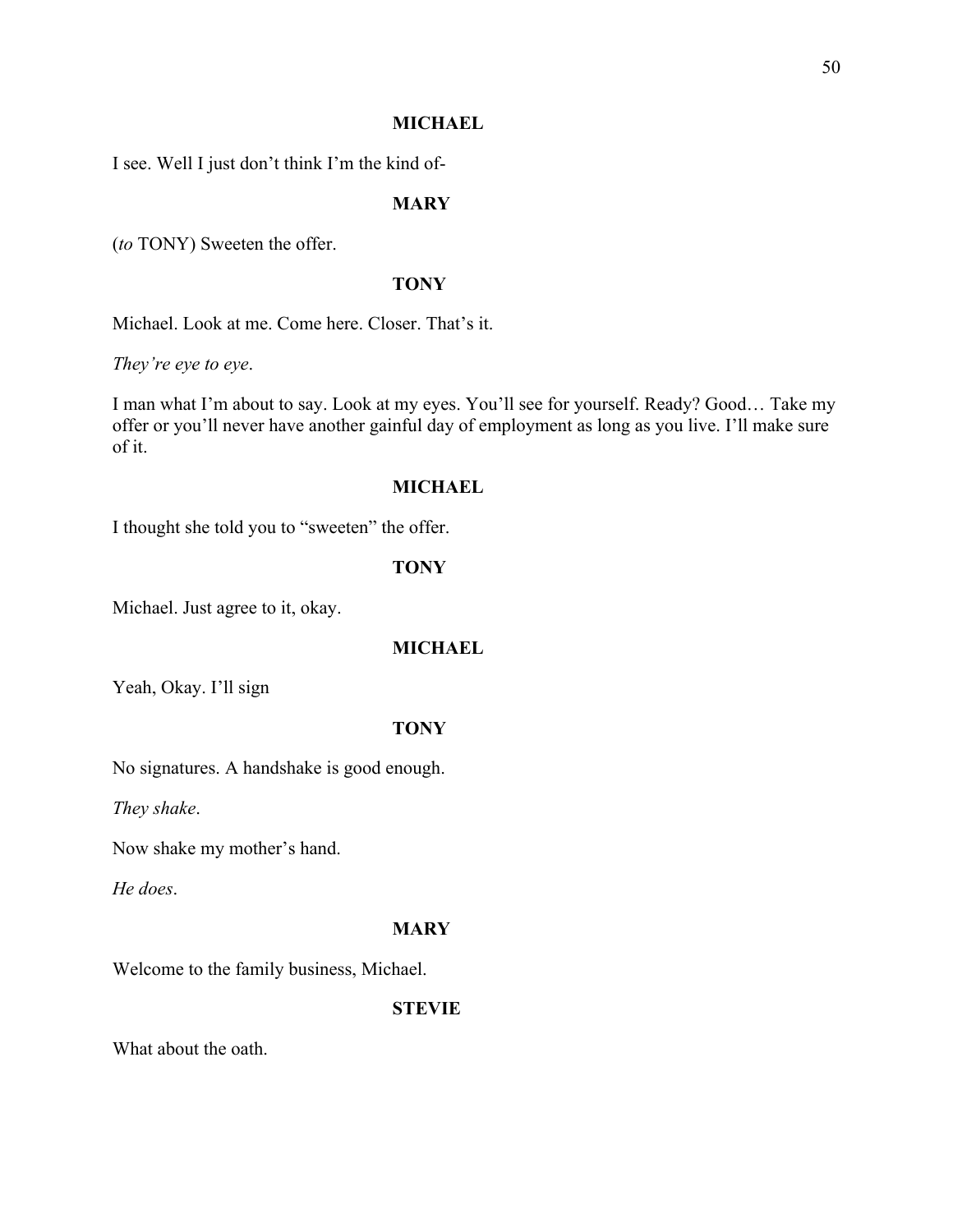#### **MARY**

Shut up! (*to* MICHAEL) We'll assume you've already said the oath silently and clearly to yourself,.

# **MICHAEL**

And I have. I really have.

#### **MARY**

(*to* STEVIE) You. Stand up.

# **STEVIE**

You bet. (*gets up*)

## **MARY**

Tell them the story about your father and what happened in the alley. Nothing more. Not about the drugs in the jockey's saddlebags. Not about the hooker in the alderman's limo. Not about your girlfriend Shirley. Gold help her. Just the alley and your father. And use none of your filthy language. Now speak.

#### **STEVIE**

I'm nervous now. You've made me nervous. Sometimes I just swear. I can't help it. It just comes out. It's my aunt. She's been mucking around in my head. I think she mighta pried something loose.

#### **MARY**

Get on with it.

#### **STEVIE**

Okay. It's…it's this… It's my dad. He's heavier into his ripoff than ever. I went to see him like we agreed. I told him "dad this is a warning. These people asked me to ask you to stop" I told him I'm just a fuck-fuh-freakin' messenger. He laughs. He pats me on the head, he tells me not to worry. Says he's getting big. Says soon he'll be big enough to deal with any hassles. I back off…I tell him that's cool. He's my dad I tell I'm with him all the way-

#### **MARY**

Into the alley!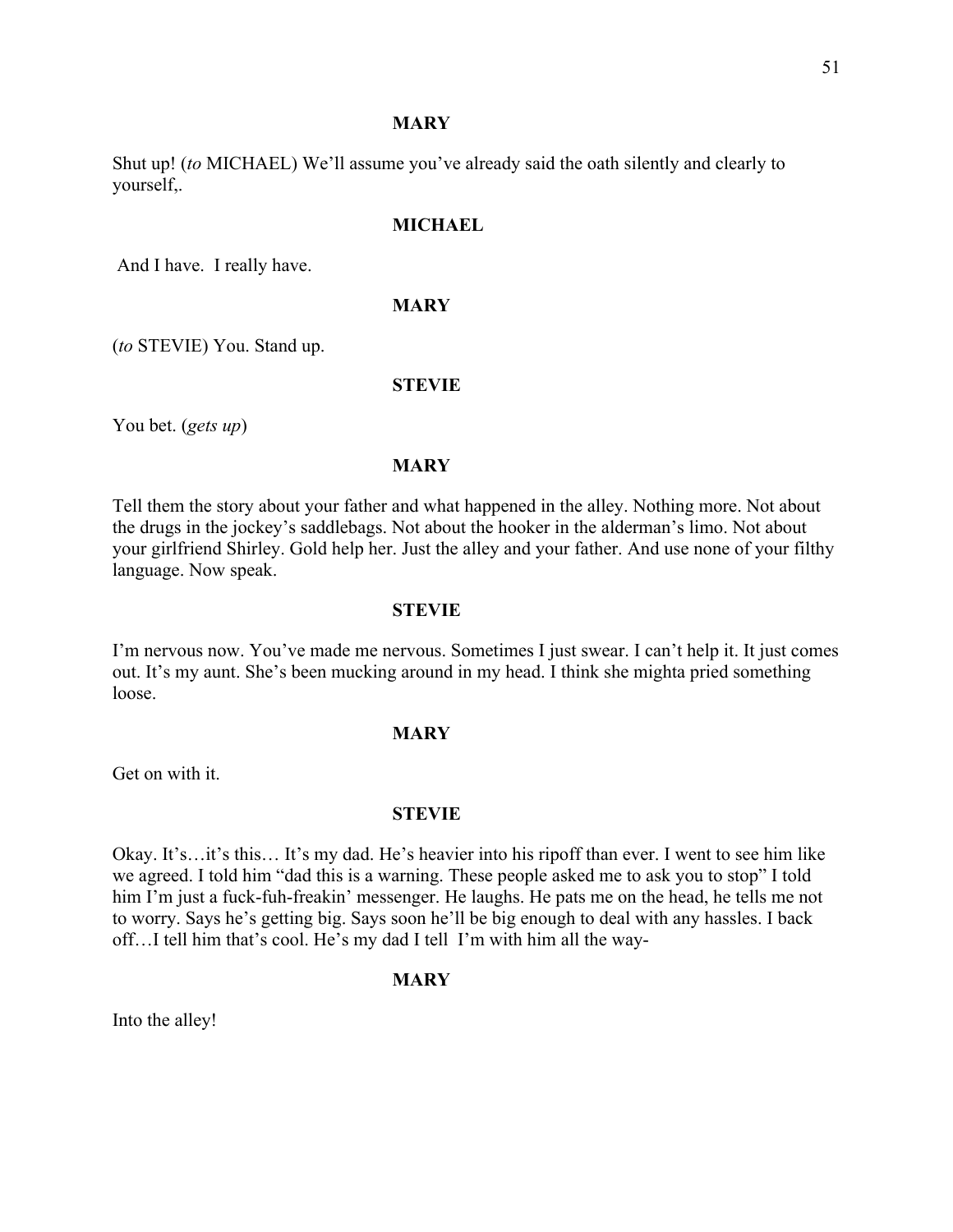#### **STEVIE**

Yeah. We're in the alley. My cousin brought us there. My cousin's a slut. I hate her! Okay I'm sorry. Is slut a bad word really- I'm sorry. We're in the alley to meet my aunt. I wonder why. I don't know. I know shit at this point. (*looks at* MARY) But my dad seems scared. Stuff gets talked about. I'm startin' to put the pieces together. My aunt is the brains. She's pulling my dad's strings like he's a dummy without a prick…a dick… A weenie? Anyway my aunt's got plans. She's going to take over the hookers, the drugs all the stuff this certain big business is running now- I guess that's you people, eh? I mean I didn't know you had that much going on. I'm impressed. I'm really fuh-fuh-freakin' impressed.

#### **TONY**

Just continue.

#### **STEVIE**

My aunt. She's going to take it over pure and simple. She's got inside info. Then I notice him. Up against a wall. A funny hat on his head. He looks familiar. At first I think he looks like a teacher I once had. Then I remember that teacher's dead. So who is this guy. His face is talking to my brain. My brain knows him. Then I remember the picture your mother gave me. It's him. Okay. My brain works!

(no repsonse)

#### **STEVIE**

The guy in the hat says some really ugly things abouy you people then tells me to beat it because he's got stuff to talk to my dad about… So I do. But I've got the picture. They're the competition. My dad's a dickless dummy and my aunt and the guy in the hat are the big shits. Okay I had a choice then. I coulda gone either way. But I decided. I'm with you guys. And you know why?

#### **TONY**

Because you're a gutless little pile of vomit.

#### **MARY**

But his brain works, Tony. It's a little brain, and it works very slowly but it works well enough to comprehend the inevitable. You should be sitting down now, Mr. Moore.

STEVIE *sits*.

## **TONY**

Do you believe his story, Mom.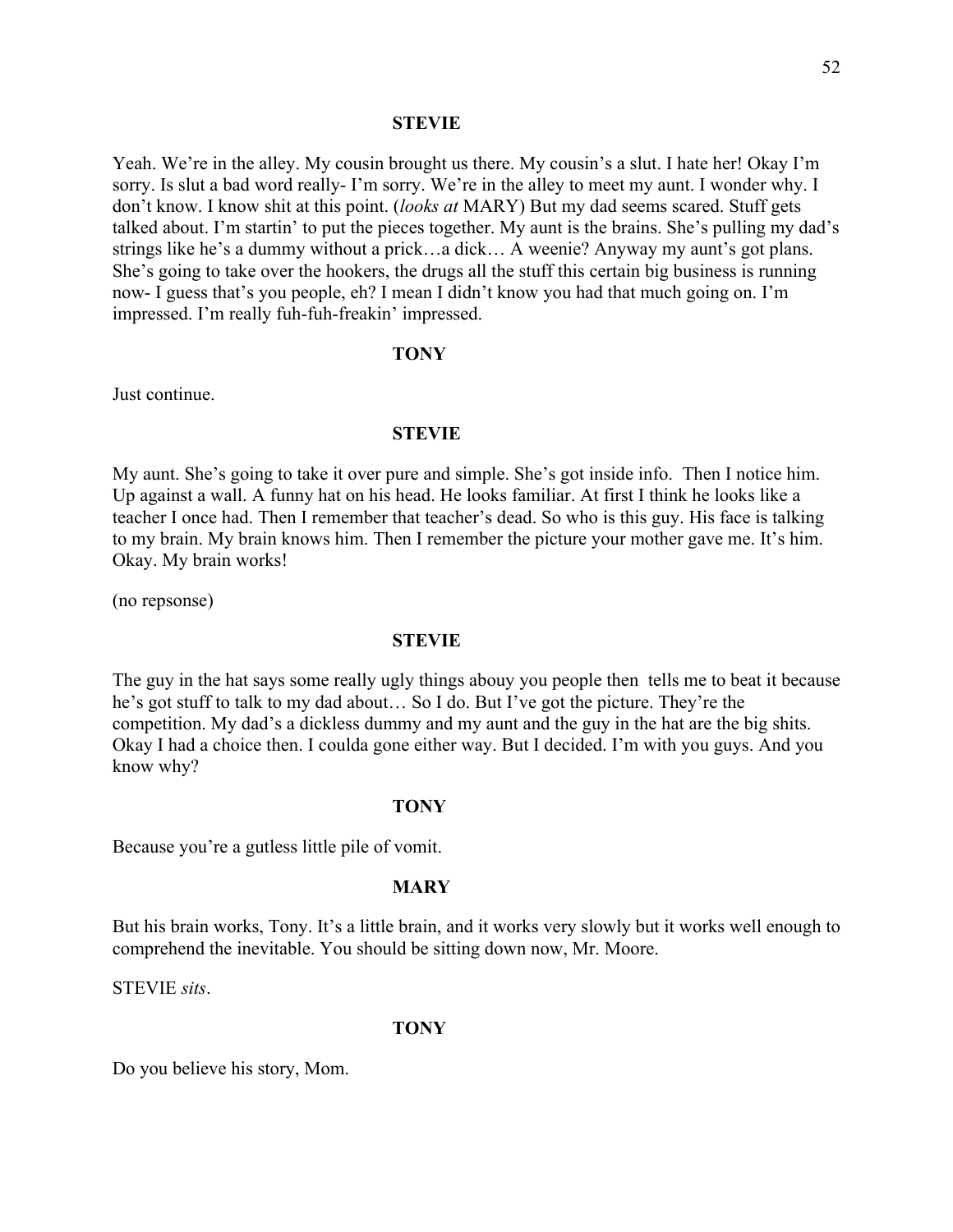## **MARY**

I don't see that it matters. Just the possibility that it's true is enough to require us to take action. (*to* MICHAEL) Did your brother ever talk to you about our family's extended business operations.

# **MICHAEL**

No ma'am.

## **MARY**

But of course you'd both heard rumours.

## **MICHAEL**

Yes ma'am, we had.

# **MARY**

(*to* TONY) It wouldn't have been too difficult for Paul to obtain information from some of our people. They saw him with you all the time. They could have assumed he was one of your confidantes.

## **TONY**

Only the stupid ones, Mom.

#### **MARY**

But we have a lot of stupid people working for us these days, Tony. Gross pathetic stupidity is everywhere. Right Mr. Moore?

#### **STEVIE**

I've gotta deal with it every day.

## **MARY**

Thank you Mr. Moore. That is all. Wait outside.

STEVIE *stands*.

## **STEVIE**

Outside the door? Or outside in the street?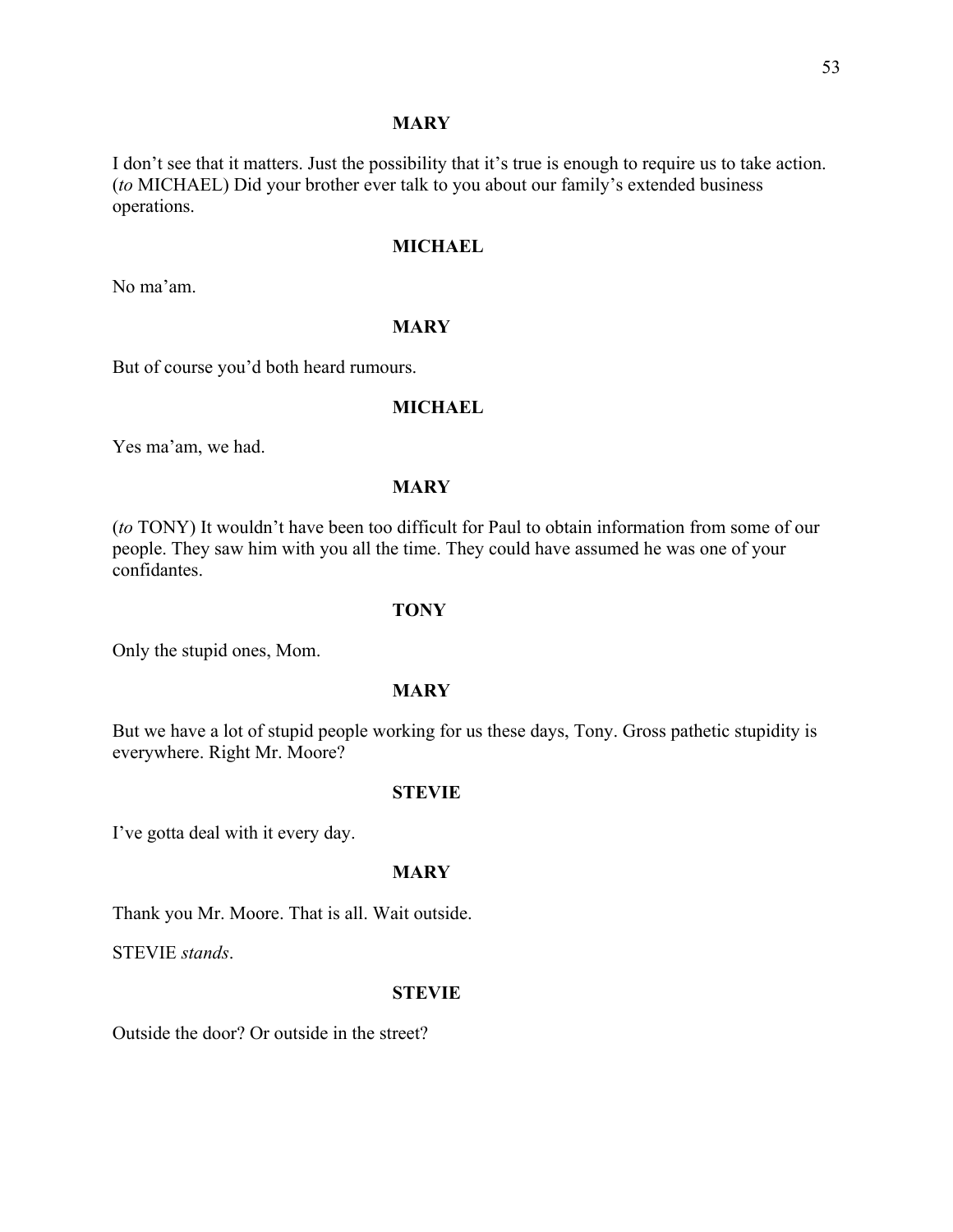## **MARY**

Outside the door will do.

*He leaves*.

Tony. When we've finished with that young man, when he's completely betrayed his father and the rest of his family and helped us destroy them-I want you to have his vocal chords cut. He'll be allowed to live. But silently, please.

## **MICHAEL**

Is that how your family treats its employees.

## **MARY**

He never had a contract Michael. He's just an itinerant dayworker.

## **TONY**

How do you want this handled, Mom.

#### **MARY**

Well father to son didn't get us anywhere. Let's try brother to brother next.

#### **MICHAEL**

Okay. Look. I'll talk to him. If it was Paul that kid was talking about maybe he's just flipped out or something. I'll try to get him to back off for you.

#### **MARY**

Yes. Begin by talking. A resolution by negotiation is always best. However, be prepared to take action if negotiations break down. Tony will describe the action to which I am referring. And I'll leave Stevie Moore behind as a spiritual advisor… Goodbye for now. (*starts off*) And by the way Tony. (*stops*) See to it that that model really does get destroyed. It's only blurring your vision. I need you to see things perfectly clearly. Don't make me have to punish you too, Tony. Understand?

## **TONY**

Sure do, Mom.

## **MARY**

Underwater mall. Ridiculous. (*leaves*)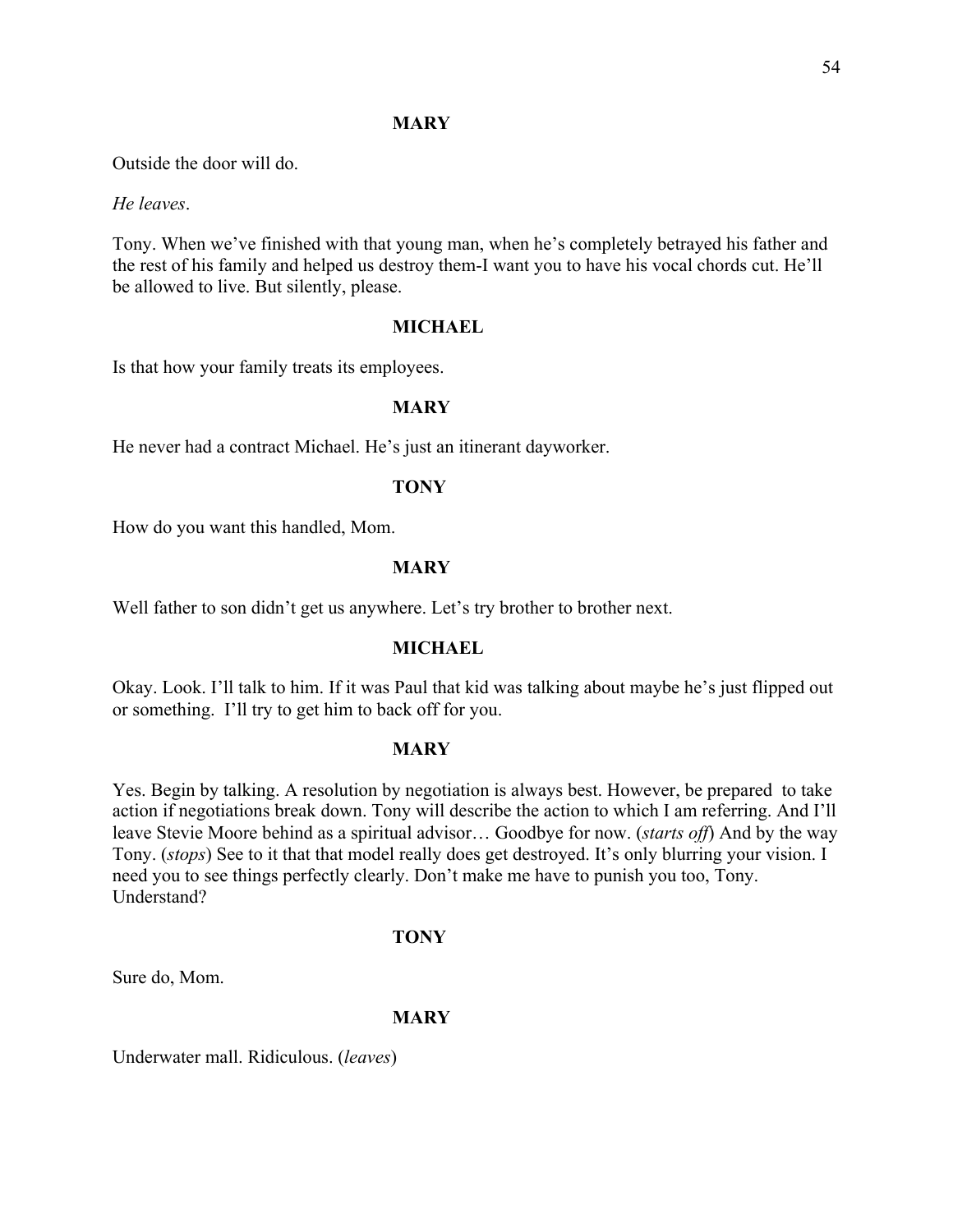#### **TONY**

Okay. Things are complex now. We've got to play it very smart. We'll start with the model.

## **MICHAEL**

I'll have it destroyed.

# **TONY**

No way. It's my dream. It's my monument. It's the essential ingredient in this city's radiant future.

# **MICHAEL**

You heard her. She thinks it's ridiculous.

# **TONY**

That's just because I haven't had the right opportunity to sell her on it. But until I do, until she's on board, I'm going outside the family on this. That's a very very dangerous thing to do. But it's important to my internal life. Okay. So we help Mom. We put down the revolt. But we continue with the mall. I'm going to be asking a lot of you Michael. Remember your oath?

# **MICHAEL**

Who is that to…? The oath?

**TONY**

Me.

## **MICHAEL**

Not your mother?

## **TONY**

Her too.

# **MICHAEL**

So just tell me. Am I breaking my oath to her by helping you with the mall.

# **TONY**

If we're smart it won't matter.

## **MICHAEL**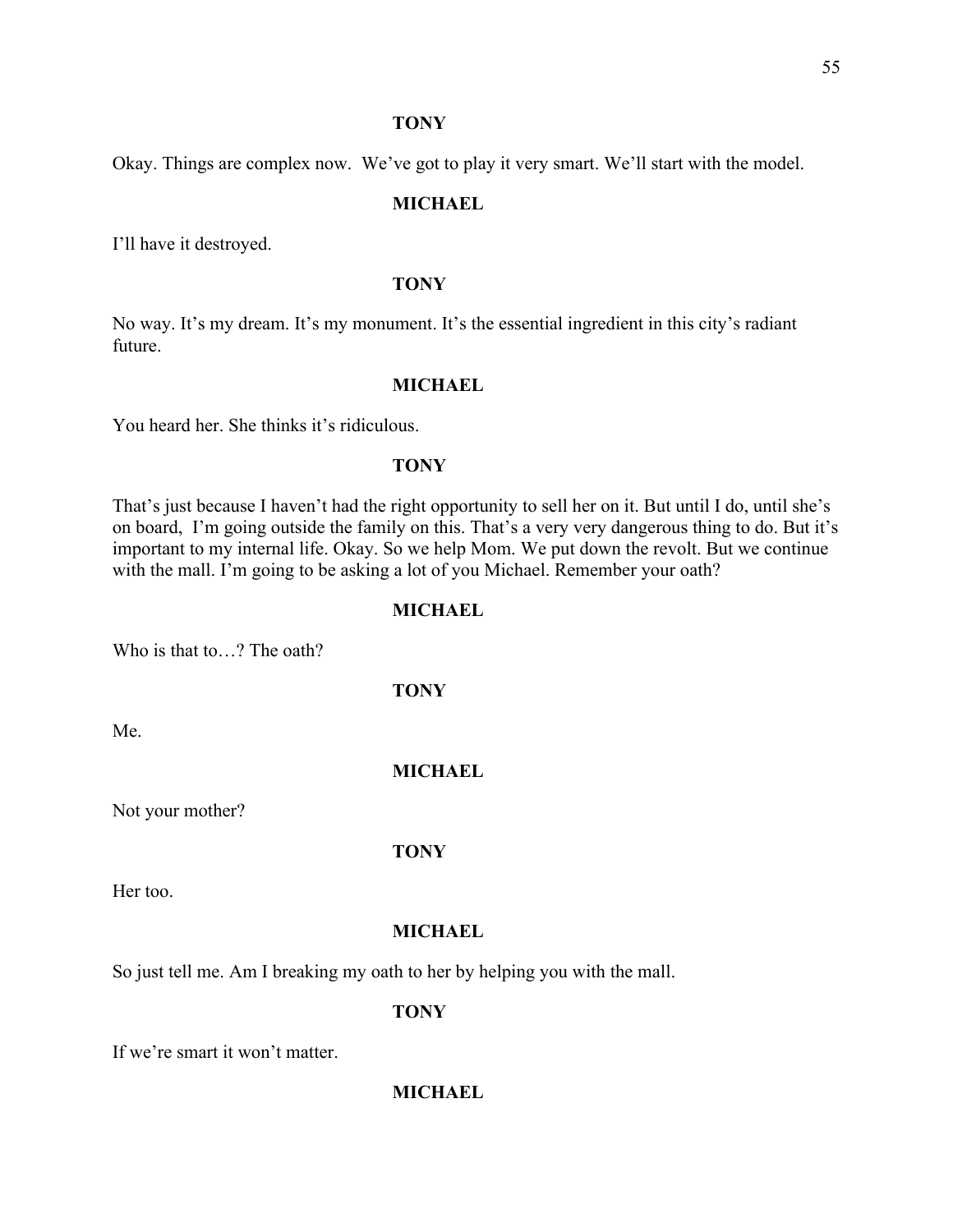She scares me. I don't want to upset her.

## **TONY**

Solve the problem with Paul. She'll love you like a son.

#### **MICHAEL**

Is that how she loves you. Like a son?

#### **TONY**

I *am* her son. What kind of question is that. If you're implying I'm afraid of her, you're right. But that's normal. Weren't you afraid of your mother?

#### **MICHAEL**

No.

#### **TONY**

Oh… Well maybe you should have been. Maybe you wouldn't be in the mess you're in now.

## **MICHAEL**

I seem to be caught. I feel caught. This is new. I've never felt like this before. Oh sometimes my family makes me feel this way, but I figured I could just disappear if they really started giving me the gears. I guess there's no way I could just disappear from you people.

#### **TONY**

No. There's not. (*picks up phone*) Joanna, put Mr. Moore on the line for me. (*pause*) Get in here, asshole. (*puts phone down*) Okay. First things first. We put down the revolt.

STEVIE *comes in*.

Do you know where to reach these people you were talking about.

## **STEVIE**

Ah fuck. He's fucking asking me if I know where my own fucking family-

#### **TONY**

Hey! Hey! Hey!! When we're together only one of us talks like that. Only one of us uses that kind of language. And it isn't you scumbag, so who the fuck is it.

#### **STEVIE**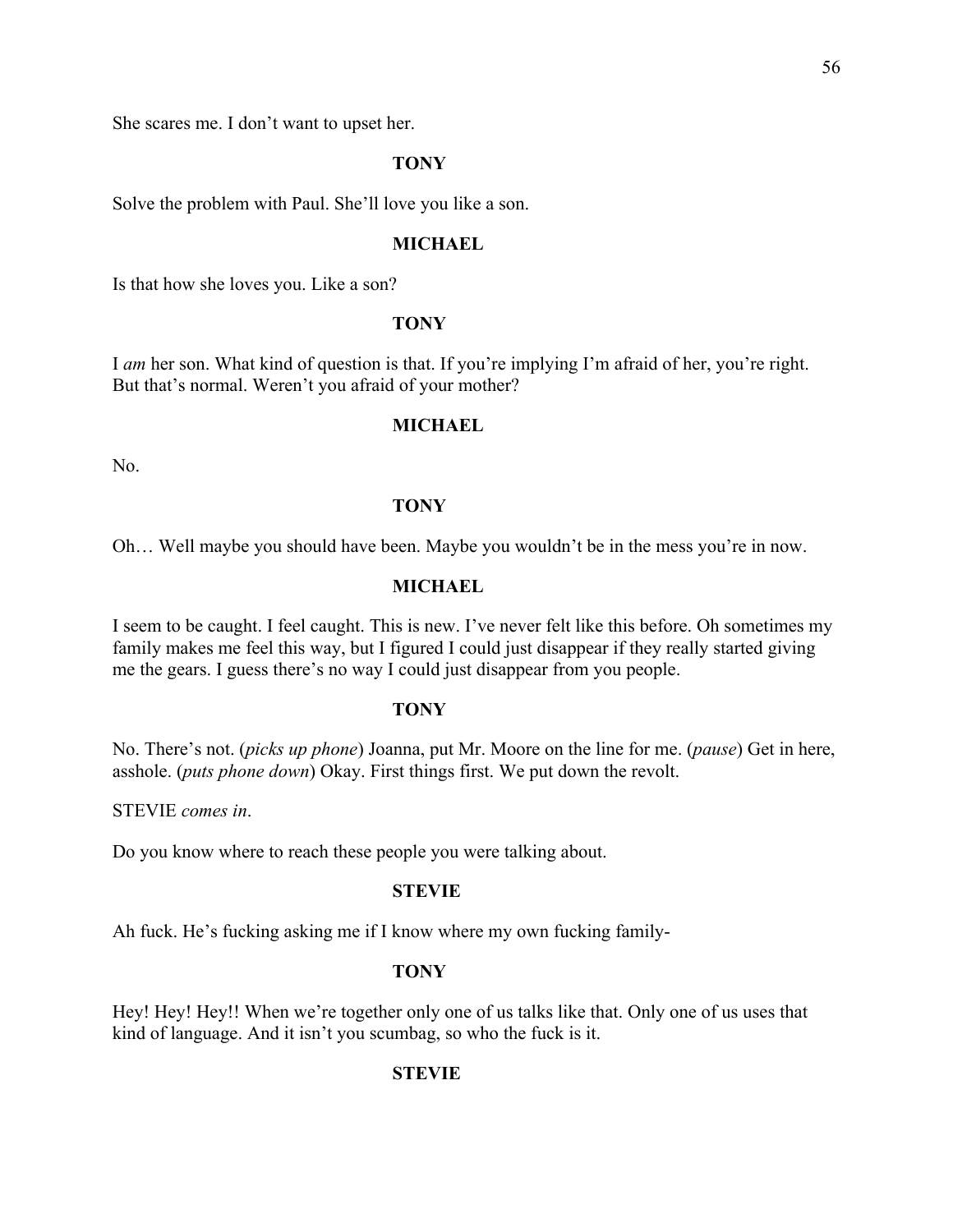It's you.

# **TONY**

Right! Have you got a gun.

## **STEVIE**

I've got five guns.

## **TONY**

(*mocking*) "I've got five guns!" I'm not asking to look at your model airplanes, slim dick. I'm asking you if you're armed.

#### **STEVIE**

I'm armed. (*takes out a pistol*) Good enough?

TONY *takes out a gun twice the size from a desk drawer*.

# **TONY**

It'll have to do… Let's go. My time is money.

*He starts off. Reaches* STEVIE. *Puts his arms around him*.

What's your time, slime.

#### **STEVIE**

Nothin'. My time is nothin'.

#### **TONY**

Good boy. Come on Michael.

# **MICHAEL**

I'm scared, Tony.

## **TONY**

We're all scared, guy. It's a scary business. But we have to keep this city under our control. We have to show the way to the future.

## **MICHAEL**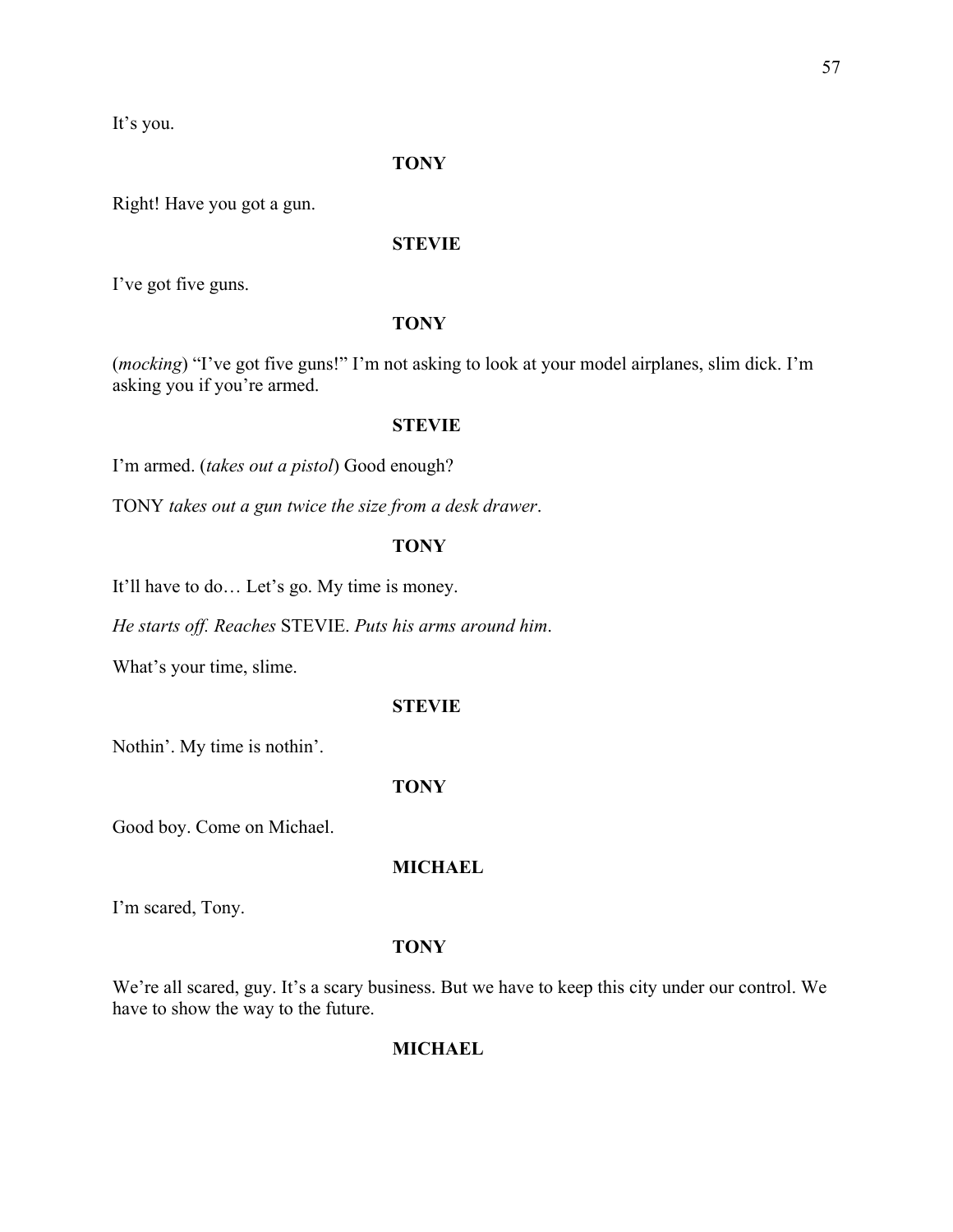#### **TONY**

Do me a favour will you, puke face.

## **STEVIE**

Yes, sir.

## **TONY**

If my friend here doesn't make a move to follow me out the door in two seconds. Blow his head off.

#### **STEVIE**

Yes, sir.

TONY *starts off*. STEVIE raises the gun. *Points it at* MICHAEL.

# **MICHAEL**

*(takes a step*) Thanks. That helped.

TONY *gets in the middle. Puts his arm around them both.*

# **TONY**

Everything's going to be fine. Little problems have to be fixed so we all have time to dream. Have visions. Do you ever have visions, ass-wipe.

#### **STEVIE**

All the time, sir.

#### **TONY**

Ah, you fucking liar. I love you. Really I do. You make me feel glad I'm alive and I'm not you. (*to* MICHAEL) You gotta love him for that.

*They're gone.*

*Blackout.*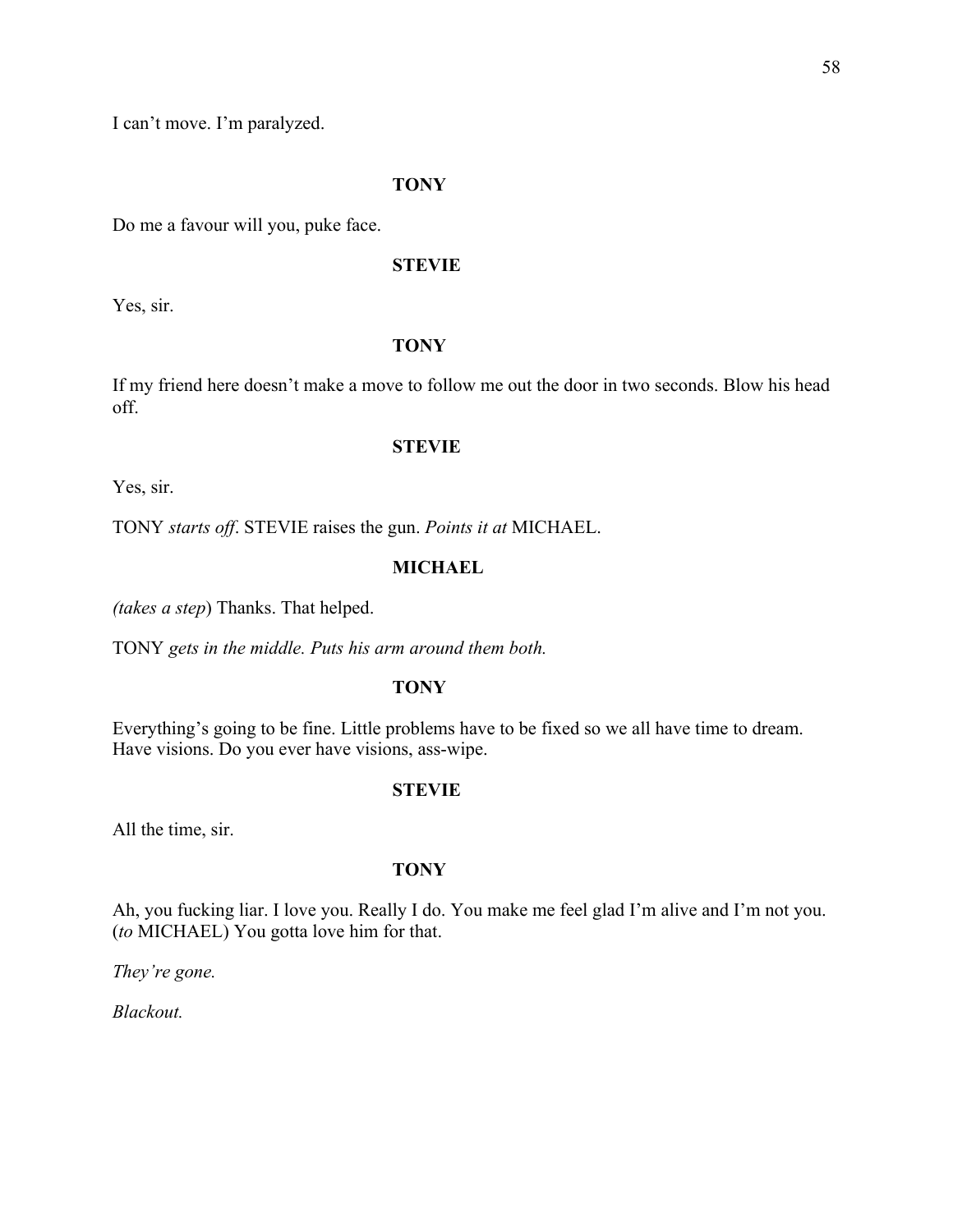*A small bare room in a police station. Just a table and one chair.*

ROLLY *is sitting in the chair. Drumming his fingers on the table top. A half empty coffee cup in front of him.* DIAN *is sitting on the edge of the table. Looking up at the ceiling.*

*A moment passes.*

#### **ROLLY**

Am I under arrest*…* Am I? … Am I under arrest? Look, police stations make me nervous… I'm pretty nervous now… If that's what you were wondering… If that's the purpose of all this… Okay, it worked… I mean we've been sitting here for two hours. You haven't said a thing. I've asked you maybe a hundred times if I'm under arrest…you haven't said a word.

DIAN *takes her purse from her shoulder. Takes out a pack of gum*

## **DIAN**

Would you like a piece of Trident sugarless gum.

# **ROLLY**

Sure.

*She hands him a piece. Takes one herself. They chew for a while.*

#### **ROLLY**

So is that all you're going to say.

*Long pause*.

## **DIAN**

What else do you want me to say.

#### **ROLLY**

Well you're supposed to ask me questions. You know, grill me. Or you could answer my question. Am I under arrest.

#### **DIAN**

Actually it would be more interesting if you told me how you feel. Do you feel like you're under arrest.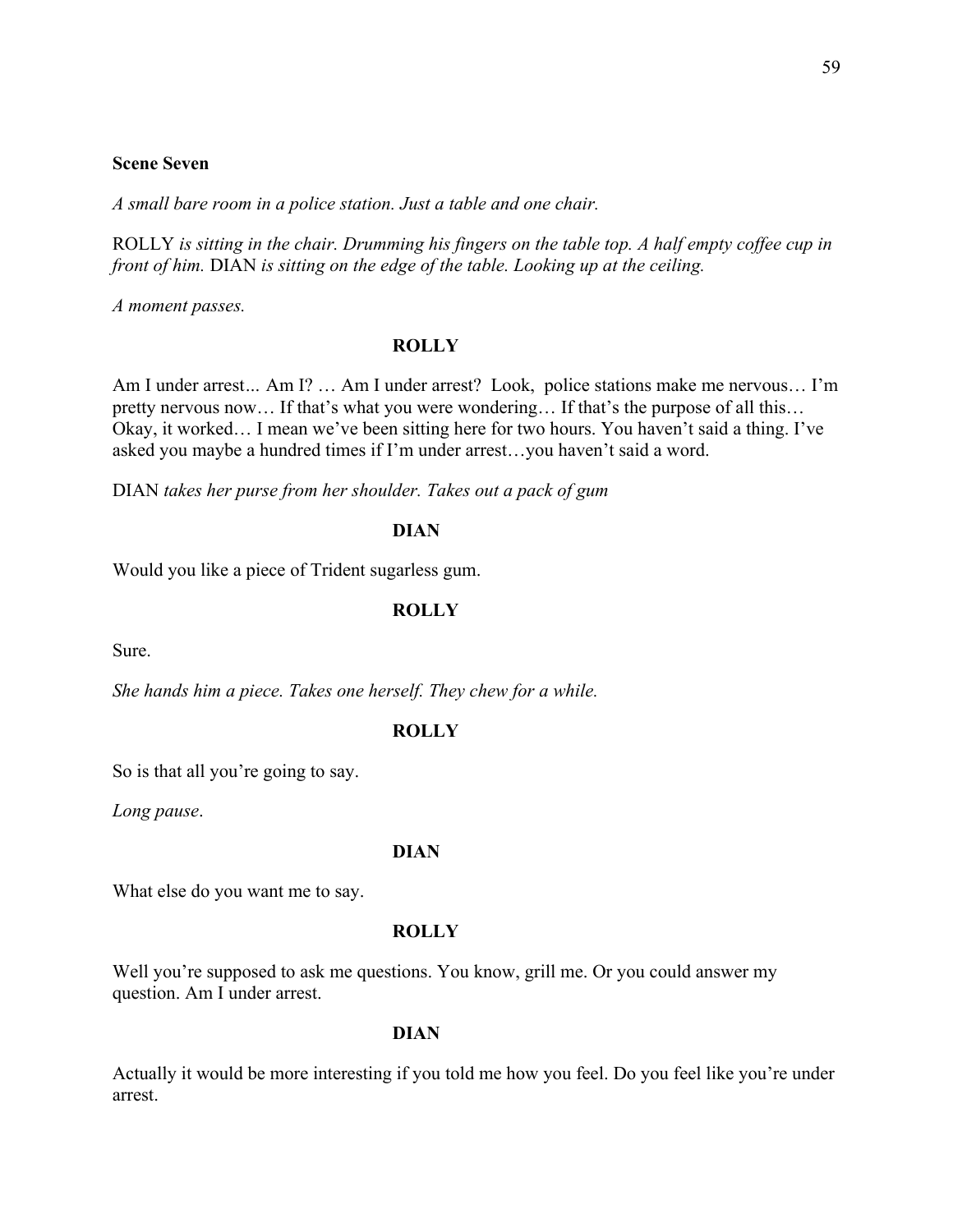#### **ROLLY**

Sure. I sure do. But you're supposed to tell me. That's the law. And you're supposed to tell me why.

## **DIAN**

But suppose we haven't make up our minds yet.

#### **ROLLY**

About what? About if I'm under arrest?

# **DIAN**

Or why. Or maybe there are a number of things we haven't made up our minds about. We're faced with a richness of possibilities here.

# **ROLLY**

Whatya mean. I mean it's good that you're talking. But whatya talking about. You're not talking like a cop. You're talking weird. Go get me a cop who talks like a cop.

#### **DIAN**

They're all dead.

# **ROLLY**

What?

## **DIAN**

All the cops who talk like cops. They died.

#### **ROLLY**

Okay let's stop talking for a while.

## **DIAN**

Fine

*Long pause*.

## **ROLLY**

You're making me real nervous, lady. If I get much more nervous, I won't be any good to you. I'll have a seizure or something. I'm older than I look.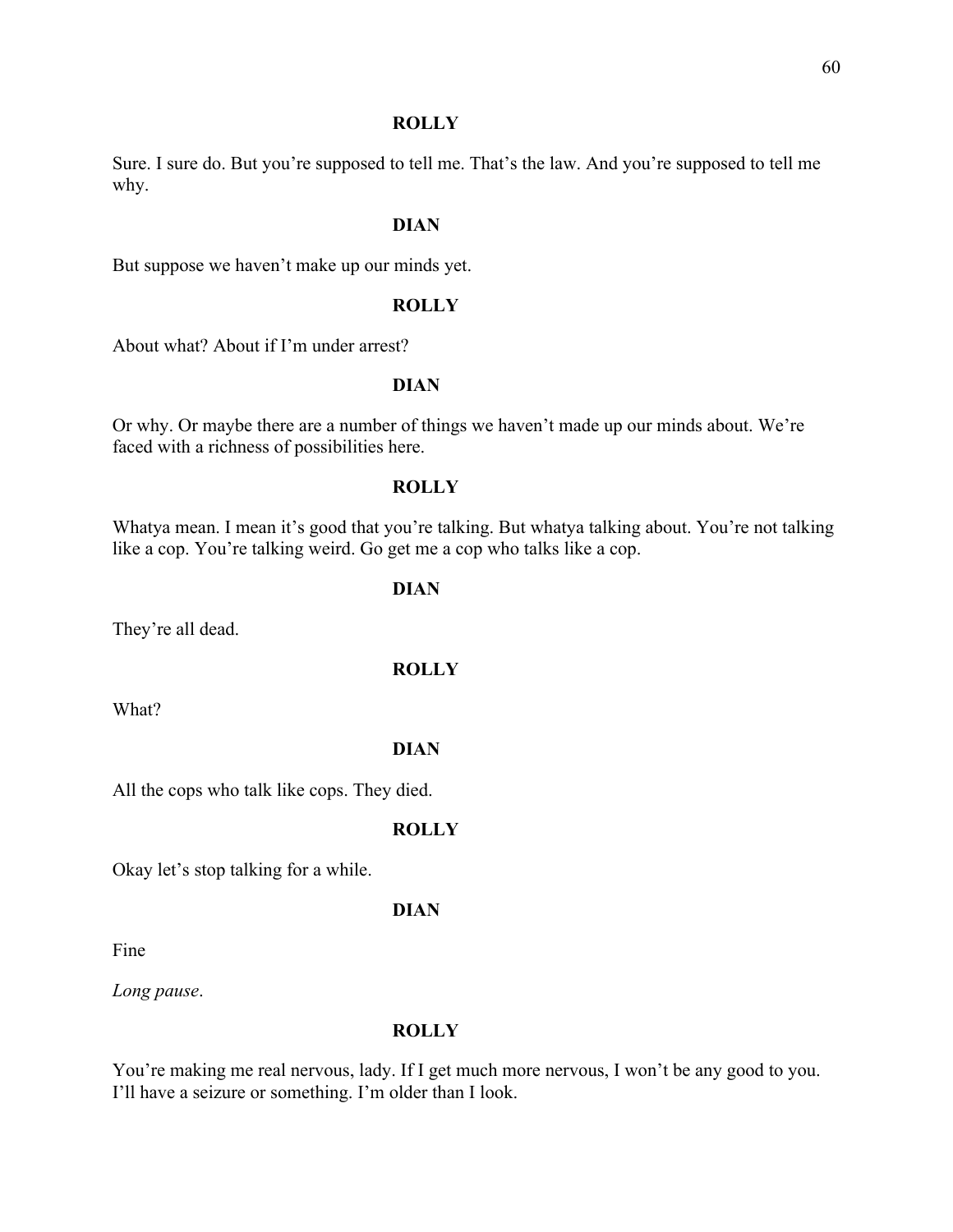#### **DIAN**

How old do you think you look. That's always an interesting question. Answer that one.

#### **ROLLY**

Hey are you one of those rogue cops. Are you outta control. Are you working without supervision.

#### **DIAN**

I have a supervisor. He talks like me. He taught me everything I know. How old do you think I look. I could go get my supervisor. You could tell me how old you think *he* looks.

#### **ROLLY**

You're talking like a person who's got no reason to be in a hurry. Those kinda people make me nervous. They have lots of time to plan their alibis. Okay I'm nervous on a whole new level now. I hope you're happy. Did you put drugs in my coffee. Are you waiting for the drugs to work.

#### **DIAN**

Let me tell you something about myself.

# **ROLLY**

I'm expected somewhere, you know. People will be getting suspicious. If you kill me and drop my body in an alley, suspicions will be aroused… Everyone knows I'm just a petty thief. I've never done anything to deserve that kind of treatment. They'll rule out the mob. You'll be investigated.

## **DIAN**

I'm single. I'm 35 years old. I have a degree in sociology. I'm not afraid of death.

#### **ROLLY**

Why'd you say that.

# **DIAN**

It's true. All of it.

# **ROLLY**

The last part. Why'd you tell me you weren't afraid of death.

#### **DIAN**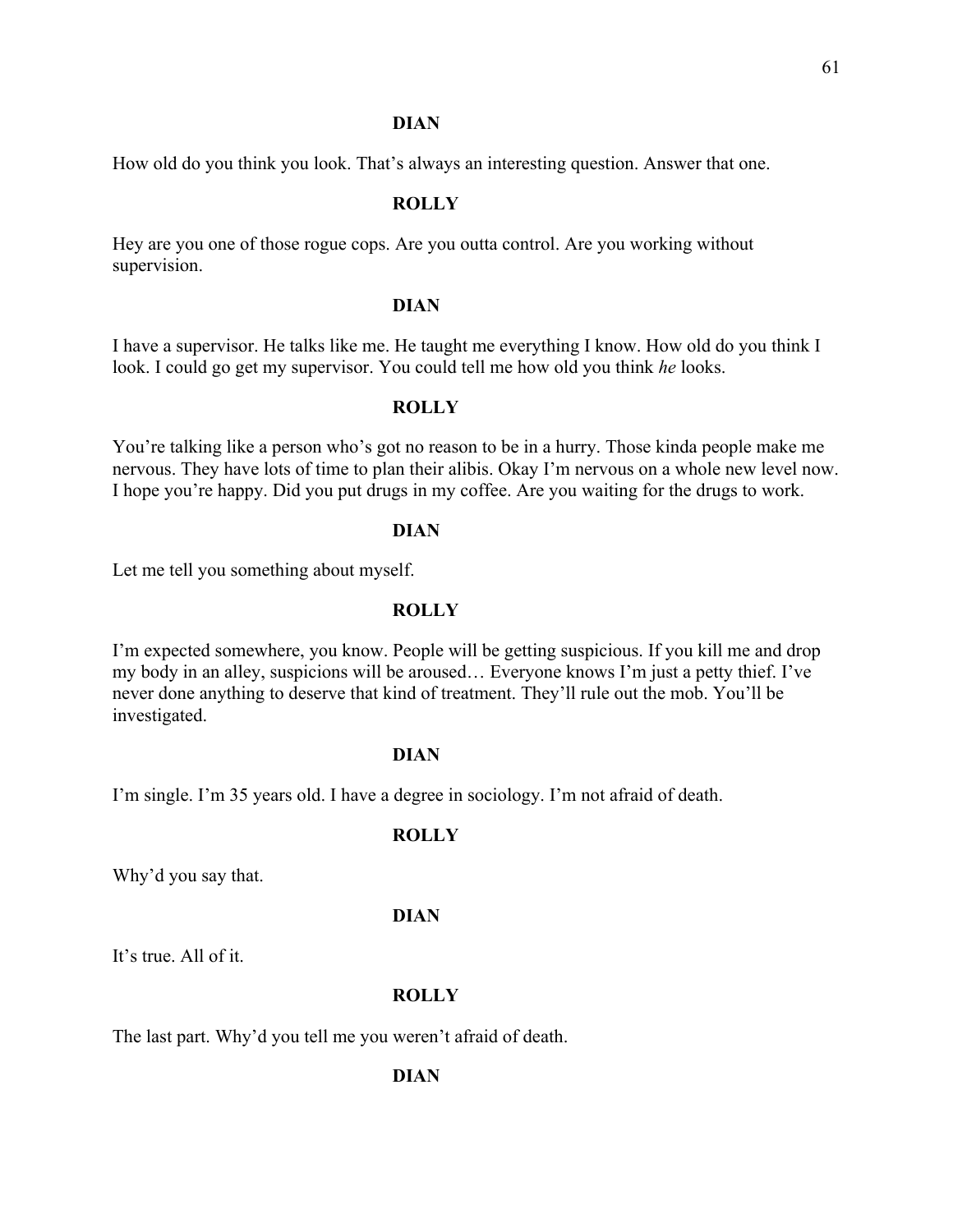I thought you might want to know. You were talking about it. It was on your mind. It was on both our minds, I guess. In sociological terms, that's called "shared concern."

#### **ROLLY**

Look. Whose death are we talking about here.

## **DIAN**

Whose do you think.

#### **ROLLY**

Okay. Look. I told you. You won't get away with it. I think you're bluffing anyway. I know cops. They bluff. Why the hell won't you tell me what it is you want to know.

#### **DIAN**

It would be more interesting if you figured out what it is you want to tell us.

#### **ROLLY**

Yeah?

## **DIAN**

In the meantime… You said you know cops. I find that interesting. When was the last time you had any contact with them.

#### **ROLLY**

Them? The family?

#### **DIAN**

No. Cops. What family. Yours?

#### **ROLLY**

I'm confused. I'm drugged, right? You're not really talking weird. I'm just hearing weird.

## **DIAN**

As for cops. Well times have changed. Methods have changed to keep up with the times. Not being afraid of death is now the basic requirement.

# **ROLLY**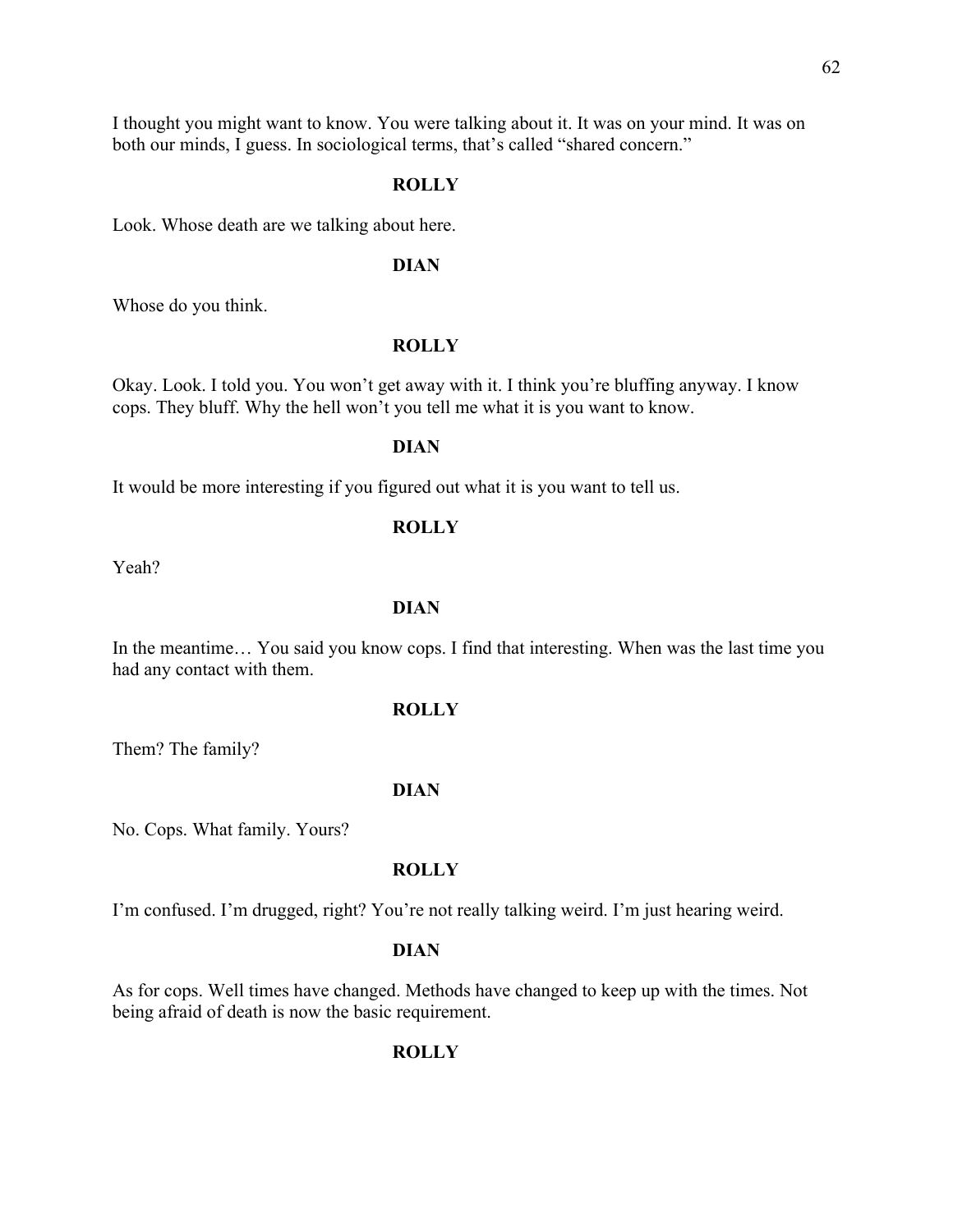# **DIAN**

You can tell me anything you want. There'd be no problem with that. I don't think it would conflict with the basic requirement.

## **ROLLY**

Okay I'm gonna make a wild guess about what you're talking about here. Am I doomed. No matter what I say, am I doomed.

# **DIAN**

Do you feel doomed.

# **ROLLY**

Yeah. I kinda do. And I'll tell you something.

## **DIAN**

Tell me anything you want.

## **ROLLY**

I don't want to die… I've got a chance for rehabilitation. My sister-in-law is a witch or something. She's gonna remake my personality. In a month or so I could be a useful citizen. It's true. And I was really looking forward to it. I was on my way to her house when you nabbed me.

## **DIAN**

You mentioned the mob earlier. I meant to tell you I found that interesting.

## **ROLLY**

I could talk about the mob. I could do that.

## **DIAN**

Then after that, there was some confusion about a family. I might be interested in some clarification on that… Would you like me to put some more drugs in your coffee first.

# **ROLLY**

You put drugs in my coffee?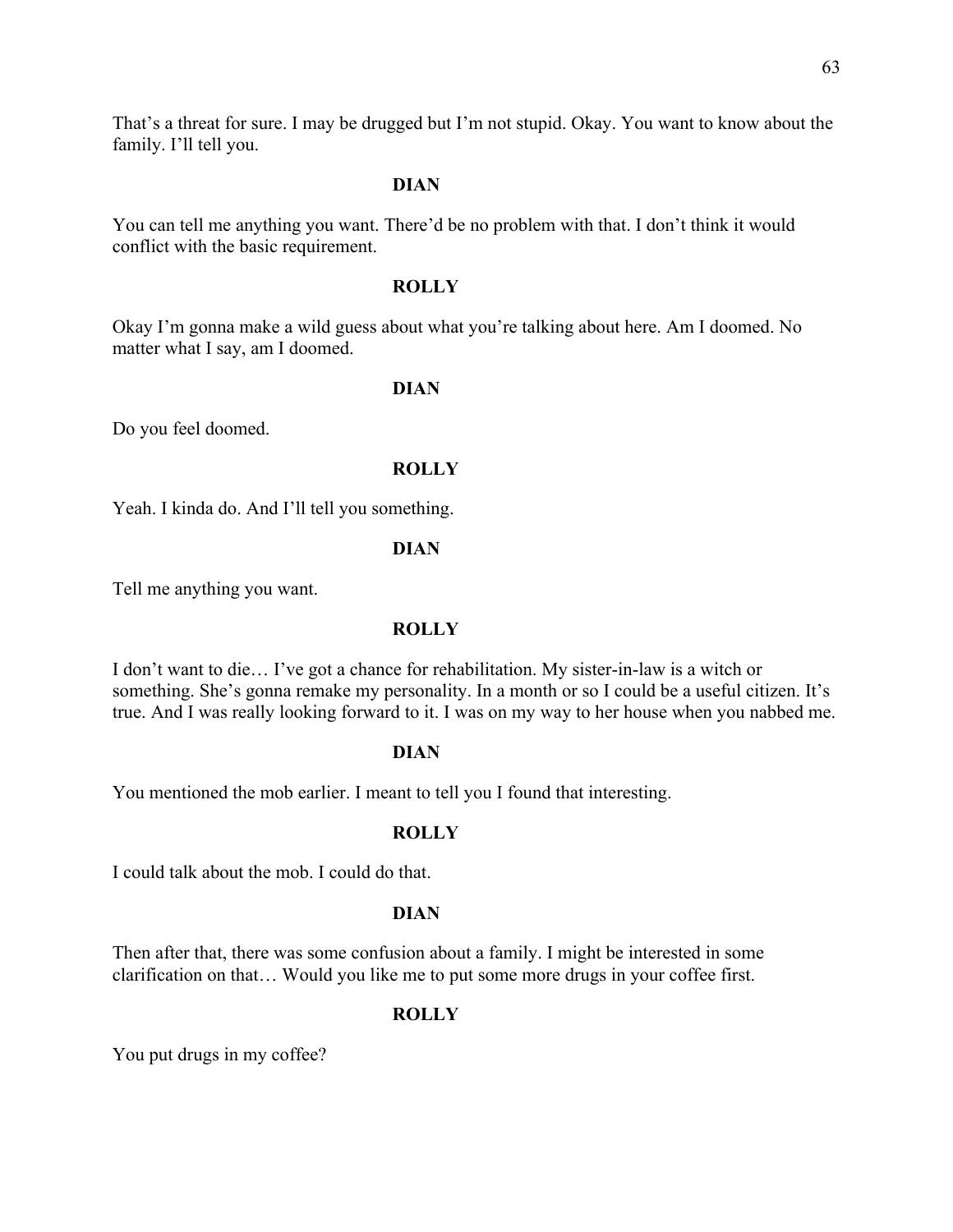#### **DIAN**

I thought you knew. You said you knew.

## **ROLLY**

Are they dangerous.

#### **DIAN**

One of them.

## **ROLLY**

One of them? Jesus. How many kinds did you put in. Jesus am I gonna die. How much of that drug can a guy take before he dies.

# **DIAN**

I'm not sure. Do you want to find out. It could be interesting. Come on. Let's go for it. (*picks up the coffee cup*)

#### **ROLLY**

What the hell is wrong with you lady. Give me back that cup. (*Grabs it*) You've weirded me right out. You're weirding me right to death. Jesus. Get me help. Get me someone to talk to I can understand.

## **DIAN**

I could do that. But it wouldn't solve the time problem.

## **ROLLY**

What's the time problem.

## **DIAN**

The dangerous drug in your coffee. It takes some time to kill. That gives us some time to stop it, I guess.

#### **ROLLY**

You really can't get away with this.

**DIAN**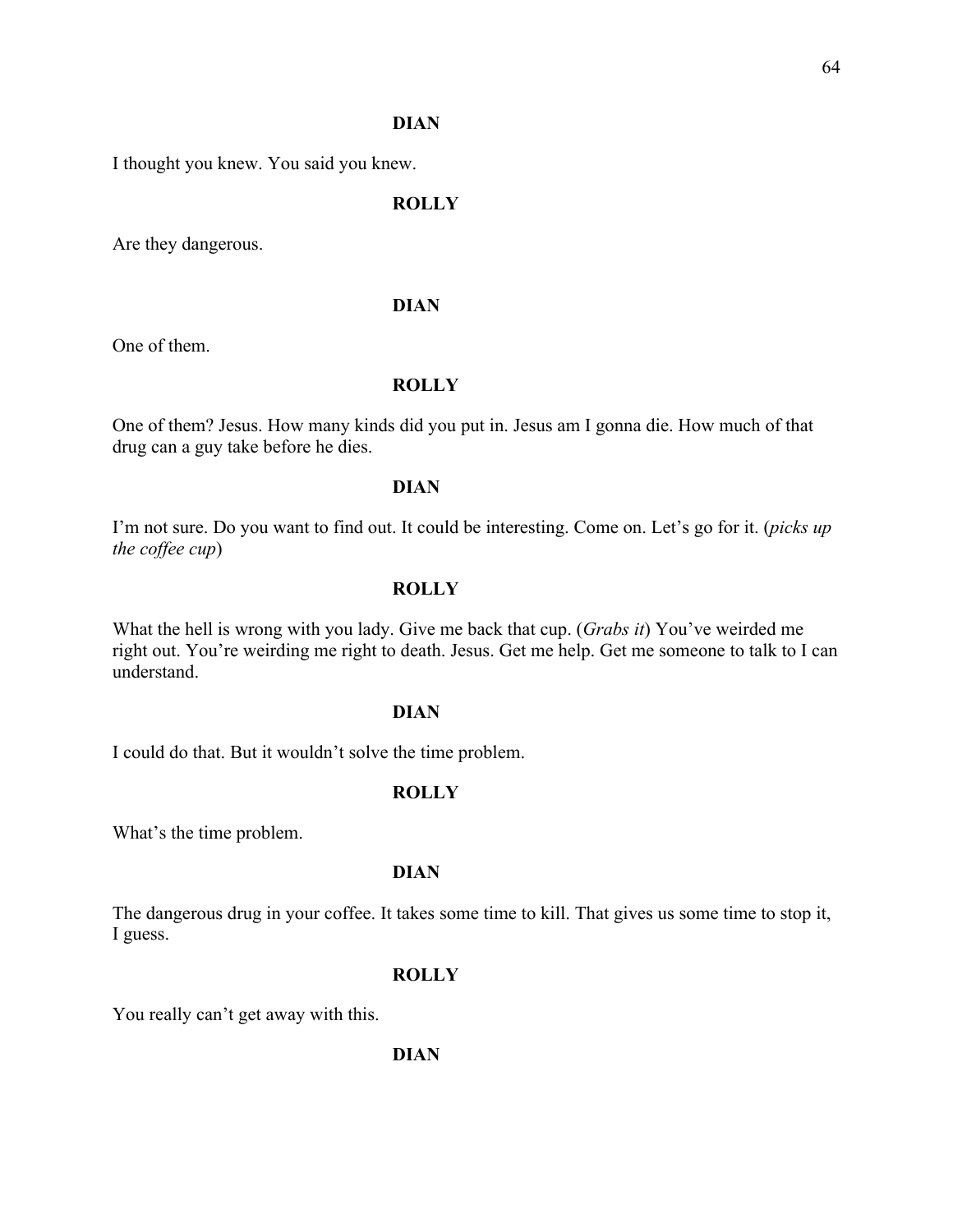I really can. And for one basic reason. Because out of all the people I know, and all the people you know, there's no one who really gives a shit about what happens to you.

# **ROLLY**

Jesus. That's the only thing you've said to me so far that makes any sense. And it was a really crappy. Totally depressing. I think you might not be human. In my drugged and weirded-out mind I'm seeing you as a space monster. I gotta tell you that. But I'm dying aren't I. I'm delirious… Oh Jesus.

## **DIAN**

Offer me some clarification about the mob and about that family you mentioned. That is, if you really want to.

# **ROLLY**

If I do, will you save me.

# **DIAN**

I think there's still time.

# **ROLLY**

Really?

# **DIAN**

There's a chance. Go for it. Go for your chance. But make it interesting.

# **ROLLY**

I want to live. I want to be a new person! I want to offer you clarification! I do! Really!

# **DIAN**

Go for it! Come on! Go for it!!

# **ROLLY**

Okay! I know plenty! There's a really big family with really big-

# **DIAN**

Wait. Hold that thought. I have to get a stenographer. (*leaves*)

ROLLY *looks around. Nervously. Looks in coffee cup.*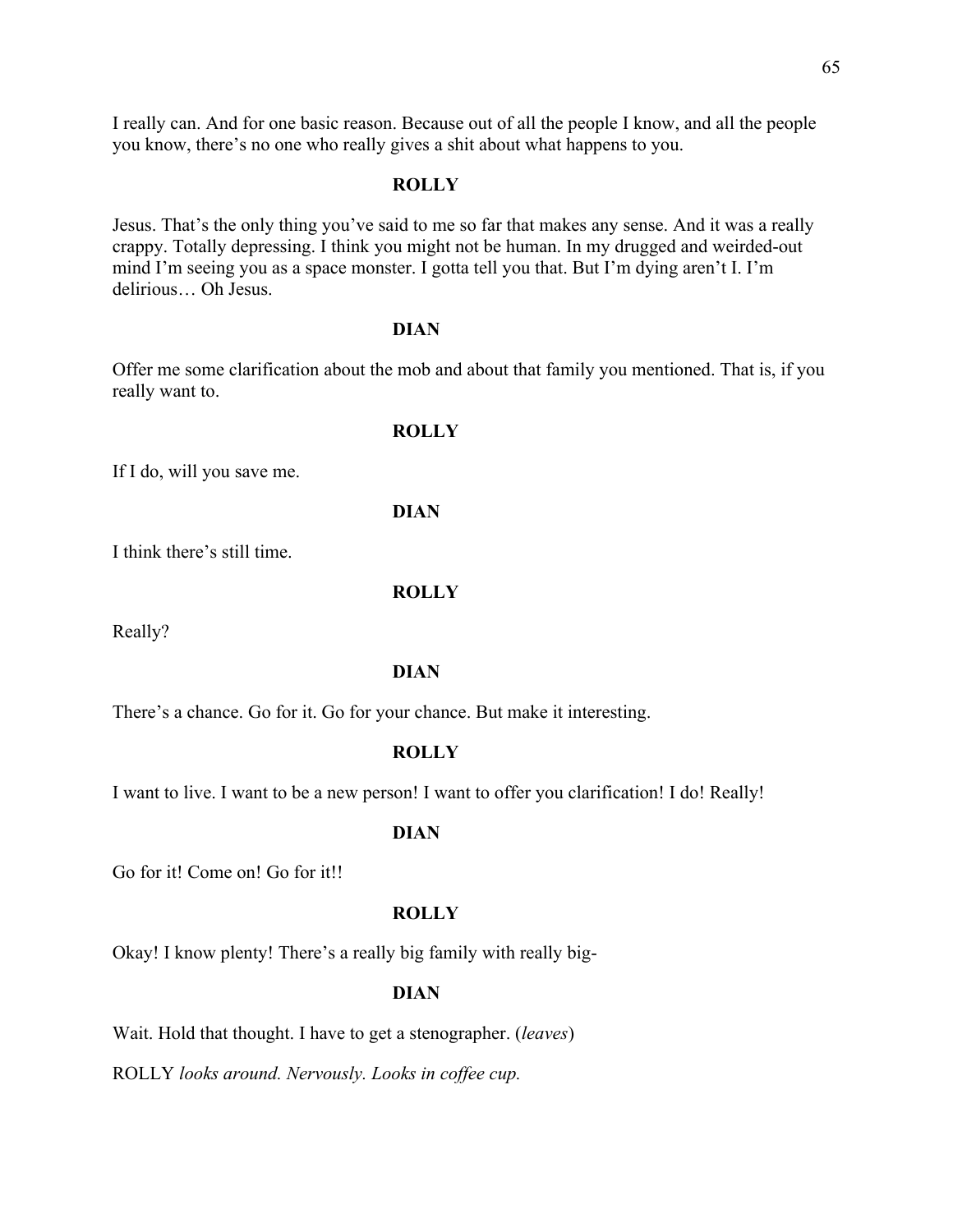#### **ROLLY**

(*shouting off*) Come on. Hurry up. Hurry up for chrissake! I'm running out of time here!!

*Blackout*.

# **Scene Eight**

A *small area in a corner of* GINA MAE's *old house.*

*Two old armchairs.*

PAUL *is sitting in one of the chairs. A bowl of fruit on his lap. Eating a banana.* GINA MAE *is sitting in the other chair.* JANE *is sitting on the floor between her mother's legs.* GINA MAE *is playing absent-mindedly with* JANE's *hair.*

## **PAUL**

So it's nice here. What do you call this. A den?

# **GINA MAE**

No I call it a corner. Do you see any walls. We're just sitting in a corner of the living room here.

# **PAUL**

Sure. But it looks made, somehow. Set apart for a special purpose.

## **GINA MAE**

It's the only place these two chairs would fit.

# **PAUL**

But it's nice. I feel comfortable.

# **GINA MAE**

Eat your banana.

# **PAUL**

This is my third. I'm usually not too keen on bananas.

## **JANE**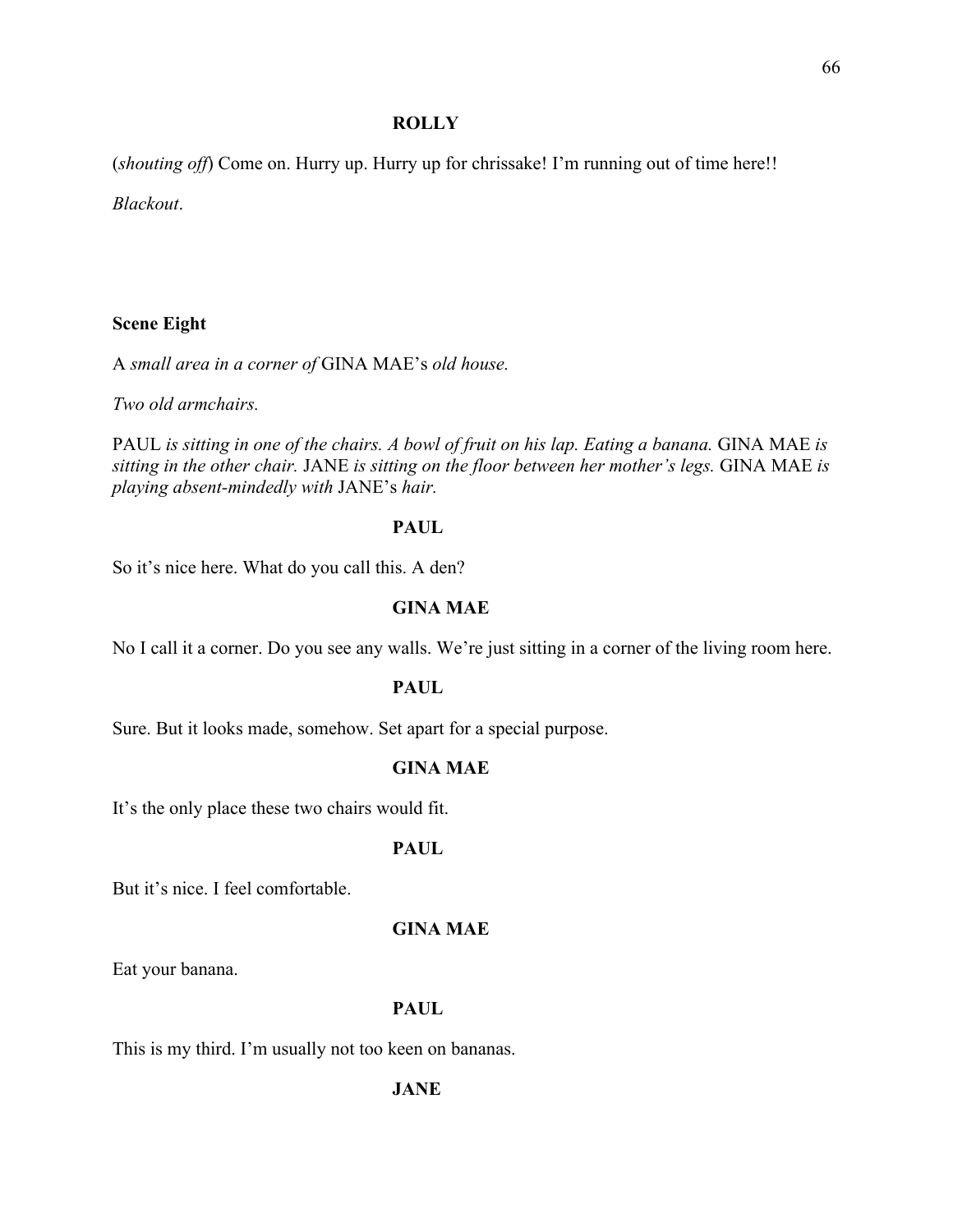They contain potassium. Maybe you have a potassium shortage.

## **GINA MAE**

That's possible. But the really important thing about bananas is that they're comforting. They're a relaxing food to eat. It's partly because of the texture. Partly because you have to eat them slow. If you eat them fast you could gag and choke to death. When you finish your banana eat an orange. There're seedless clementines. You buy them by the box. Five ninetynine if you shop around. I recommend them.

#### **JANE**

Vitamin C.

## **GINA MAE**

Sure. But mostly the colour. The colour and the cool feeling of the juice combine for a positive experience.

#### **PAUL**

The grapes look good.

#### **GINA MAE**

Save the grapes. Grapes are for when you need to feel aggressive. You can eat them fast. Get really worked up. Do some real damage to people.

## **PAUL**

Oh. Well I've never felt to the need to hurt anyone.

# **GINA MAE**

How about yourself?

#### **PAUL**

Yeah. I've been thinking a lot about suicide.

# **GINA MAE**

I'm glad you brought that up. Of course I provided the opportunity, but I'm glad you took it.

#### **JANE**

Depression. I read somewhere that depression kills more people than cancer.

# **GINA MAE**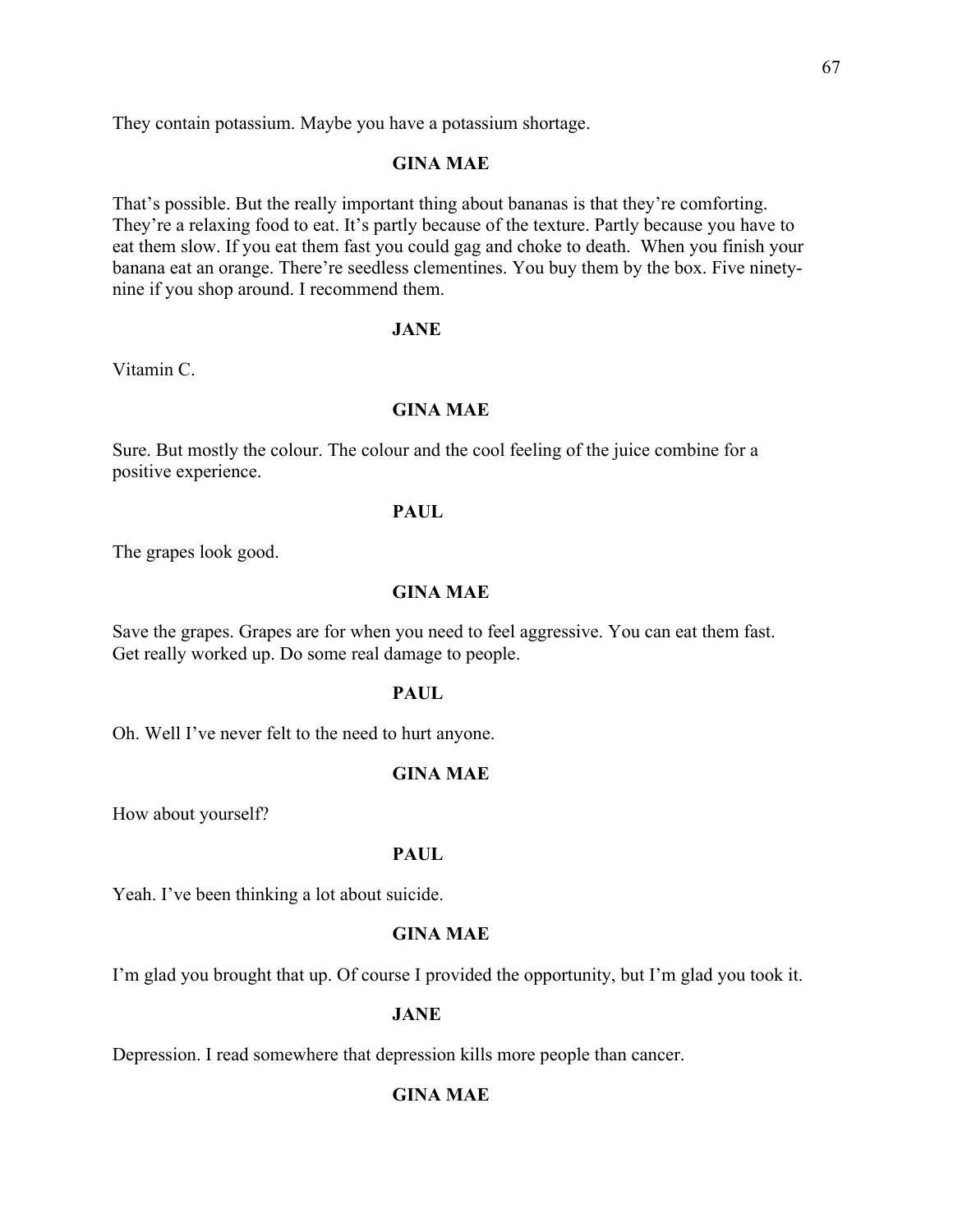Depression is tricky. Drugs can help. But all I can offer is a better way of thinking . Better experiences. (*to* PAUL) Eat an orange.

#### **PAUL**

Yeah.

# **GINA MAE**

Tell me a couple of things about yourself. Have you ever been married?

# **PAUL**

Never.

#### **JANE**

In love?

#### **PAUL**

I was in love once… with someone I wanted to marry. She left me because she thought I was more in love with my work. That's what she said. I think she really left me because she realized my work was the only increasingly thing about me.

#### **GINA MAE**

Tell me more about your work.

#### **JANE**

An architect is a tremendous thing to be.

#### **GINA MAE**

Does he look like he feels tremendous. Be more specific with your enthusiasm, Jane. Put time, place and circumstance together with at all times. Almost certainly he'd feel tremendous if this were ancient Greece.

#### **PAUL**

My early work was all about self expression. Very arrogant. But I didn't make much of a connection with the public. Later I made an effort to be more accessible. More useful. That was satisfying for a time. Now it's almost meaningless. My work was my life. And I've come to hate my work and most of the people who derive any use from it. I build places where people can live. But I don't much like the people who live there. I don't know why. I've met some of them. They're not evil. I'm not crazy about the way they dress, but that can't be it. I kept thinking if I could figure out why I didn't like them, I could start building them better places to live. I was working on it when I got sick.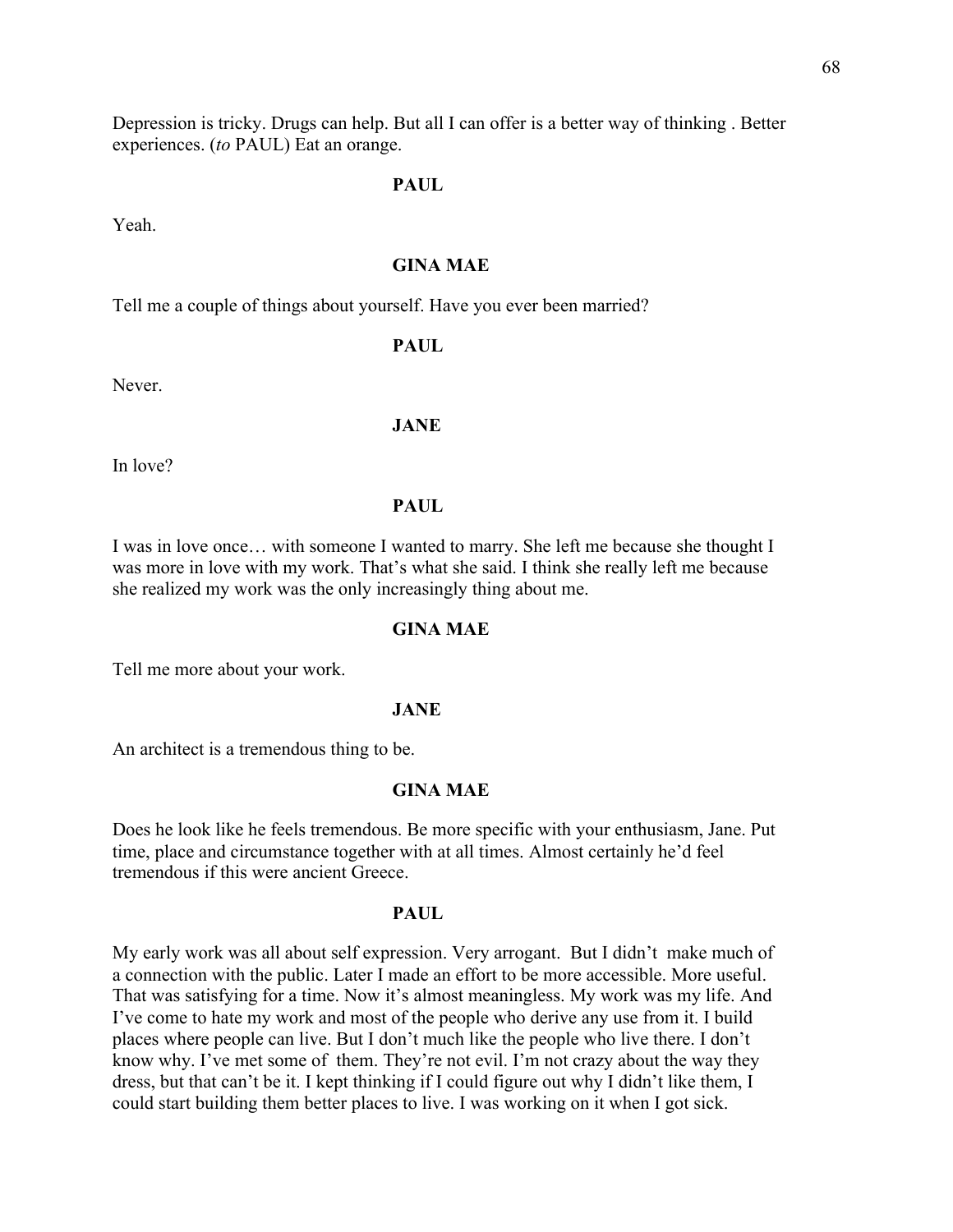## **JANE**

When you get really successful you get depressed sometimes. I read an article at the hospital. It's called "attainment of goal depression."

# **PAUL**

I used to get that every time I finished a project. This is something else. Bigger. Worse…or you know…maybe we shouldn't rule out a disease. No offense, but maybe I really should be going to other doctors.

#### **GINA MAE**

I'm not against that. If you're still alive, in say a week, but you're not feeling better, go see a doctor. In the meantime let's talk about money.

#### **PAUL**

Money?

# **GINA MAE**

Yeah. How much you got?

## **PAUL**

On me?

#### **GINA MAE**

On you. In the bank. In investments. What's owed to you. The whole picture.

#### **PAUL**

I don't know. My condo is worth about \$800,000, maybe more. Then in the bank, all the rest…maybe a total of two million.

## **JANE**

That's amazing.

# **PAUL**

I mean that's not all liquid but--

#### **GINA MAE**

How the hell did you wind up with that much money. Were you born into it?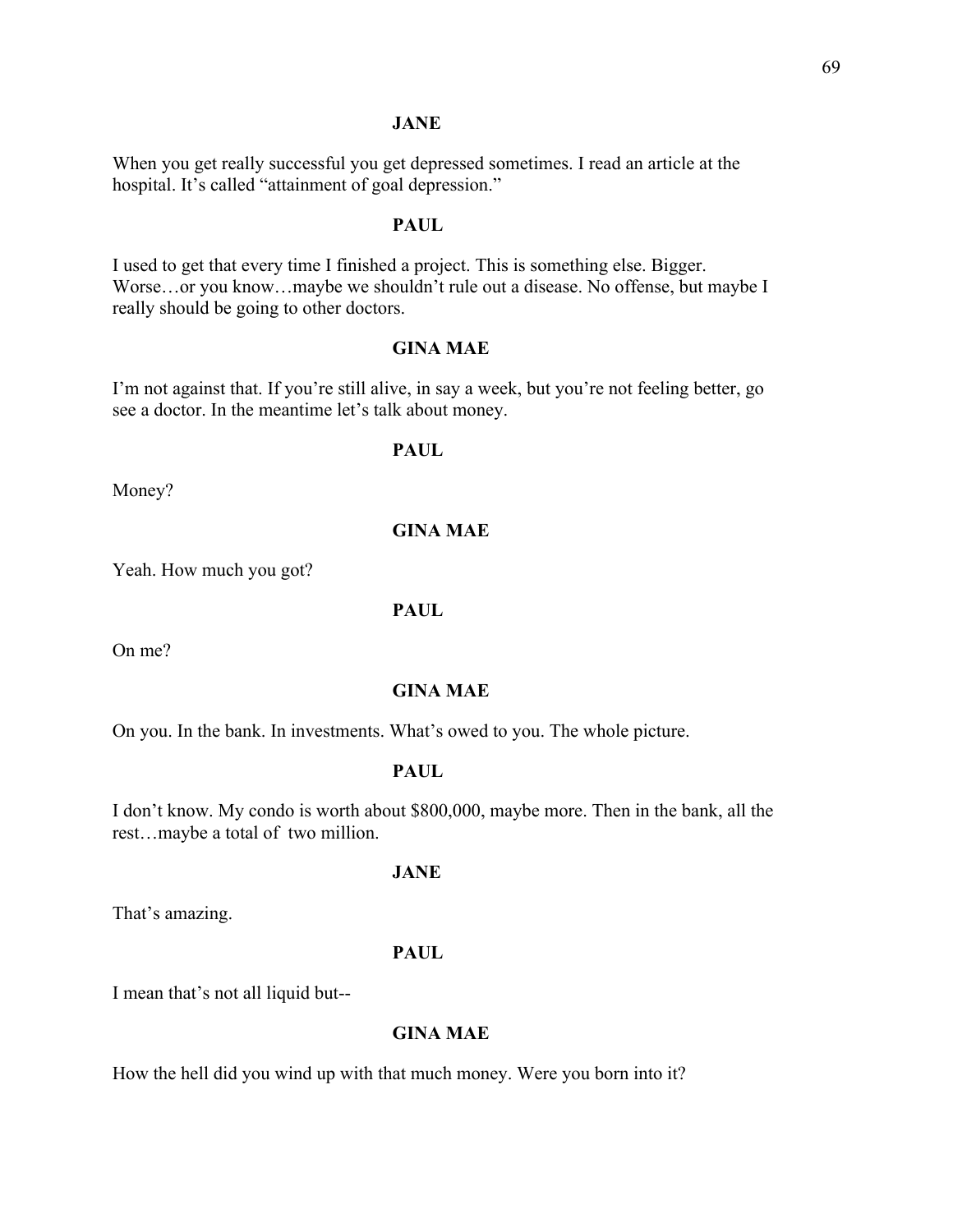# **PAUL**

My father was a mechanic. I … just worked for it.

# **JANE**

Hard I bet.

# **PAUL**

Yeah. Everything I have I think I deserve…

# **GINA MAE**

Give it all to me.

# **PAUL**

If…you need some money I'd be glad to help out. We could think of it as payment for helping me, letting me stay here---

# **GINA MAE**

Yeah. Sure. Think of it any way you want. And keep a little to live on. But I want all the rest. Make the arrangements tomorrow. Put your property on the market. Visit your bank. Visit your stock broker. Make the arrangements. I'll help you if you want. So will Jane.

# **JANE**

Please Mom. You're embarrassing him. He thinks you're serious.

# **GINA MAE**

Truth is, I don't think for sure if his problem is that he has all that money and it's doing him no good. All I'm saying is let's find out.

# **PAUL**

If I gave it to you, what would you do with it.

# **GINA MAE**

Give it away. Spread it around in some places where it could be used. You could help me. So you'll make the arrangements?

# **PAUL**

I'll think about it.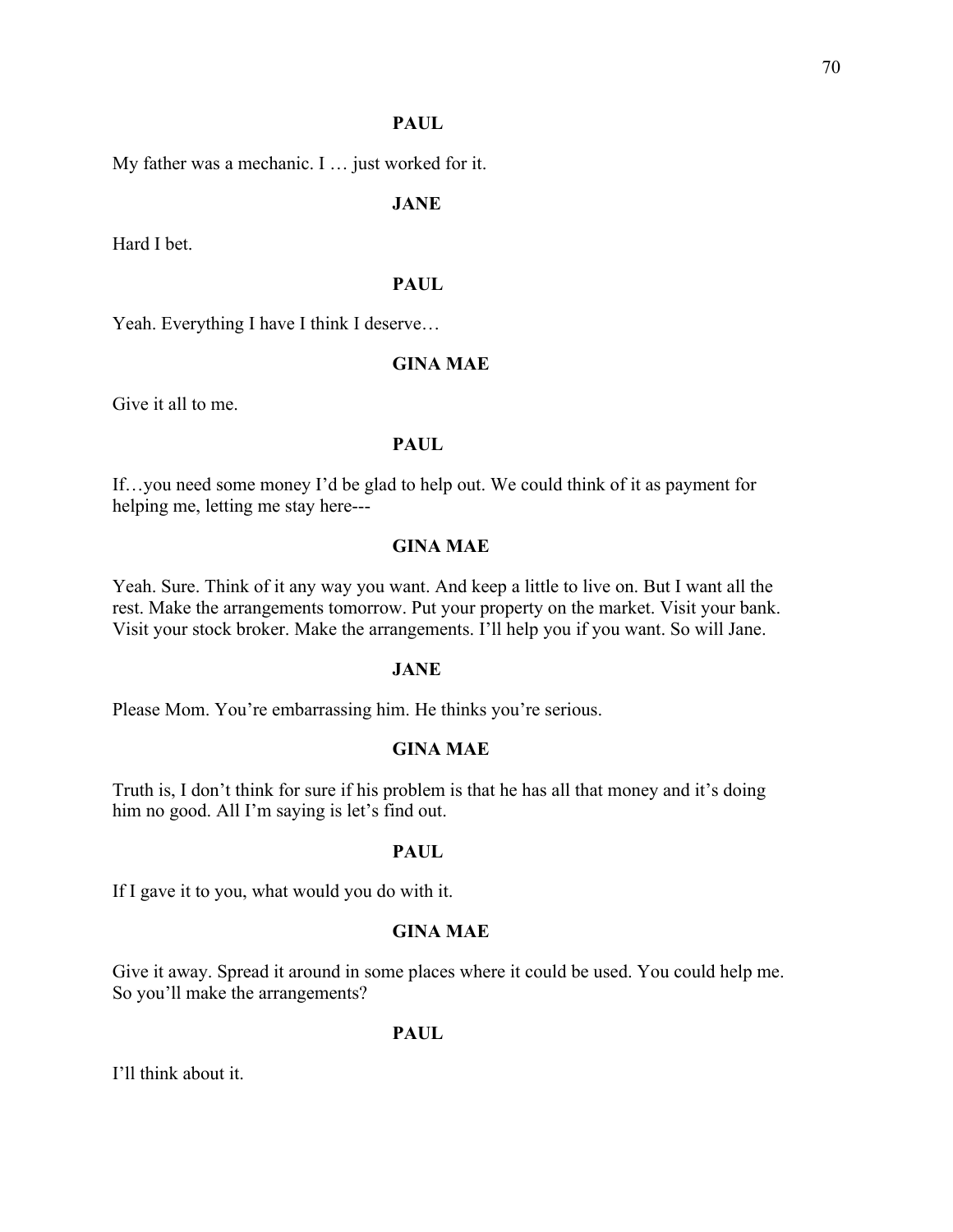# **JANE**

You will?

# **PAUL**

Yeah. I mean I'm not making any promises.

# **GINA MAE**

Neither am I. I'm just giving you an option.

*A knock on the door.*

# **JANE**

I'll get it (*leaves)*

## **PAUL**

So basically you're a do-gooder, right.

# **GINA MAE**

Basically so are you. I mean you're a human being. Basically human beings want to do good. You have to believe that. Even if it makes you feel a little stupid. I mean what's the alternative. I'll tell you. The alternative is ugly. It's the ugliness without the truth. If you know what I mean.

# **PAUL**

I almost do know what you mean. Maybe I'm running a fever.

## **JANE**

(*comes in*) He's got a visitor.

MICHAEL *comes in.*

## **MICHAEL**

Hi… Oh man, you look awful. What's happening to you. You're looking worse every time I see you.

# **PAUL**

Oh, well actually I feel a bit better since I got out of the hospital.

# **MICHAEL**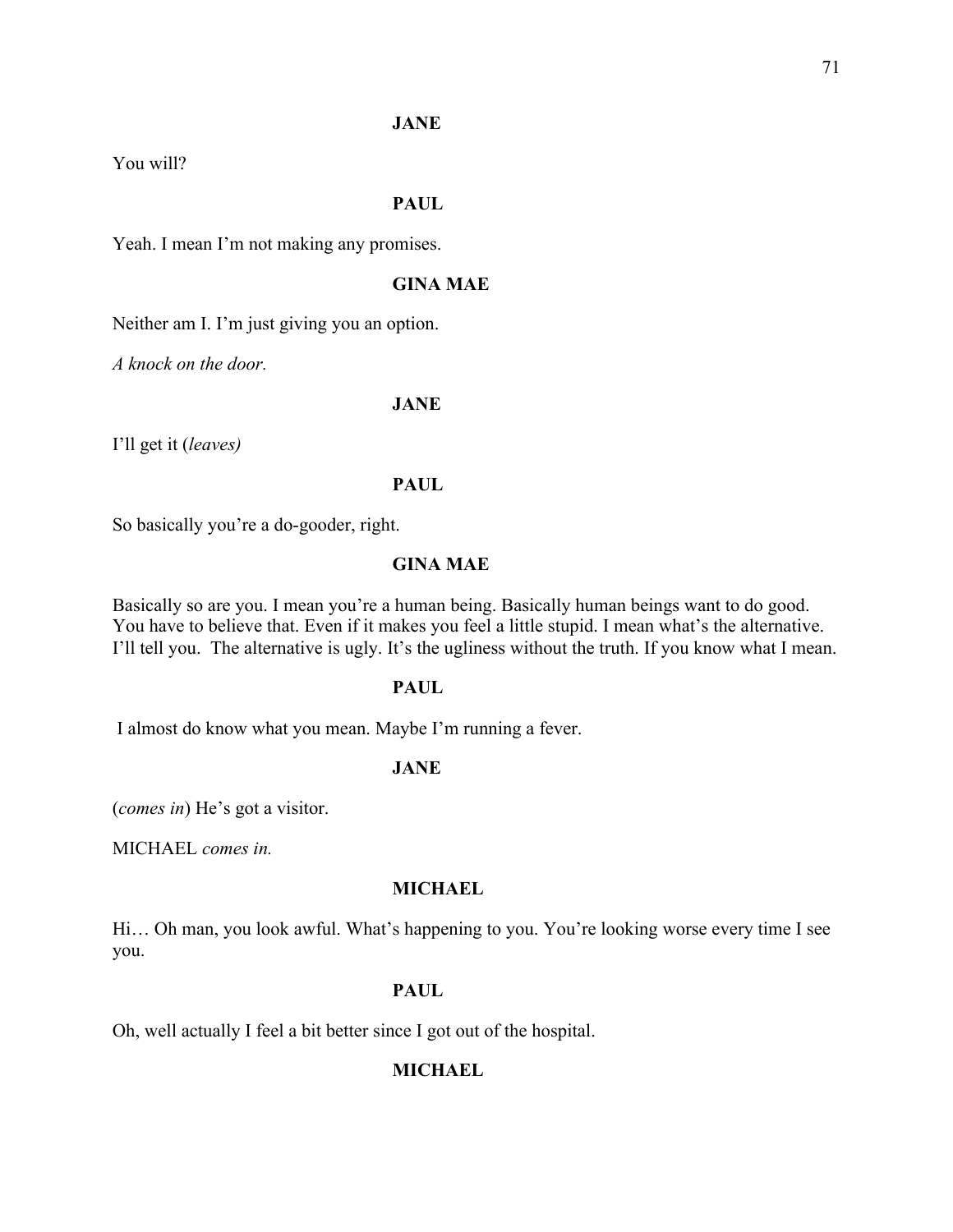You're kidding yourself. You need help. Let's go.

# **PAUL**

Thanks anyway. I think I'll stay here for awhile.

## **MICHAEL**

No you can't do that. You don't understand.

#### **GINA MAE**

Excuse me. We haven't been introduced.

# **PAUL**

Michael is my brother. Michael this is Mrs. Sabatini. She's-

#### **MICHAEL**

I know what she is. How the hell did you ever get mixed up with her. Don't you know who you people are messing around with. She's got you toying with death. I mean, come on, Paul. If you wanted to lead a life of crime at least you could have kept your suit on. The point is there are other ways.

#### **PAUL**

Michael. What are you doing here. And what the hell are you talking about.

## **MICHAEL**

I cut a deal. You come with me right now, you sever your connection with these crooks and you'll be forgiven-

#### **JANE**

Who the hell are you calling crooks, mister.

## **MICHAEL**

Well it must be you, right. Shit they're crooks. And they're morons.

#### **PAUL**

I'd be careful what you say, Michael.

# **GINA MAE**

(*standing*) Very very careful. You're upsetting me.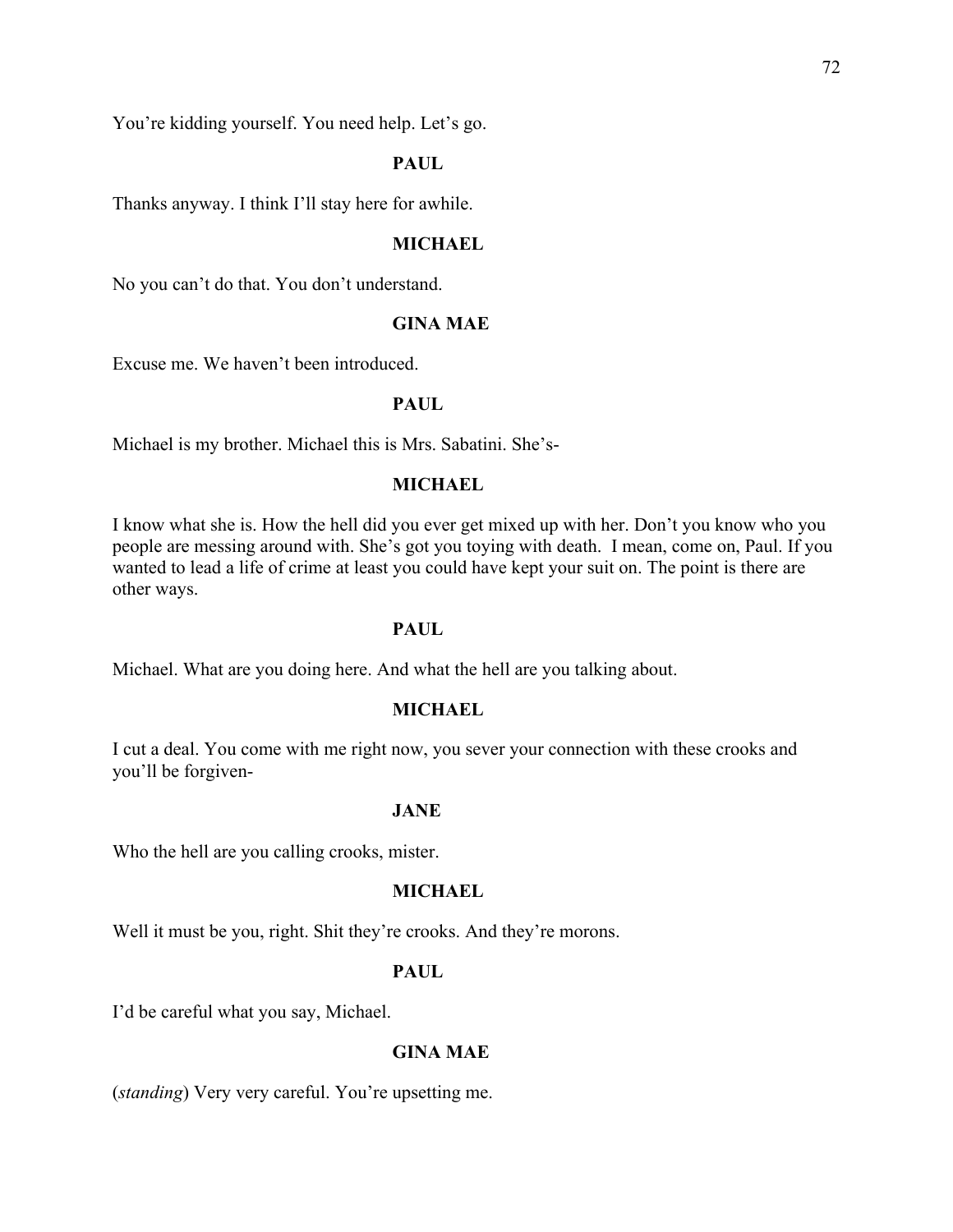### **MICHAEL**

Oh God, they're sensitive. They're crooks. They're morons. And they're sensitive. Look, we haven't got any more time, Paul. I have to get you out of here right now.

## **PAUL**

Why?

### **MICHAEL**

I can't say. (*looks at his watch*) We've got less than two minutes. Something awful's going to happen.

## **GINA MAE**

He's right. I can feel it.

## **PAUL**

(*stands*) Whatya mean something awful?

## **MICHAEL**

It's not my fault. The monsters of consumption made me vulnerable.

STEVIE *bursts in.*

### **STEVIE**

Okay. The clock's running assholes. (*to* MICHAEL) Didn't you tell them.

#### **MICHAEL**

You told me not to tell them.

## **STEVIE**

I told you not to tell them until it was time to tell them. Which is now. So go ahead. Tell them. Unless you want part of a murder rap.

## **GINA MAE**

Are you behind this Stevie.

### **STEVIE**

I told you not to mess with me. I told you I'd get back at you. I told you . You're lucky I feel a duty to warn you. (*to* MICHAEL) Tell them for chrissake!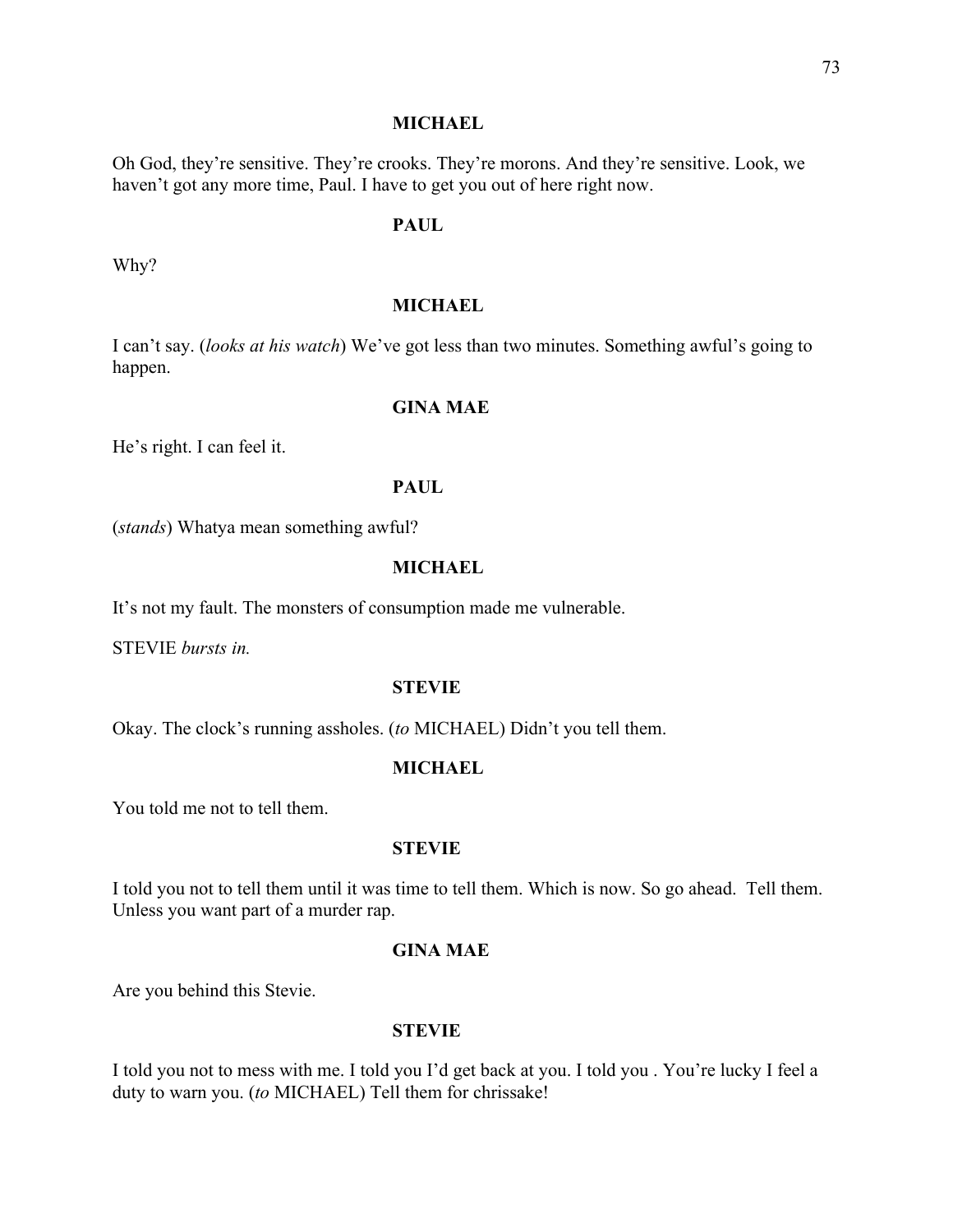### **MICHAEL**

It's going to blow up! They've wired the whole house with explosives!

## **STEVIE**

Okay, assholes. You're warned. Fair's fair. I warned you cause you're family. I did my duty. (*runs out*)

*He is gone.*

## **PAUL**

Michael, what the hell are you doing blowing up people's houses.

## **MICHAEL**

What are you doing pushing drugs and pimping for hookers. I don't know. Maybe there's a ugly gene in the family that's been lying dormant for centuries.

## **PAUL**

This is a mistake.

## **MICHAEL**

Tell that to Tony Raft's mother.

## **PAUL**

What's she got to do with it.

### **MICHAEL**

I swore an oath. I'm gonna be like a son to her. Do you realize what that means. I'm scared shitless.

GINA MAE *is pacing madly. Humming loudly.*

## **GINA MAE**

Paul, take my daughter out of here.

## **PAUL**

Sure. As soon as I find out why this is happening.

## **MICHAEL**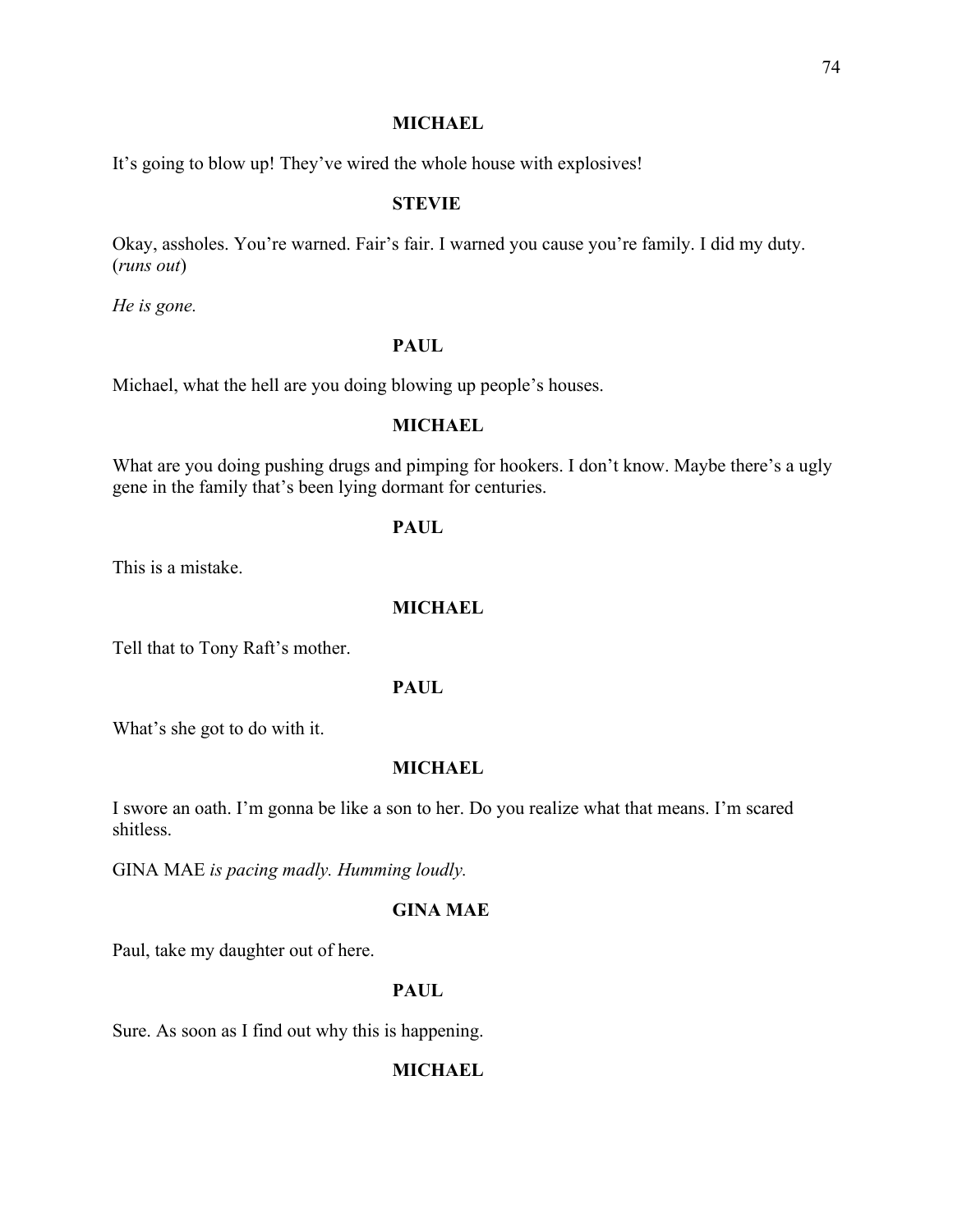There's no time. There's only 20 seconds left… Holy shit. 20 seconds. I've gotta get out of here-

**JANE**

Mom.

# **MICHAEL**

Jesus! My feet… won't move.

MICHAEL *is squirming hard.. Trying to move.*

## **JANE**

Can't you stop it, Mom.

## **GINA MAE**

Too late. Get going, Paul.

PAUL *drags* JANE *off.*

## **MICHAEL**

Holy shit. My feet won't move. (*looks at his watch*) We've got less than 20 seconds and my feet won't move! I gotta get going. Please someone, help me get going.

GINA MAE gives him a violent push.

### **MICHAEL**

Thanks…

*He runs off*

JANE *runs back on.* PAUL *follows her.*

## **GINA MAE**

We're running out of time. I want my daughter out of here!

PAUL *is pulling* JANE *out.*

**JANE**

You too, Mom! Please! Please! Mom! You too!

**PAUL**

Come on, Gina Mae.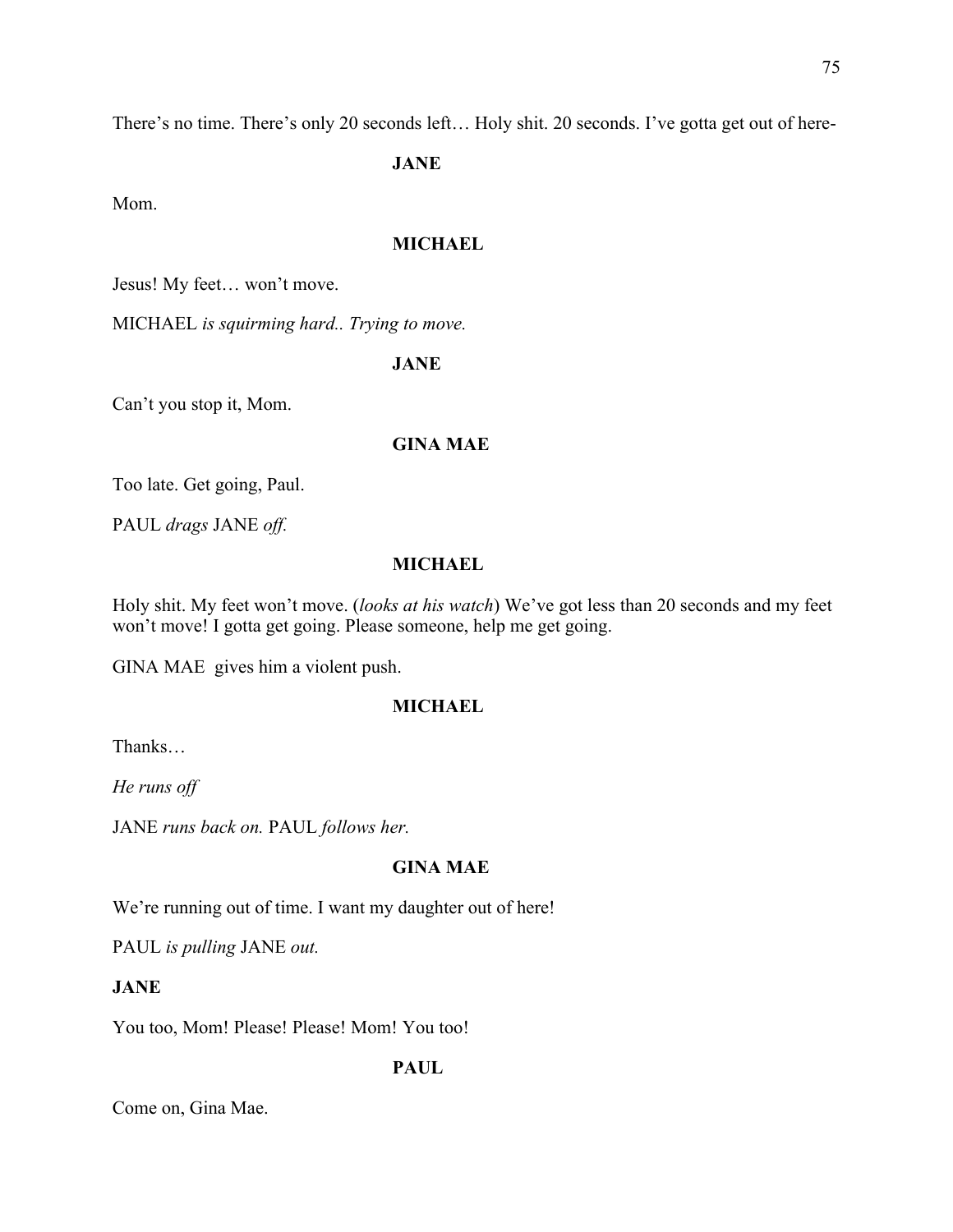# **JANE**

Oh please Mom!

# **GINA MAE**

Get her out of here, Paul. Do it now!

PAUL *throws* JANE *over his shoulder. Leaves.* GINA MAE *looks around.*

## **GINA MAE**

I was born here. This was my mother's house. My grandmother's house… People who destroy this house are going to have to pay.

(*picks up the fruit bow. eats some grapes*)

*Blackout.*

*Explosion.*

## **Scene Nine**

*Mid-evening.*

TONY's office.

MARY *is sitting behind the desk. A light meal in front of her.* DIAN *is leaning on the side of the desk. Pounding it with an open hand.*

## **DIAN**

Now listen, lady. I've warned you! Don't try to intimidate me with that tone of voice. And don't make any more threats. Because if you do I'll reach over and haul your satin ass right down to headquarters! You're talking to the police here! You can't threaten my life. You're operating on very thin ice!!

# **MARY**

I don't like having my supper interrupted. And I don't like being visited by the police at any time.

# **DIAN**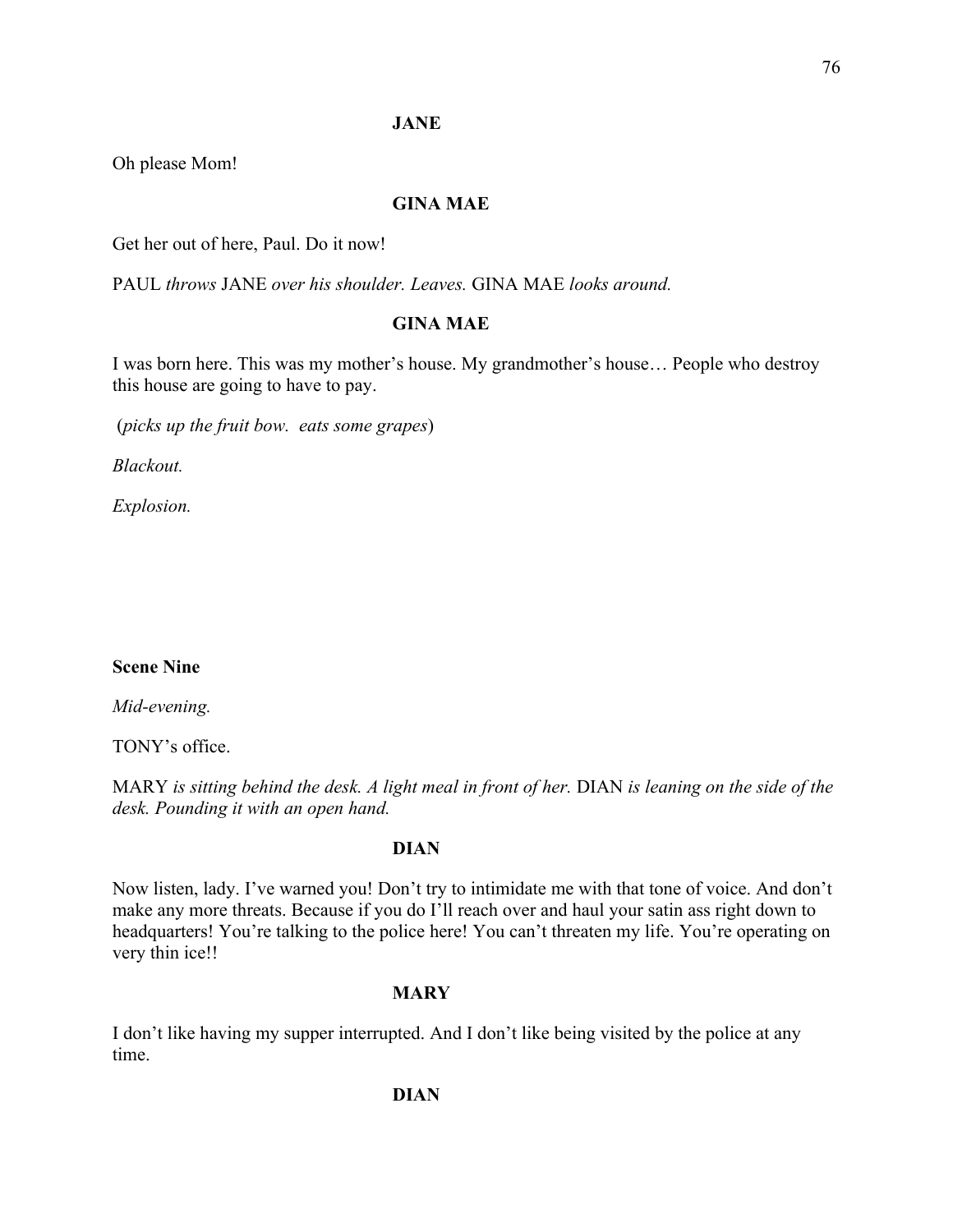Well tough shit!

## **MARY**

(*stands*) No one talks to me like that!

### **DIAN**

Shut up and sit down!

MARY *sits*.

## **DIAN**

I'm here to give you a message from the top. So listen up! You were allowed into this city on a number of strict conditions. Your family was allowed to bring your money here and build condominiums and apartment buildings. You were clearly instructed to leave all your other interests where you came from. You were under very strict guidelines. And those guidelines were all there as guarantees that your "subsidiary" filth would not rear its ugly head in this city. We have very convincing evidence that you have not adhered to these guidelines, and I am here to put you on notice. Clean it up. Clean up your mess or get out. The people I work for have no intention of letting some gangland bullshit lead to some public revelation tying the money that owns and constructed those buildings to a bunch of drug-trafficking porn-trafficking, gambling, pimping hoods… Well that's it. You got it? I said, have you got it?!

## **MARY**

Yes.

### **DIAN**

Great!... I've got to get going. I'm late for my aerobics class.

(*picks up a nylon gym bag from the chair; throws it over her shoulder)* See ya. (*leaves*)

*Pause.*

*MARY stands. Suddenly. Knocking over her chair. Begins to pace. Suddenly stops. Looks a round. Walks over. Picks up her chair. Sits down. Begins to eat.*

PAUL *comes in from the opposite direction that* DIAN *left. He is holding* STEVIE *by the collar of his jacket. They are both lightly covered in soot.* PAUL *is carrying* STEVIE's *gun.*

### **PAUL**

I've got a message for you. It concerns your son. We've got him. If you want him back you'll have to pay.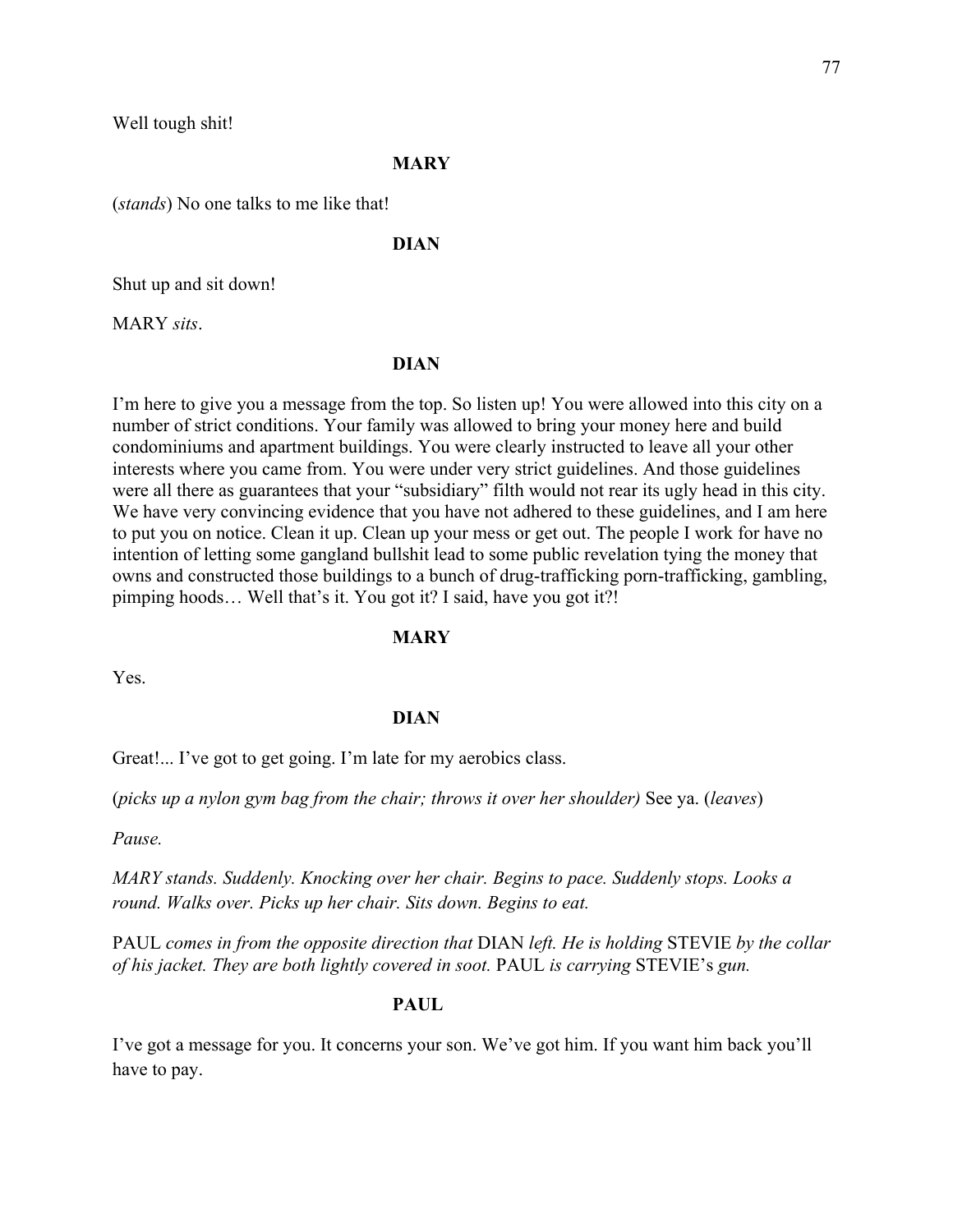## **MARY**

How much.

## **PAUL**

A lot. We'll let you know. My first instinct was to go to the police. But a wiser mind prevailed. She's got a better plan. You're part of it. You'll be told what it is.

## **MARY**

When.

## **PAUL**

When we're ready. You people are insane. Insane and stupid. You've made some colossal mistake in identities which is pure stupidity. You make me sick. You make me so sick you're making me healthy again.

## **MARY**

Why don't you just calm down and tell me what happened.

## **PAUL**

You know. And if you don't know, this pile of sewage will fill you in. Stay by the phone. We're serious. We're mad. And we're… heavily armed.

PAUL *throws* STEVIE *across the desk.* STEVIE *lands in the middle of MARY's supper.* PAUL *leaves*.

*Pause.* 

### **STEVIE**

Things turned a little sour. Things got kind of screwed up.

## **MARY**

Get off the desk.

## **STEVIE**

Okay. But I'm telling ya—

**MARY**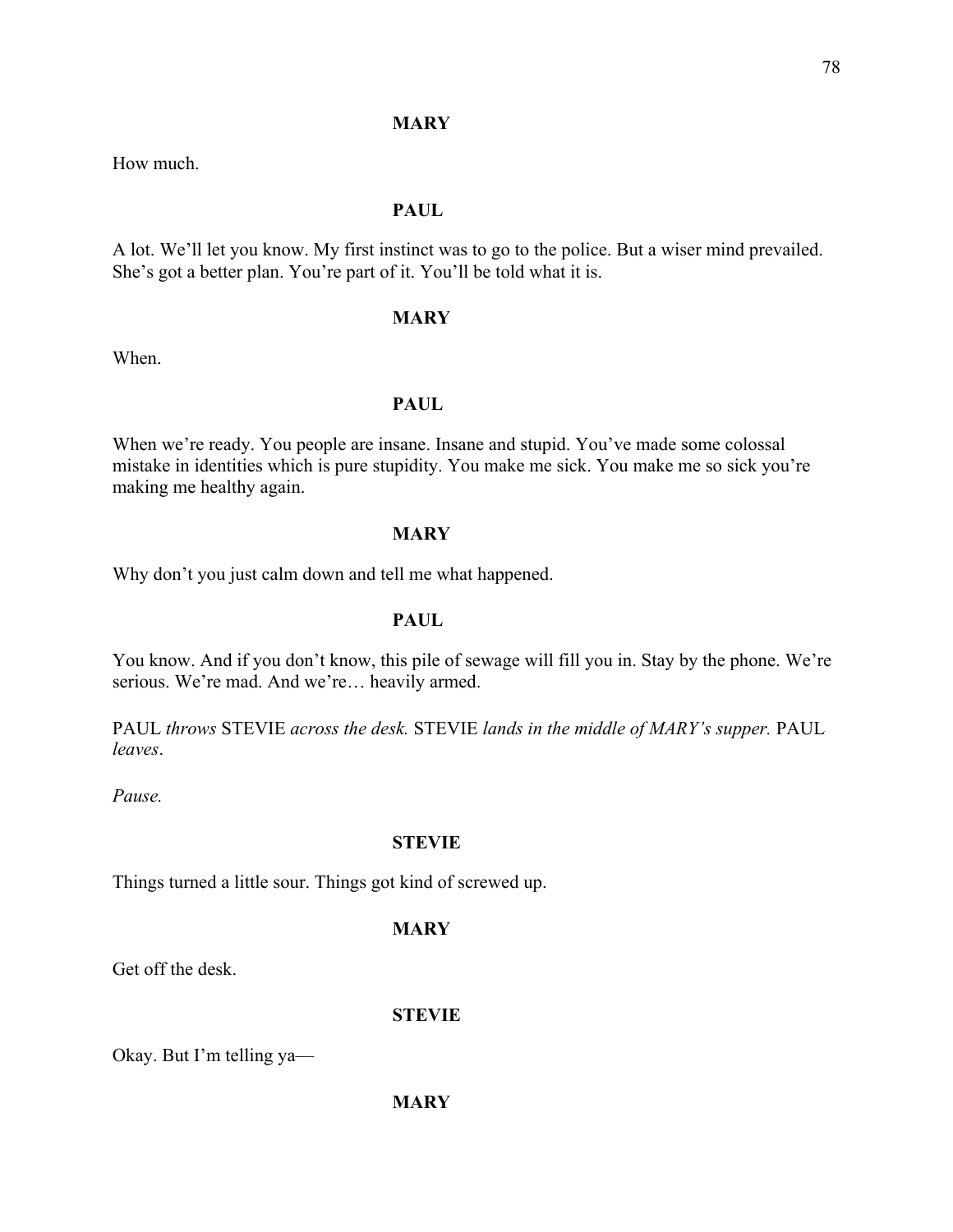Get off the desk!!

### **STEVIE**

Okay okay. (*does)* But I'm telling ya that guy's dead in the water. He's dead and ready to get buried. I'm mad. God I'm mad. No one's ever seen me this mad. It's terrifying. He's gonna get terrified right to fucking death. (*crying*) He threw me around like a sack of friggin' onions. Jesus!

### **MARY**

What did he mean when he said we'd made a mistake in identities.

### **STEVIE**

He's squirming. He might look like he's in control. But we've got him squirming.

## **MARY**

I see. And there's no chance that you've lead us astray here. You really *saw* him and your aunt trying to take over our street business.

### **STEVIE**

Well why would I lie, eh.

### **MARY**

Perhaps to get in our good graces.

## **STEVIE**

Hey. I've never been in anyone's good graces in my life. Why would I think I could start now. I was just trying to save my dad before he got outta control.

### **MARY**

Well it doesn't matter now, does it. They have Tony.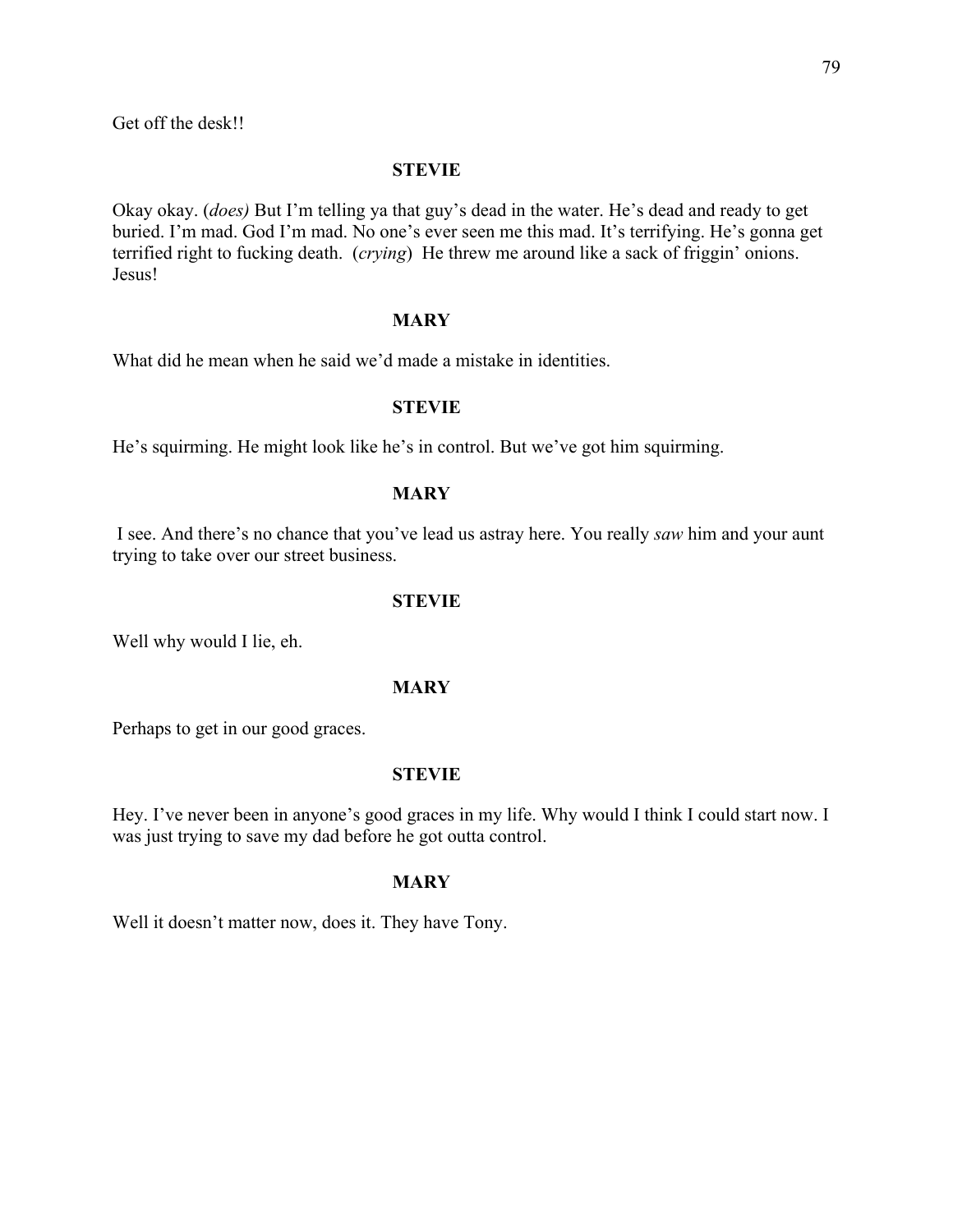#### **STEVIE**

Yeah that's weird. How that happened is really weird. We blew the place to bits and—

### **MARY**

You did what?

#### **STEVIE**

My aunt's house. We blew it up. I was with Michael. We started to run. We came around a corner and met up with your son *standing* by the car. He was still holding the detonator. Like he was in a freakin' daze. We tell him to drop it and get in the car. No answer. We yell at him. You know, cause all hell's goin' to break loose. We're yelling "Come on, come on." He's just standin' in a freakin' daze. Finally he looks at us and says "I can't go. She wants me to stay. I have to make amends." He says he's gotta make amends. That's what he says… So Michael jumps into the car to take off. I'm about to jump in too when I feel a hand on my shoulder then a terrible whack on my head. I wake up and our friend in the hat has me on the ground behind this building with his foot on my face. That's all I know. You know the rest. The rest is what he told you.

MARY *stands*, *trying to contain her fury. Walks to* STEVIE.

#### **MARY**

Whose idea was it to blow up the house.

#### **STEVIE**

Mine?

## **MARY**

(starting to steam)

I see. And my son went along with it, did he.

#### **STEVIE**

Well I'll tell the truth, he didn't seem to care. All the way over there he was talking about his enormous shopping mall he wants to build *in* the lake. By the time we reached my aunt's house he was like almost hysterical talking about it. Almost crying, talking about it. Well I knew you wanted us to take some action here so I stepped in. I made the arrangements. He didn't seem to care. I had to take charge. You see, I'm the kinda man who-

### **MARY**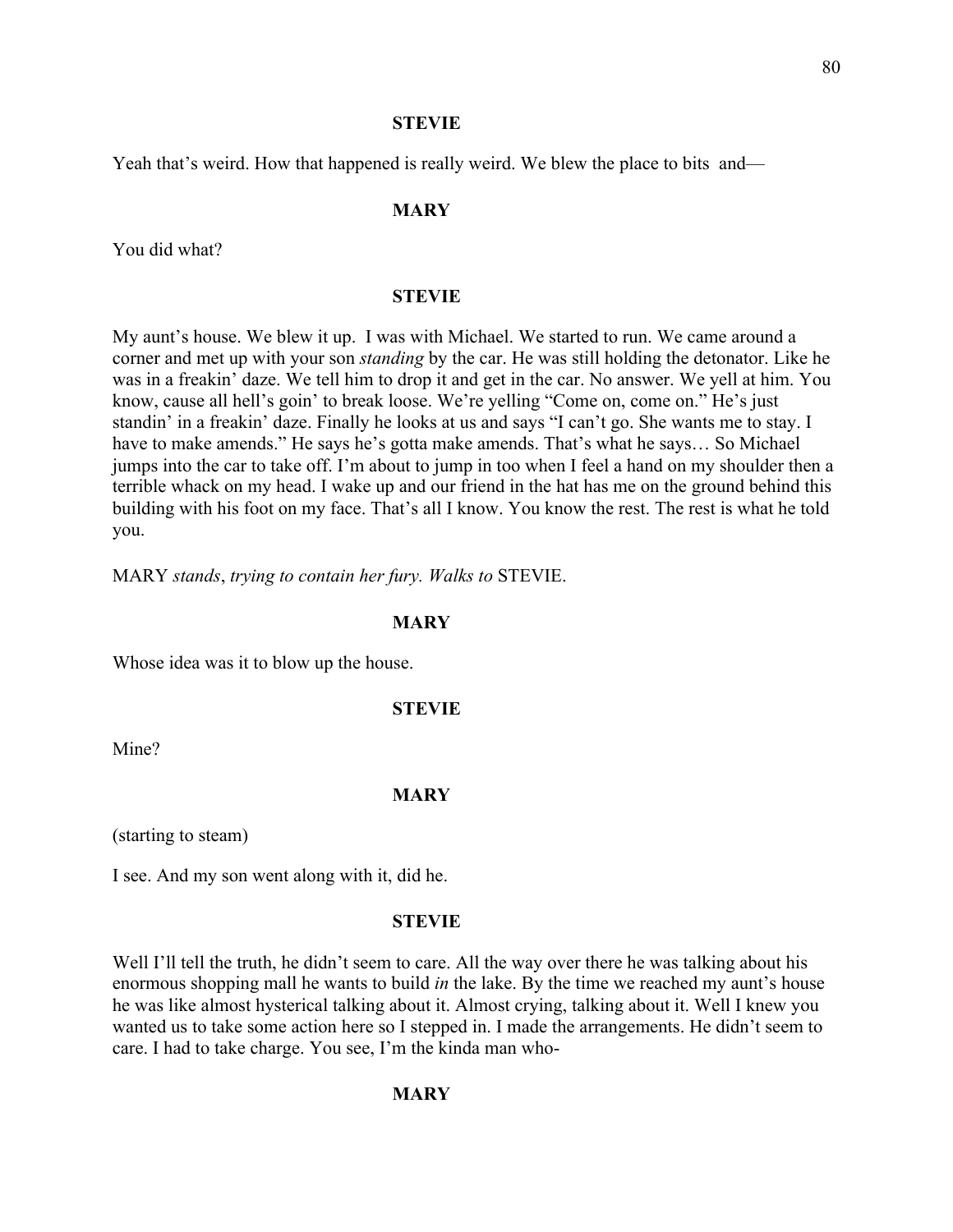Would you wait outside Mr. Moore.

#### **STEVIE**

Outside the door? Or outside in the street.

### **MARY**

(barely under control)

Just leave.

#### **STEVIE**

Sure. (*does)*

MARY *calmly walks to the desk. Then in a fury sweeps the mess from the desk.*

#### **MARY**

Jesus! Fucking!! Christ!!!!

*Blackout.*

## **Scene Ten**

*Late night. The same alley as before.* GINA MAE, JANE *and* TONY. TONY *is sitting on the garbage bags. His hands tied behind his back.*

## **TONY**

Poor people live around here don't they. This is one of those areas that are never talked about.

### **JANE**

We talk about it

## **GINA MAE**

We used to live here. Someone blew up our house.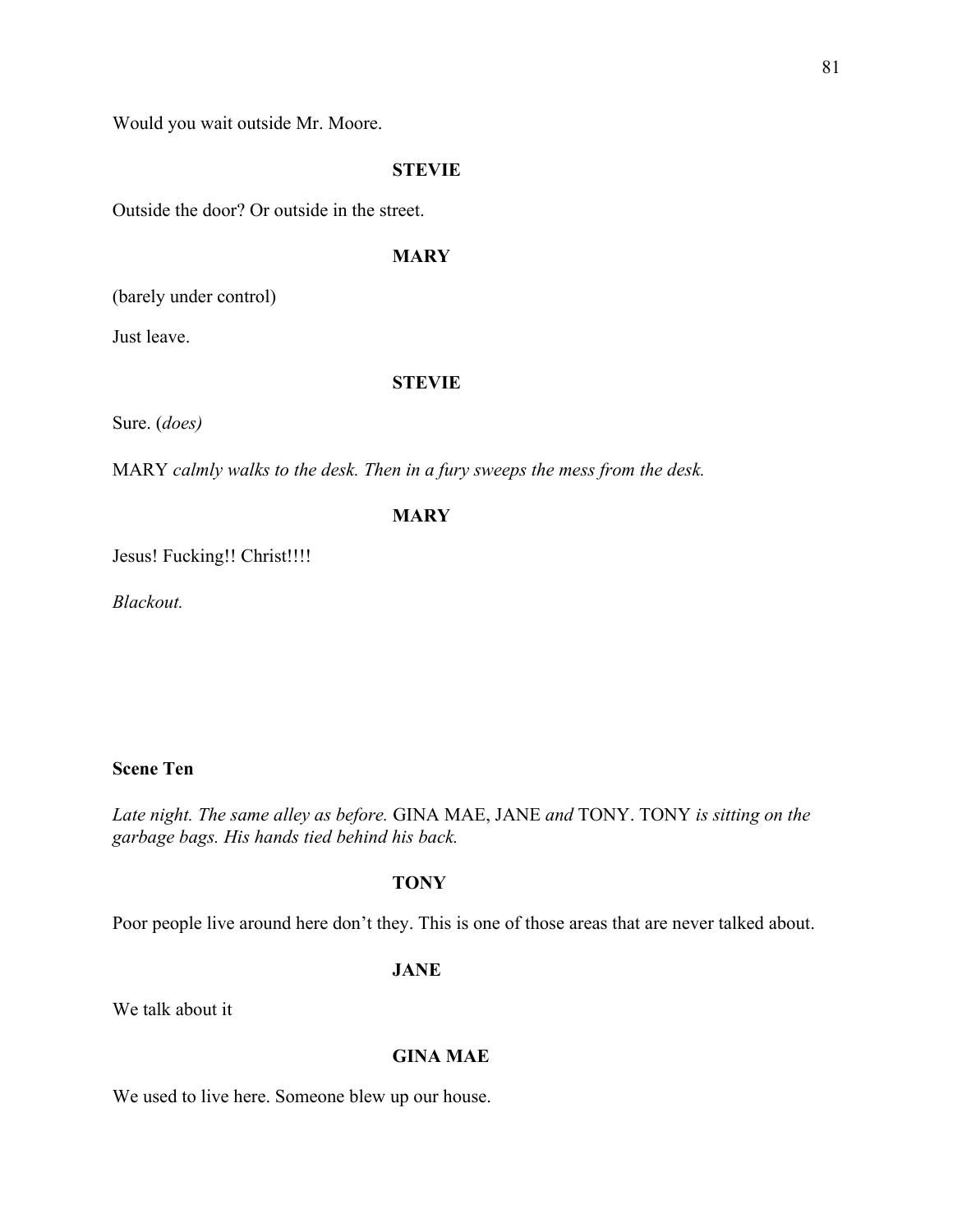### **TONY**

I'm sorry about that. I'd like to make it up to you.

## **GINA MAE**

You will.

### **TONY**

Like I told you, we were given bad information. Your nephew said you were trying to take over our business.

## **GINA MAE**

Never refer to that creature as my nephew. If you do I'll come visit you in your brain again.

## **TONY**

Hey. Was that you in there before.

## **GINA MAE**

Yes.

## **TONY**

That was strange. We had a nice long talk didn't we. But it was strange.

## **GINA MAE**

You didn't mind? Most people can't stand it when I do that.

#### **TONY**

No you set me straight about a few things. Especially the part about making amends. You see, I think a part of me is really into making amends. I think that's what my mall is really about.

## **JANE**

We don't want to hear any more about your mall. It sounds stupid.

#### **TONY**

Really? Maybe I didn't describe it property.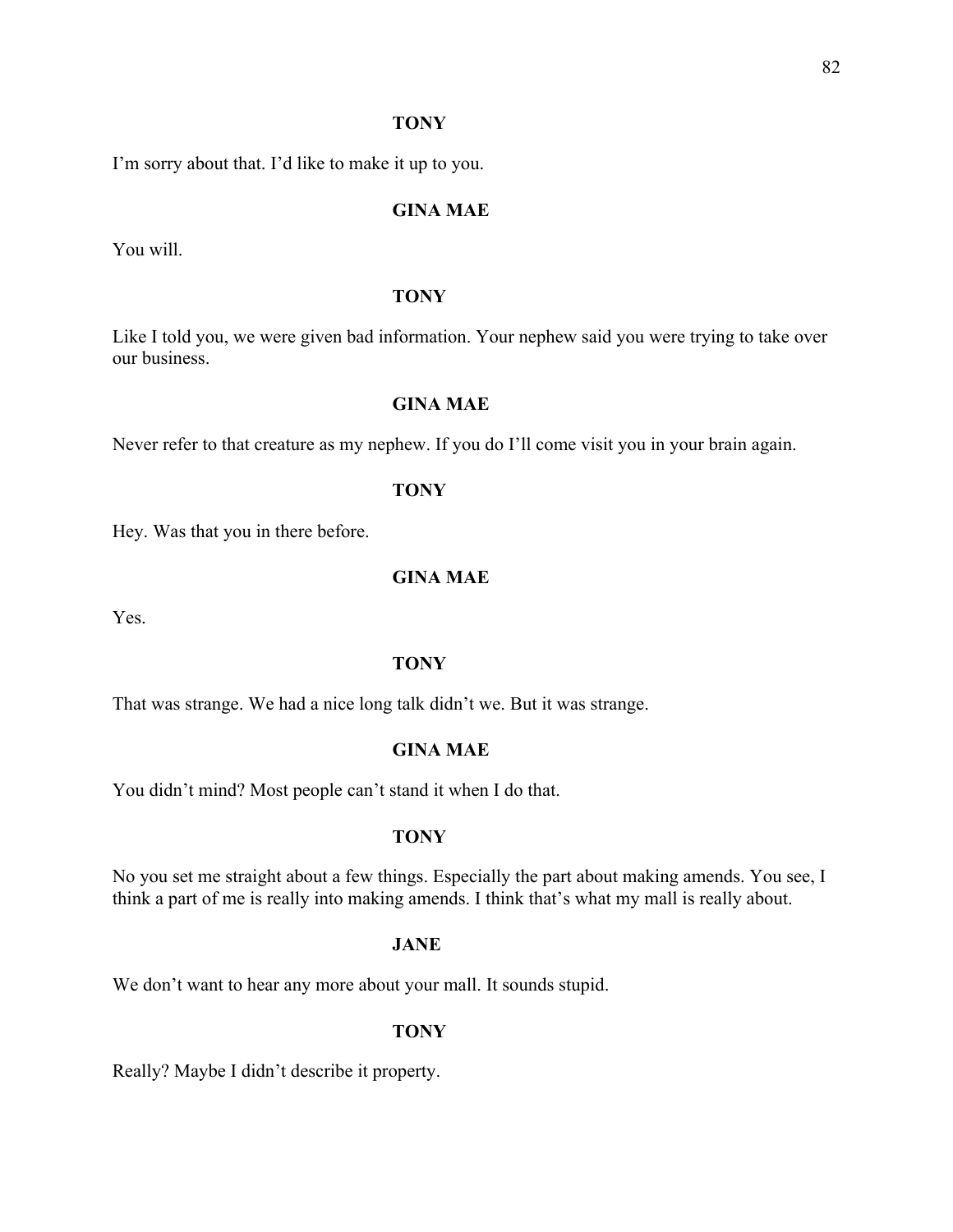## **JANE**

When you said it was under water that was all I needed to hear.

## **GINA MAE**

No matter where it is, we don't need it. If you want to build something that's needed build a huge Bargain Harold's.

### **TONY**

Who's he.

## **GINA MAE**

I don't know. I don't know if Harold even exists. But his dream lives on.

## **TONY**

Great. I'm attuned to dreams. Maybe me and this guy Harold could team up.

### **GINA MAE**

How much money could your mother have come up with in 24 hours.

#### **TONY**

Hard to say. Seven or eight million.

## **GINA MAE**

Damn it. I only asked for five.

### **TONY**

Five is no sweat. You'll get that for sure. What are you going to do with it. Travel?

## **JANE**

My mom hates to travel. .

## **TONY**

(*to* JANE) How about you.

## **JANE**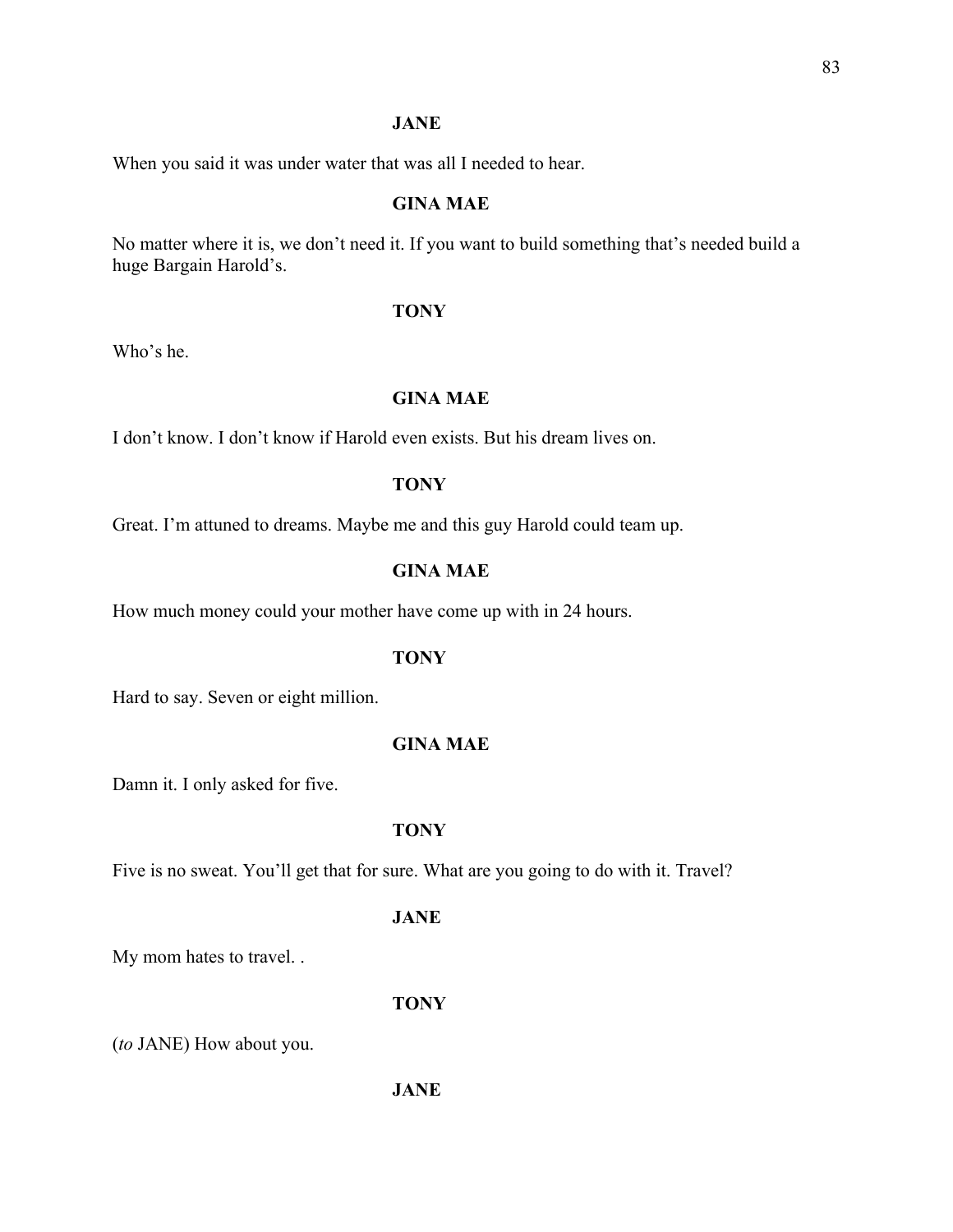I like it here. I like my job. I used to like my house.

## **TONY**

Buy a new one. Five million gets you a great house. Or better still buy a condo.

### **JANE**

We hate those things. Living in those things is living away from life.

### **TONY**

That's what's so great about them. Life sucks. People should avoid it as much as possible. They'll live longer for sure.

### **GINA MAE**

You're not an evil man, Tony. You've just not completely human.

### **TONY**

Thanks.

PAUL *rushes on from the end of the alley.*

# **PAUL**

They're coming. They're just getting out of the car. Are you ready?

## **GINA MAE**

Well I've never done this before so I'm not sure...

#### **PAUL**

You'll do fine. I have total faith in you.

*He smiles widely. Puts his hand gently on* GINA MAE'S *cheek.*

## **GINA MAE**

Yeah…thanks. Now go stand next to Mr. Raft. Put the pistol to his head.

PAUL *obeys.* GINA MAE *crooks a finger at* JANE. JANE *comes closer to her.*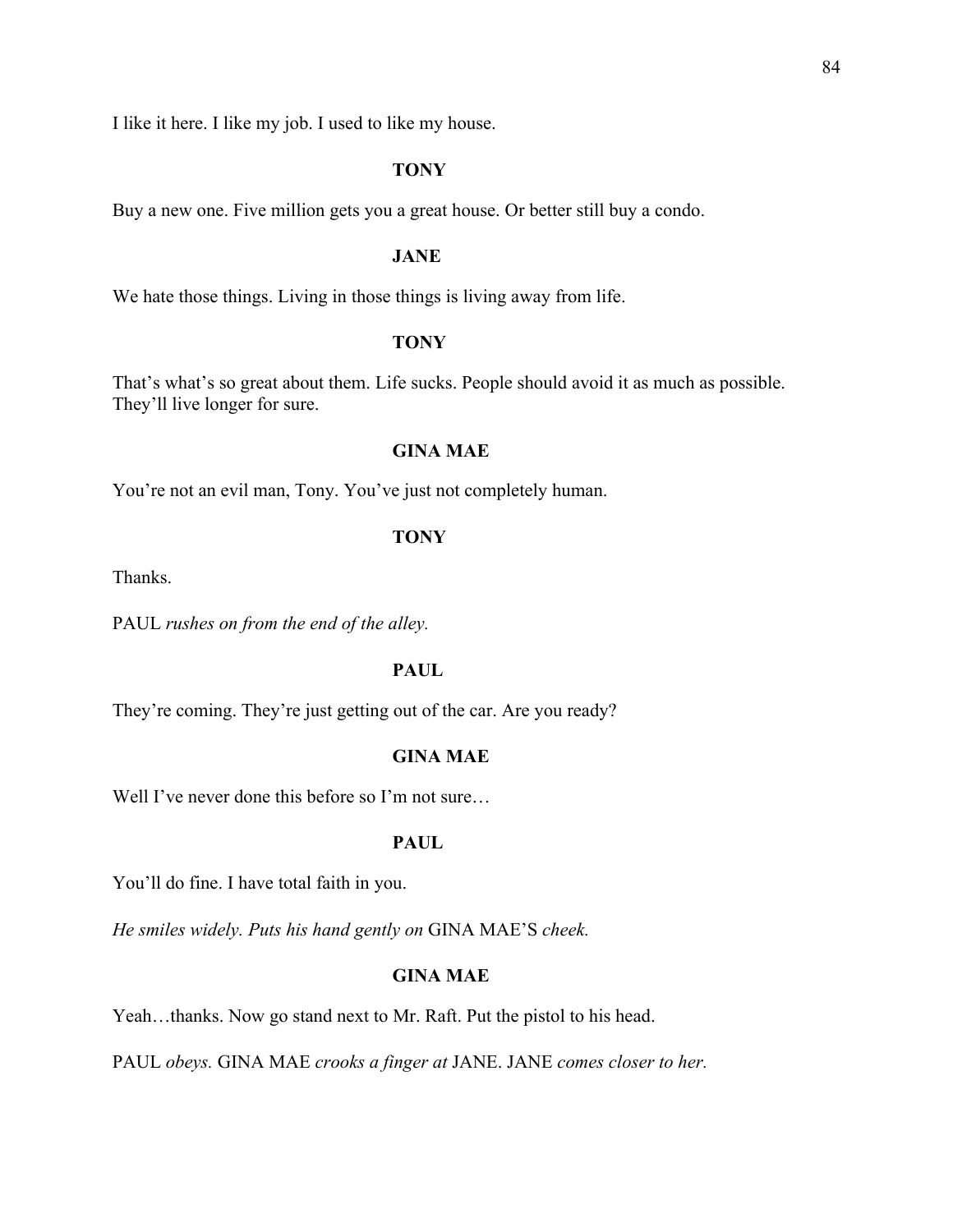*(whispering)* Did you see what he just did. Did you notice the gooey smile he gave me. Did it have a meaning. Just who exactly does he think I am.

JANE *shrugs.* GINA MAE *and* JANE *turn. Look at* PAUL, *who is holding the gun to* TONY's *temple.*

## **TONY**

That thing loaded, Paul?

## **PAUL**

Yes.

## **TONY**

It's just the chemistry between us, isn't it, Paul. Our chemistry just turned bad somehow.

## **PAUL**

You were killing me.

### **TONY**

Nah. I was just giving you honest work.

## **GINA MAE**

Jane, are you nervous.

## **JANE**

It's for a good cause.

**GINA MAE**

Come stand behind me.

# **JANE**

I'd rather you stood behind me, Mom.

## **GINA MAE**

I know you would. But get behind me anyway. Just to humour me.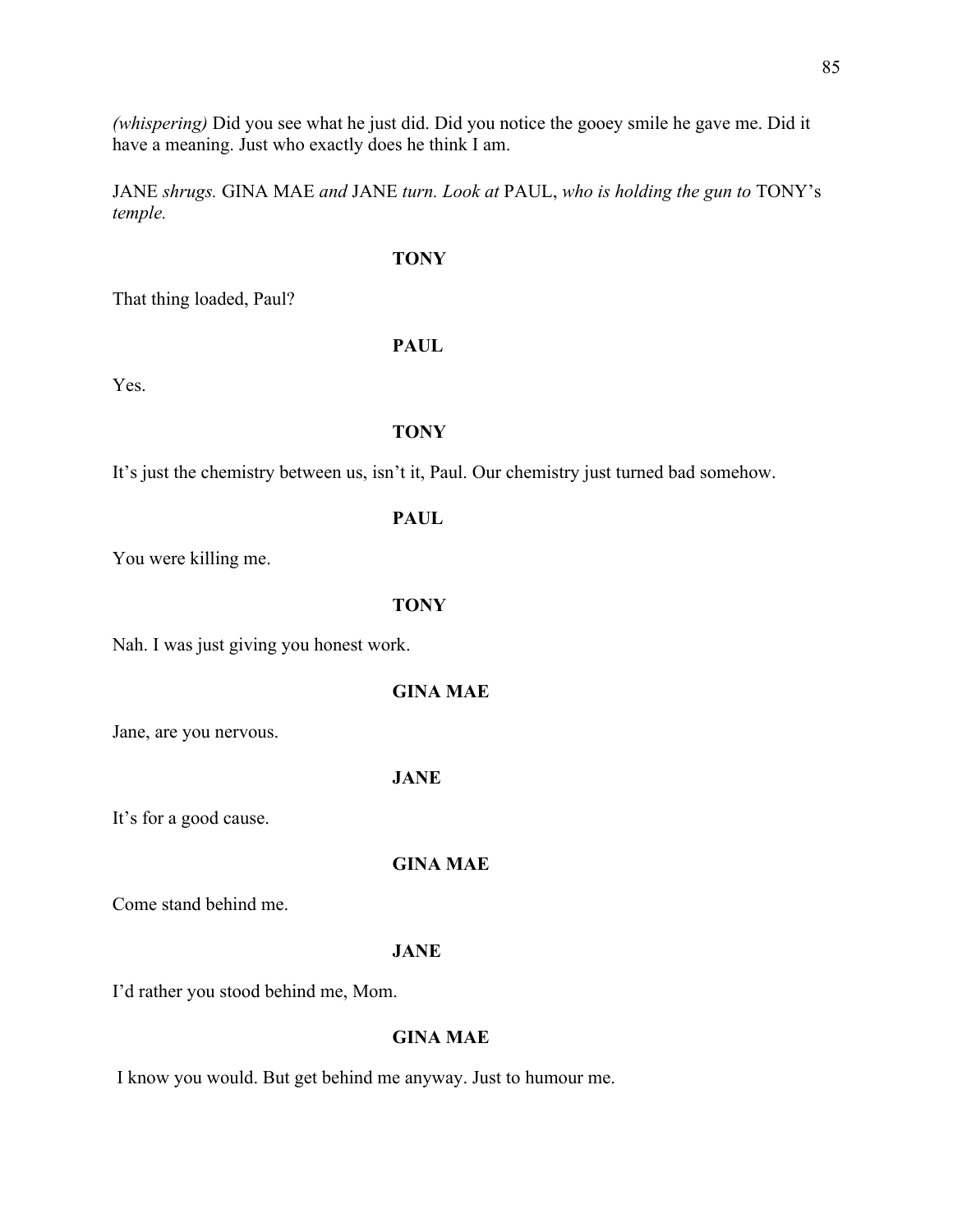### **JANE**

Okay. (*does)* But just to humour you, okay*.*

*Footsteps. MARY and STEVIE appear out of the shadows. Advance.* MARY *is wearing a luxurious fur coat.* STEVIE *is carrying two suitcases. They stop in front of* GINA MAE.

### **GINA MAE**

Welcome to our little home away from home.

## **MARY**

Are you all right, Tony.

#### **TONY**

Terrific. Take a good look around, Mom. This is one of those poor-people neighborhoods. If we're smart we'll use it one day.

## **PAUL**

You've been using it for years.

## **TONY**

I mean in a positive way. Mom, I've been thinking. It's time to start acting positively. It could be a trend.

## **MARY**

Be quiet for a moment, Tony. (*to* GINA MAE) You wanted us here. We followed your instructions. The money is in those suitcases. (*to* STEVIE) Show them.

STEVIE *begins opening up the suitcases.*

## **GINA MAE**

That's really a great coat. Is it real.

## **MARY**

Yes, of course.

## **GINA MAE**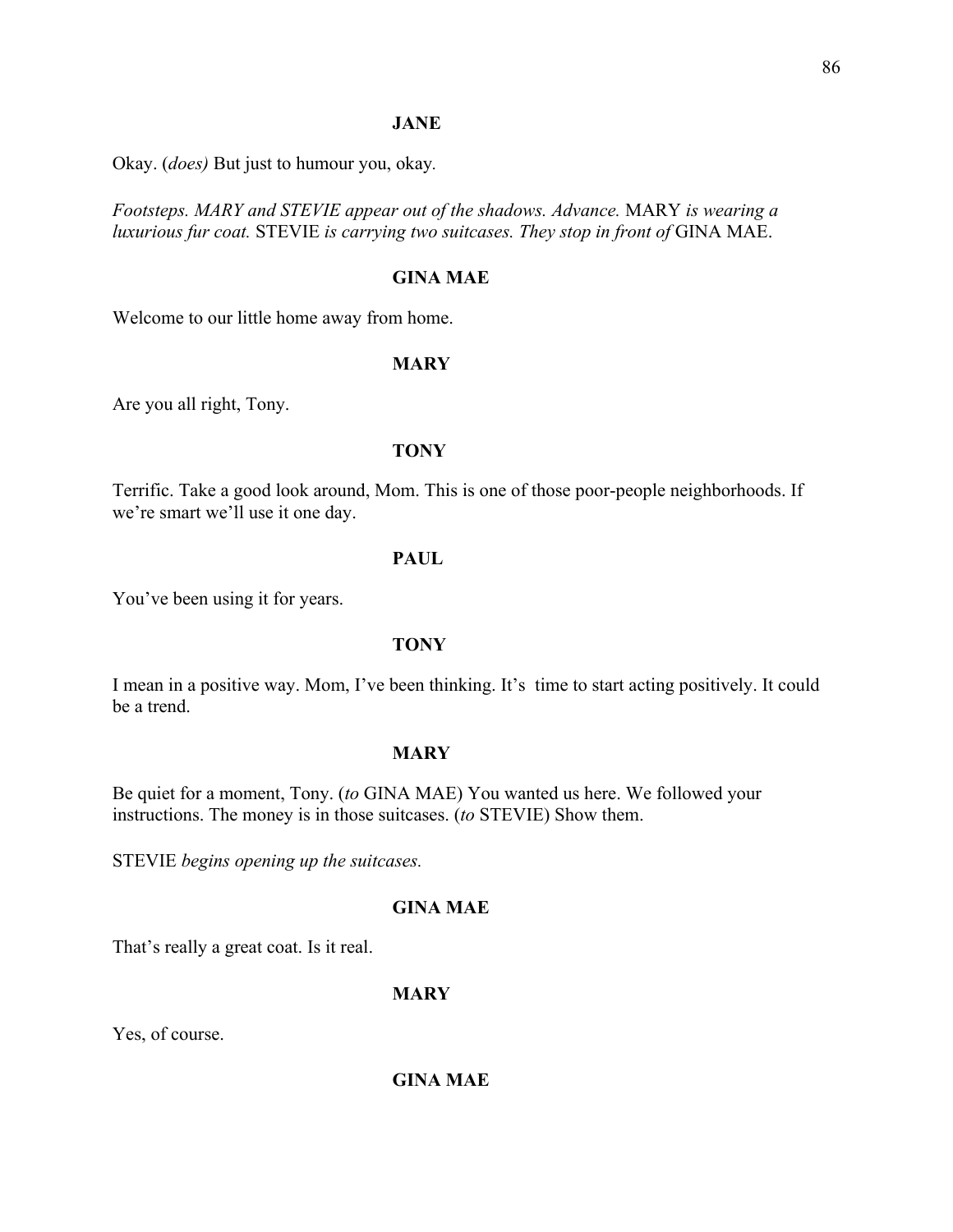### **JANE**

I don't like coats like that, Mom.

## **GINA MAE**

I feel it's the least they can do for you after destroying your house.

### **JANE**

I'd never wear it. I'd feel stupid.

### **GINA MAE**

(*to* MARY) She doesn't want it. You can keep it.

### **STEVIE**

Holy shit. Look at all this money. Is this real.

## **MARY**

Yes. Of course… Shut up.

### **STEVIE**

Holy shit.

### **MARY**

All right. There's the money. Take it. Turn my son loose. We've finished doing business.

### **GINA MAE**

The truth is we've just started. You've injured the life force in my neighborhood. It's going to cost a lot of money to make it better.

### **MARY**

You talk like an insane person.

# **GINA MAE**

Be gentle now. Insane people are ill. Don't annoy me by showing disrespect for genuine illness.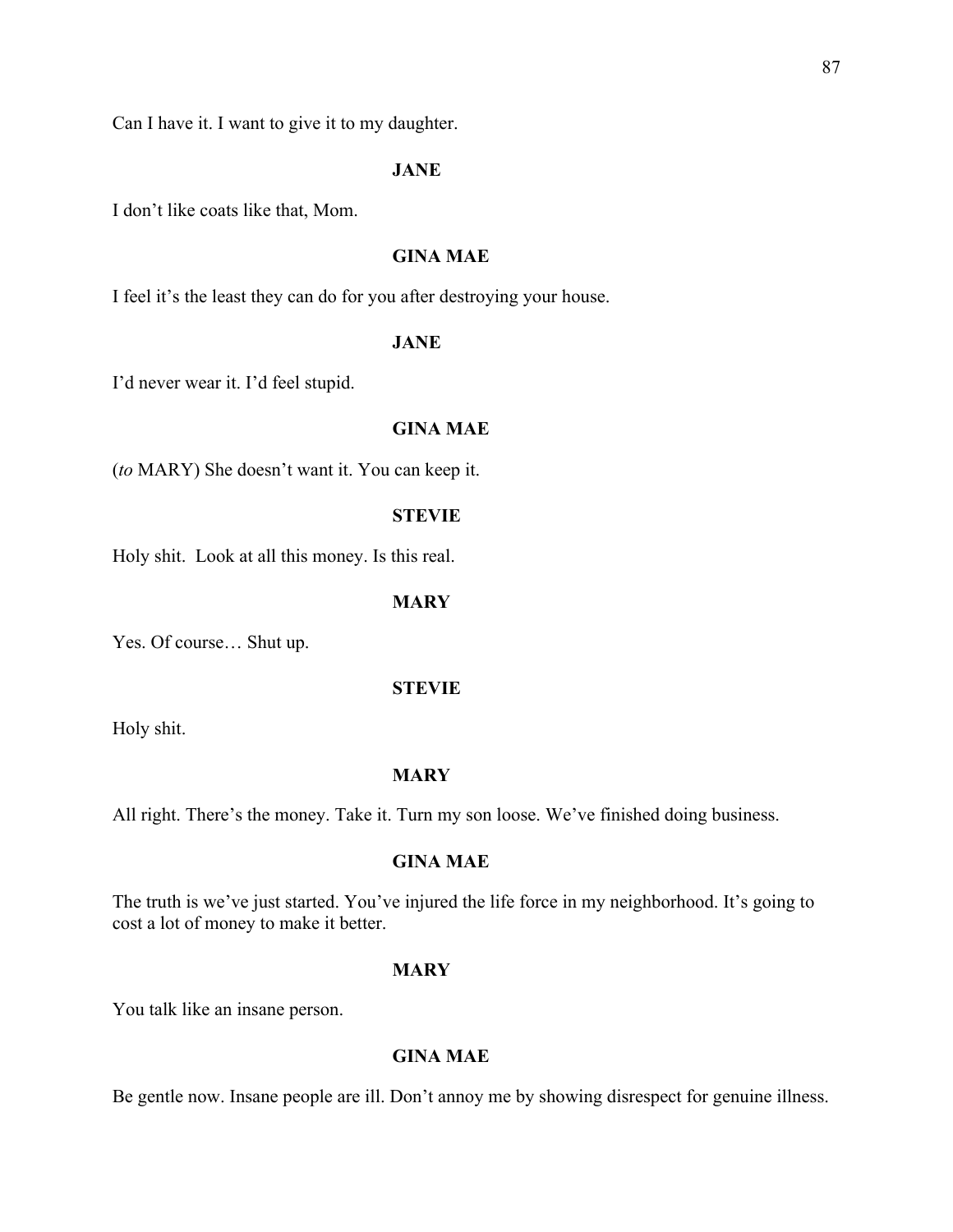#### **MARY**

There's your money. Right there. Take it, turn my son loose, let us go about our business. And I'll take no further action against you. Push me and I'll have you and everyone you know obliterated from the face of the earth.

## **GINA MAE**

Now there's an example of what I mean. I'm afraid you have a long way to go in order to get on good terms with the life force. This five million is just a down payment… But as down payments go it's not bad. Stevie, bring the money over here.

#### **STEVIE**

What? (*staring at the money)*

#### **\MARY**

Take her the money!

#### **STEVIE**

What?... No, I don't think I can. Yeah. That's right. I can't. Look at it. It's right here. It's millions of dollars. I can see it. It's right here.

### **GINA MAE**

Be careful now, Stevie.

#### **STEVIE**

It's right here. I'm touching it.

#### **MARY**

Be very careful.

#### **STEVIE**

No, no. I gotta say it. I gotta have it. I'm gonna do it. Jesus Jesus, I'm gonna---

## **GINA MAE**

Careful.

**STEVIE**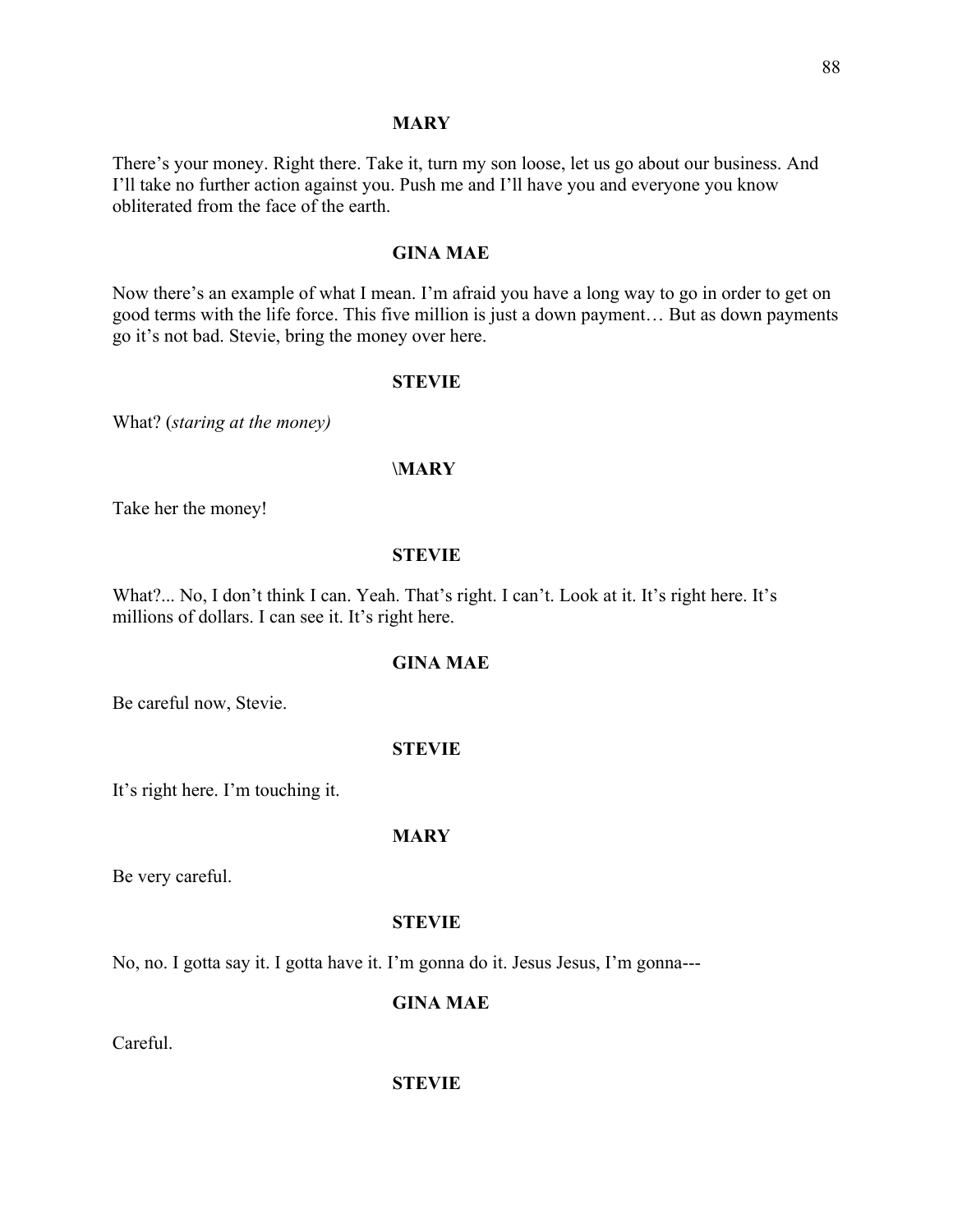(*pulls out a gun)* Fuck you. Fuck you all. This is my chance. I see it. Who knows if I'll ever see it again, so fuck you all to death. I'm taking it. (*to* PAUL) You. Drop your gun.

**PAUL** *obeys.* 

#### **STEVIE**

Okay I'm on a roll.. I'm gonna win. I'm really gonna win. Awk. Awk. Ah shit… Awwwwk!

*(Slowly the arm holding STEVIE's gun is moving, bending until the gun is at his temple. He looks pleadingly at Gina Mae)*

Stop it! Stop it! Please! …. Jesus. Awk.

*(Suddenly* STEVIE *begins to sob. The sobbing becomes a whimper as* STEVIE *slowly crumples onto the ground where he remains whimpering almost inaudibly. Everyone looks at* GINA MAE)

### **GINA MAE**

I'd like to take responsibility for that. But I think he did it to himself. The man has such low self-regard it's possible his subconscious just couldn't deal with the idea of him winning at anything and took the necessary steps to prevent it. I mean if anybody was wondering.

#### **TONY**

I was wondering.

#### **PAUL**

Me too.

(MARY *is reaching inside her coat.)*

### **PAUL**

(*picks up his gun quickly)* Leave that gun where it is, Mrs. Raft.

## **GINA MAE**

Good for you, Paul. Now where were we.

### **JANE**

Fixing the wounded life force, Mom. You were about to explain how she's going to do it.

#### **GINA MAE**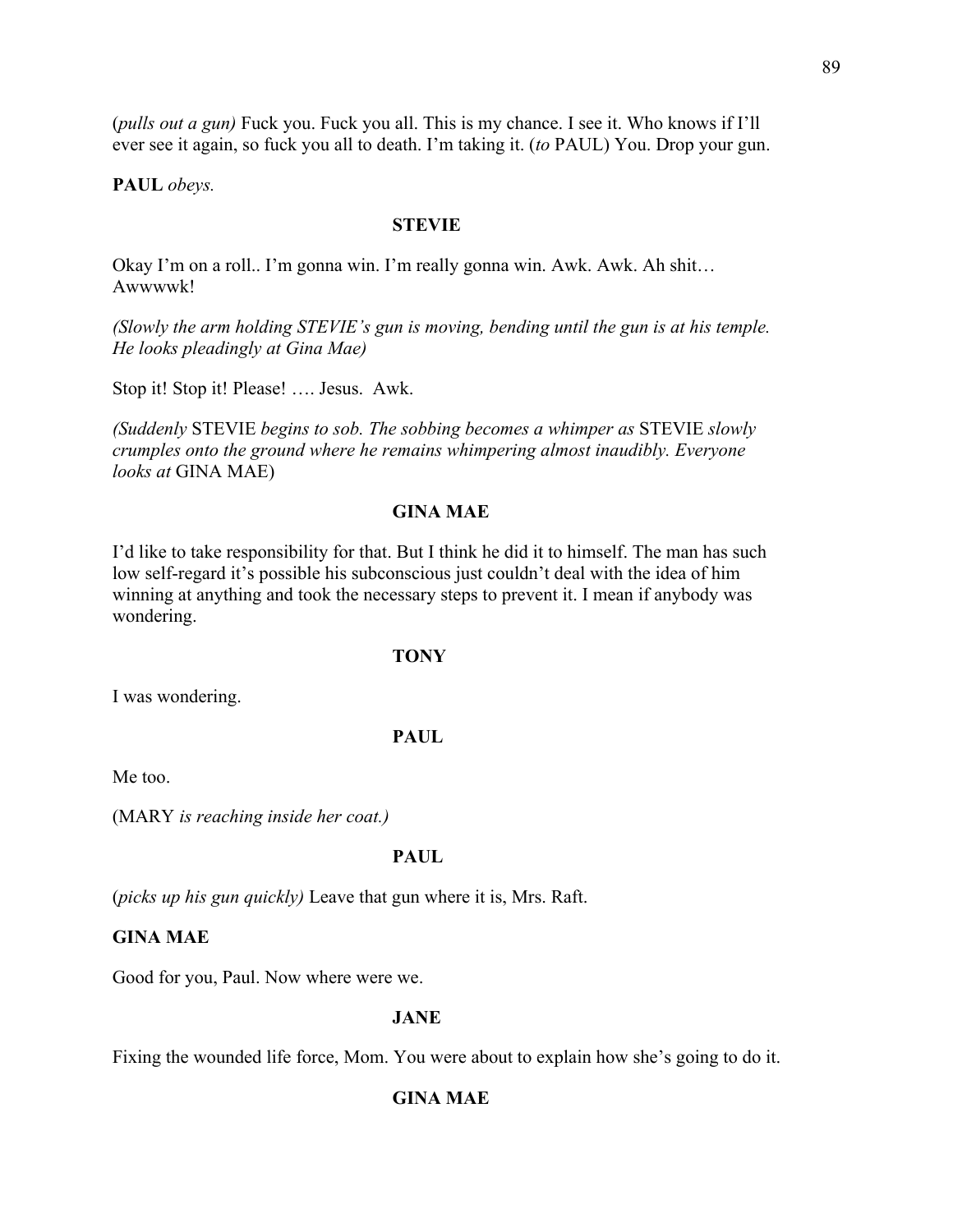Yes. Well money of course is the answer as it so often is. Lots of it. From you, Mrs. Raft. Five million a month let's say for an indefinite period.

#### **MARY**

You're in over your head. That's an incredible amount of money you're talking about. You're in the process of pushing me into a position which will allow me no alternative but to lash out at your.

## **GINA MAE**

We'll chance it. After all we have your son. And we're keeping him.

## **MARY**

For how long?

#### **GINA MAE**

I want a community centre, two new parks, low cost housing. I want a shelter for the homeless and mistreated. I want big bright beautiful stores with lots of good quality fresh produce. I want a throbbing, creative neighborhood and a nice place for my daughter to live. And I want you to pay for it all because no one else will. As for how long, well as long as it takes.

### **MARY**

He's my only child. I won't leave him with you.

#### **TONY**

Its okay, Mom. I don't mind.

## **MARY**

Be quiet, Tony.

#### **TONY**

But, Mom. She talks to me. She puts intersting things in my head.

#### **MARY**

Tony, she wants too much. The other members of our family won't agree to giving her all that money just to save you. Most of them think you're just a flake!

#### **TONY**

But, Mom!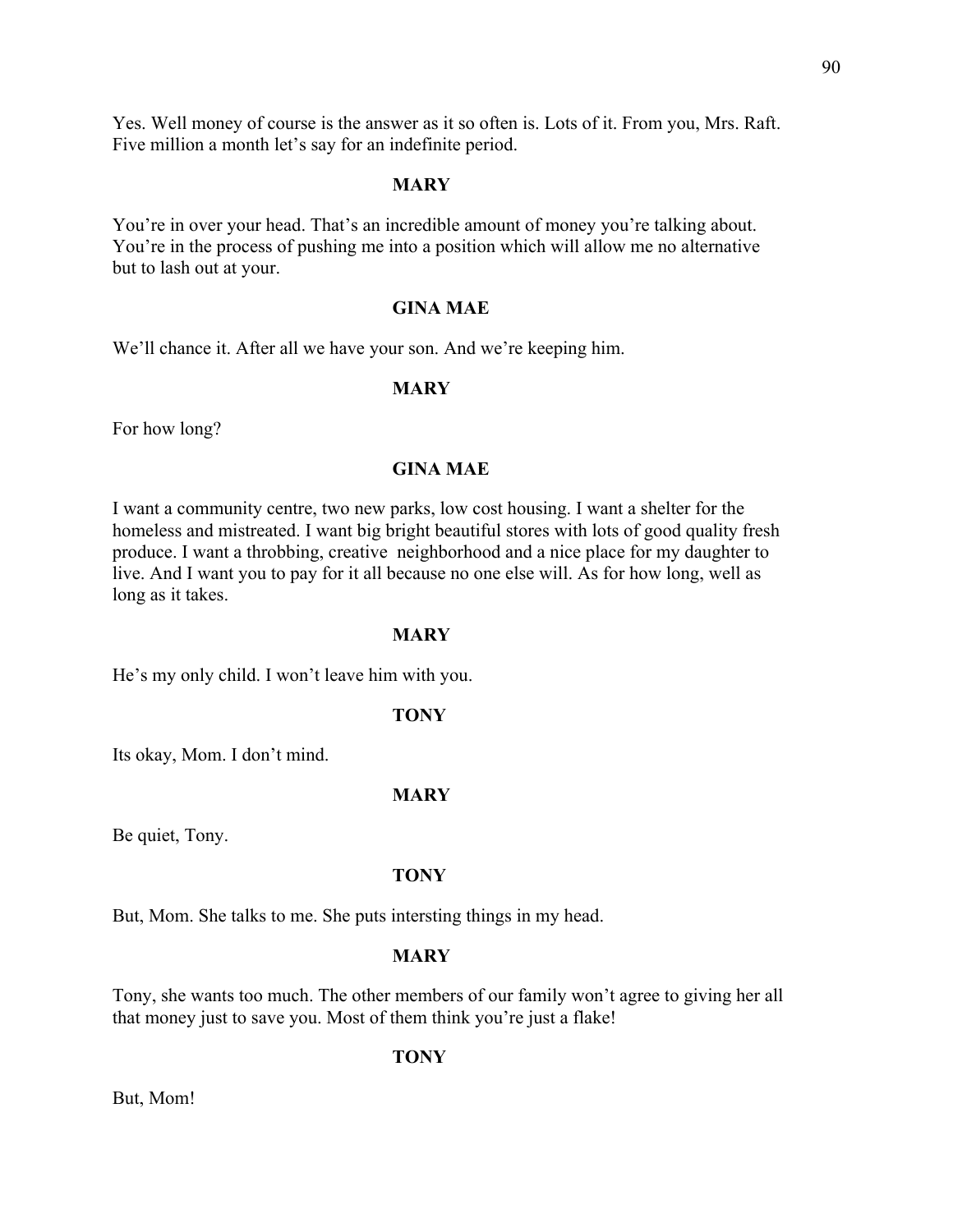## **MARY**

Okay the hell with it!

SHE REACHES FOR HER GUN.

**PAUL**

HEY!!

He is pointing his at her.

**JANE**

Paul! Don't!!

TWO GUN SHOTS

# DIAN COMES OUT OF THE DARKNESS WITH HER GUN OVERE HER HEAD AND HER I.D. IN THE OTHER HAND

## **DIAN**

Okay everyone stay very calm. You're looking at the police here. So stay very very calm.

(taking possession of the guns) So what seems to be the problem?

## **GINA MAE**

She doesn't like my plan.

## **DIAN**

Well I do. It has scope courage. And it seems deeply connected to populist fantasy. ( whistles) Okay, boys!

( MICHAEL AND ROLLY APPEAR OUT OF THE DARKNESS)

**DIAN**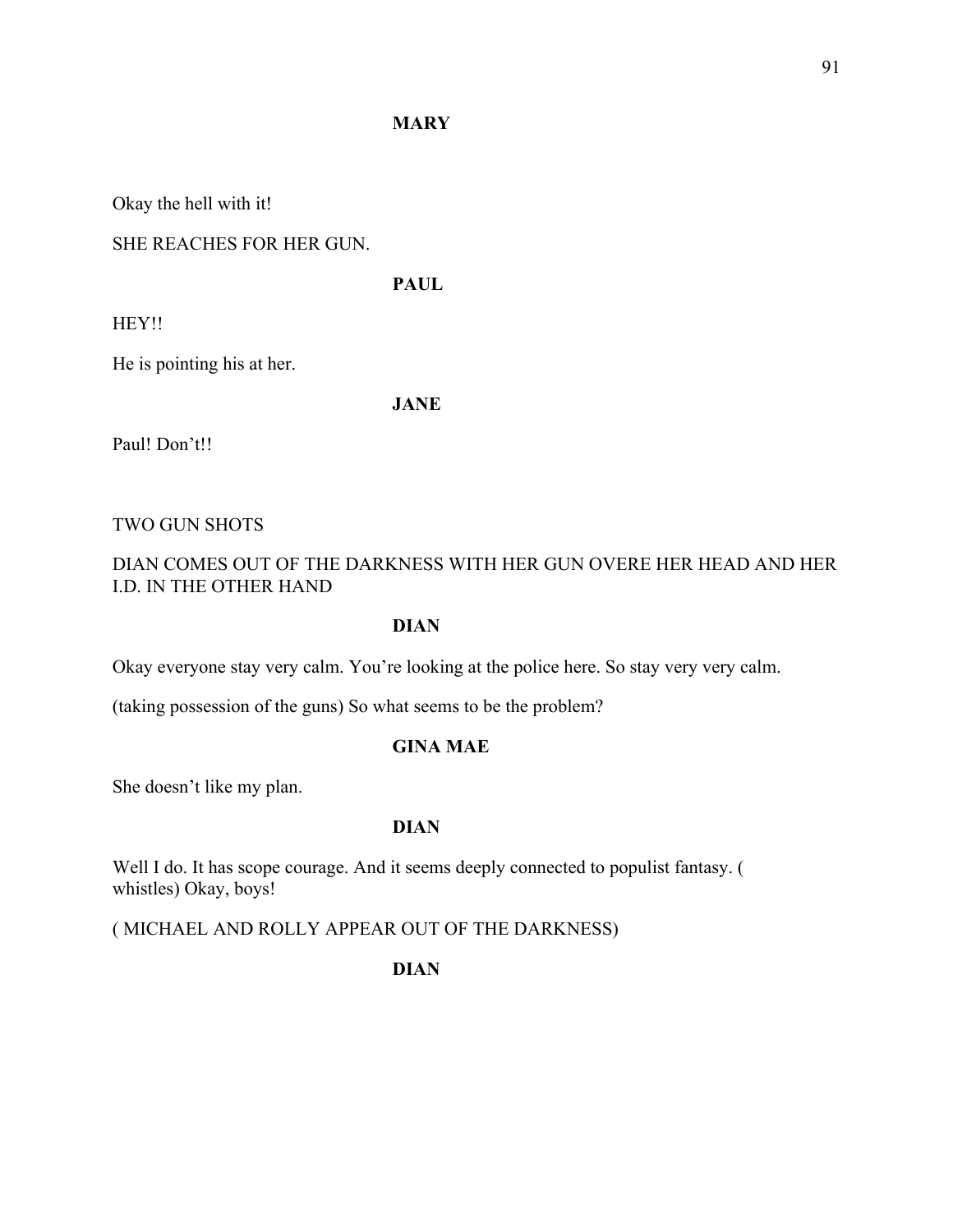Both these guys appeared at police headquarters wanting, for some reason to make confessions. But we decided that it would be best for all concerned for us to just ignore them and get them back to wherever they came from. Now who belongs to who here. Hurry up. If they don't get claimed, they get put away.

## **PAUL**

That one's my brother.

#### **DIAN**

Great. (*to* MICHAEL) You over there.

MICHAEL goes over next to PAUL.

How about this one…No takers? (*to* ROLLY) I'm sorry. You're police property. Get used to it. I mean we can't just let you wander the streets unattended.

### **JANE**

Mom?

## **GINA MAE**

He's an awesome responsibility. I don't think I can do it alone.

### **JANE**

I'll help.

## **GINA MAE**

Really? Okay then. I'll take him.

## **DIAN**

Great. Over there, Rolly.

ROLLY *goes over to* GINA MAE.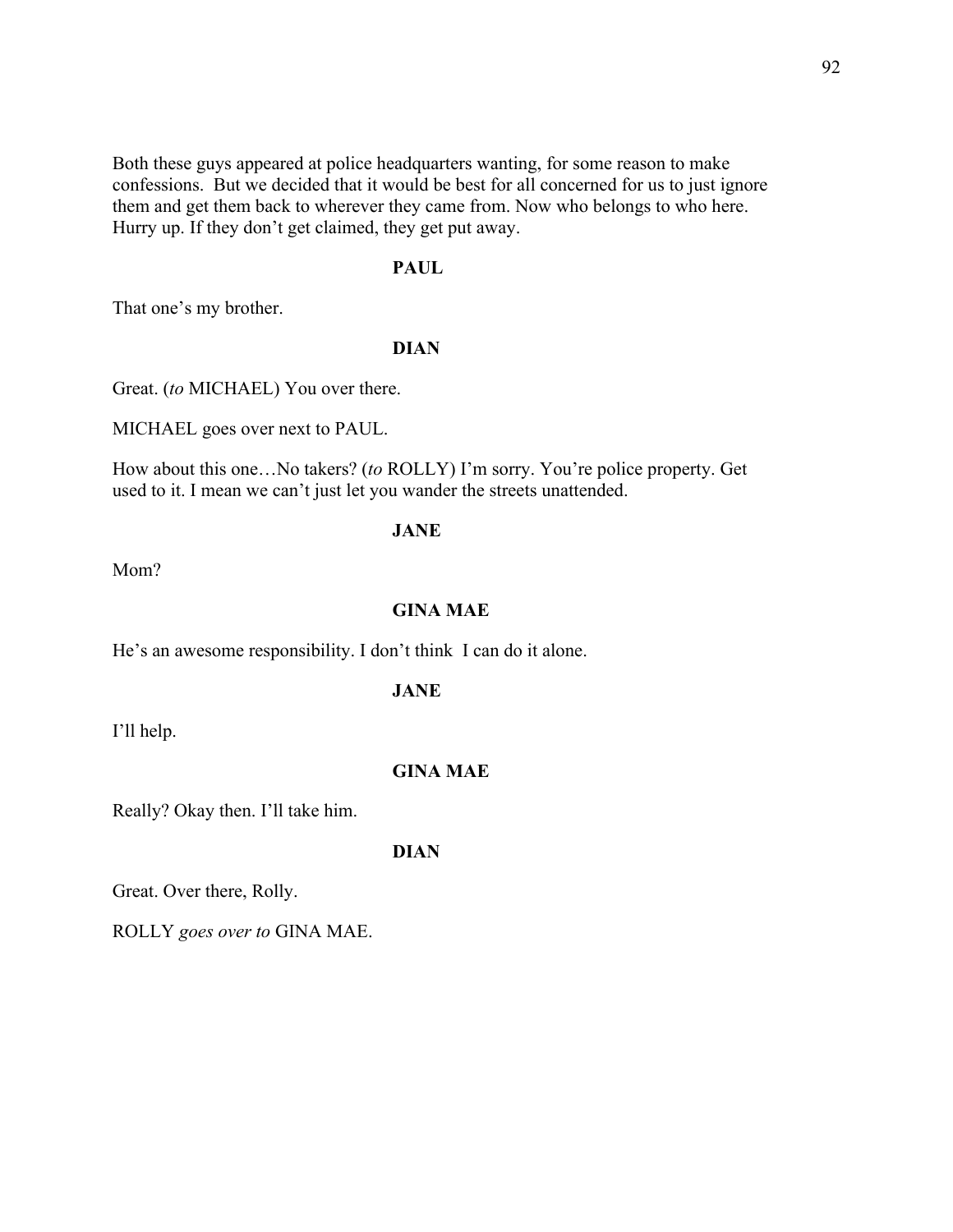### **ROLLY**

Thanks, Gina Mae.

### **GINA MAE**

You'll have to work. We're homeless. Thanks to your friends.

#### **ROLLY**

They're not my friends. I'm just a victim. This lady cop explained it all to me. Turns out it goes way back in history. I'm a victim of those goddamn revolutions. You know, the industrial revolution and the technical revolution too. Hey, what's wrong with Stevie. Why's he look so sad.

### **GINA MAE**

Ask *her. (points to* DIAN) She's the expert. Maybe he's a victim of the technical revolution too.

### **JANE**

Maybe he's just rotten to the core, and he's starting to realize it.

### **GINA MAE**

That sounds more like the truth to me.

## **DIAN**

Excuse me. I'm not finished yet. The man on the garbage looks out of place. Untie him.

#### **PAUL**

(*to* GINA MAE) Should I.

### **DIAN**

I know who you are, Mr. Gallagher. I'd think a man with your background would have more respect for police authority. Now untie him.

#### **TONY**

I don't want to be untied.

**DIAN**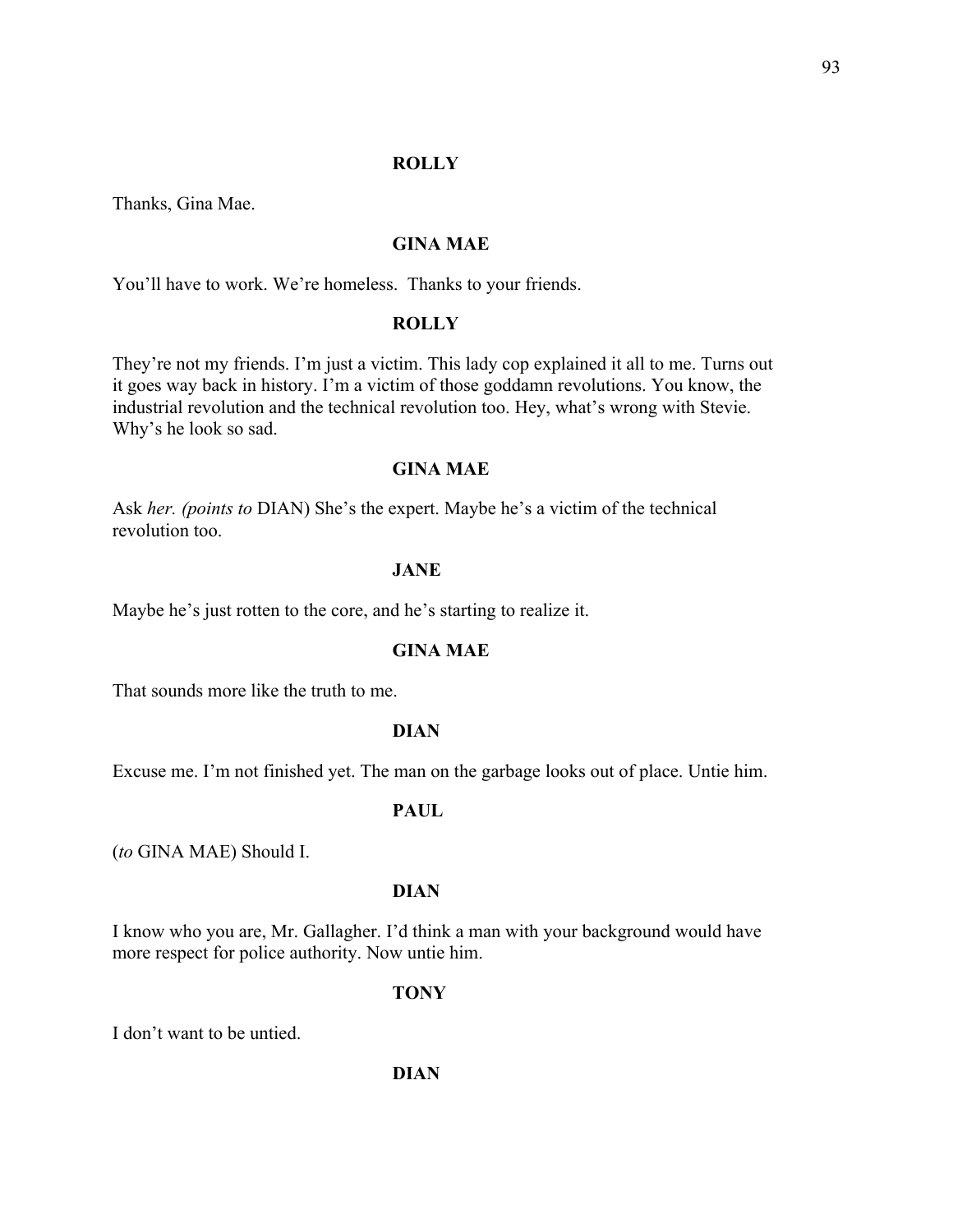Sure you do.

PAUL *proceeds to untie* TONY. TONY *resists but finally* PAUL *succeeds*. DIAN *turns to* MARY.

## **DIAN**

Well this is really a fine mess you've gotten us all into. I thought you were warned.

### **MARY**

I was taking appropriate measures.

### **DIAN**

You were being shafted, lady. (*to* TONY) You. Over there with your mother.

TONY *goes over to* MARY.

*Pause.* 

DIAN *walks slowly around. Stopping briefly at each group. Winds up in the middle. Takes out some gum.* 

## **DIAN**

So what we have here basically is conflict between families. I mean if you simplify it. Let's do that. Let's simplify it, so we can all find a way out. Now like I said before I like that lady's plan.

## **GINA MAE**

Thank you.

## **DIAN**

It's not perfect though. The money is the problem. If the money just goes haphazardly from that family to that family and then that family (*points to* PAUL *and* MICHAEL) helps to build all those wonderful facilities you mentioned... well imagine the questions, the possible revelations. Any solutions to that problem?

## **TONY**

Tunnels!

(They all look at him)

## **DIAN**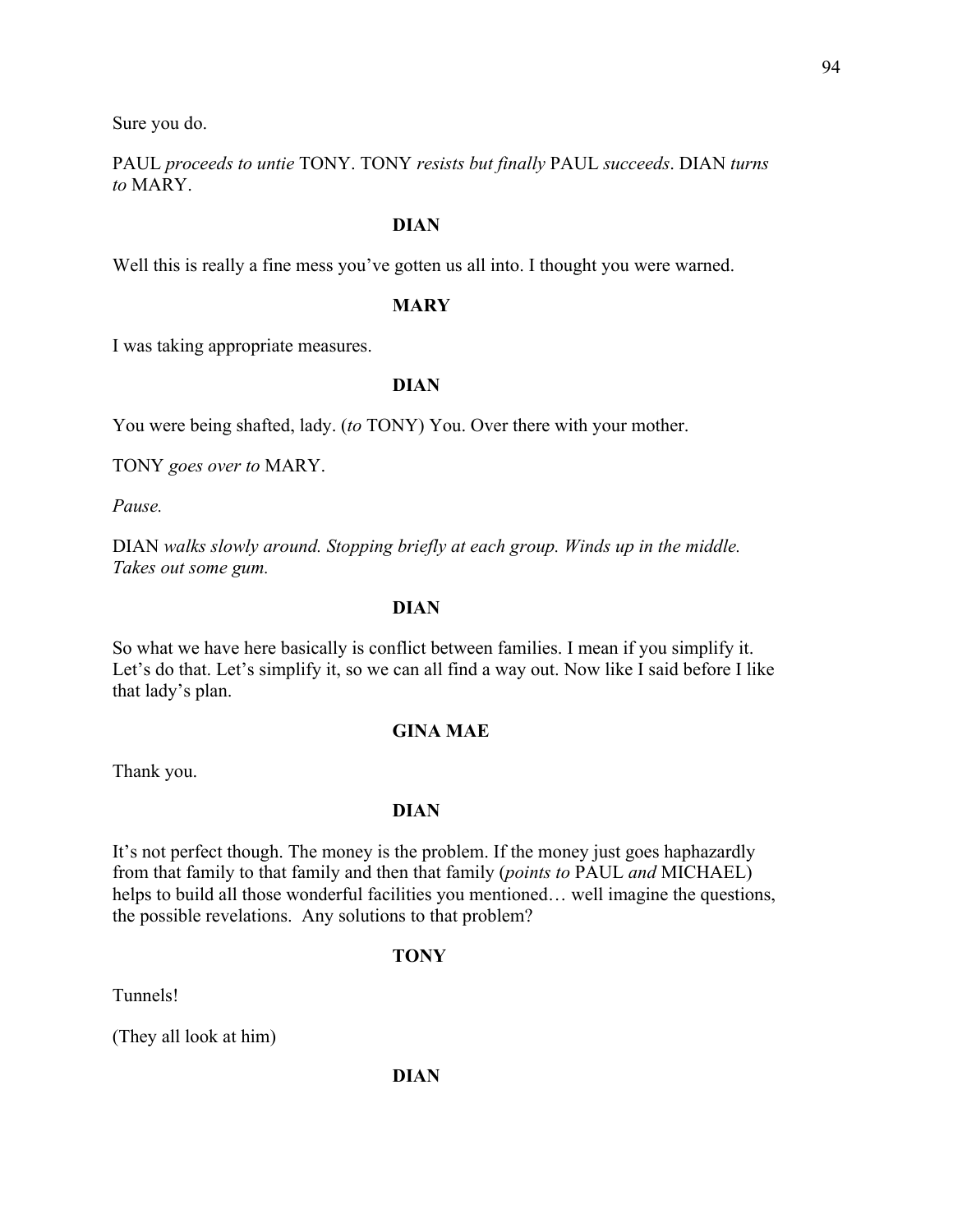I've got one. A foundation. A legal philanthropic foundation. The Raft Foundation (*to* MARY) The money will pass from the Raft family to the Raft Foundation to the Sabatini family to the Sabatini Rebuilding Fund. And there it is. The solution to all our problems.

### **MARY**

It was my intention to one day start such a thing.

## **PAUL**

Sure it was.

### **MARY**

There are tax benefits to be had. I won't debate your inference beyond admitting that. The point is any such foundation will be initiated in good time of my own free will. I will not do it under duress.

## **DIAN**

You will do it under relentless duress. You will do it. Or you will be dispossessed of all your holdings in this city. I speak with authority here. It was given to me. I'm using it. (*pause; goes to* MARY; *hands her a piece of paper)* There's a telephone number on that paper you could call to confirm my authority. I know you recognize that telephone number… Do you understand? Say you do. Say it now.

#### **MARY**

I do.

## **DIAN**

(*to* GINA MAE) Do you understand.

### **GINA MAE**

You're hard to read. Are you a good person or a bad person. You're incredibly difficult to read.

## **DIAN**

I'm just following orders. Doing my duty. Cleaning up the mess. Do you want money from this lady's foundation or not?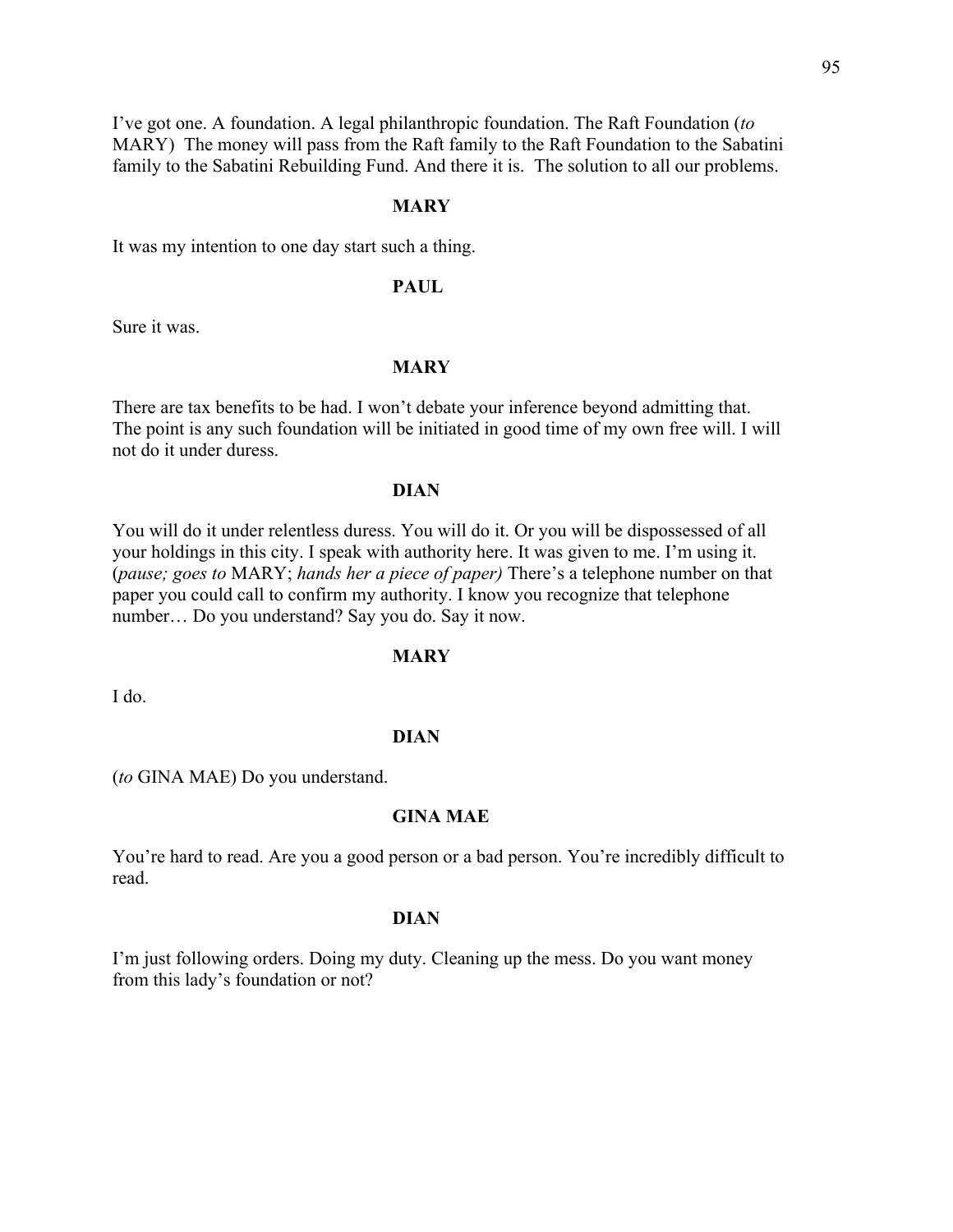### **JANE**

Of course we do.

### **GINA MAE**

Shouldn't we figure out the true nature of the intent here first?

### **JANE**

There'll be time for that later. For now, take the money, Mom.

## **GINA MAE**

You're right… We accept.

#### **DIAN**

Good. An agreement. There are conditions, of course. This is the most important one silence. Okay? Total silence about what was just negotiated.

(They all nod)

## **DIAN**

You know, I think we can make an exception of this five million, Mrs. Sabatini. Take it. Use it to get started.

(JANE gets the suitcases. DIAN is collecting the guns from Paul and Mary)

### **DIAN**

Life in the big city, eh. Some people love it. Some people just live it… (*pinches* ROLLY's *cheek)* Keep in touch (*starts* See ya.

*She is gone.*

*Long pause.* 

MARY *starting at* GINA MAE.

## **GINA MAE**

Wow that's some look you're giving me, lady. How'd you get to be so filled up with negativity. You have such nice clothes. Apparently you have a big family. Where' the destructive impulse come from. And the cruelty. Usually it's stupid people who are as cruel as you. You're a mystery. You could teach me a lot.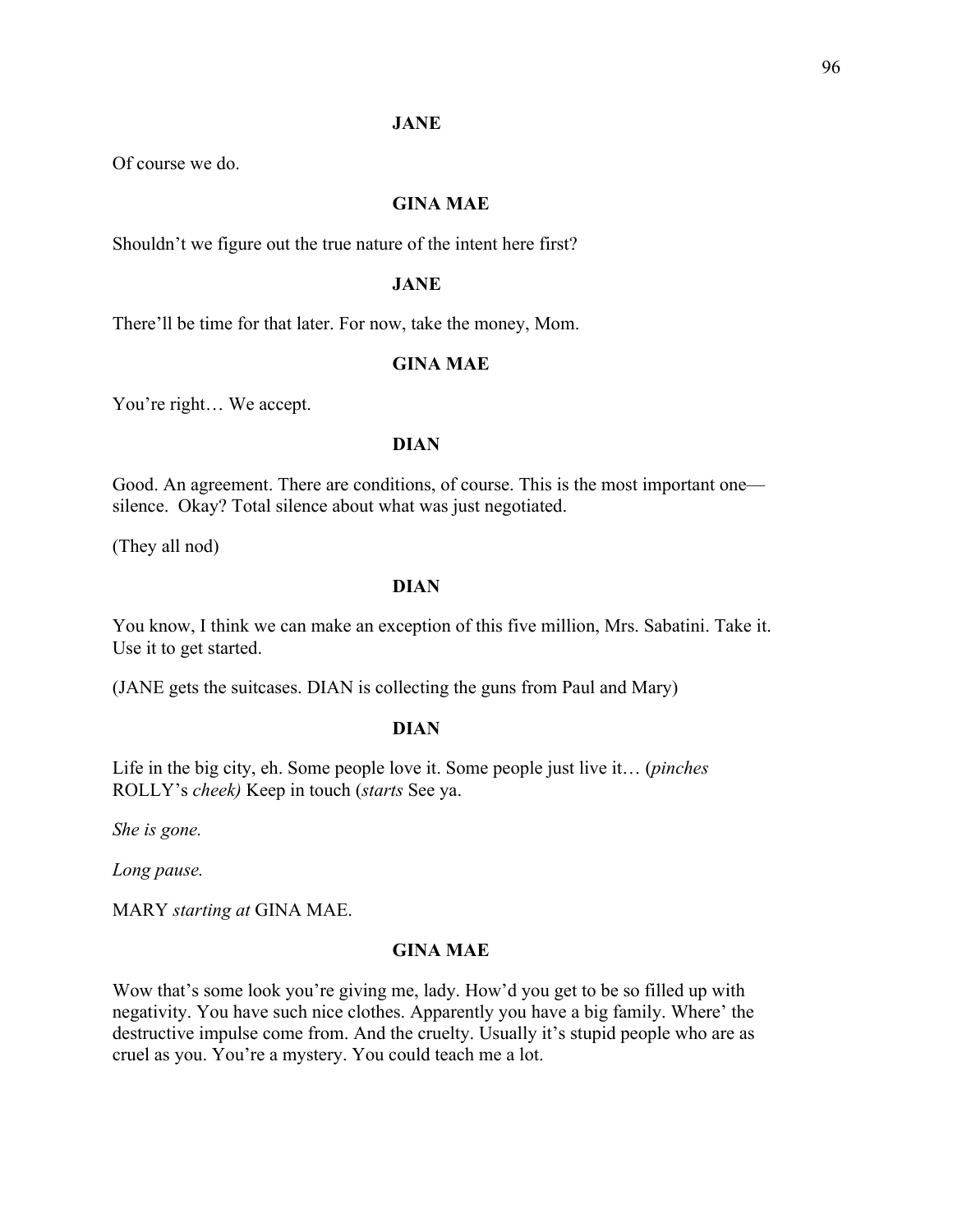#### **MARY**

Enjoy your fantasy while you can. But don't assume that the people around here, your socalled victims, were put on this earth for any other reason than to serve the needs of the powerful. And don't assume that this natural state of affairs won't return eventually. Do you want me to repeat that in language you can understand.

### **JANE**

I guess she thinks you're stupid, Mom.

### **GINA MAE**

Or maybe she's mistaken me for someone else. That seems to be happening a lot these days. (*to* MARY) It wasn't me who talked about victims. I don't believe there are victims. I believe there are just people who haven't learned to defend themselves yet. But I'd rather talk about you. Have you considered changing your diet. Making new friends?

#### **MARY**

Come on, Tony. We're leaving.

### **TONY**

Go ahead. I'll catch up.

MARY *starts off. Looks over her shoulder at* GINA MAE.

## **MARY**

We'll meet again.

## **GINA MAE**

I know. And it'll be thrilling.

MARY *leaves.*

## **PAUL**

Go with your mother, Tony. We don't want you here.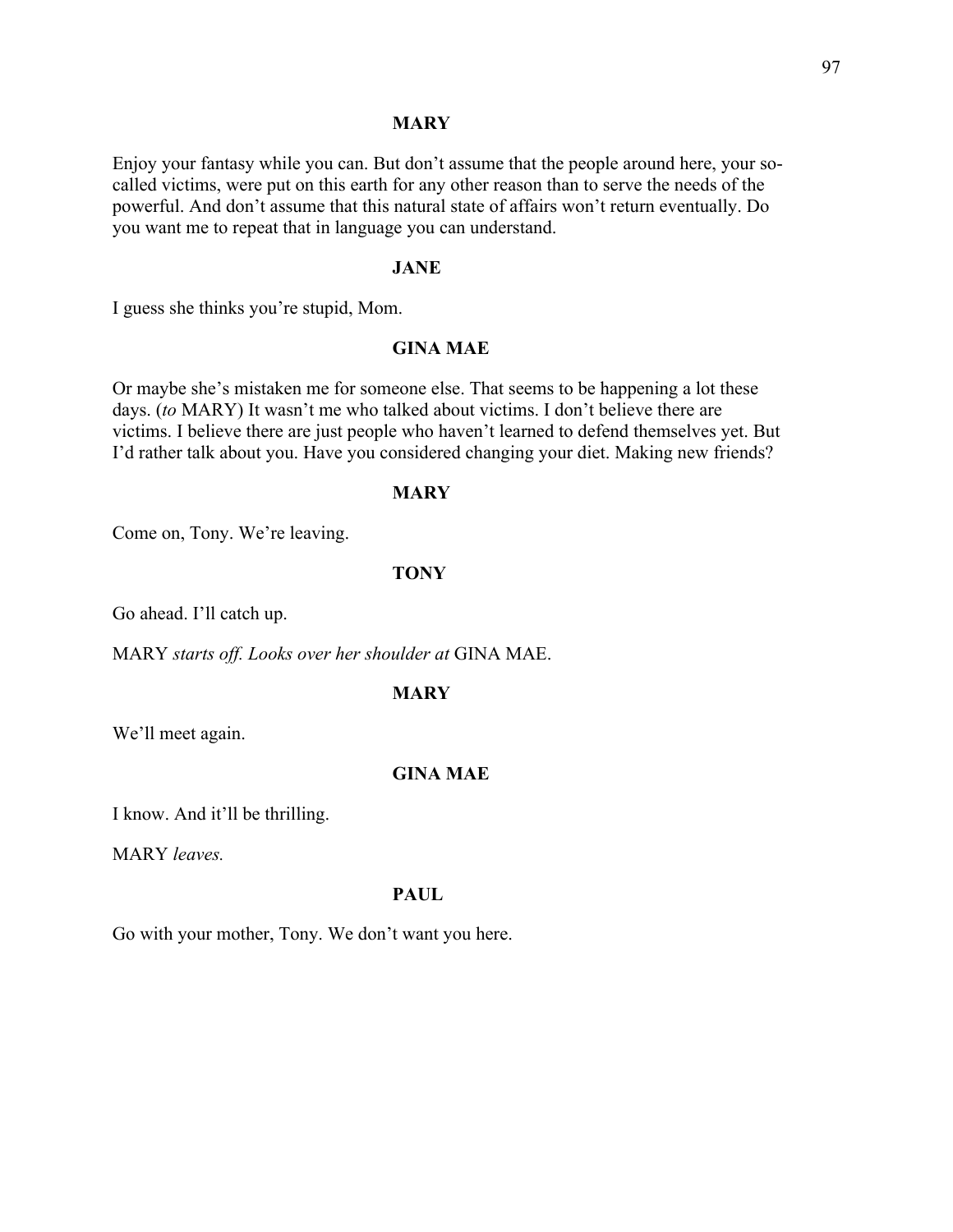#### **TONY**

That's just a passing phase. (*to* GINA MAE) I want you to promise you'll call me when you start to work. Anything that it has to do with the future of this city I want in on. I can be useful. In the meantime here's an idea for free. Have you ever thought of a community centre *dash* golf course *dash* wholesale outlet for shoes. There's a sublime connection there. It's based on the rich-poor poor-rich thing. Let it sink in. Call me. Or better still just pop into my brain sometime. You're invited. That's an open invitation. (*leaves)*

### **GINA MAE**

Jane. Take 10,000 dollars of that money and put it in Stevie's pocket.

### **JANE**

Why?

## **GINA MAE**

I want Rolly to take Stevie to the airport and send him as far away as possible. The money will help him stay away. Is that all right with you Rolly?

JANE *sets about obeying her mother.*

### **ROLLY**

Sure if that's the situation, that's the situation Gina Mae. You sure you don't want me to go with him. I won't even take any money. I'd just disappear if that's what you want.

#### **GINA MAE**

It's up to you.

## **ROLLY**

Is it?

### **GINA MAE**

Totally.

### **ROLLY**

Really?... Okay, I'll stay. I really want to be a good person.

*She looks at him.*

#### **ROLLY**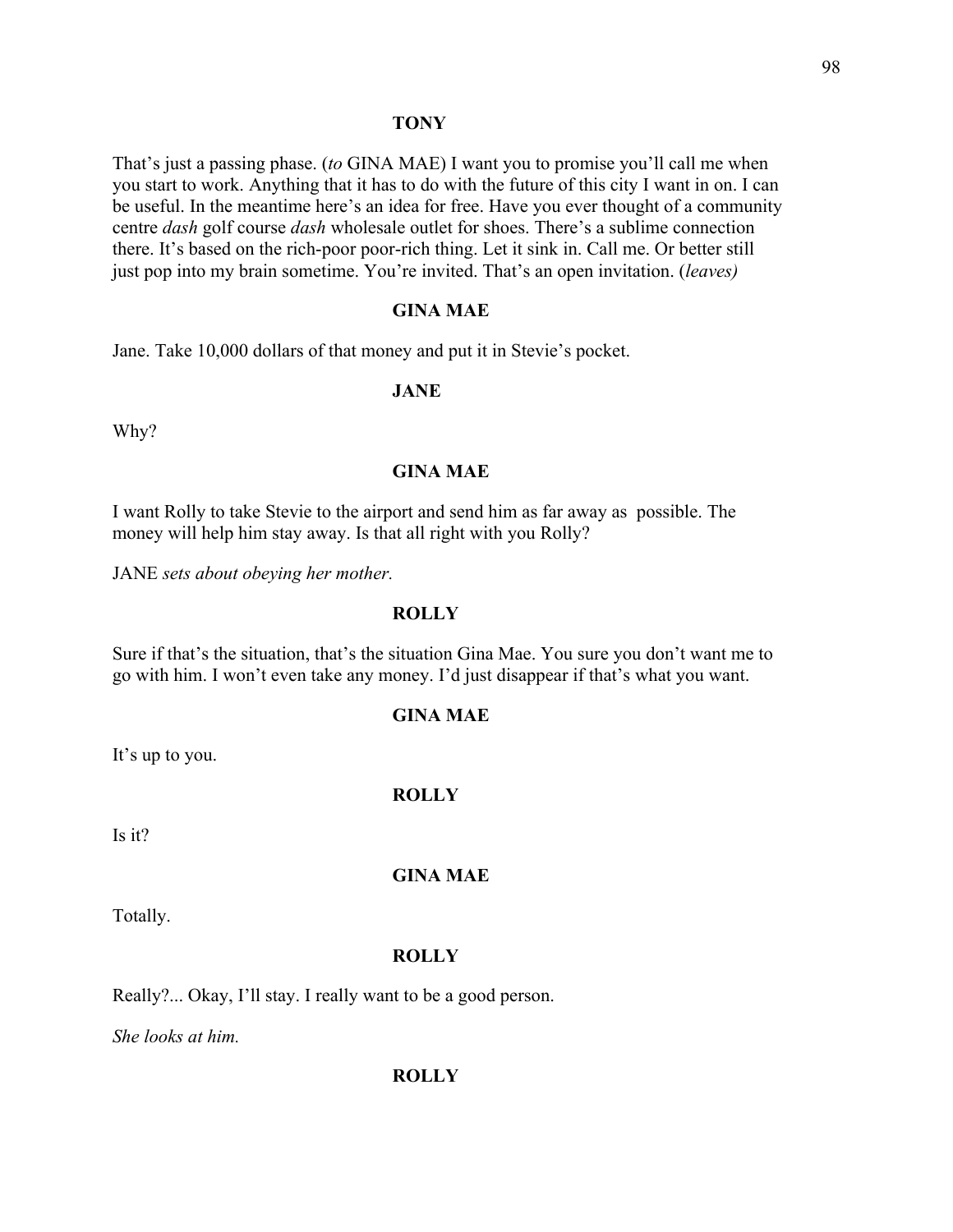Okay . That's not tue. I just don't have the legs for a life of crime anymore.

## **GINA MAE**

I guess that's a good enough reason. This isn't church, Rolly. We're not asking purity of thought from you here. We're just asking you to stop being destructive.

(Stevie is groggy but on his feet now)

### **STEVIE**

Hey… Ah…what's goin' on.

( ROLLY GRABS HIM)

## **ROLLY**

You're leaving, Boy.

### **STEVIE**

Really. Are you comin'.

## **ROLLY**

No way. You're goin' to hell. And there's no way I'm comin' with you if I got a choice.

ROLLY *is pulling* STEVIE *off.*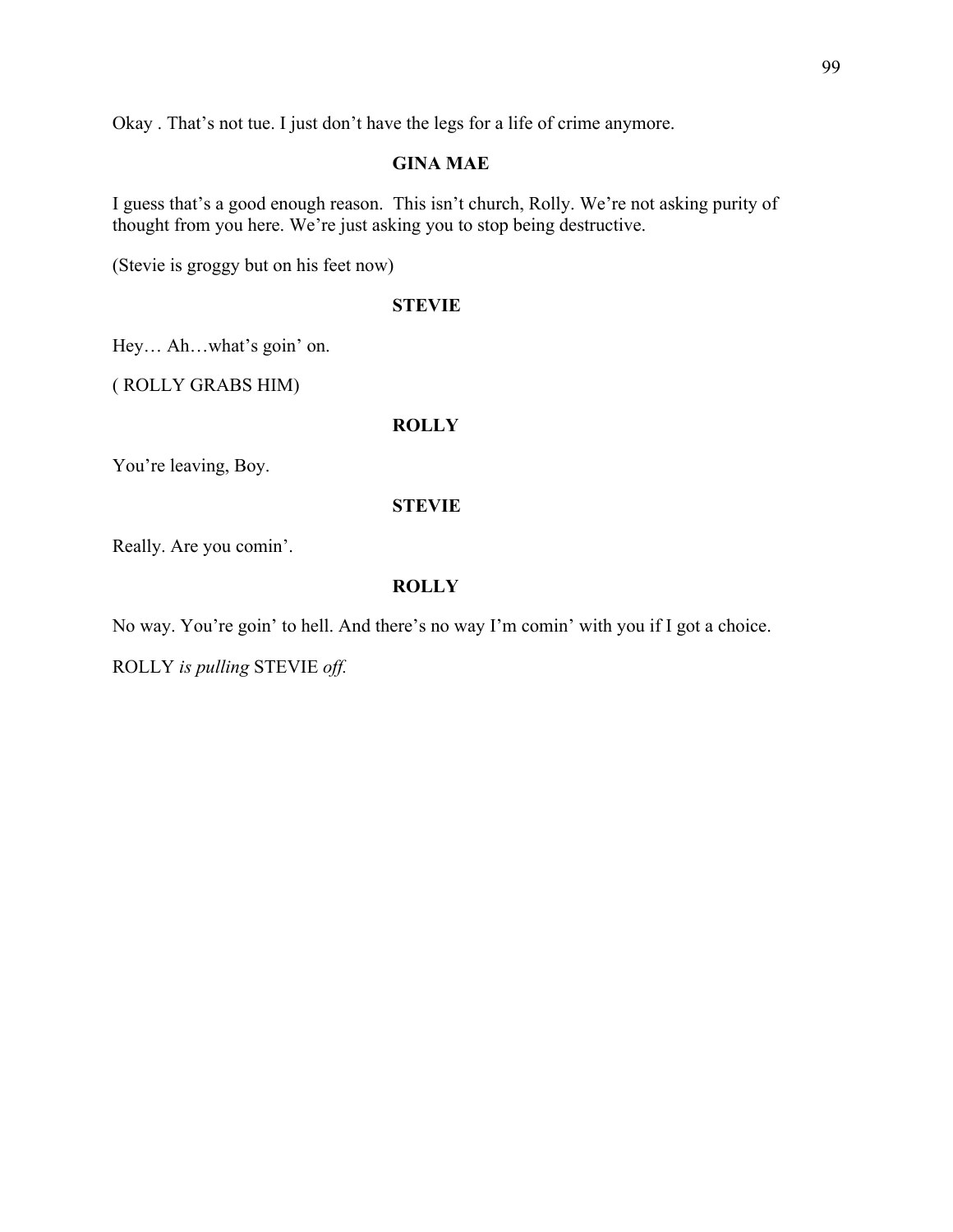#### **STEVIE**

How come I don't get a choice. Hey come on. Get fair. Why am I the only guy who never gets a friggin' choice.

*They are gone*.

PAUL *goes to* GINA MAE. *Hugs her. She looks at him oddly. He breaks away. Puts his hands in his pockets. Goes over to the garbage. Stares at it.*

### **MICHAEL**

Paul?

## **PAUL**

Shut up.

## **MICHAEL**

It's just that I'd like to take this opportunity to apologize to you all and offer an explanation.

### **GINA MAE**

(*turns to him)* Stupid man! Go back to your expensive car and your expensive house. You should have known better. Everything you have in your life should have made you a better person!

## **MICHAEL**

I don't have an expensive car. My wife and kids have expensive cars. I drive a Dodge Dart. Not a bad car… I'm not complaining. I'm just--

### **GINA MAE**

Go home. Think about what you've done. You let yourself be bought. Go home. Stay indoors for awhile. Be miserable!

MICHAEL *looks at* PAUL. PAUL *looks away.* MICHAEL *shrugs. Leaves.* 

### **JANE**

That was kind of harsh, Mom. Relatively speaking, I mean.

## **GINA MAE**

He needed it. Basically he's a good boy. I was just spanking him a little.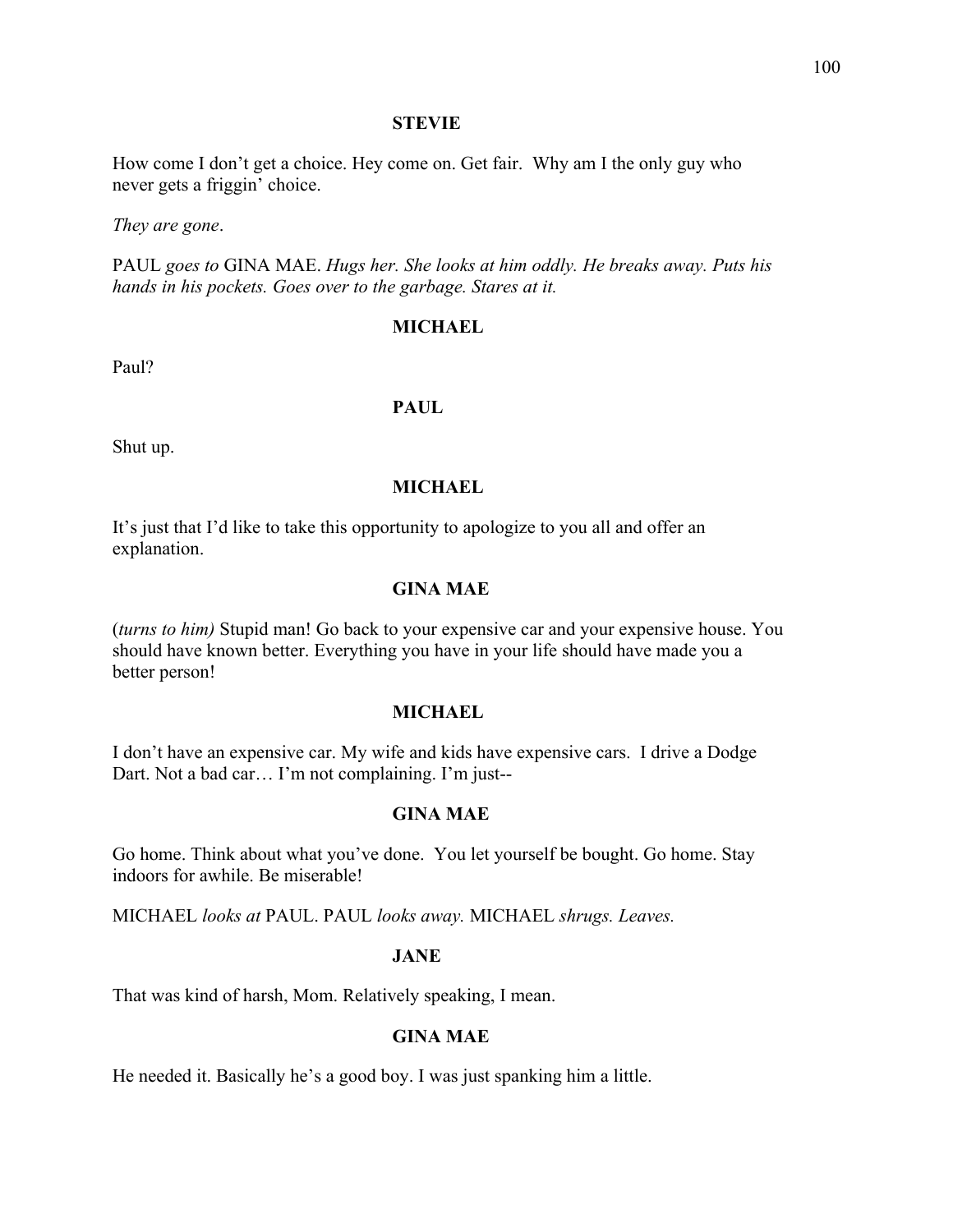### **PAUL**

Who was that guy. He's not my brother. He's not even human... He's just a walking talking mortgage… How'd he get to be like that. How could he have been in with those people. I have to… I've got to… I've got to--- (*sits on the garbage bags).* 

## **GINA MAE**

Pick up the suitcases, Jane. We're going .

## **JANE**

Where to?

### **GINA MAE**

A motel I guess.

*They start off.*

### **PAUL**

What about me.

## **GINA MAE**

You still have a place to live, don't you.

## **PAUL**

That's it? After all we've been through together, you're just leaving me behind.

GINA MAE *stops.*

## **GINA MAE**

You'll live. Up till recently there was some doubt.

### **PAUL**

There still is.

## **GINA MAE**

What do you want from me. You look great. You're not having stomach pains… Go back to your condo. Continue your illustrious career. Get on with your life. You're the least of my problems. (*starts off)*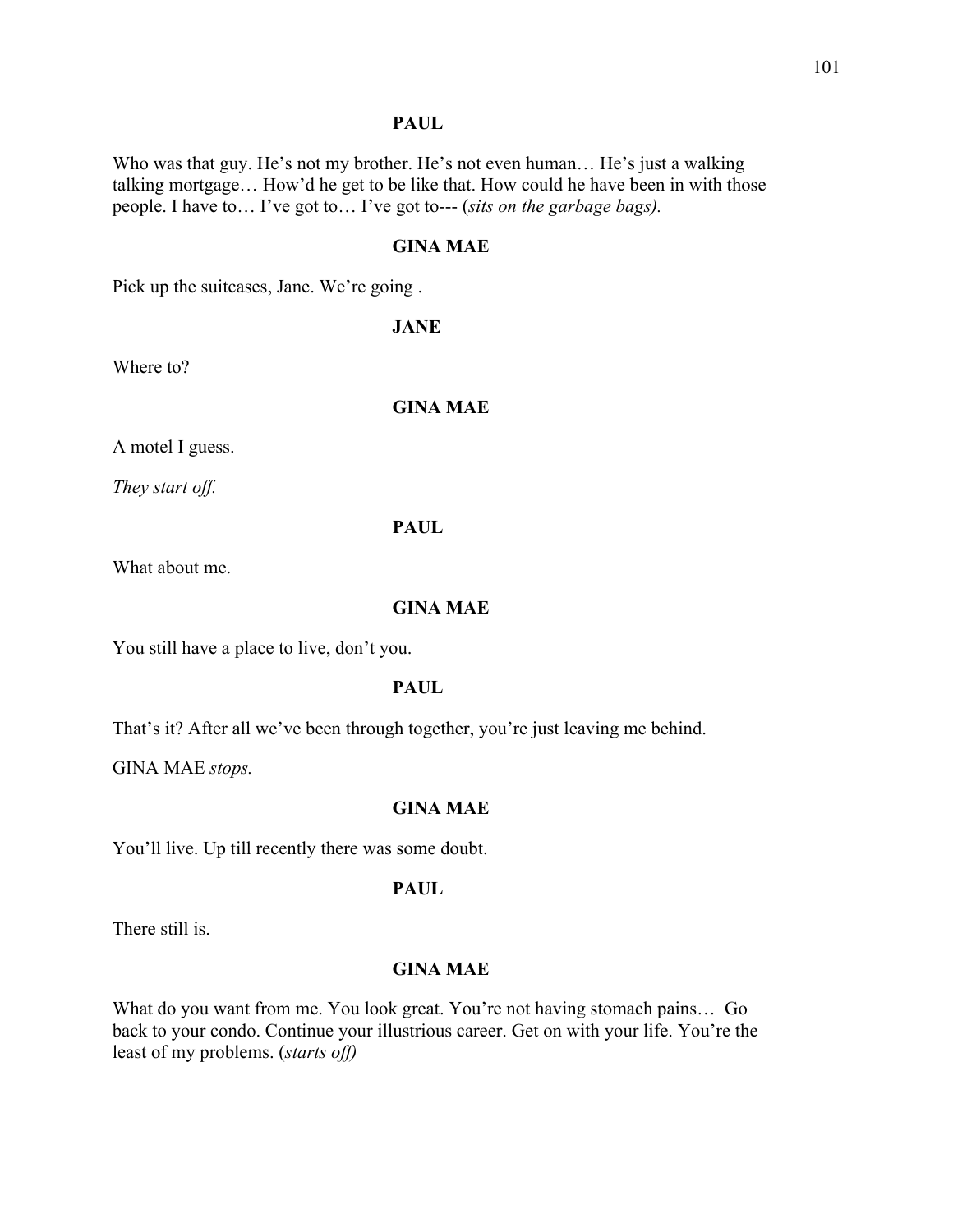## **PAUL**

I didn't know you only thought of me as a problem.

## **GINA MAE**

Relax. You'll be fine.

GINA MAE *catches up with* JANE. *Takes one of the suitcases. They start off.* PAUL *STANDS.*

### **PAUL**

That's not the point. I feel something not being completed here. I thought we meant something to each other. I thought we made a connection. You know, a spiritual bond.

### **GINA MAE**

(*leaving)* There it is again. Like I said. It's not a church. It's just the rhythm of life. It sometimes skips a beat or two.

*They are gone.*

## **PAUL**

That's not the point. She has to know that's not the point. I can't believe it. She just left… (*sits)* She didn't even say goodbyes.

*Blackout.* 

### **Scene Eleven**

*Bargain Harold's.*

*The checkout area.*

GINA MAE *behind the counter. Counting the cash. Humming to herself. She picks up a phone from the counter. Punches a button.* 

### **GINA MAE**

Yeah. Rudy. It's me. I've done the cash. It's all balanced. The other girls have gone. I'm just getting ready to close. No you're wrong. We're five minutes past clothing already. No you don't have to apologize. Just learn how to tell the time (*hangs up phone)*

PAUL *comes in. He looks the same. Wearing the same clothes*. *His hair is messed up. He is holding his toque in his hands. Tightly.*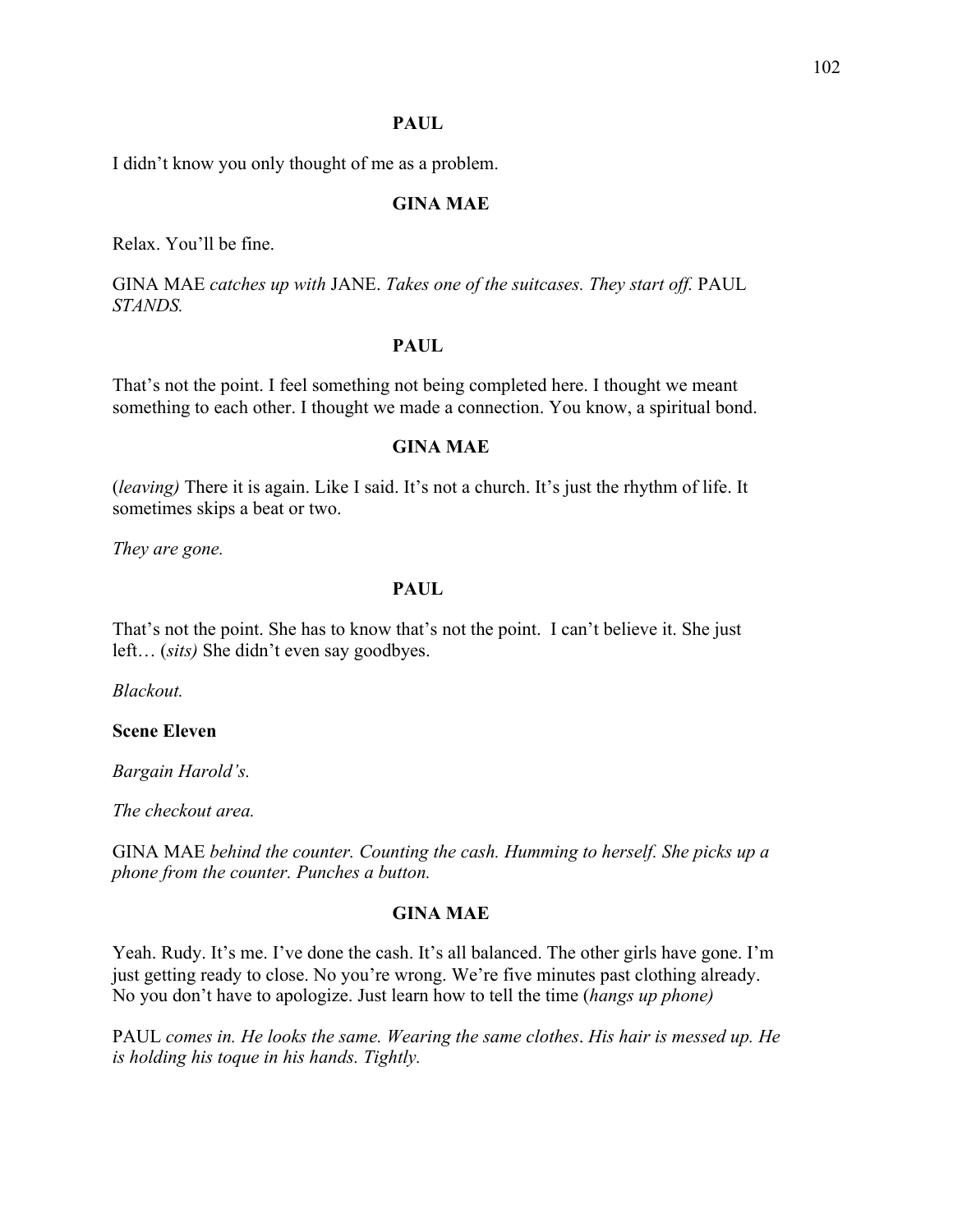# **PAUL**

Hello.

## **GINA MAE**

Hello.

## **PAUL**

I was just passing—

## **GINA MAE**

Why do you look like that. It's been two weeks. You were supposed to get on with your life. I figured you'd understand, part of that involved changing your clothes and cleaning yourself up.

# **PAUL**

I'm as clean as I want to get thank you. As I was about to say. I was passing and I remembered that good deal you had on work socks. It still on?

## **GINA MAE**

Over there.

*Pause*

### **PAUL**

How are the community building plans going.

## **GINA MAE**

Jane's forming a committee. She says we should get some local input. I think it'll take unnecessary time. You probably know all about those things though.

## **PAUL**

Yes… Listen I've been meaning to call… to offer help…

# **GINA MAE**

You wanted to look at the socks. They're in that bin. Over there.

*He walks over to the bin.*

*Long pause.*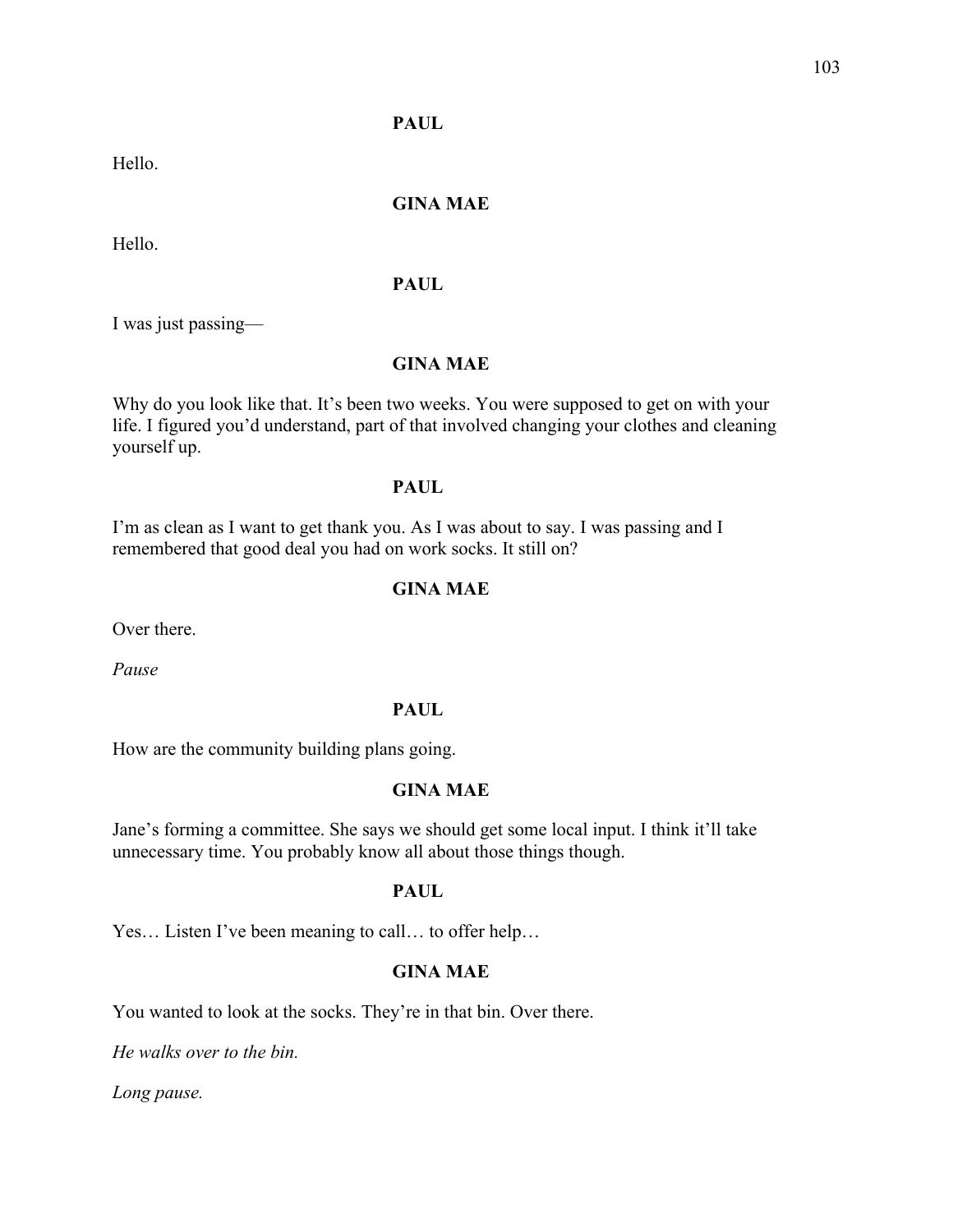## **GINA MAE**

Are you having trouble making a selection. If you look closely you'll notice they're all exactly the same.

## **PAUL**

Yeah.

*He reaches. Picks up an armful of socks. Maybe 30 pairs. Bring them back. Drops them on the counter.*

## **GINA MAE**

You want all those?

## **PAUL**

Yeah. I do.

## **GINA MAE**

That's stupid.

## **PAUL**

That's my business. I've got plenty of money. I'll spend it how I want. I want socks. Lots of them. In fact I want them all. How much for every sock in the store.

### **GINA MAE**

You can take some. But they're a real good buy. So you should leave some for other people.

### **PAUL**

Okay. I'll leave some.

# **GINA MAE**

Okay. I'll marry you. Why are you looking at me like that. That's why you're really here. Isn't it. To ask me.

## **PAUL**

I … don't know.

**GINA MAE**